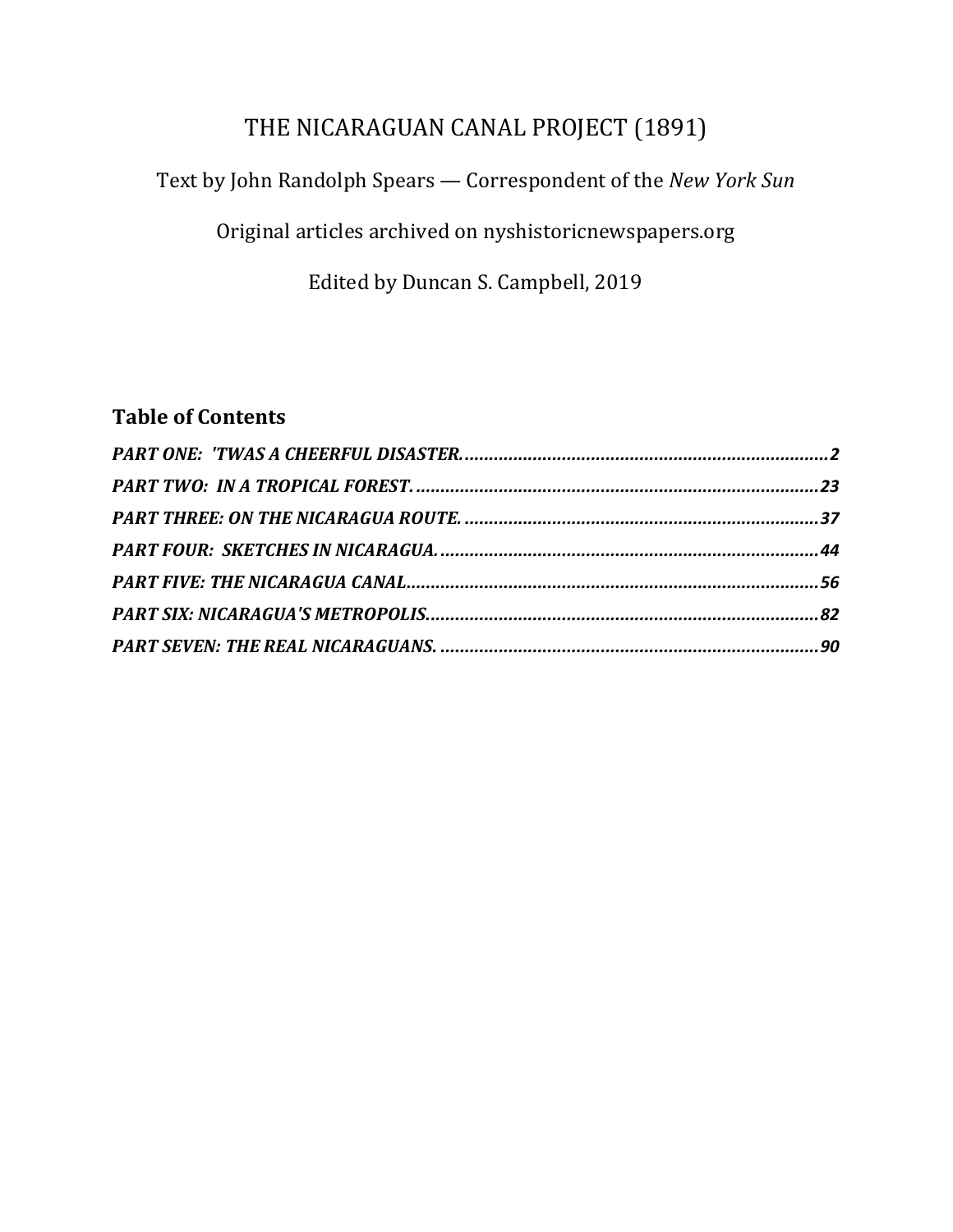#### PART ONE: 'TWAS A CHEERFUL DISASTER.<sup>1</sup>

The Story of the Wreck of Warner Miller's Party on a Coral Reef.

No Lookout—No One on the Bridge.

The Aguan's Captain Made a Mistake in Reckoning and Didn't Make Allowance for Strong Currents—Driving at Full Speed Upon the Reef—Passengers and Crew Go Seven Miles in Small Boats to a Desert Island—Danger Enough to Add a Spice of Excitement—Sending 200 Miles for Help—Mr. Miller Elected Governor of the Colony During the Six Day's Exile—Agent Rankine's Conduct.

San Juan del Norte (Greytown),<sup>2</sup> Nicaragua, April 3. The story of the wreck of the steamship *Aguan<sup>3</sup>* on a coral reef in the Caribbean Sea, and the subsequent life of crew and passengers, including Warner Miller's Nicaragua Canal excursion party on the little mound of sand at one end of the reef is perhaps the most cheerful tale of disaster ever told. Of hardship there was a little, and of danger there was fully enough—that there would be terrible suffering for all and death for some seemed certain at one time, but of courage and good heart and a disposition to treat the affair as a premeditated outing instead of the result of what was well-nigh criminal negligence there was no lack at any time. Indeed, to show the cheerfulness of some of the party, it need only be said that with the second load of passengers sent from the ship to the desert island went a dozen wine glasses with champagne to fill them, although plates, knives, and forks sufficient for the use of even the first-class passengers were not landed until the third day.

However, to begin the story of the voyage at the point of departure, the reader of THE SUN will remember that the steamer *Laura M. Starin* carried a party made cheerful by good music and a free lunch down New York Bay on Saturday, March 14, to bid farewell to Mr. Warner Miller, the President of the Nicaragua Canal Construction Company, who was to sail on the steamship *Aquan* for San Juan del Norte, Nicaragua, with a party composed of two English engineers, two American army officers, several capitalists, and a few newspaper

 $1$  Part One  $-$  Published Wednesday, April 15, 1891, page 5

 $2$  Greytown (alternate name- San Juan del Norte) — Town on the Caribbean coast of Nicaragua; the proposed Atlantic terminus for the projected Nicaragua Canal.

<sup>&</sup>lt;sup>3</sup> Aguan — Steamer built 1886 in Port Glasgow, Scotland for the Honduras and Central American Steamship Company; occupied in the fruit and general cargo trade.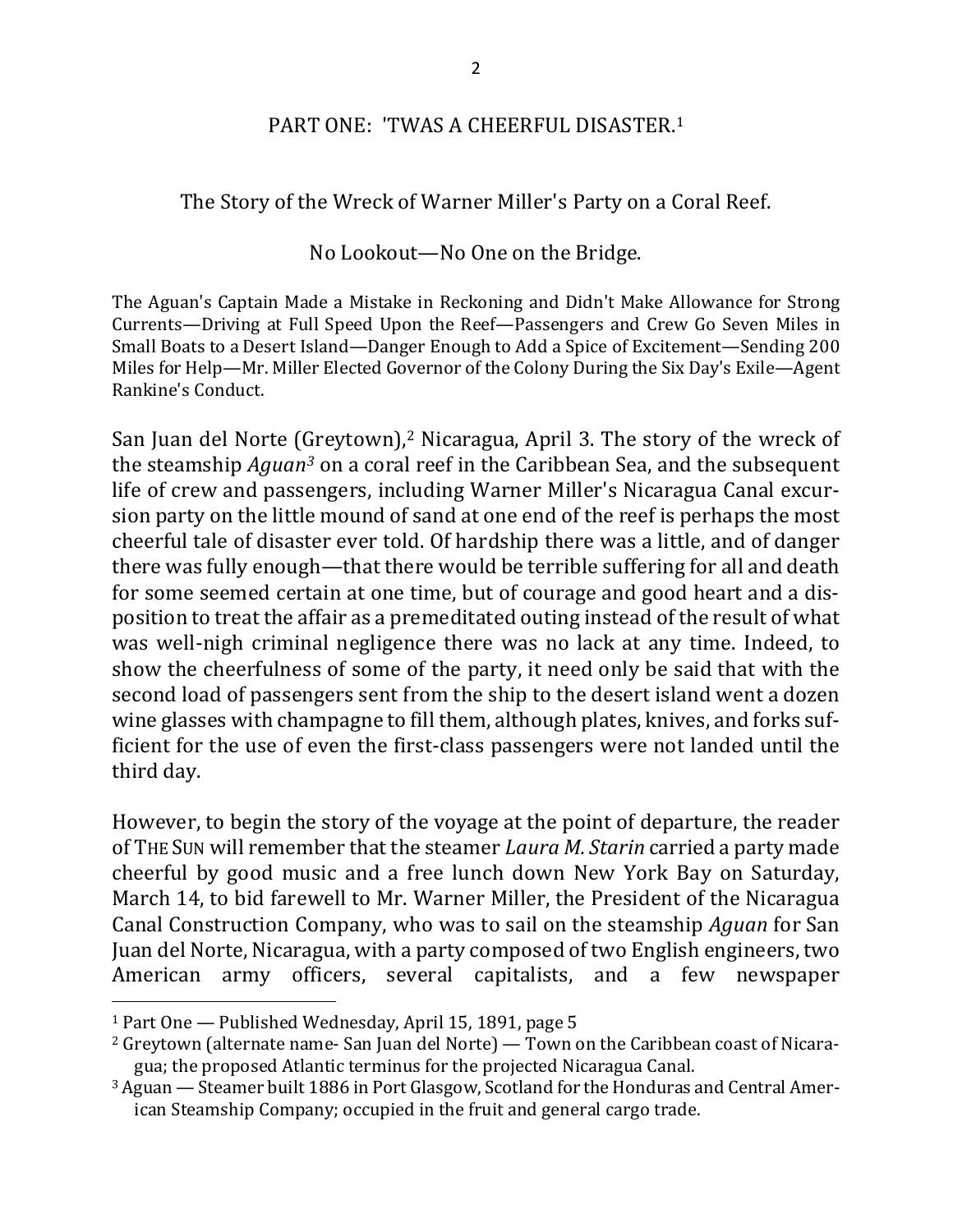correspondents, in order to inspect the route of the proposed ship canal between the Atlantic and Pacific Oceans, and tell what work had been accomplished by the expenditure of some four million dollars in furthering that project.

For an hour or so after the *Aguan* had been boarded, the party were kept busy looking after baggage and settling matters in their staterooms, and then at 5:30 all hands gathered to eat a hearty dinner. This fact is worth mentioning for the reason that no other gathering to eat a hearty dinner was held for three days thereafter, because the capitalists, the eminent engineers, and the rest were, with few exceptions, as seasick as mortals usually are when making such a journey, though Mr. Miller stood up under the strain so well, and in cap and pea jacket had such a nautical bearing, that he was dubbed the commodore by general consent.

Even the excitement incident to seeing five waterspouts within an hour on the third day out failed to settle all stomachs, but when, on Thursday, the 19th, the sea became as calm as New York Bay in June, and what at first looked like a streak of fog on the starboard bow eventually developed into land, which the skipper said was San Salvador Island, the one first discovered by Columbus, there was none but was able to join in emptying the bowl of punch which Major Dutton, United States army, brewed in honor of the occasion, and none but enjoyed the dinner that followed an hour or so later.

Thereafter it was a regular yachting trip, ever the sort of seas one reads about in tales of the days when pirates swarmed along the Spanish Main. Not a day but land was seen, and not an island but had a story. Thus, there was one island on which a great house could be seen, and a passenger who had heard the story said that many years ago a Lieutenant in the British navy ran away with another man's wife and took her to this little spot in the winterless sea, and built the great house and laid out beautiful grounds for her, and there made love to her until she died, when he went away nobody knows where, leaving the house, which remains to this day uninhabited.

And then there was the eastern end of the island of Cuba, which we passed at so short a distance that the unbroken tropical forest could be seen—the forest that has often and alternately sheltered patriots, brigands, and runaway slaves—while next day we passed barren Navassa, the one Yankee possession in that part of the world, the guano island on which the workmen revolted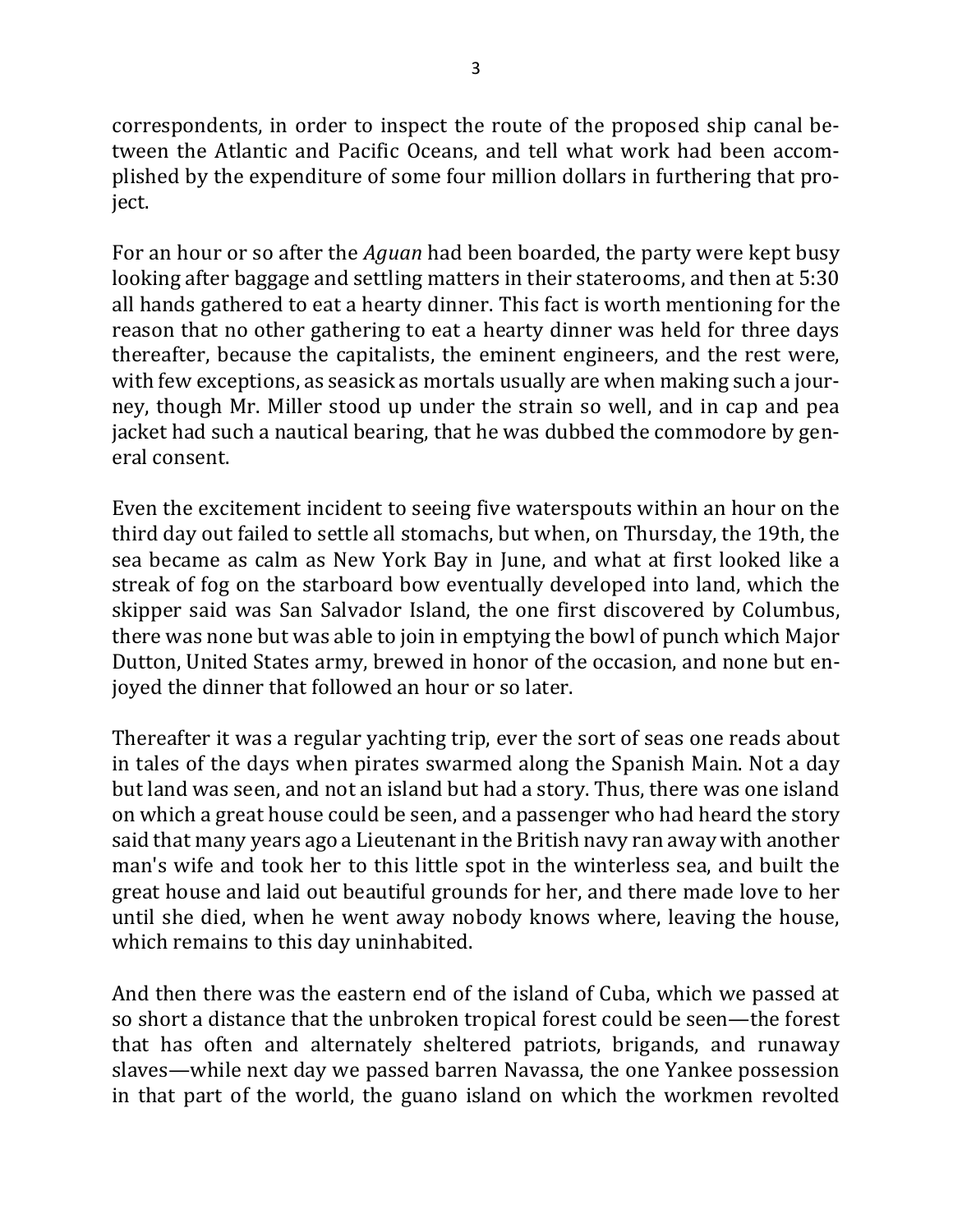because of harsh treatment and killed some of their overseers a year or two ago, but were eventually taken to Baltimore and tried and convicted of murder in the first degree.

Then we headed away for Jamaica. It was on Saturday, March 21, and at sunset we were rounding the eastern end, where the low, sandy plain at the water's edge, with the undulating hills beyond, rising higher and higher to join the cloud-turbaned Blue Ridge Mountains of the interior, formed a picture so beautiful that everyone was loath to leave it, even when urged to do so by a vigorous sea appetite and the dinner bell.

That night we anchored near the site of the old Port Royal, which just 200 years ago was so rich and so wicked that the fame of it has lasted to this day. It was in those days the market place and the paradise of the buccaneers, and gold and silver and human life were held as cheap as smiles. Then came a great earthquake that buried most of the revelers under the sea and more of them in cracks that opened in the land, "so that some remained with their heads above the earth when the cracks closed again," and the rest were left to go up the bay and found the city of Kingston. A few, however, clung to their old homes, and now there is a settlement called Port Royal where the British have a naval station.

At daylight on Sunday, March 22, the *Aguan* steamed up to Kingston, and the excursionists were told *en route* that they would have two days in which to see the sights of Jamaica. The sights were worth seeing! a trained observer could scarcely do them justice in a month. The first person to board the ship was a handsome young customs officer, in a snow-white helmet and snow-white jacket, and with a face so white that it was hard to believe that he was of negro blood. With him came a young man of absolutely pure African descent, black as night, dressed in comfortable blue flannel, with his card in one hand and a notebook in his hip pocket, the reporter of the Kingston *Gleaner*, Mr. John Robinson. Behind these two came a procession of women of many shades of black, and dressed in many shades of calico, all having baskets of good oranges and poor pineapples for sale at New York prices.

Some of the excursionist party went directly to the Myrtle Bank, a new hotel built to accommodate the hosts of visitors who were expected to go to Kingston (but didn't) to see the exhibition held there. The rest of us, with the reporter for a guide, drove about the town and gazed at the ruins where a fire devastated many blocks several years ago; at the macadamized streets, down the middle of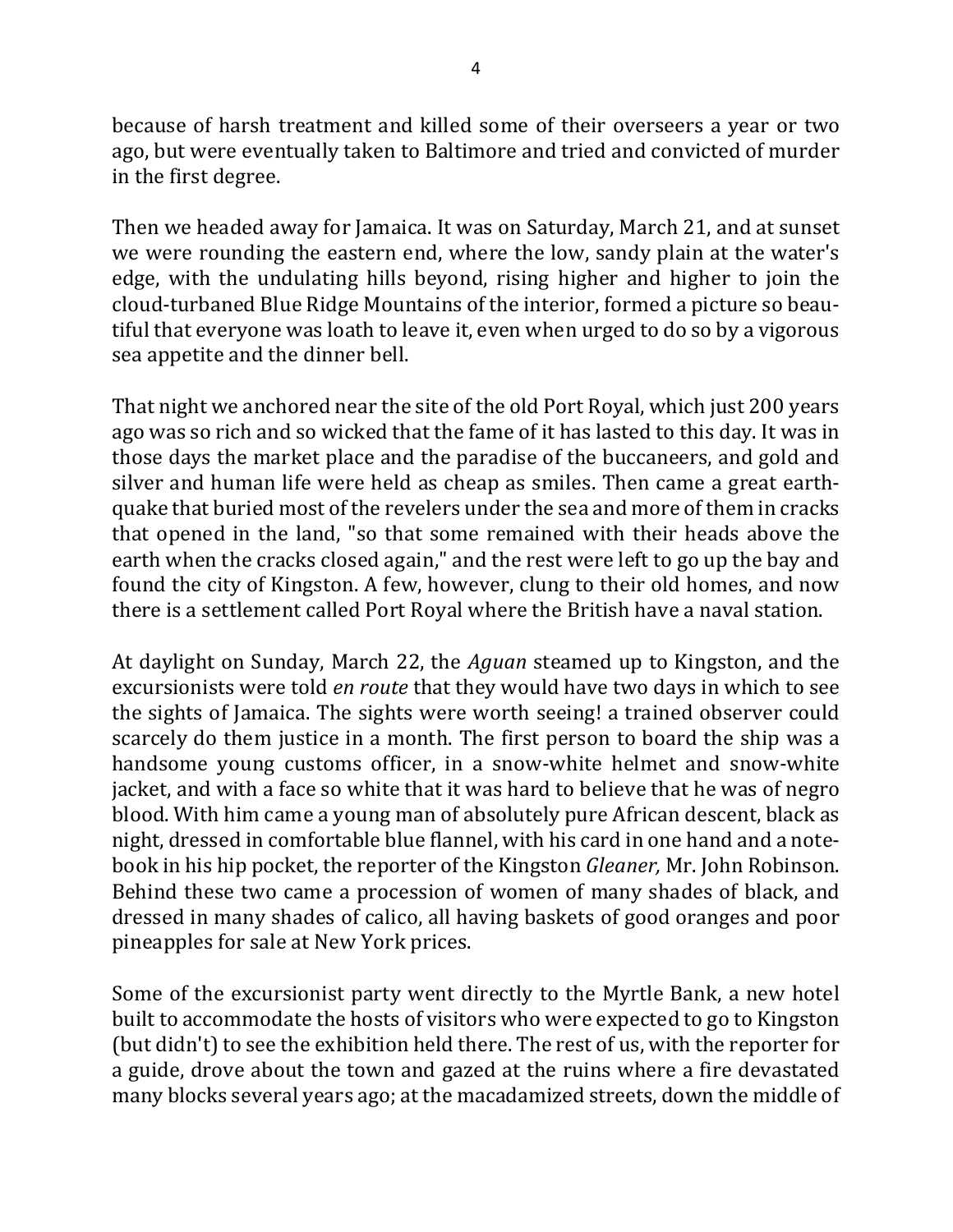which streams of clear water run to the sea; at the houses whose blank front walls make one feel as though the streets were lined with penitentiaries; at the cactus hedges that replaced the walls in the suburbs; at the exhibition building that seemed, when seen at a distance, to tremble in the glaring heat of the sun; at the barracks, where black soldiers lolled on the shady side, the picture of idle content. From the sea the city had seemed to be one huge grove of coconut palms, with here and there a roof. From a "trap", as they called their carriages, it seemed to be an aggregation of hot walls covered with dust. The contrast was easily understood, however, when we found here and there a door in the blank street walls standing open and saw within the rows of palm trees, fig trees, banana trees, orange trees, breadfruit trees—what not—and such mounds and heaps of flowering plants in full bloom as we had never seen before.

Then we went to the hotel for dinner. It was a delightfully cool and comfortable place to look at—an aggregation of halls, verandas, and window and door spaces, that gave the maximum of shade, and seemed to gather in its embrace every zephyr that came drifting from over the sea. We sat down to dinner in hungry anticipation of such delights for the appetite as one might expect from a region of perpetual summer. A polite, soft-spoken waiter gave us bills of fare, and then went away immediately, saying: "*I'll bring yo' all dey is h'on it, sah*."

He came back with soup made of oxtails that had lashed flies on the plains of Texas; roast beef that had paid tribute at the Chicago stockyards; potatoes from Washington county, New York; asparagus, peas, and green corn that were canned on Long Island, and yams. We were not very thankful even for the yams, for though a tropical vegetable, they tasted too much like dried coconut to be wholly pleasant.

Next morning, we got out at daylight and went to the markets, where every darky woman carried a basket half as large as herself on her head, and every donkey carried two baskets of the same relative size on its back; where yams, tamarinds, sweet potatoes, oranges, Spanish mackerel, red snappers, and eggs were the principal native products on sale, and where the meat was from American cattle slaughtered that morning.

Quite as interesting as the markets was the police court. Capt. Mainwaring, late of the British navy, "retired after a long and honorable career," was the magistrate and had been for thirteen years. He told the strangers from the States that he had often heard of Justice Duffy of New York, and greatly admired the blunt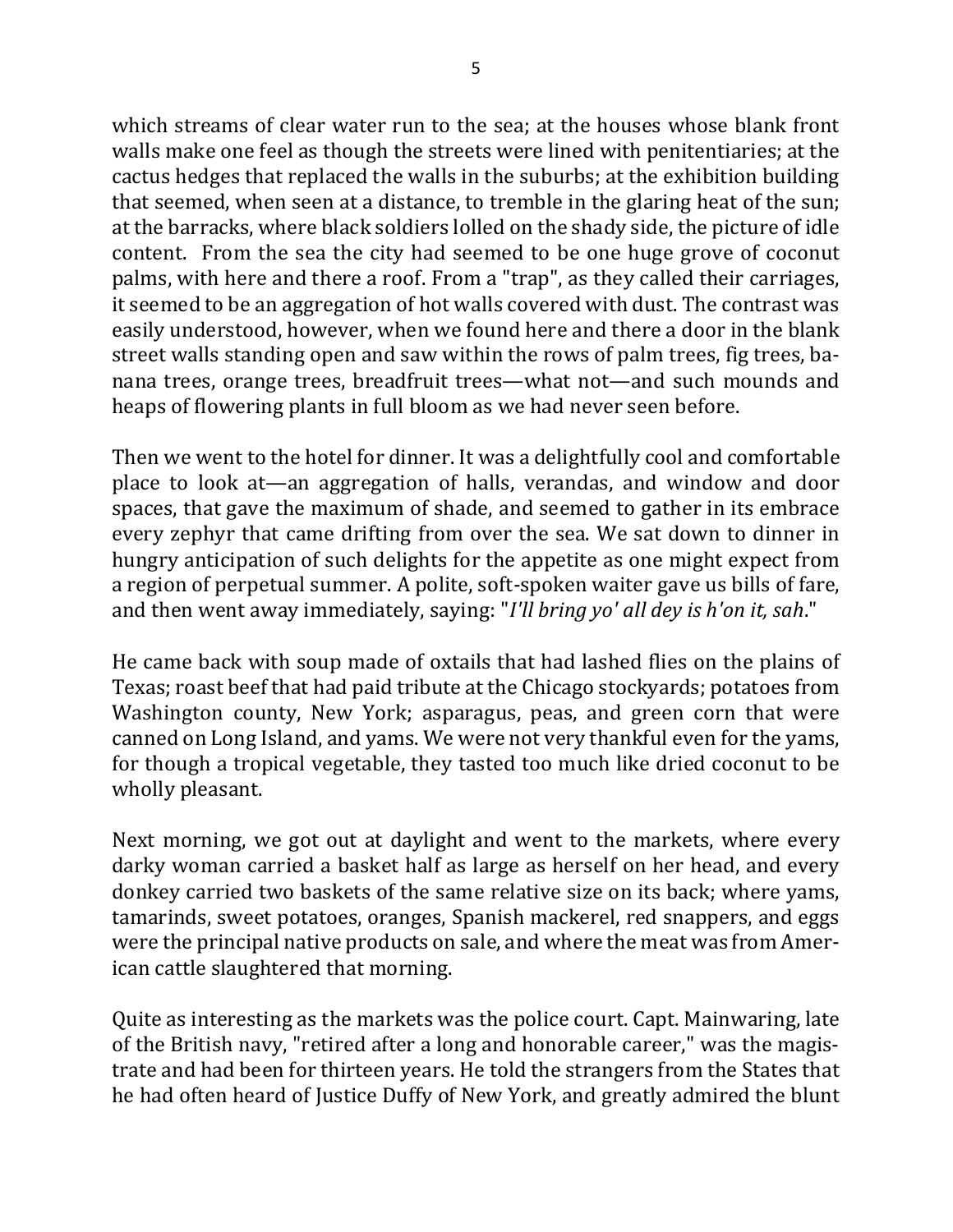and sturdy decisions of the little Judge. Then he proceeded to try some forty negro men and three negro women for the usual police court offences. The usual sentence imposed on the guilty was "three shillings or two days," though one very obstreperous hackman who had blocked the way before the exhibition building and had refused to move on at the behest of the police (colored) was fined a pound.

It would take an entire page of THE SUN to fully describe the Jamaican exhibition, and it would be about the most uninteresting page ever printed. The article there that attracted most attention was a Yankee-built cane mill, for sale at  $£10$ 10s., that was good for thirty gallons of juice an hour when turned by one mule. The Yankee visitors were most interested in such things as the old stone weapons from the Windward Islands, the model of the salt works on Turks Island, and the red earthen crockery which is made in Jamaica. One lady, not of the party, was seen trying to buy a silver ornament at one of the stands. She was told the price was sixteen shillings.

"Oh, but I bought one like it in London for eight," said she.

"In London? I beg pardon. Are you English? I thought you were an American. The *price is ten, mum*," said the attendant.

After hearing that, we were ready to go to the ship. The *Aguan* was to have sailed at 5 o'clock, but the negro laborers were not up to be hurried and she got started at ten, but only to set a hawser in her screw, and so she had to tie up again until two native divers could cut it loose by diving (naked), knife in hand, to give the rope two or three slashes and then come up again for breath—a process that took until 8 A. M. on. Tuesday, March 24.

Then we sailed away for Nicaragua. It should have taken the *Aguan* two and one-half days to reach San Juan del Norte (Greytown). No navigator could ask for more beautiful condition of sea and air and sky than that which favored the *Aguan*. The sun was bright and clear by day, and the moon in that pure atmosphere rendered the flotsam and jetsam of the sea visible at an almost incredible distance at night. On the second day out (Wednesday, March 25), the tables in the dining room were continually covered with the paper &c., of passengers who were writing letters which they expected to mail within thirty-six hours at most. That night, many lingered on deck until midnight to admire the beauties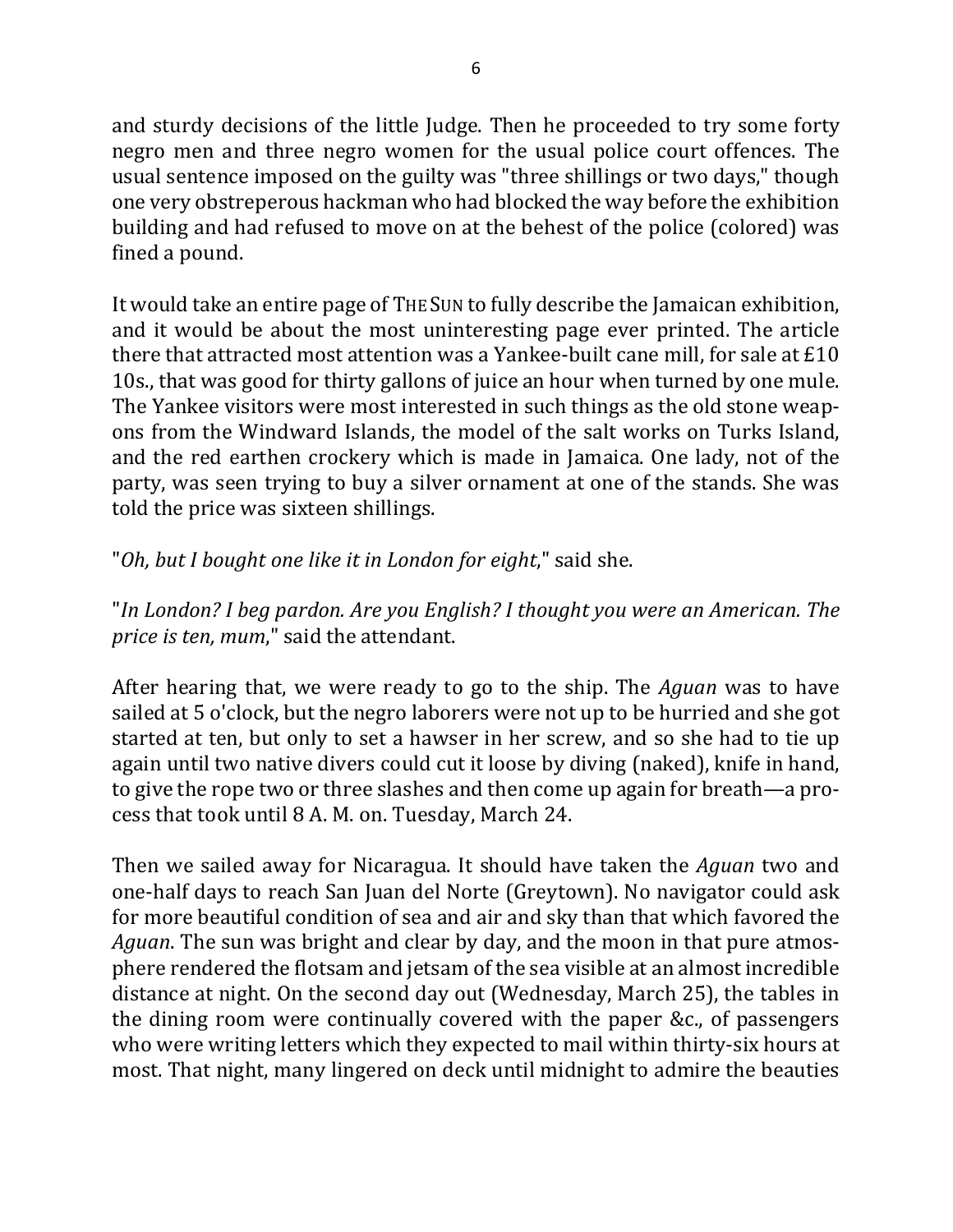of the tropical sea. There never was a ship or a time at sea when danger of wreck and hardship seemed more remote.

By 1 o'clock in the morning, every one of the passengers was sleeping peacefully, and at 3:14 o'clock that peace was undisturbed. A minute later, a rasping sound without was followed by a violent jerking and careening of the ship that awakened everybody. An appreciable space of time—perhaps two or three seconds—passed in perfect silence, and then the passengers heard the signal on the bridge, which the engineer rang in answer to an order to reverse his engines.

Clothed in scant apparel, most of the men ran on deck. They found the sea as calm and peaceful as it had been on the night before when they retired, but square across the bows, and not more than fifty yards away, lay a reef just awash, and extended to starboard and port as far as the eye could reach. The surf glistened in the moonlight, and here and there black rocks projected above like the heads of sea monsters. A look over the bow showed the vessel had risen five feet out of water there, and a look over the stern showed that her heel was on the rocks as well.

We could not at first believe or, at least, could not realize the fact; but there lay the *Aguan*, so high on the reef that no power could drag her off. And a right lucky thing it was for the passengers that no backing of the engines could get her off. A cry went up for the carpenter, and while the passengers gathered on the bow to discuss the matter in sober voices, he was set to sounding the different compartments to see if she were leaking.

"*How much is she making?"* was asked.

"*Not much, sir*."

Somehow it made the listeners shiver to think she was leaking at all, but when, two hours later, the water within was at sea level, no one minded it.

Among the excursion party was Mr. G. Hilton Scribner and his daughter, Miss Florence. The young lady's cheery ways and musical laughter had been the delight of the company from the first day out of port, and now when everybody was looking glum she came on deck with her accustomed smile for everyone, as self-possessed and as bright as though about to land in the port of destination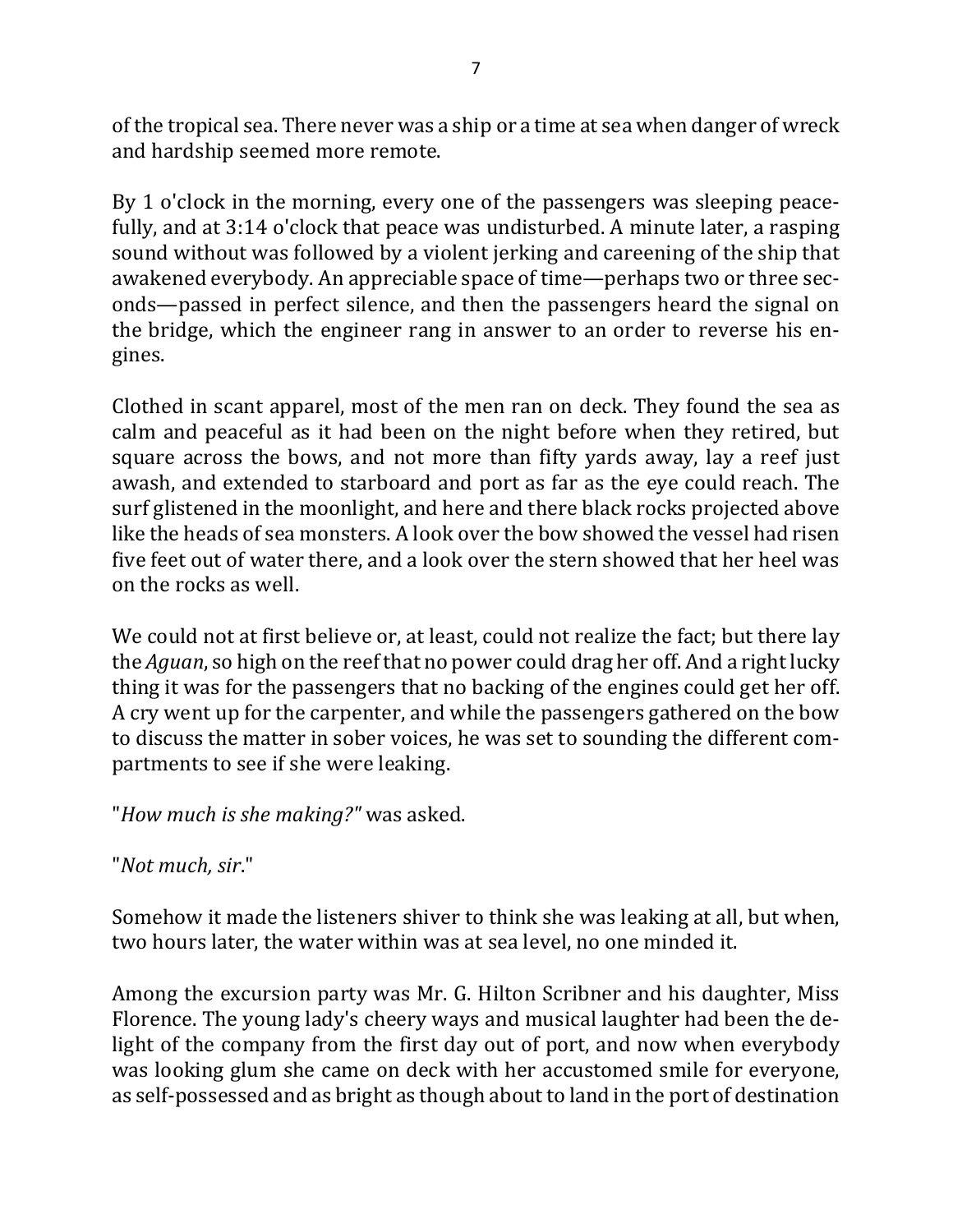instead of to look at a disastrous wreck. The effect was magical, for two or three of the men at once ventured on jokes, and everybody talked louder and with more animation than before. The Hon. C. L. Merriam of Lewis county went back to his bunk, and Mr. Scribner, the father of the young lady, sat down on a chair on deck and went to sleep. Those who had come on deck in pajamas went below again and dressed, while the others gathered forward and gazed at the dancing reflection of the rocks on the bottom or asked one another where the ship was and how she got there.

Out of these questions grew several rumors. One of the officers said at first that the ship was on Quita Sueño reef, but afterward it appeared that she was on Roncador Reef <sup>4</sup>instead. The way in which she got there was simple enough, too. The course of the ship should have been forty miles east of Roncador, but somehow Capt. Bailles made a mistake in navigating. He allowed but twentyfive miles to eastward. He had a taffrail log to tell how fast the ship traveled; he had taken observations for latitude at noon the day before, and out of it all concluded he had traveled south far enough to round the reef before he had really done so, and so changed her course too soon. Moreover, there is a current running to the west there, impelled by the trade winds, at a speed plainly indicated in the chart books. He said, and so did Mr. Rankine, one of the ship's New York agents, that the current was running much faster than ever before known, a statement that the passengers did not believe.

The truth is that the *Aguan* was. overdue already, because her bottom was foul, and so to save time her agent and the Captain had tried to shave the reef. Mr. Rankine said an allowance of but twenty-five miles was made. Commander Brunson of the *Petrel* afterward said that he always allowed forty-five miles, and Capt. Brownrigg of the *Carazo* said that when in the *Hondo* he never allowed less than forty, and even then, was sometimes drifted very close to the reef.

Further than this, the second officer, Mr. Morris, who had the deck, told a passenger that he was aft looking at the taffrail log when she struck. It was near the end of the mid watch, and so it was his duty to do that, but no lookout was posted on the bows meantime; nor was any lookout kept there on any night during the passage. In short, the ship went ashore because of an error in the

 $4$  Quita Sueño Reef and Roncador Reef (Colombia)  $-$  Islands in the Caribbean, formerly claimed by the U.S. as guano islands.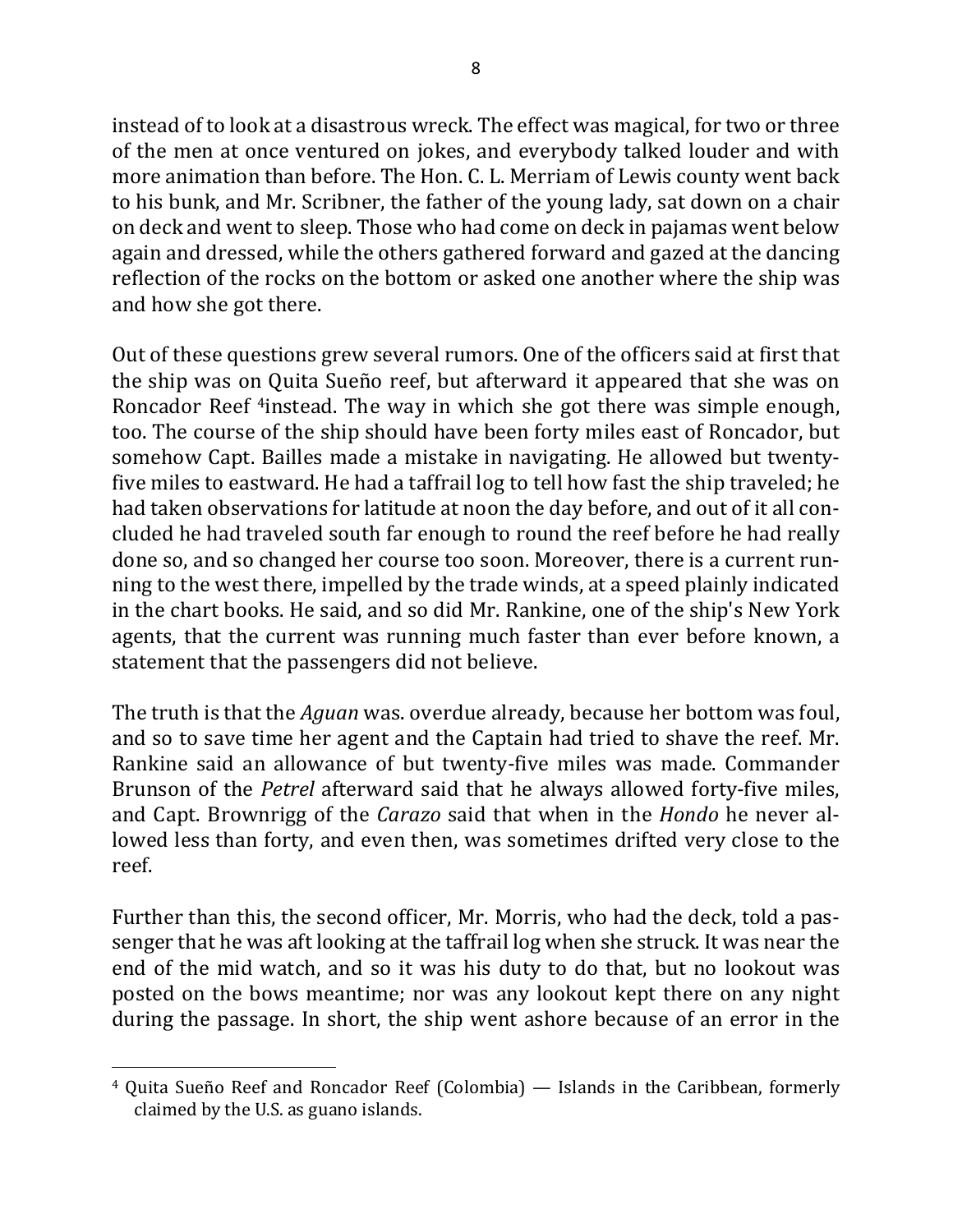reckoning and because no proper lookout was kept. It should be said here, however, that Mr. Rankine said afterward that the Captain, the second officer, and a lookout were all on the bridge at the time, although Capt. Bailles had said distinctly that he had turned in at 1 A. M., giving orders that he be called in two hours, and that he was not called.

While the passengers were still talking over this somewhat indignantly, the rose tint of dawn appeared in the east, and that set everyone talking of the necessity of going away in the small boats, of which there were five, and ninetythree souls on board! One boat would hold twenty-five on a pinch, and the rest say fifteen or eighteen each, at most. The crew numbered thirty-eight, and were a weak-looking gang. The prospect was not pleasing, but no one complained of the probable hardship.

Daylight followed very quickly, and then, to the surprise of all, a small island was seen to the northwest. The Captain knew the island was there, for it was fully described in the chart book, but not a word had been said about it during the three-quarters of an hour that the passengers had been talking on the forward deck. Indeed, neither Captain nor agent came near them. The sight of the island put a new aspect on the case.

Among the passengers was a citizen of Nicaragua, Mr. F. A. Pellas, who owned a coasting steamer called the *President Carazo*, and who had among other property 12,000 Colombian dollars in silver on board. Accordingly, at daylight, a conference was held between the Captain, Mr. James Rankine, as agent of the line, Mr. Miller of the excursion party, and Mr. Pellas. It was agreed that Mr. Claude Lapsley, the chief officer, should take the best lifeboat, fit her out for a long voyage, and with four picked men sail for Old Providence Island,<sup>5</sup> seventyeight miles away, west by south, the nearest inhabited land, and try to get help there. It was known that small schooners were owned on the island, the population of which was chiefly engaged in turtle fishing during the summer season. From Old Providence the boat was to sail for Corn Island.<sup>6</sup> 120 miles further. Here it was hoped she would find other schooners, at least, with the possibility of meeting the steamer *Carazo*, belonging to Mr. Pellas. Thence they were to sail to San Juan del Norte (Greytown), where they expected to find the United States war ship *Petrel*, that had been ordered there to meet the excursion party.

<sup>&</sup>lt;sup>5</sup> Providencia Island (Colombia)

<sup>&</sup>lt;sup>6</sup> Corn Island (Nicaragua)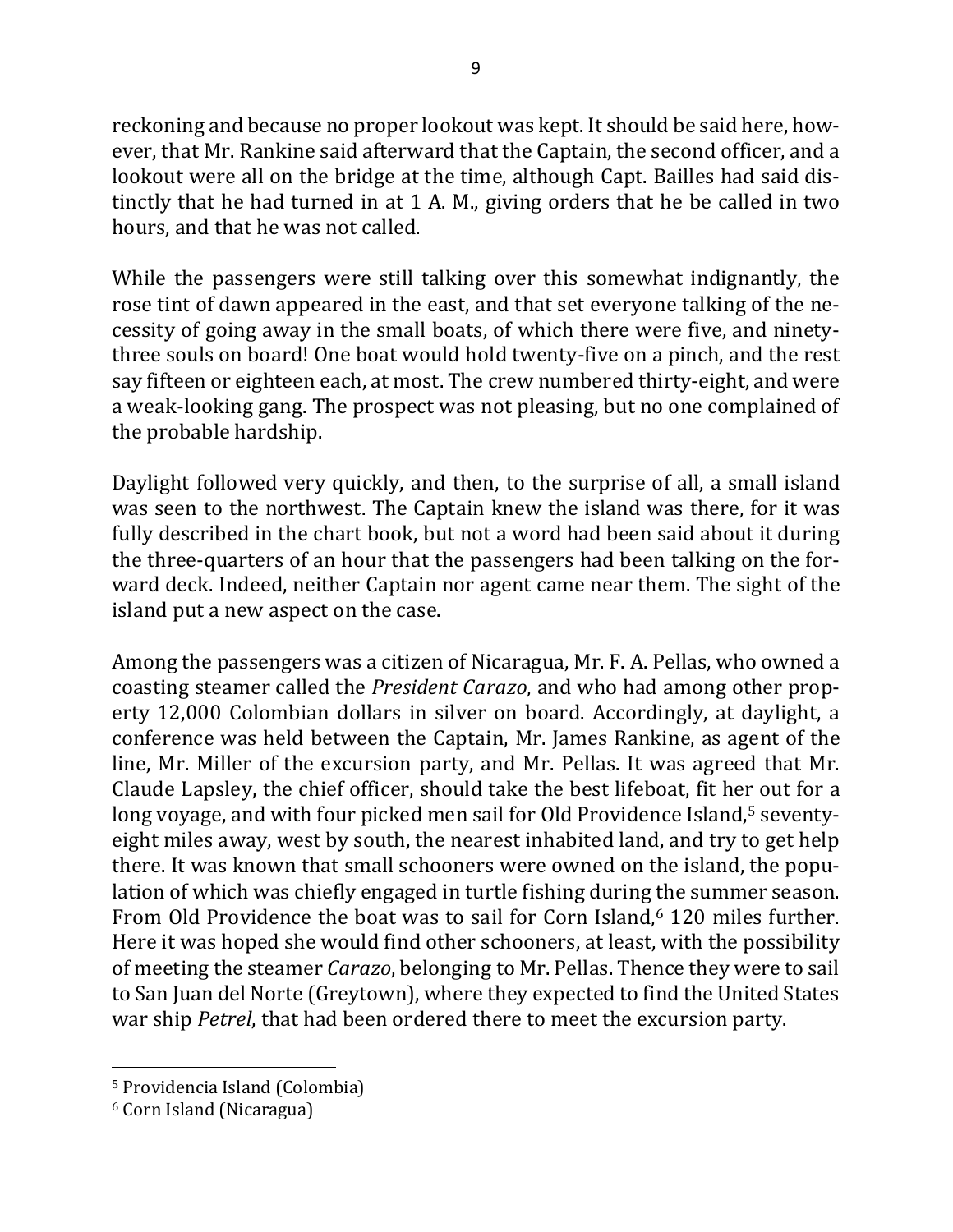While the crew got the boat ready, the passengers went down and drank coffee and ate hard bread as usual, and having heard the arrangement, talked of the chances. The sea was smooth and the wind fair and fresh. The hopeful ones thought the boat could reach Old Providence in eighteen hours at most. Those of more experience thought that with good luck she could get there in twentyfour hours, and that it would take two days more to reach Corn Island and two more still to get to Greytown. From Greytown to Roncador the distance was over 200 miles, but the Petrel could do it in a day or a little over. We could confidently look for help in a week—if no accident befell the chief officer.

That was so cheering that we went on deck and watched the boat sail away with much the same feelings that a New Yorker sees a district messenger boy start on an errand. She might be slow, but she would get there eventually.

Next a yawl was prepared to take passengers for the island. It required not a little courage to. take passage in this boat, for no one could tell whether a landing could be effected through the surf or not, or what would be found there if a landing were effected. If they could not land there was nothing for it but to sail away for Old Providence, as the chief officer was doing, and the boat was very deeply loaded as she left the ship's side. Second Officer Morris had charge of her and among the passengers were Miss Florence Scribner, Mr. Scribner, Mr. Charles Watrous, Mr. W. J. Marrias, Mr. Stanton Sickles, son of Gen. Dan Sickles, Mr. C. L. McArthur, the wife and three children of Bishop Holme of Honduras, with the nurse of the children, Miss McCann, the *Aguan*'s stewardess, two newspaper men, and two sailors, who were kept busy bailing. They carried also a gripsack of clothing for each one, a barrel of hard bread, a keg of water, and a few tins of meat. The journey before them was at least seven miles long, skirting a most dangerous reef, in a boat not only overloaded, but leaking badly.

The next boat carried Mr. Rankine, his wife, and a friend, Miss Clarke, with a number of other passengers, including one or two colored women. Capt. Bailles took charge of this boat to see the agent of the line safe ashore, and it was in this that the wineglasses and Pommery<sup>7</sup> were carried. The third boat with passengers was steered by Lieut. Guy Howard, U. S. A. It had a heavier load than any that preceded it, and when it had gone but two members of the excursion

 $7$  Pommery  $-$  Brand of French champagne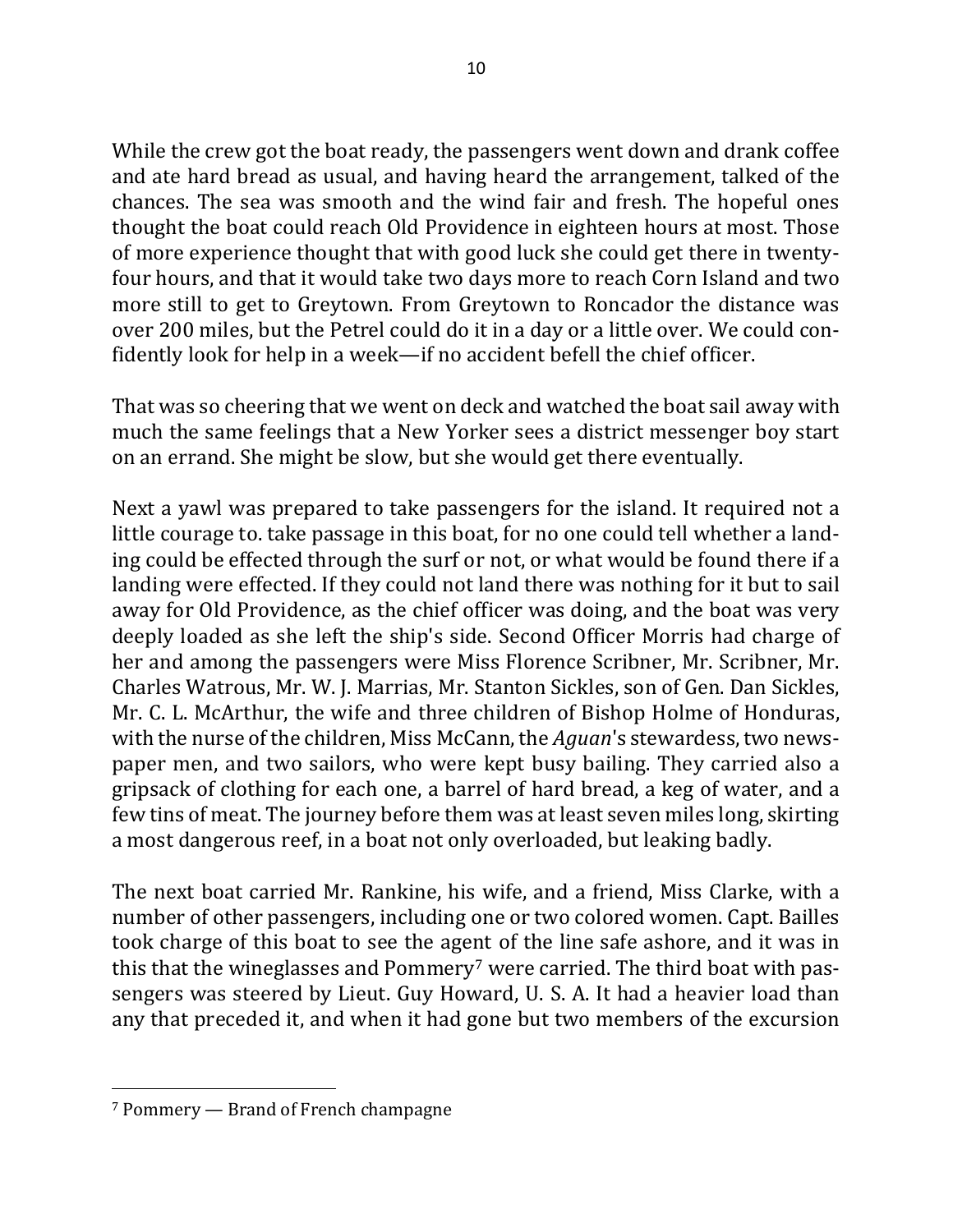party remained on the ship, Major Dutton, U. S. A., $8$  and a newspaper man. The Bishop of Honduras (Episcopal) remained with them, and so did Mr. Pellas, Mr. Livingstone, Mr. Edwards (who came on board at Jamaica), and Mr. Allen, all first cabin passengers. The ship was left in charge of Purser Morris during the absence of the Captain. It is not uninteresting to note that, fearing a rush of firemen for the liquor room, the Purser borrowed a big revolver, and carried it on his hip. Capt. Bailles had borrowed one much earlier in the day to ensure order when loading the boats, and both got their weapons of Mr. John Allen, a Texas youth, bound for Bluefields, Nicaragua.

After the boats had gone, those who remained sat under the awning and followed their movements with glasses. It was not a very enviable condition in which they found themselves. One boat remained with the ship, but the members of the crew on board were more than enough to fill it without considering a number of second-class and negro passengers. Suppose the boats that had gone failed to land, would any one of them come back to the ship for the passengers remaining there? Certainly not, for all three were overloaded already. Supposing a storm impended, could the passengers get into the small boat that remained and seek safety in the lee of the reef? Perhaps so, if they fought for a place. While thinking of this, some went forward and looked over the bow. A big shark was floating about idly. The sight gave the passengers a chill. Looking away up the reef, the watchers could see a big black object that for a long time seemed to be a rock, but which on more careful examination was seen to be a part of the hull of some ship. The discovery that it was a wreck had a most cheering effect on the watchers. There was a hull still intact after at least one storm, and it was a wooden hull at that. If that hull could stand one storm, doubtless the steel *Aguan*, a vessel built in 1887, could stand two storms maybe more—and since water and food were likely to last, there was hope of rescue long before that shark under the bows. could get a nip at anyone on board.

So, they went to the chart room, and here is what they found in the book there, about Roncador Reef.

Roncador Bank is a pear-shaped coral bank, seven miles long northwest and southeast, two and a half miles in breadth at its southeast end, and three and a half at the middle. It terminates almost in a point at its northwest extremity, on which, about half a mile from the edge of soundings, in latitude  $13^{\circ}$  34' 30" and longitude  $80^{\circ}$  03' 39", there is a bay 800 yards long

<sup>&</sup>lt;sup>8</sup> U.S.A. — United States Army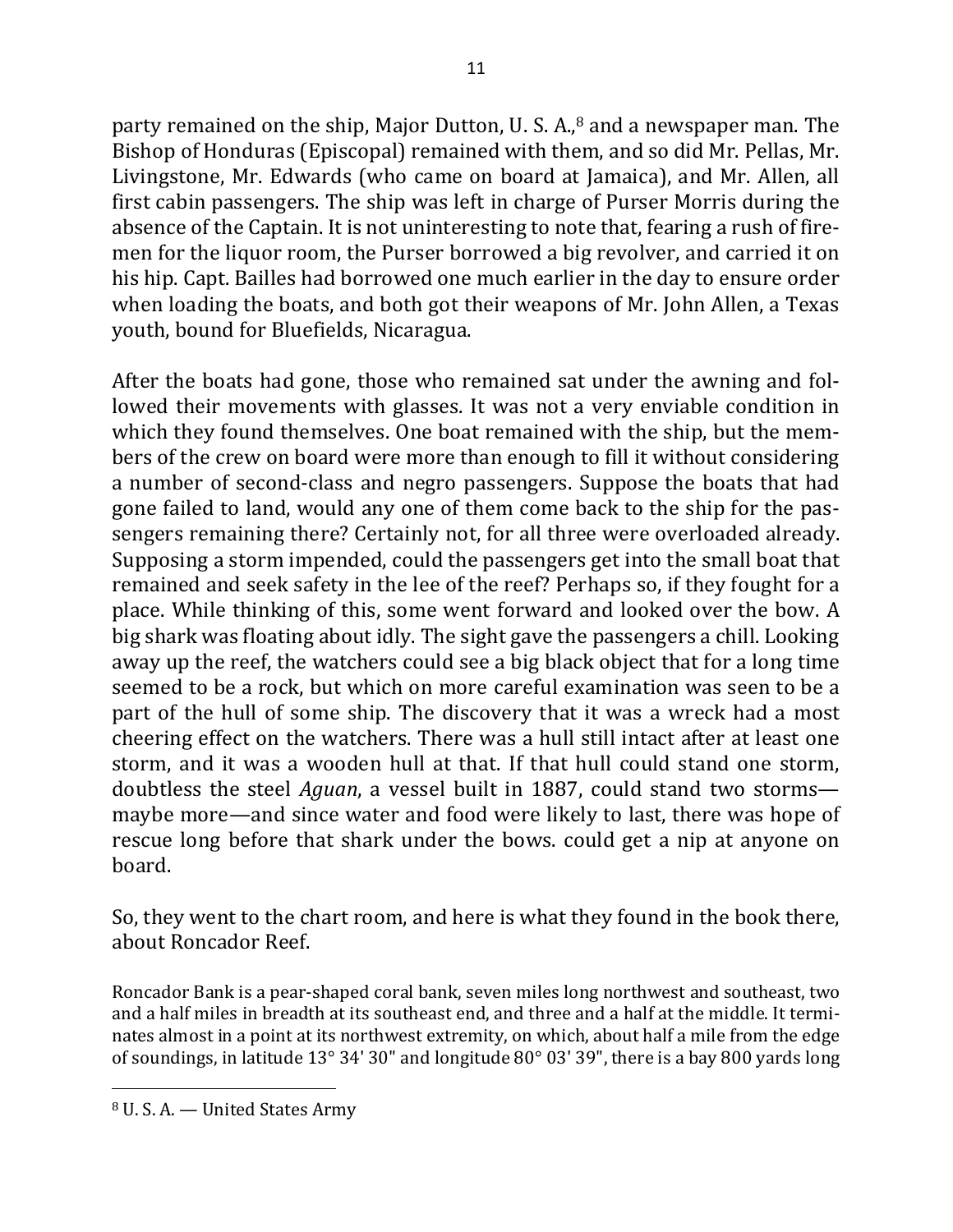and 800 broad, composed of sand and blocks of broken coral heaped into a wall on the northeast side, about seven feet above the sea. On the south end there are some bushes and three or four dwarf palms, which afford shelter to large flocks of birds. There is usually a fisherman's hut at this end. From Roncador Cay a barrier reef extends to the southeast end, presenting no opening whatever. At half a mile from the cay, just within the reef, there is a small sandbank, and about a mile further southeast there is another. The northeast side of the reef is skirted by a bank of soundings about one-half mile broad and varying from twenty to five fathoms over sand and dark coral. Water may be procured by digging walls near the center of the large cay, but it is very brackish and only used for culinary purposes.

Meantime the boats had all disappeared beyond the island. They were a long time out of sight, but finally one appeared standing to the south of the reef. It seemed as though she must have landed her people and started back, but when she again disappeared it looked as though she had failed to land and so had sailed away for Old Providence. That was discouraging.

And so, between hopes and fears and talk about the chances and questions and answers about the position of the boats, the time passed away on shipboard until luncheon. A good meal (the bill of fare on the *Aguan* was always admirable) cheered everybody, and then another look toward the island showed a boat returning sure enough. Then they sat down and considered that they had had a good breakfast and a good luncheon and a cool place on the ship's deck, while those who went earlier had had a terribly hot time of it, unsheltered from the vertical rays of the sun, and had only hard bread to eat and tepid water to drink. They wholly forgot the anxiety they had felt lest they were left alone on the wreck to wait for a storm to come and knock them to pieces on the coral rock.

An hour or two later came the boat, with Mr. Watrous at the tiller, his face and hands, like those of his crew, well blistered by the sun, and all very thirsty and very hungry, for not one had eaten anything but a hardtack or two since coffee at daylight.

Before they had reached shore, Mr. Watrous, who was a Yankee whaler before he became a capitalist and a member of the Union League Club, took the tiller and, having discovered a passage a fathom wide through the reef on the lee side of the island, ran the nose of the boat on a sandy beach, to which the ladies stepped dry shod and none the worse for a journey seven miles long, skirting a most dangerous reef, around which sharks find a congenial home. Mr. Watrous was by far the best seaman on the ship.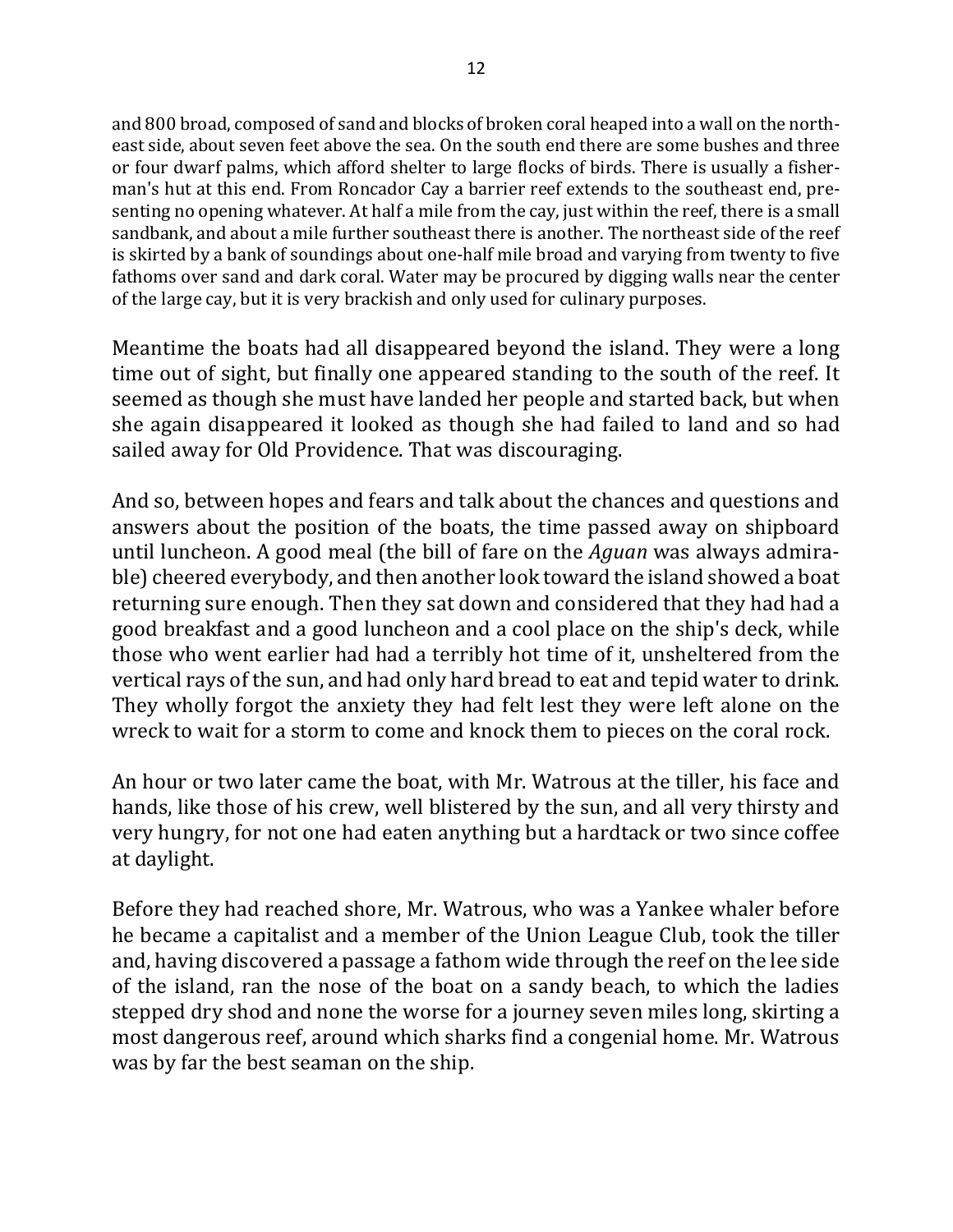Among the stores loaded into the boats on their second trip were two kinds of hard bread, a little soft bread, a lot of roast beef cooked for the occasion, some roast ducks, a lot of boiled meats such as salt beef and pork and bacon, a box of mixed limes and oranges, some boxes of pickled lambs' tongues, potted fish and shrimps, smoked beef tongue boiled, an exuberant quantity of wine, beer, whiskey, apollinaris,  $9$  ginger beer, tea and coffee, and a bag of coal. A rum cask was full of water, and there were three kegs full as well. It was enough for the night.

In the boat in which the writer went ashore were two large tarpaulins and the awning that had covered the *Aguan*'s forecastle deck.

We reached the shore of the island at about  $4$  o'clock. We found it a remarkable land. At first glance it was a barren mass of weather-beaten rocks—rocks of about the color of those on which Hoboken<sup>10</sup> stands, only these had all been rounded by the action of waves, were coral instead of trap, $11$  and were lightcolored within when broken open. On the corner of the island (if a pear-shaped island may be said to have a corner) was a collection of stone walls, plainly built to form the walls of human habitations. There was one long L-shaped wall, the short arm of which was 25 feet long, and the long one over 30 feet, and against the outside of these arms four small huts, varying from  $6$  by  $8$  to  $8$  by  $14$  in size, had been built. Within the arms of the L was a great heap of guano, perhaps 6 feet deep at the deepest, and at least 25 by 40 feet, large enough to load a schooner. A glance at the rocky surface about the huts showed that the great heaps had all been made by hand. There were paths and roadways in all directions, with low but regular walls along them, and within these walls the rocks were piled in rounded heaps. Not that the paths were smooth: they were littered and in places almost obliterated with the coral boulders. Here and there were traces of human occupation—a rusty tin can, a barrel hoop, a part of a weather-beaten box, the remains of a fire, bones that had been charred, &c. Two hundred yards from the hut walls were two little stone vaults that looked something like overgrown outdoor ovens. Their sandy floors were covered with the remains of roasted crabs, but there were no traces of fire. Each was large enough for one man to live in.

Although there were no roofs to the old huts, it was tolerably certain that at some time a gang of men had been at work there gathering guano, and that they

 $9$  Apollinaris — An effervescent mineral water

 $10$  Hoboken — City in New Jersey, located on the River Hudson; part of the port of New York

 $11$  Trap — Type of igneous rock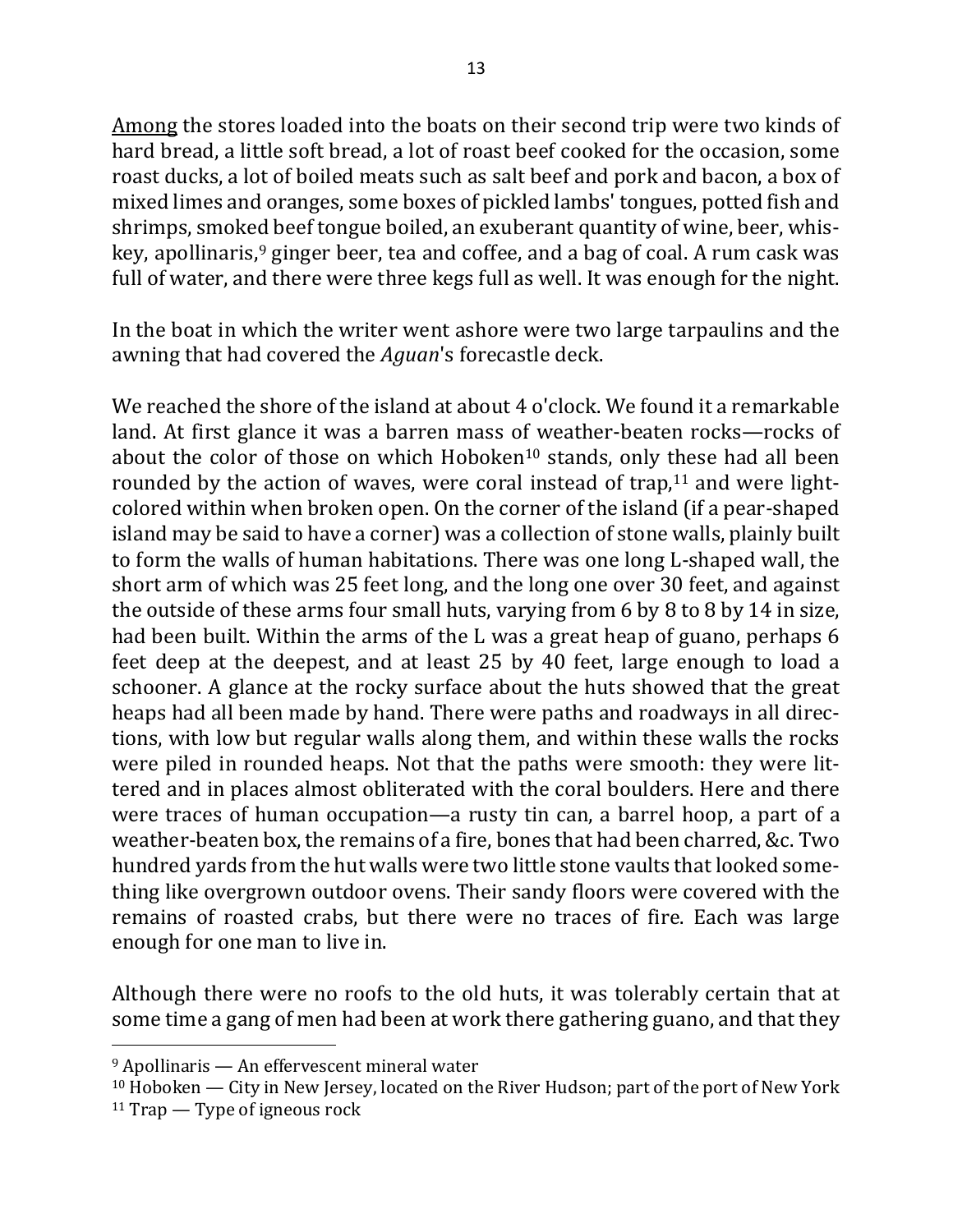had done an immense amount of work for that climate, and then had gone away, leaving a lot of valuable fertilizer behind. The island was at the northwest end of the reef, and the big end of the island was its northwest end. There, too, was the height of the land, but it seemed to be no more than seven feet above ordinary high tide. It seemed to be more than 300 yards wide, too, but was certainly no longer than the 600 yards given in the chart.

A very fair road led from the landing around the huts and down the island between the heaps of rock for two-thirds of the distance, when the rocks came to an end and a level plain about three or four feet above the water was found instead. It was well covered with a species of weed that slightly resembled what Ohio folks call "*pusley*."<sup>12</sup> It grew from a brown little root that tasted good enough, though slightly bitter, and had fat green stems branching out over the ground until a circular space ten or twelve inches in diameter was covered. Some of us noted the weed's peculiarities with considerable care on arrival, because there was no telling what use we might want to make of it.

At the southeastern end of the island we found remains of a very different sort of settlement from that at the wide end. Here were two thatched shacks or huts. They were A-shaped, about 6 by 10 feet large on the ground and eight feet high, made of forks and poles bound together with bark thongs and covered with palm leaves, and bunches of long, coarse grass over the peak. They faced the west—that is, away from the trade wind and toward the afternoon sun, but it needed only that a blanket be hung over the front and a hole made in the rear to render them quite comfortable, if not commodious. So, the Bishop's family was assigned to one, with Miss Nixon, while Miss Scribner, Miss Clarke, and Mrs. Rankine received the other. What with a few rugs, shawls, and blankets, and a mirror or two, the rude shacks were, under the care of the ladies, soon as tidy and cozy as camps in the Adirondacks. Everywhere at this end of the island were heaps of turtle bones from which the valuable shell had been stripped. It was plain the island was a resort of the turtle, and, further, that the inhabitants of the nearby islands came here to capture them. Here there was a double hope: We could find turtles to eat, and there was a chance that turtle fishermen would find us there, if we remained long enough. These were cheering thoughts, and helped make lighter the work of building tent frames, a work that was done during the day before the awning and tarpaulins arrived.

<sup>12</sup> Purslane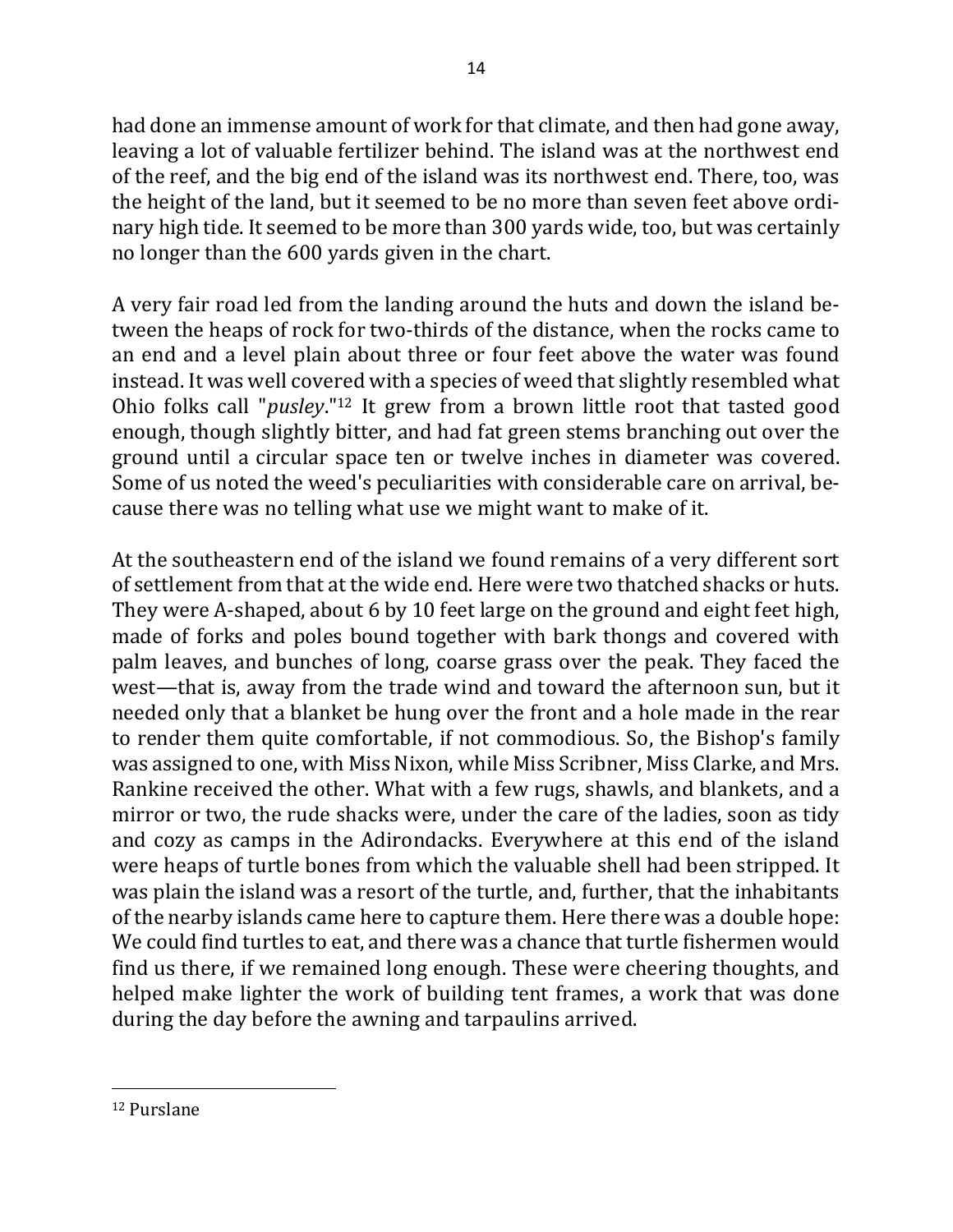It should be said that two camps were established on the island. The first-class passengers settled about the shacks at the southeast end, while the rest, and those of the crew who were ashore, stayed at the stone huts. Roofed with tarpaulins, these stone huts made much cooler and more comfortable shelters than the tents at the other end were; nevertheless, the stone-house population showed discontent before sunset, saying covertly that that the rich folks took the best ad gave the leavings to the poor. This talk was of course started by white firemen shipped in New York. Then, too, there was some dissatisfaction over the food and drink. A tub of ice water stood in the shade of a stone hut, and a more than equal share of the fresh meat, including the ducks, and the soft bread as well, was left at the westerly end but, as far as possible, the whiskey and other hard liquors and the wines were taken to the other end and put under guard. This made more growling among the firemen, although they had lived on salt meat only *en route*. There was nothing more serious in it, however, than in the usual talk of seagoing men, and it created no apprehension among those grumbled at. Indeed, having worked rather harder than the sailors in getting the stores on shore and in putting up shelter for the night, the passengers of Mr. Miller's party were entirely too tired to pay attention to anything else after sundown than the bread, potted and pickled meats, and light drinks that formed their dinner. And when dinner was over they curled down on the sand, and for the most part slept as sound as they would have done in their own homes.

Before leaving the account of the first day's happenings, it should be said that, directly after Lieut. Howard's boat arrived on shore, a meeting of the men there was held to consider the government of the camp. It was agreed that Mr. Miller should be the general commanding the forces, and that Lieut. Howard should serve as executive officer, officer of the day, sergeant-at-arms, and general utility man. If one may anticipate a little, it may be said here that he discharged the laborious, and in some cases delicate, duties thus thrust upon him to the entire satisfaction of everybody, from the general commanding to the most envious firemen.

From Thursday to Monday the routine of one day was much like that of another. We turned out when the rose tint suffused the east—turned up would be more accurately descriptive, perhaps, for all slept on the sand without undressing, some having a blanket each, and some using a coat for a covering when the air became cold during the night. From the tents we went to the sea, and took a plunge that was refreshing beyond description. Next, we had coffee and hard bread.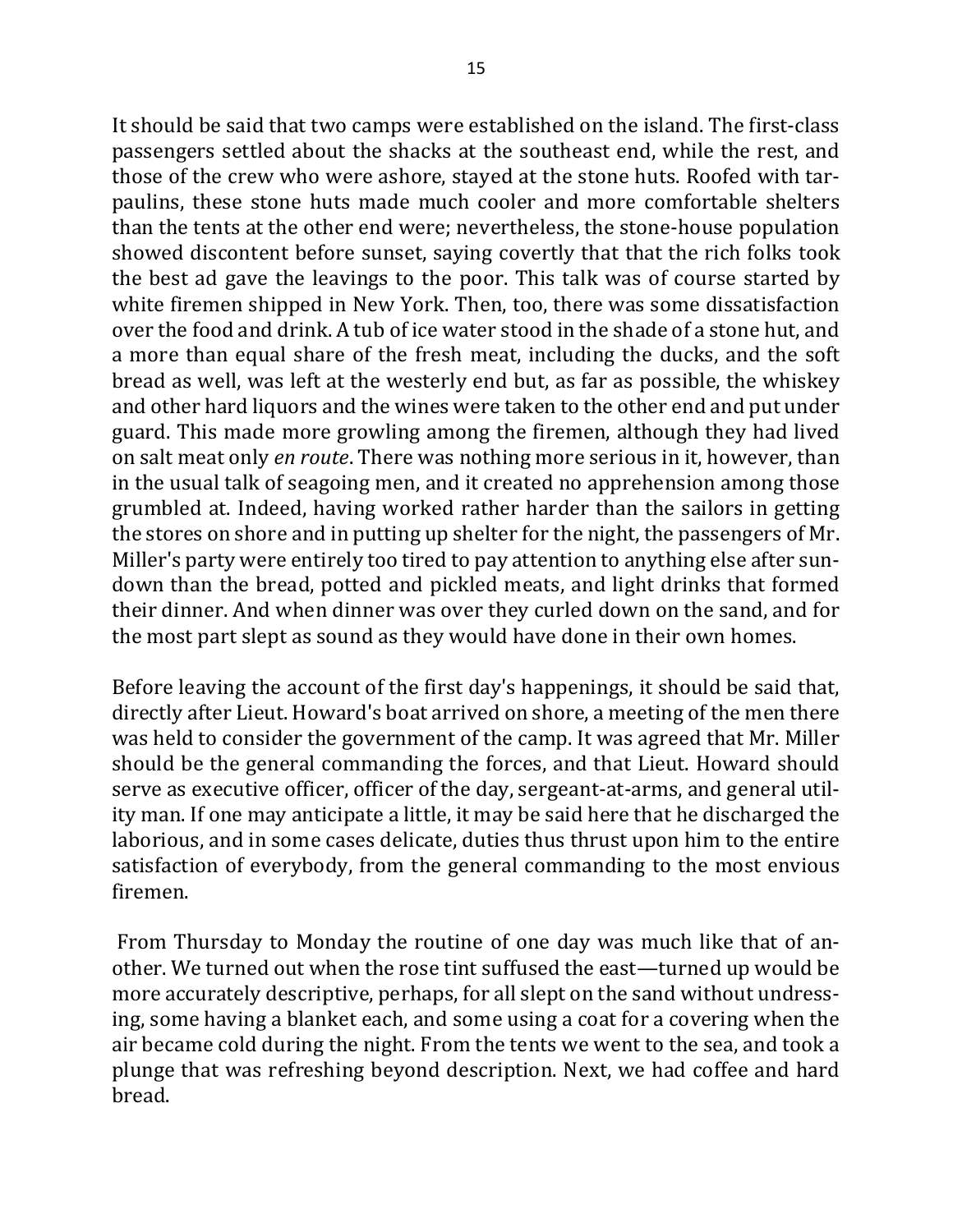At  $10:30$  we ate breakfast—a full meal which included such meats as we had. beans, rice, and potatoes, with bread and coffee. Dinner was served at 5:30 and did not materially differ from breakfast, save that nearly everyone ate a raw onion with this meal.

After breakfast in the morning the boats were sent off to the ship for supplies. Passengers and crew alike manned the oars. Messrs. Pellas, Edwards, and Livingstone voluntarily took charge of the commissary department and looked after the meals during the entire stay. The cooking was done by the cooks and stewards from the ship, but Mr. Miller had to guarantee their pay to get them to do the work.

As for the rest, there was plenty of work to be done—plenty considering the heat of the sun and the necessity of caution. The passengers brought their own hand baggage from the landing, while the firemen carried up the trunks at 50 cents each. Then the tents had to be perfected in order, if possible, to make them strong enough to stand a norther. We never got them to exactly suit us, but we improved them day by day. Thus, at first the poles which supported the awning of which the main tent was composed (poles left there by turtle catchers) were tied up with old rope found on the island. The tent was perhaps  $14x20$  feet large. Afterward we brought three twenty-foot wooden rails from the ship, and with boards and poles made a substantial frame, having the rails for ridge poles, over which we stretched the awning, forming a most excellent tent. A smaller tent nearby was made of poles and a square jib from the ship. A storehouse was made of tarpaulins, and a boat stove, which served as kitchen range, stood under an awning made of cotton goods from the cargo. By means of blankets and poles, a fair veranda was made in front of each shack occupied by the ladies, and so by the time relief came we were pretty well prepared to stay a month, if no very heavy norther came.

At first there was a well-grounded fear that we would suffer for water. We were afraid that the supply on the island would be valueless, and on the second day the water had risen above the tanks in the hold and spoiled all the water there, leaving but one tank on deck. Agent Rankine and Capt. Bailles had talked much about sending water ashore, but said there were no casks to send it in; there were rum casks in the hold, they said, but these were under water and could not be got at. A passenger, who had on other occasions seen ships' officers more solicitous for cargo than for human life, went 'tween decks and found a cask of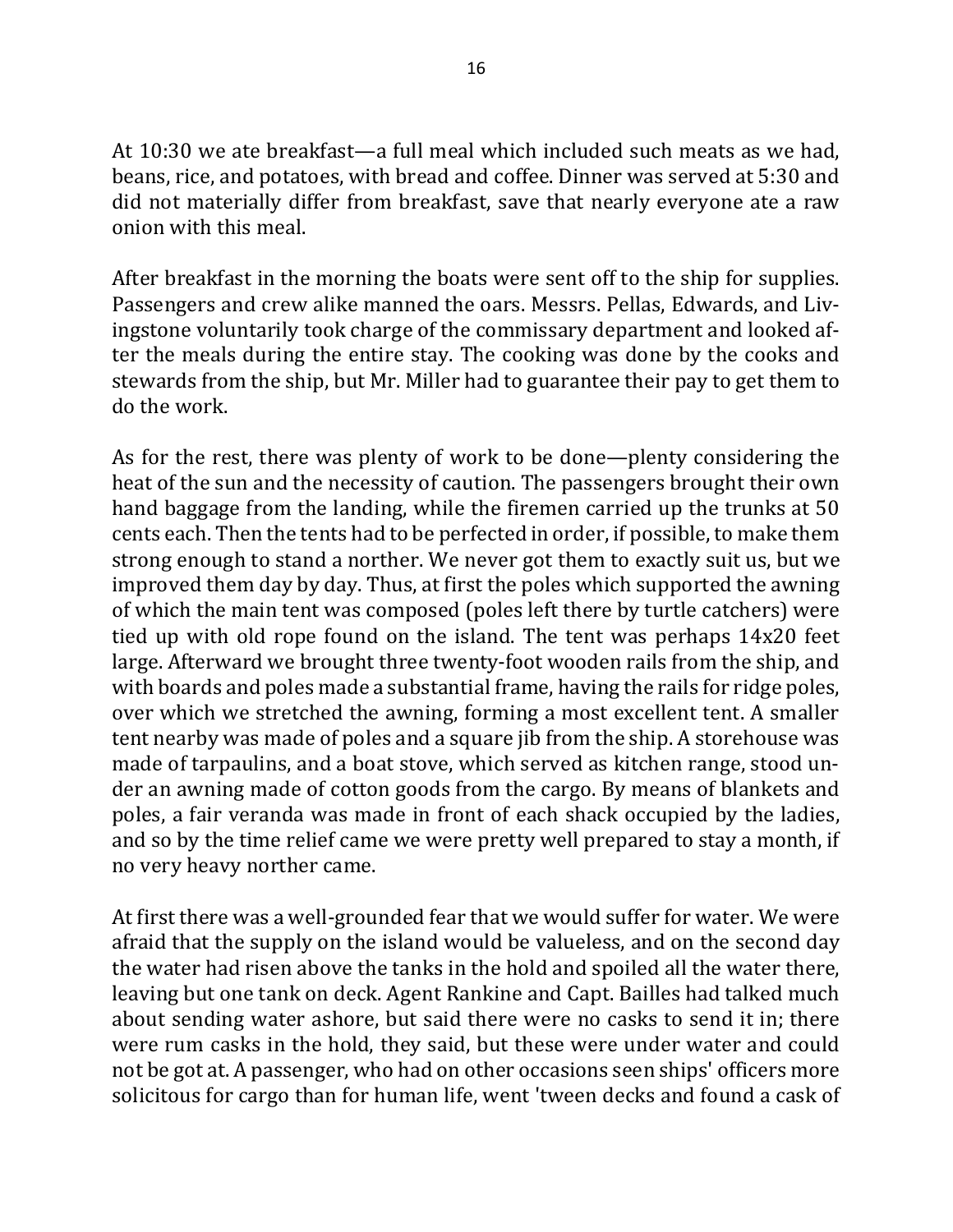rum handy by. Mr. Rankine, when spoken to about it, denied its existence, so the passenger broached the rum and sent the cask full of water to the shore. Mr. Rankine talked of shooting the passenger after the passenger had gone away. That night, when the facts were learned on shore, Mr. Miller had an interview with Mr. Rankine, in which the ship agent heard some plain truths, and was persuaded to change his course. The passengers were indignant, but they rather enjoyed the row after all.

On. Saturday, all anxiety about the water was dispelled by the finding of a well once used by the grave [guano?, Ed.] diggers. The water was not very pleasant to taste, but it was healthy, and when boiled, excellent. Editor Stauffer of the *Engineering News*, New York, dug another well on Sunday and got still better water.

Meantime, Good Friday had come and gone, and Bishop Holme had held a brief service in the evening. It was a weird scene, as the audience sang "*Nearer my God* to *Thee*." Two ship lamps made barely visible the rude shacks and tents, and the Bishop, in a black surplice, with his audience standing in a half circle, facing him. He talked of the mercies extended to us, and of the comforts we enjoved—comforts, considering that we were wrecked on a desert island, but all thought more of the possibilities of further trouble than of the consolation offered, and that was probably the only gloomy night of the stay on the island. Water had not at that time been discovered.

Moreover, Editor McArthur of the Troy *Budget*, the oldest man of the party, was feeling very sick. He had not been well for some days, and on the night of the wreck his temperature got up to  $104^\circ$ . He got better afterward, however, and improved rapidly on landing. On Sunday night, however, when another service was held, everyone enjoyed it very much.

A very interesting natural feature of the island was the great flock of seabirds. The island is said by the chart book to be  $300x600$  yards large. Allowing a bird to every nine square yards, which is a very moderate estimate, there were 20,000 all told, including some 500 frigate birds, the boobies, with a few white gulls and two small flocks of plover, forming the majority. They all sat on the island facing the wind, which blew steadily from the east. At daylight they got up in flocks of from 2,000 to 5,000, filling the air as they circled around for a few minutes, and then they sailed away, dividing into small bunches as they went. At sunset they came back from all directions to unite above the island in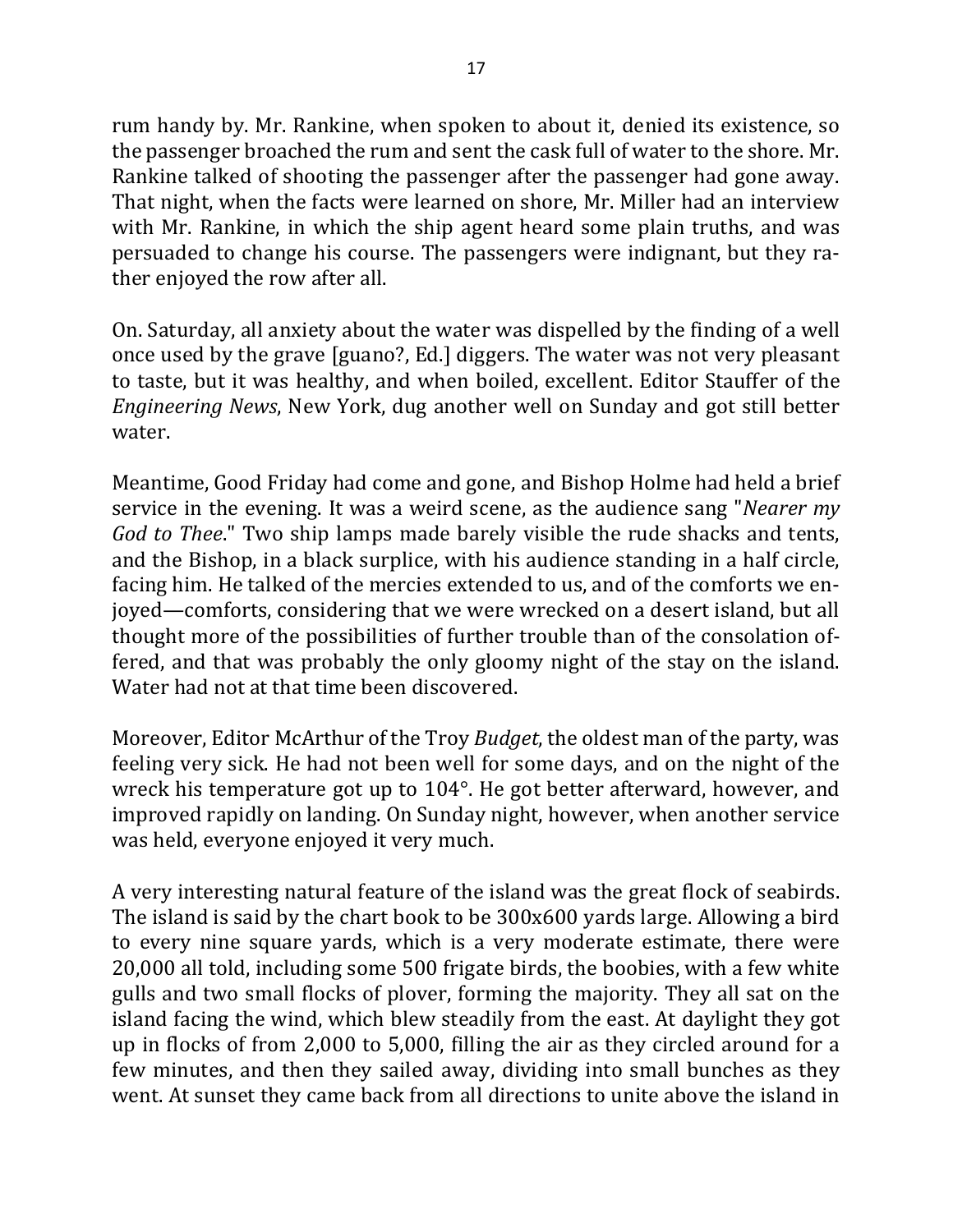immense flocks, and finally settle down for the night. Their chatter and piping could be heard all night, and it was cheering or the reverse, according to the mood of the listener.

The boobies had nests on level spots of sand, where a few weeds were dragged together. Some nests had one and some two eggs. The eggs were very much like common duck eggs. There were young boobies of every age, from the little, wretched, naked blue body just from the shell to the black-billed squab covered with fleecy white down, who was almost as big as his mother. Both father and mother were very kind to the youngster (there was never but one young one at a nest), one remaining with it while the other searched for food. The human visitor who chanced along was received with open beaks that could make the blood run when they snapped together on the finger, as one foolish sailor demonstrated.

The frigate birds had two small colonies, one on the weather and one on the lea side of the island. Their nests were piles of sticks from six inches to a foot high. There was an excellent opportunity for studying the habits of these birds, but those who might have done so had to work, and those who could not work could not stand the labor in the heat of the sun while watching the birds.

On Monday, March 30, the surf was so heavy that no boats ventured off to the ship. Capt. Bailles, Purser Morris, two engineers, the boatswain, and three other men had remained on board, but at 3 o'clock she was pounding so that they thought it unsafe to remain. Getting into the yawl, they came flying up to the island and were received heartily. This was at about 4 o'clock.

At 4:50 o'clock a commotion among the darkies at the northwest end attracted the attention of THE SUN correspondent and, on leaving the tent, a look to leeward showed a schooner beating up. The Rev. Mr. Proud, a colored parson from Jamaica, had first observed her. No sooner was the sail seen than Capt. Bailles and his crew were sent on their way to the ship as fast as the wind could carry them, lest the crew of the schooner find her deserted and claim her as a good wreck. It was a foolhardy errand, as the event proved, for the wind increased and night fell, and at daylight next day they were twelve miles downwind from and out of sight of the island, having suffered the tortures of thirst, hunger, and fear of swamping in the sea for twelve hours without reasonable occasion.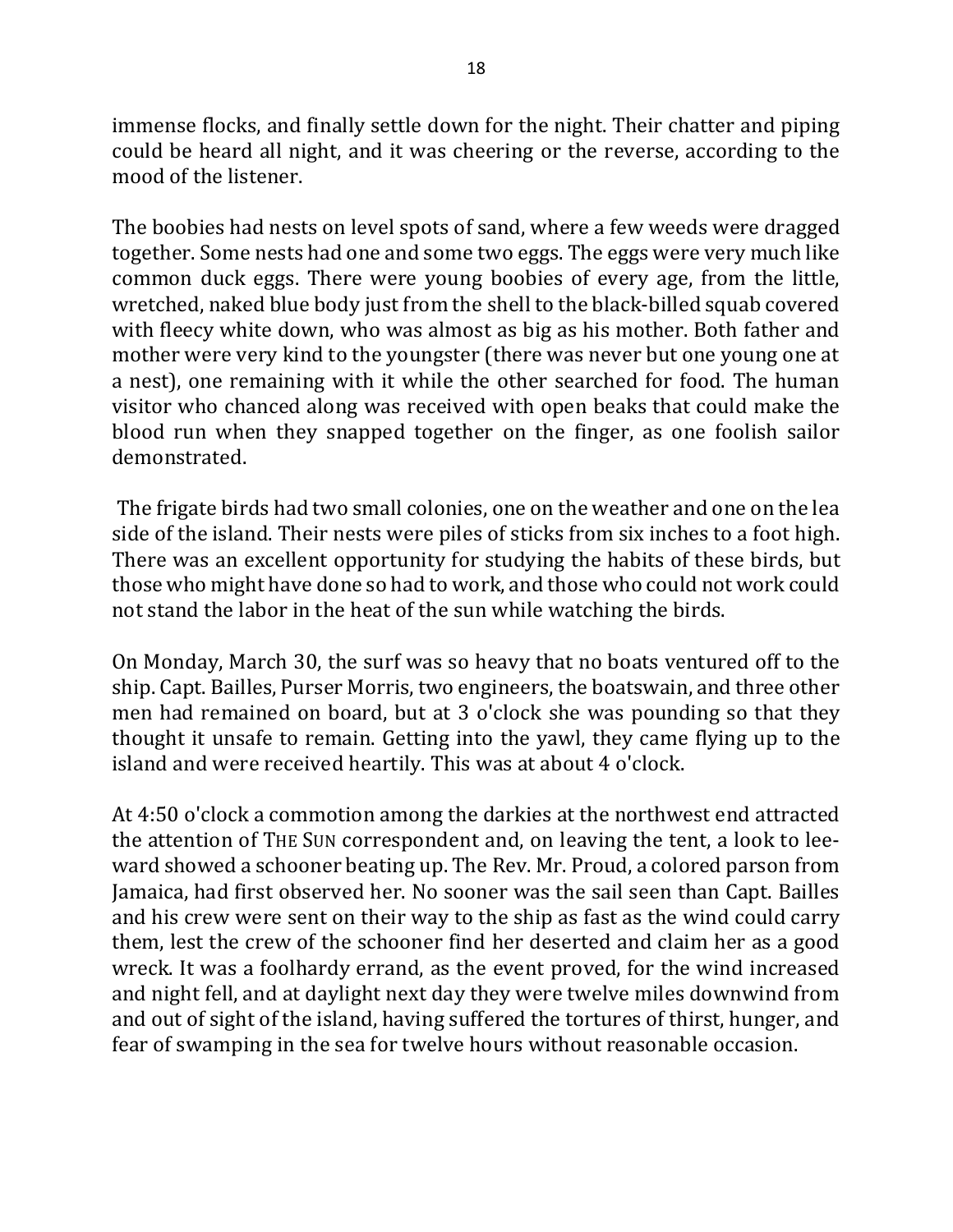Although everybody had seemed very cheerful during the stay on the island and had talked of the probability of staying there a week or two longer, the appearance of the sail brightened us all noticeably. With one accord all hands went out to look at her, and when, after half an hour on the port tack heading, say east by south, she came about and headed almost for the island, showing that she was really coming to us and not casually passing, as a few had feared, there was such a stir in camp as had not been seen before. Dinner was eaten seated on the sand facing the schooner, and the sea sharps, who pretended to know all about such things, gained an unusual hearing that night as they guessed when and where she would anchor.

By 8 o'clock she had dropped her anchor not a quarter of a mile from the camp, and a few minutes later a shout at the beach told us somebody was there. A crowd of us ran down and found four jolly-looking young colored men standing beside a dugout of handsome model. We shook hands with them, laughed at one of our number who timidly asked them if they were peaceable, took them to the camp, gave them whiskey, meat, and cigars galore, and pumped them the while about our courier boat sent for help on the Thursday morning when we struck.

The boat had reached Old Providence in twenty-five hours, and had found the schooner (the *Enterprise*, Capt. Fred Robinson, sixteen tons burden, crew of twenty all told) almost ready to sail for Roncador Reef to fish for turtles. After telling of the wreck, the courier boat had sailed away for Corn Island, and on Saturday the *Enterprise* sailed for Roncador. It is worth noting that no move to get possession of the wreck was made by these men, either that night or while we remained. They have the reputation of dearly loving a wreck, but it seems from this incident not to be a deserved reputation.

According to their stories, we were not the only ones, nor by any means the most unfortunate people, who had been on the cay. In 1865 the ship *Golden Rule* stranded on the reef, and for fifteen days, 800 people lived there. They were obliged to rig a condenser to get enough water to sustain them. The old hulk we had seen was that of the bark *Ydon*, bound from Savannah to Bluefields. She struck a year ago last February and eight men were washed away and drowned. Of other wrecks and losses, the particulars were nor remembered.

As we had nothing else to do, we talked to them of their business and manner of life, and sent them to the other end of the island to carry the news and see the colored folks *en route* from Jamaica to Greytown. Even the most nervous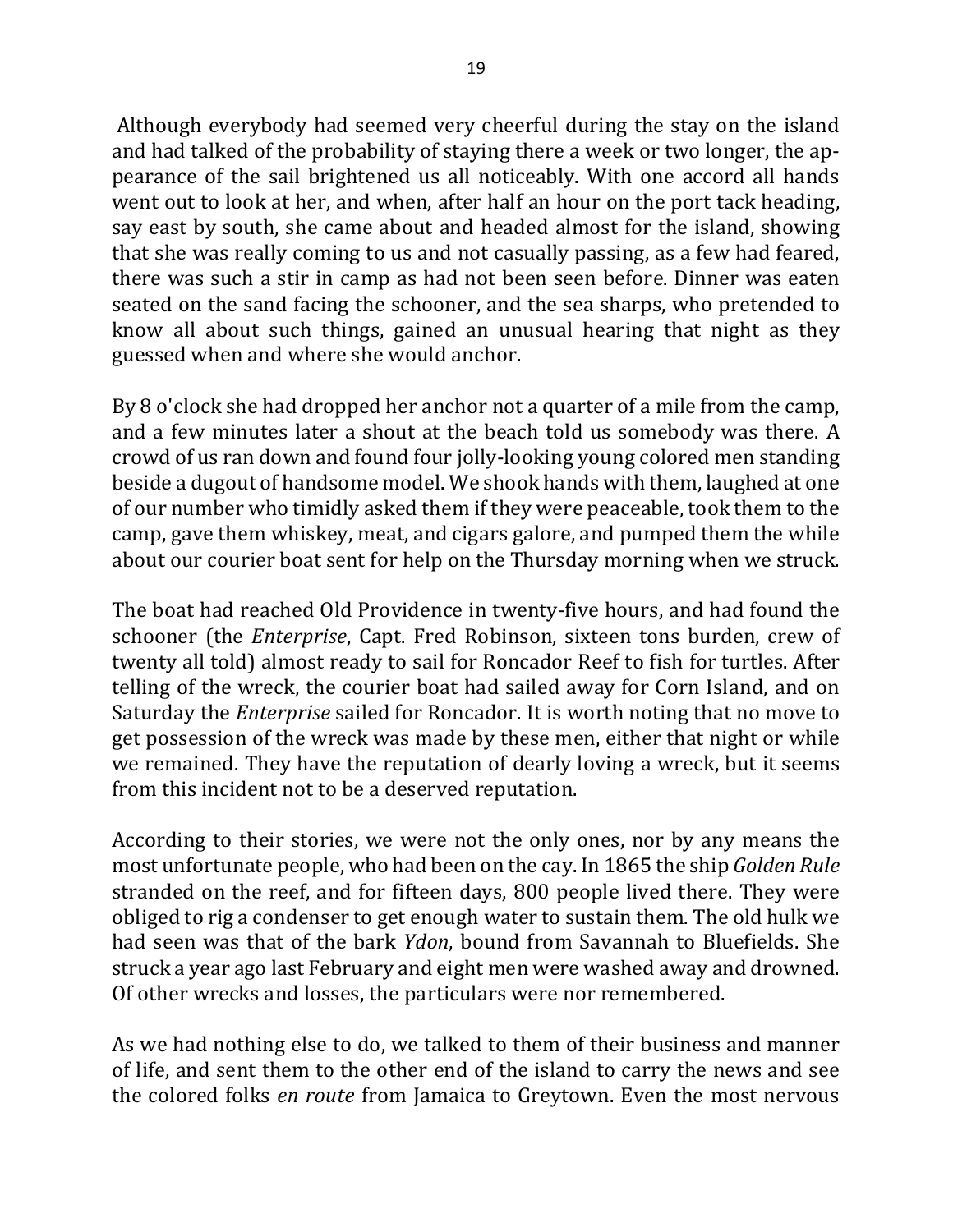slept well on Monday night, and all had a most pleasant awakening on Tuesday at daylight. From the very first, a guard over the liquors was kept all night, the night being divided into watches of two hours each. At the peep of day, the guard discovered a black smoke down to leeward, and soon roused the camp with the news. We had expected the *Carazo* belonging to Mr. Pellas and gunboat *Petrel*, but we soon learned that she was the *Carazo*. She had been met by the courier boat at Corn Island.

As. she approached the island, another unpleasant little incident occurred. Mr. Rankine was very anxious lest the *Carazo* claim the *Aguan* as a good wreck, and was anxious as well about the open boatload of men he had sent away the night before. That they had not got on board was plain, because no signal had been made. When the *Carazo* had been recognized, Mr. Pellas was about to take his bath and said to Mr. Rankine that as soon as he was dressed he would go off to her. Mr. Rankine went at once to the other end of the island and got a boat to row him to the *Carazo*, where he found First Officer Lapsley, who had boarded her at Corn Island at 1 P. M. Sunday. Mr. Rankine had the *Carazo* steam to the *Aguan* at once, where he landed Lapsley to hold the wreck, and then went off in search of Capt. Bailles and the lost boat's crew. He found them, as said, twelve miles to leeward. Then he went back to the *Aguan*, and got out some of the mail, 12,000 *soles* (Peruvian and Colombian dollars), belonging to Mr. Pellas, and then brought her back to an anchorage near the camp. Mr. Pellas was furious at seeing his own steamer used against his interests, but he charged Mr. Rankine \$1,500 for the use of the boat, and so got partly even.

Meantime everybody had been alternately engaged in packing trunks and valises and watching the turtle men make a camp and bring ashore stores. Our last meal on the island was breakfast at  $10:30$ . It was a bountiful feast of canned goods, rice, beans, bread, tea, and coffee. Our supply of fresh meat had been exhausted on Monday.

At about 1 o'clock we began to embark. A ship's boat was moored in smooth water as near shore as possible, and then the baggage and passengers were carried to it in the Old Providence canoes, and thence to the ship in the yawl. It was a job requiring much patience and hard work, but under the care of Lieut. Howard and Mr. Elbert Rappleye<sup>13</sup> (the canoe man who paddled across the Continent last fall), all hands and all baggage were put safely on the *Carazo*.

 $13$  Elbert Rappleye — New York newspaper man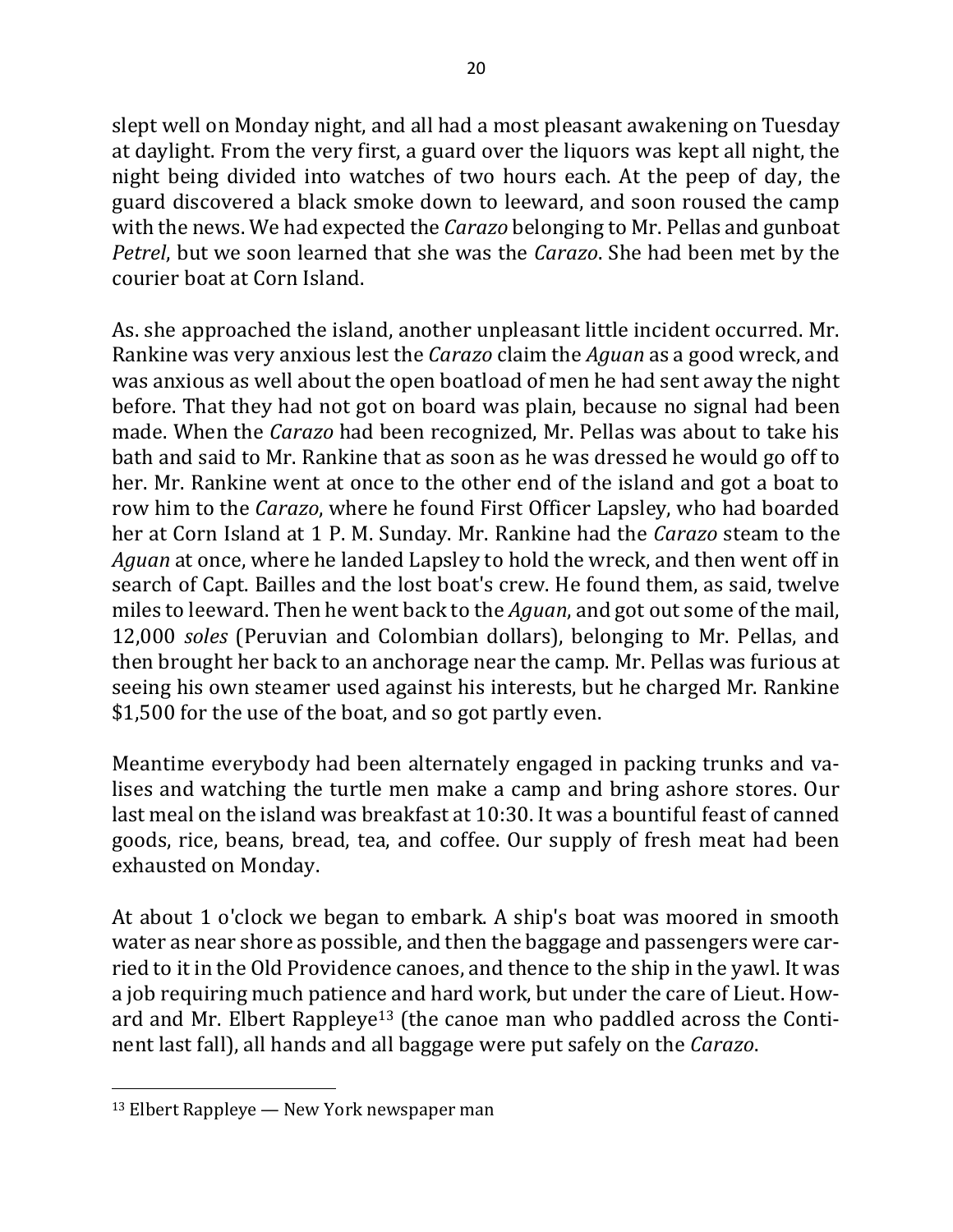About a dozen officers and men were left to hold the wreck of the *Aguan*. They included Capt. Bailles, First Officer Lapsley, and Purser Morris. If they do not get caught on board in a norther and are not thrown on the reef in trying to leave her, they will be saved eventually.

The rest of the story is soon told. We sailed from Roncador at 3 P. M. on Tuesday, March 3. We overloaded her so far as staterooms were concerned, but with clear skies and smooth seas we found cots on the upper deck most delightful. The colored folks and deck passengers on the main deck found life so pleasant that they gave a minstrel show on the hatch every night.

And so, after a most comforting night, we awoke at daylight on the morning of Wednesday, April 1, to find the low Mosquito coast abeam and Greytown but a few miles to southward. The old New York tug *Maillard* came out to meet us after we had sighted the settlement: she looked like an old friend to some of us. And then there were no end of American flags flying from the buildings on shore and from the huge dredges at work on the canal, besides other places, and nothing looks quite so well to a Yankee in a foreign land as the Stars and Stripes. We had arrived in port, and among our own people.

On landing we learned a most peculiar fact. The story that the *Aguan* was on Roncador Reef was told all over Greytown on Friday night, thirty-six hours after she stranded. How did it get there? We were wrecked on Thursday, at 3:15 in the morning. At 8 o'clock Friday morning our messenger had reached Old Providence with the news, but Old Providence is nearly 100 miles from the nearest mainland and 200 from Greytown. Our messenger did not reach Corn Island until Sunday morning. The people here say that this is not a singular or an unusual case. During revolutions and other exciting times news travels with equal speed and mystery among the natives. The story on Friday seemed so incredible—it was so incredible that a Thursday's wreck on Roncador should be known here on Friday—that the whites could do nothing about it until a schooner from Corn Island confirmed the fact, when the gunboat *Petrel* sailed to rescue us, but arrived a day too late.

The party will remain here a few days to rest and inspect the work before going to the interior. All are well.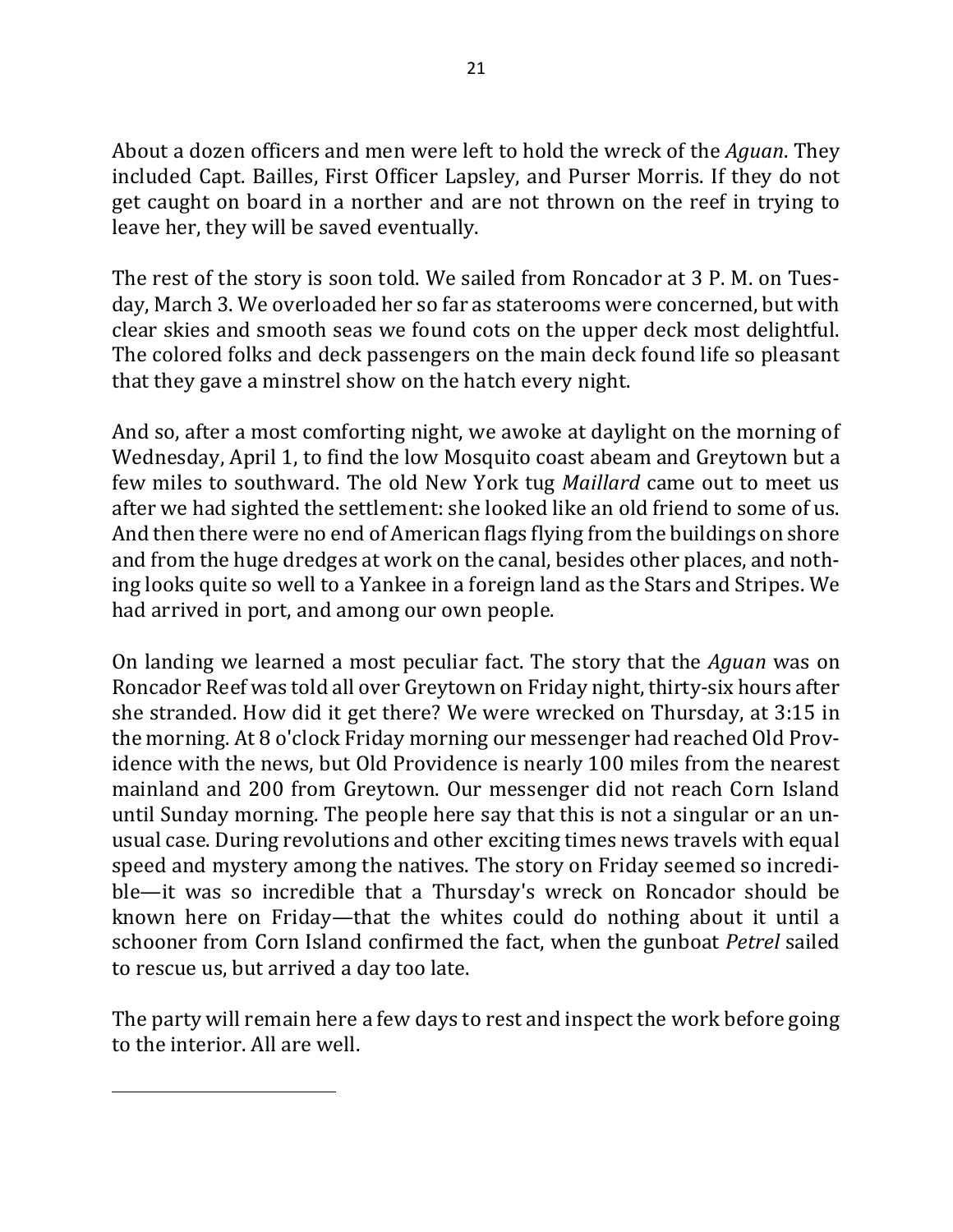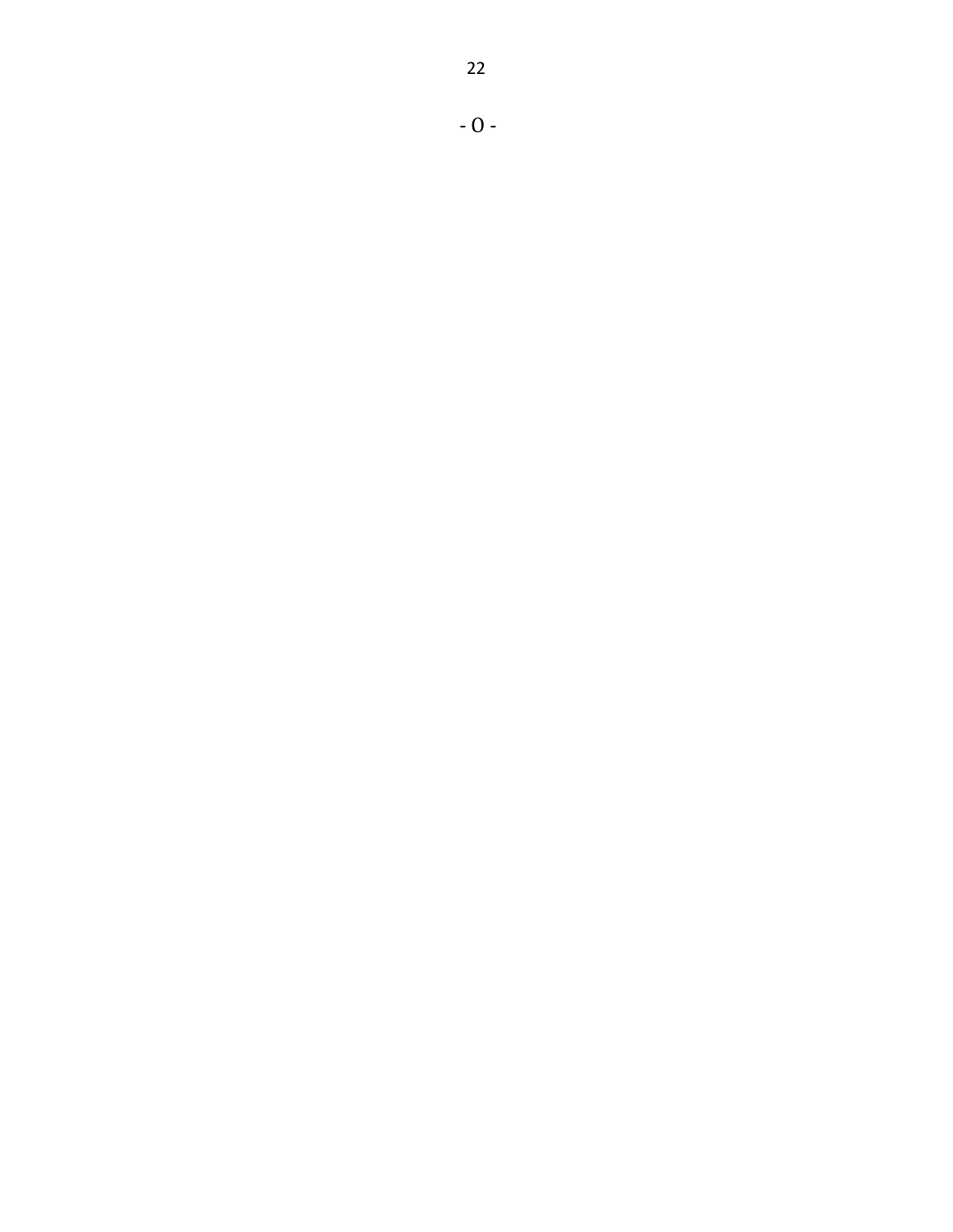# PART TWO: IN A TROPICAL FOREST.<sup>14</sup>

### A Party of Americans Adrift in Nicaragua.

#### Experiences of Warner Miller's Canal Explorers.

As Rounders<sup>[?]</sup> in San Juan del Norte—A Cock Fight—Keno and Poker—A Good Dinner Well Appreciated—A Nicaragua Street Car Driver—Over the Trail—It Rained Some—Nothing Bad About the Water—Venomous Reptiles had to be Sought For if Wanted—A Buck That Was Not Lassoed—The Unbroken Forest—The San Juan River—Didn't Waste the Thirst— Warner Miller's Tramp.

This is the beginning of the story of a journey made from the Atlantic to the Pacific across Central America by a party of American explorers: a journey made by rail, on foot, by steamers of various sizes, by canoes, and on mule back; a journey in which the explorers expected to encounter such terrors and discomforts as a tropical climate and a tropical forest are supposed to afford, and some not down in the program. It was a journey, however, in which the delights of novel scenery and customs and the pleasures of new associations and acquaintances far outweighed all discomforts and terrors, and even led some of the explorers to doubt the. existence of the terrors.

The explorers had come at the invitation of the Nicaragua Canal Construction Company to spy out the route of the proposed canal, and see what work had been accomplished already in opening such an important highway for commerce. What we saw of this work and what we were told and what we concluded on the subject, has been related already in THE SUN but our own adventures in a little-known country may not be without interest, while the character of the country and the habits of the people, who will someday be much nearer to the American people than now, should surely be worth describing.

#### WE SAW THE TOWN.

 $\overline{a}$ 

We reached San Juan harbor on Thursday, April 2, and left it on the morning of Wednesday, April 8. It need scarcely be said that we did not devote all of that

 $14$  Part Two — Published Sunday, May 31, 1891, Page 23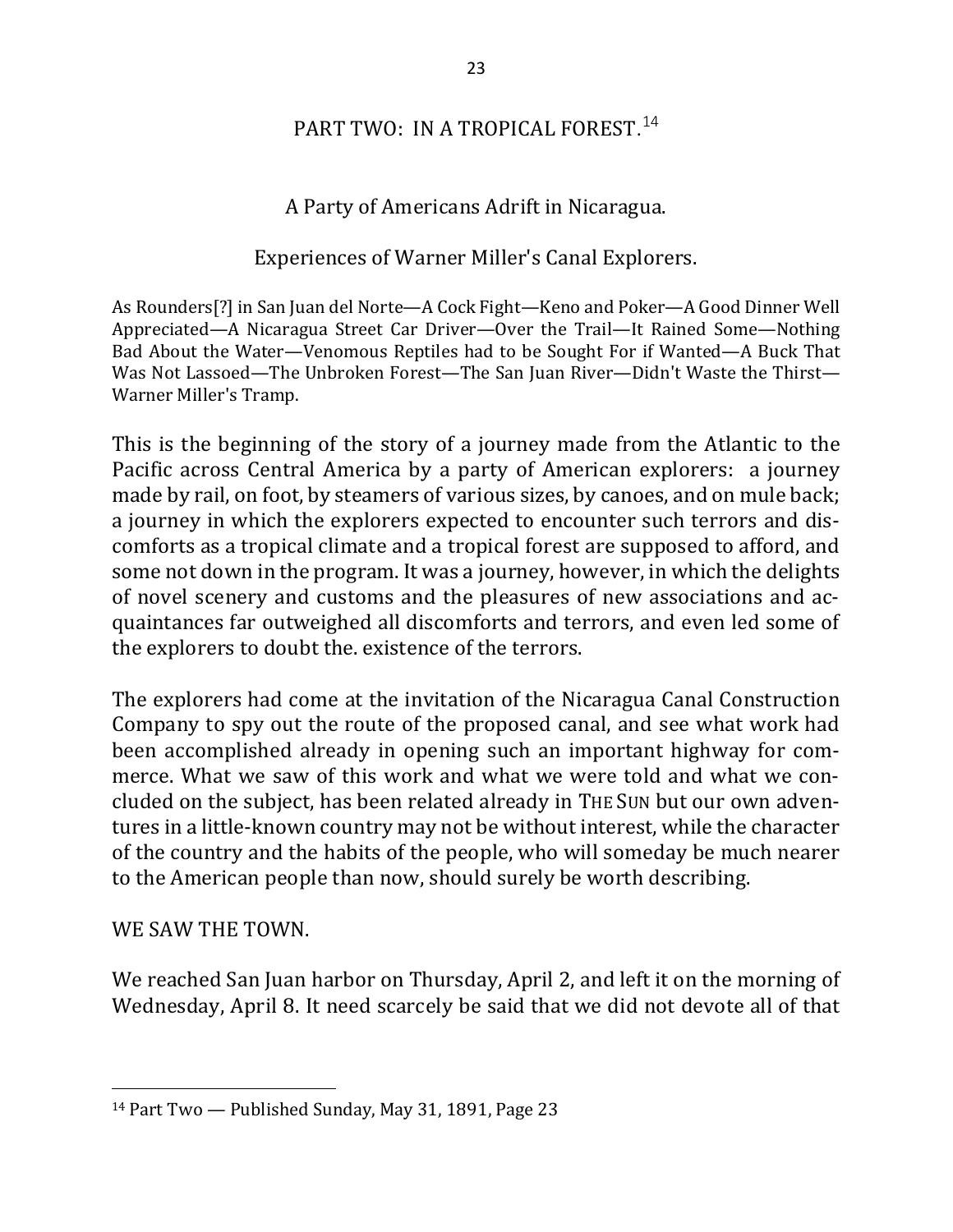time to a study of the eastern terminus of the canal. We saw such native life as the town afforded, as well.

An excellent idea of what the general appearance of the town is may be had from the illustrations. The houses in the business part are chiefly of wood, and by their forms, colors, and frailness of construction suggest the houses of frontier towns in the States. They are built without plastering and, in most cases, no ceiling is used. The partitions are of single thicknesses of boards. The sheeting on the walls is not carried up to the roof, a space being left there to permit the circulation of the air. Some have shingle roofs, many have tin and corrugated iron, and the rest have a thatch of coconut palm leaves. There is one woodenwalled church, with a thatched roof. The native shacks are made of poles, with walls and roof made tight with coconut leaves. Sometimes these have board floors and sometimes none at all. Some of the wooden houses of white men have little shacks behind them for kitchens. In most of the houses the rear verandas serve as dining rooms, and a very comfortable scheme that is, for the back yards of the houses are always full of plants and flowers. There are no front yards, the houses being built on the street line.

The town is laid out along the low bank of the big lagoon forming the mouth of so much of the San Juan as does not run down through another branch, which is called the Colorado. There is another lagoon behind it. The streets are laid out at right angles, and there are two plazas, or public squares, where a few mangoes, coconuts, and other trees grow. The turf of the plazas is cut by paths where the people go cross lots just as people do over the public squares of Yankee villages.

An interesting feature of the town is the street railroad. Bobtail cars<sup>15</sup> drawn by gentle-looking mules pass over the road every twenty minutes from 5 A. M. to 11 P. M. There is something incongruous in the sight of a Yankee street car running along a street lined with Central American shacks. But, to the New Yorker, the most marvelous thing about the car is the driver. The driver is courteous. A stranger who got into a car and sat down where the sun would shine presently was told of the fact. The driver's voice was low and pleasing. His bearing was neither familiar nor offensive. He was not well educated but he had the instincts of a gentleman. He was a native of Nicaragua.

 $15$  Bobtail car  $-$  Small tram-car, pulled by a single animal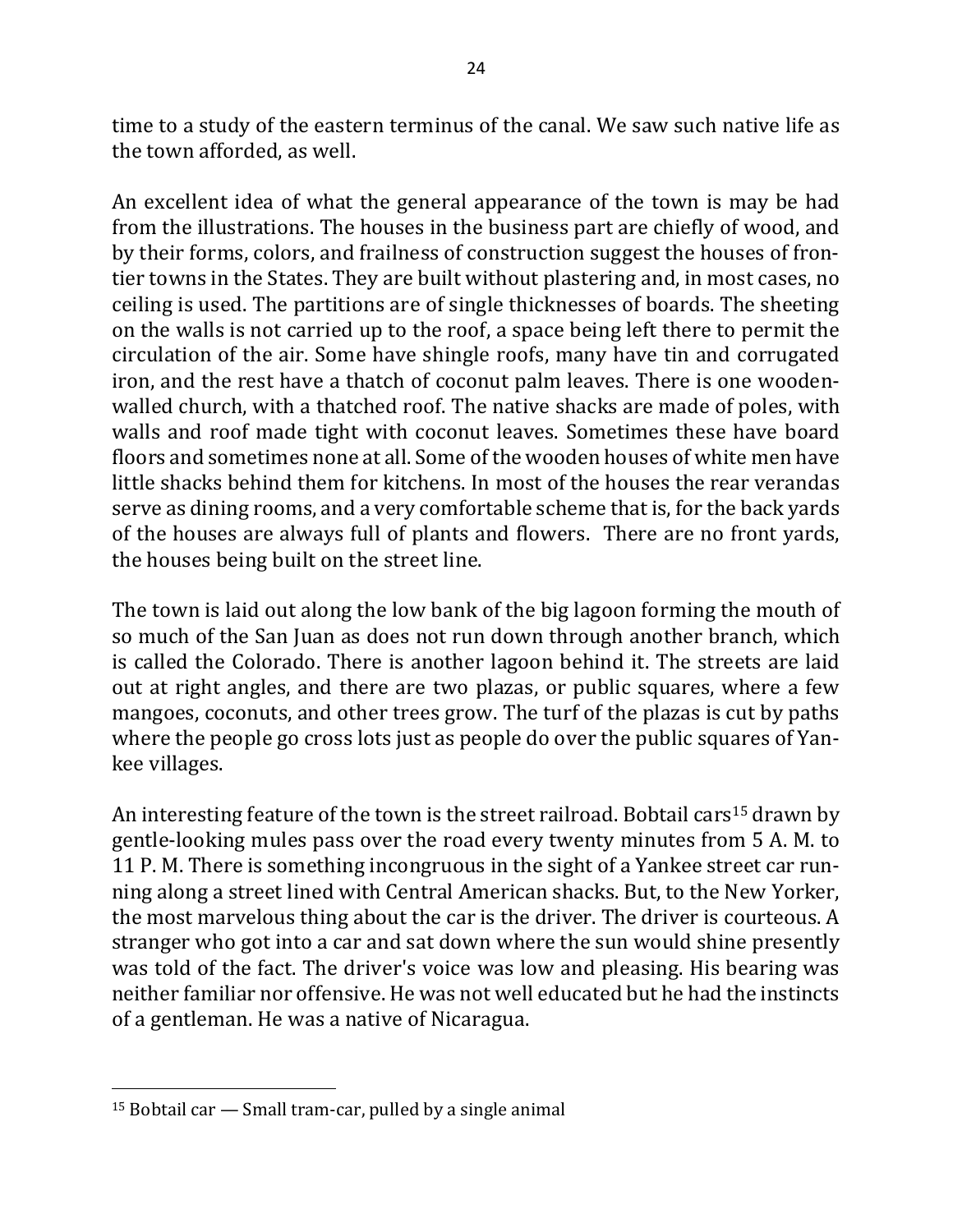Little steam launches, brought from the States, carry the canal company people from the village of America City across the lagoon to San Juan, and land them under a covered wharf where all San Juan freight is received from the lighters that convey it from the steamers. The most conspicuous part of the goods stored here and in a freight house nearby was barbed wire. Hundreds of spools of it were piled up there. The use of barbed wire is spreading rapidly over the country, taking the place almost entirely of the palisade and the pineappleshaped cacti that form the original native hedges. The Yankee invention is not pretty, but it is cheaper and more effective, the planters say, than cactus. By the time the canal is opened and Nicaragua becomes a tramping ground for excursionists, the cactus hedges will be found about ornamental gardens only.

There is a narrow bit of board sidewalk from the warehouse out to the main street, and that is the only walk of the kind in town. When we were there the turf of the streets was dry and brown under the heat of the sun. By this time, the rains have flooded the streets and brightened the vegetation to a beauty beyond description.

San Juan has no end of hotels, three or four of which are run by white men; no end of places where aguardiente<sup>16</sup> is sold; one club house; an uncounted number of sporting houses, a peculiarity of which will be mentioned further on, and one dance house. The dance house was run by a native of Colombia, who brought what was called a band of beautiful girls from Colon.<sup>17</sup> The dance business in Colon was bad after the Panama Canal failed. How it ever should have been good under any circumstances with such hideous hags as these so-called girls were, is beyond the ken of the explorers.

We went over to San Juan on Sunday afternoon, April 5, because that was the day when there was most life to be seen. The chief sport of the town, one Balthazar Algomez, owned the Spanish hotel. He was a tall, black-haired, blackeyed man of 80-odd, who had a smiling face and a genial air, well suited for business purposes. His house occupied a whole block and was two stories high. At one end of the block on the ground floor was a parlor 20 feet wide by 50 long. At the other end was the barroom, which extended to the corner and 20 feet down a side street.

 $16$  Aguardiente  $-$  Distilled liquor made from sugarcane

 $17$  Colón — Town located at the Atlantic entrance to the (present-day) Panama Canal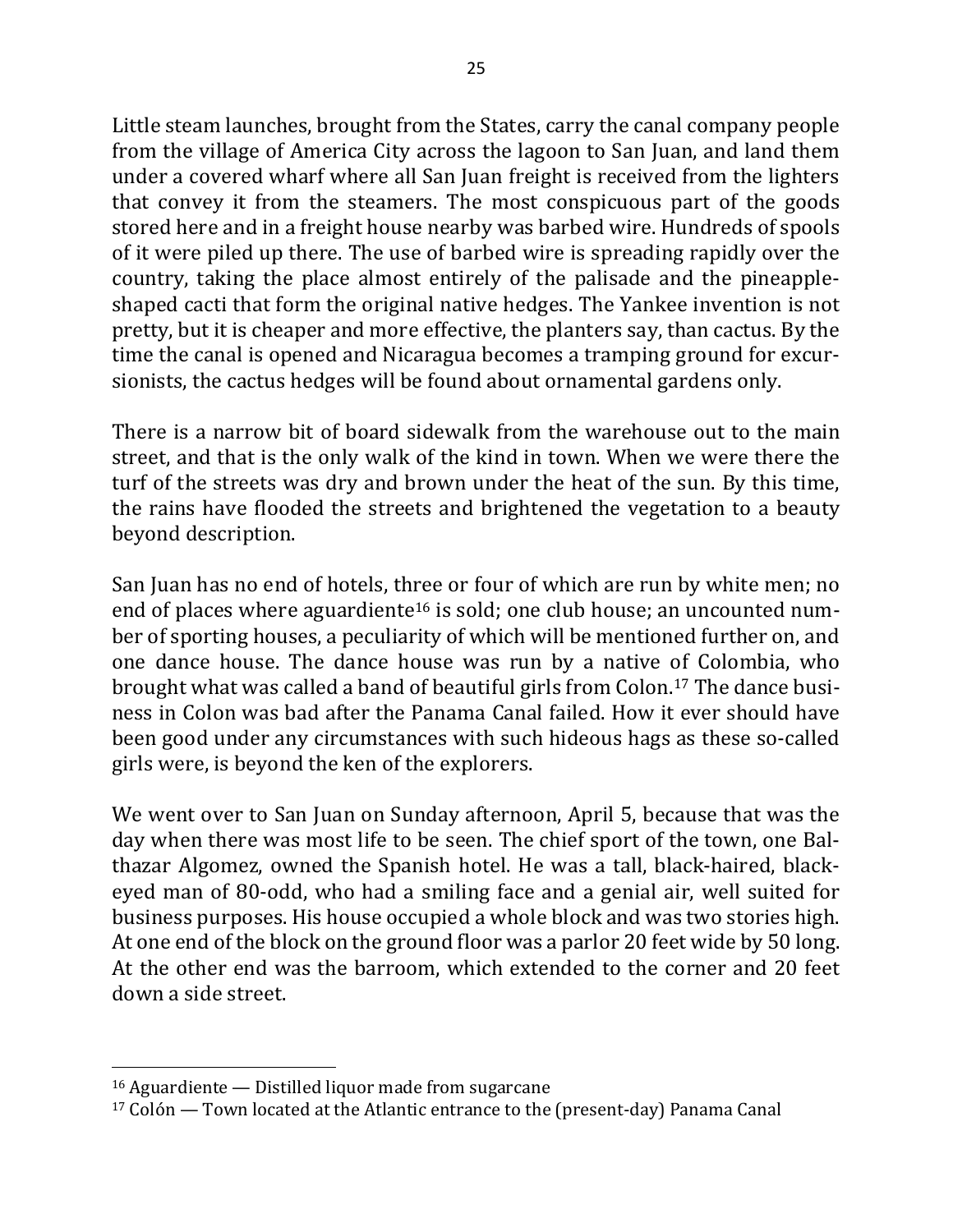It was crowded full when we entered, so full that we could with difficulty cross the floor. Everybody was talking, the proprietor was shouting, when a fat, small boy on a stool behind the counter began ringing a bell that was heard three blocks away. A game something like keno, $18$  with forty or more players and three times as many spectators, was in progress. The bell brought quiet and then the game went on. It cost ten cents of the country (a dollar there is worth eighty cents in gold) to take a hand in. But one man of the players could win in each game. Half a dozen of the exploring party learned the game, of whom one won a pot and the rest left thirty or forty cents each behind them. The dealer raked down ten per cent., a commission established by law. He had no other interest in the game and there was a square deal every time.

Seeing that the strangers were of sporting blood, the Señor Algomez offered to set up a cock fight for our benefit, and we encouraged him to do so. Three or four policemen (of whom a dozen were to be found about the hotel) were sent scurrying off for cocks, and in a trice half a dozen beauties were in the street before the hotel. Two of the best were selected for the fight—a red and a yellow— both of choice lineage and heavy weight, and said to be worth \$10 each. A steel spur, with a slender curved blade  $2\frac{1}{2}$  inches long by an eighth wide was lashed to a leg of each cock, the blade having at the butt a fork and two prongs at right angles thereto, to enable this to be done. Then chairs were placed for the strangers, the birds were set over against each other, and the shouts of men anxious to back their faith with cash filled the air. In about two minutes bets were completed, and then the cocks were allowed to set at each other.

They were eager for the fight. They put their heads down for a good look at each other, and then up they rose with a flutter of wings and feet, and down they came again, none the worse for the encounter. Another good look followed, and then the red one sized up the yellow for soup and went for him. The collision was as brief as before, but the yellow dropped on his side instead of his feet, a bright stream of blood spurted from under his wing, and his eyes closed. He was killed instantly, the spur of the red having pierced his heart. It was a short and probably painless fight—certainly much more merciful than the prolonged encounters in which the birds with natural spurs tear each other to pieces.

The winners yelled in glee and grabbed the money, while the losers went into the barroom again, hoping to recoup at the gambling table. A few Jamaican

 $18$  Keno — Card game of chance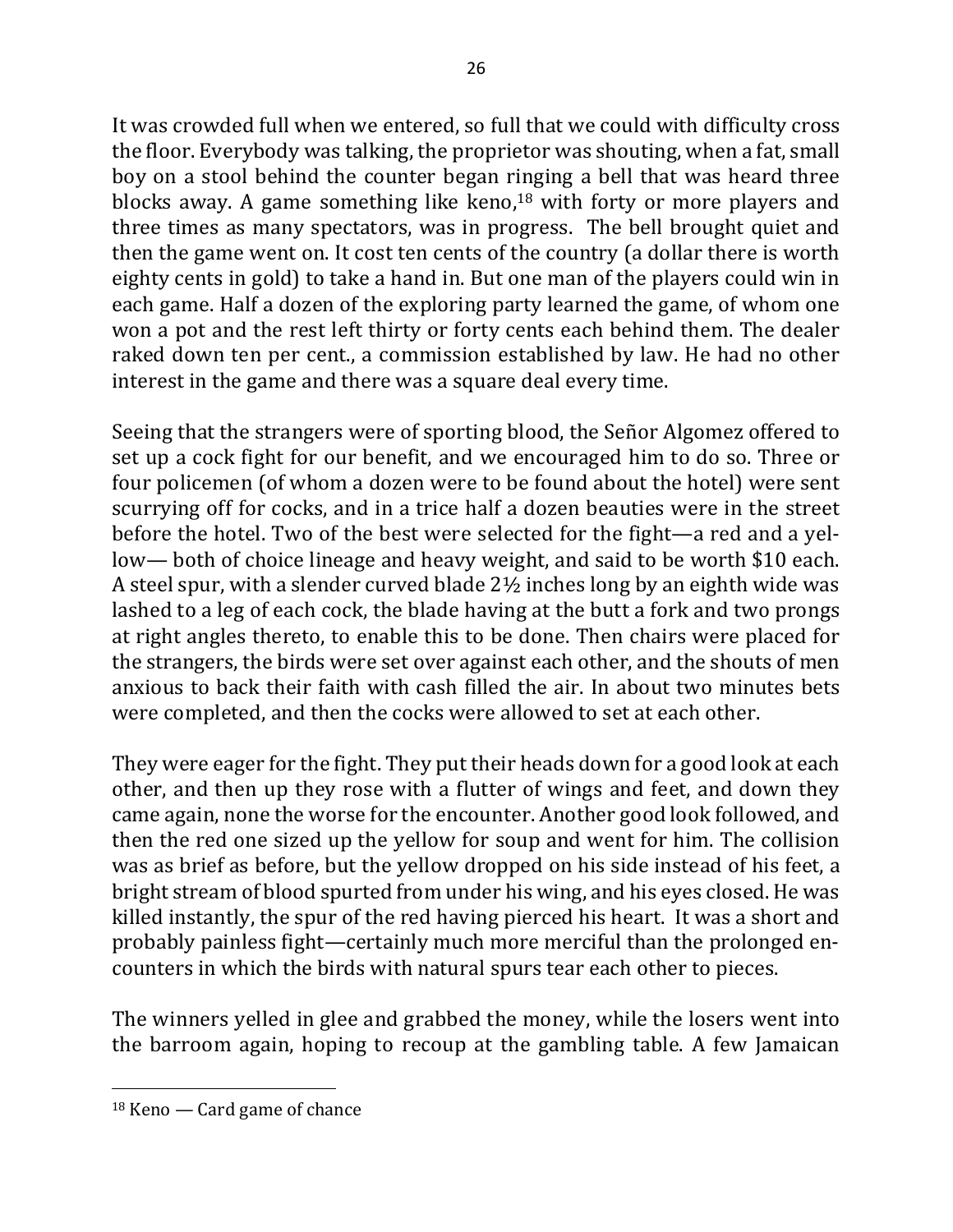darkers who had won went off down the street to the house where a shrill piano announced the presence of the Colombian crowd of women and their admirers.

The club house of San Juan is the resort of the sporting gentlemen of the town. It is run like some English clubs. A two-story building, surrounded by palms and other trees, is leased by one Capt. Simmons, a Yankee, who also commands the big steamer running on Lake Nicaragua. We found there the latest States papers—those that had landed from the steamer preceding the *Aguan*—very good whiskey and wines, with Apollinaris, a good billiard table, and stacks of poker chips. The dues of the members of the club were nominal, and strangers were welcome on introduction by a sober member. Capt. Simmons, with persuasive tongue (on occasion with persuasive hand) kept the members from boisterous inebriety on the premises. The game was usually twenty-five cents ante and  $$2$ limit. At one game that we watched a boyish young fellow raked in over \$30 on two seven spots. A little later he missed a jackpot of nearly \$100 because the other fellow had four sevens to his ace full.

### A NICARAGUA DINNER.

Soon after our arrival it was arranged for the explorers to start over the canal route on Tuesday, April 7. To give us a proper send off the Governors of America City and San Juan as the representatives of the national Government [gave] us a dinner on Monday night. Before the dinner was ended the start over the canal route was postponed until Wednesday.

The dinner party would have attracted attention could it suddenly have been transferred to New York, on several accounts. Probably no feature of it would have been noticed more than the dress of the explorers. We all had dress suits, it is true, but the suits had been through a shipwreck on Roncador coral reef, while in headgear there was a variety that included one silk hat, two colors of derby, three colors of slouch, and a picturesque number of straw. There was one pair of patent leather shoes and many qualities of calfskin.

The dinner was served at the Hotel San Juan. A look at the front of the hotel, a two-story affair, that reminded one explorer of hotels in the back counties of Virginia, was not promising, but once within all fears about the menu and service, if any had been entertained, vanished. On arrival we were ushered into a room off the bar, and a good old-fashioned, soul-stirring cocktail was administered with caviar sandwiches. No better beginning for a feast need be asked for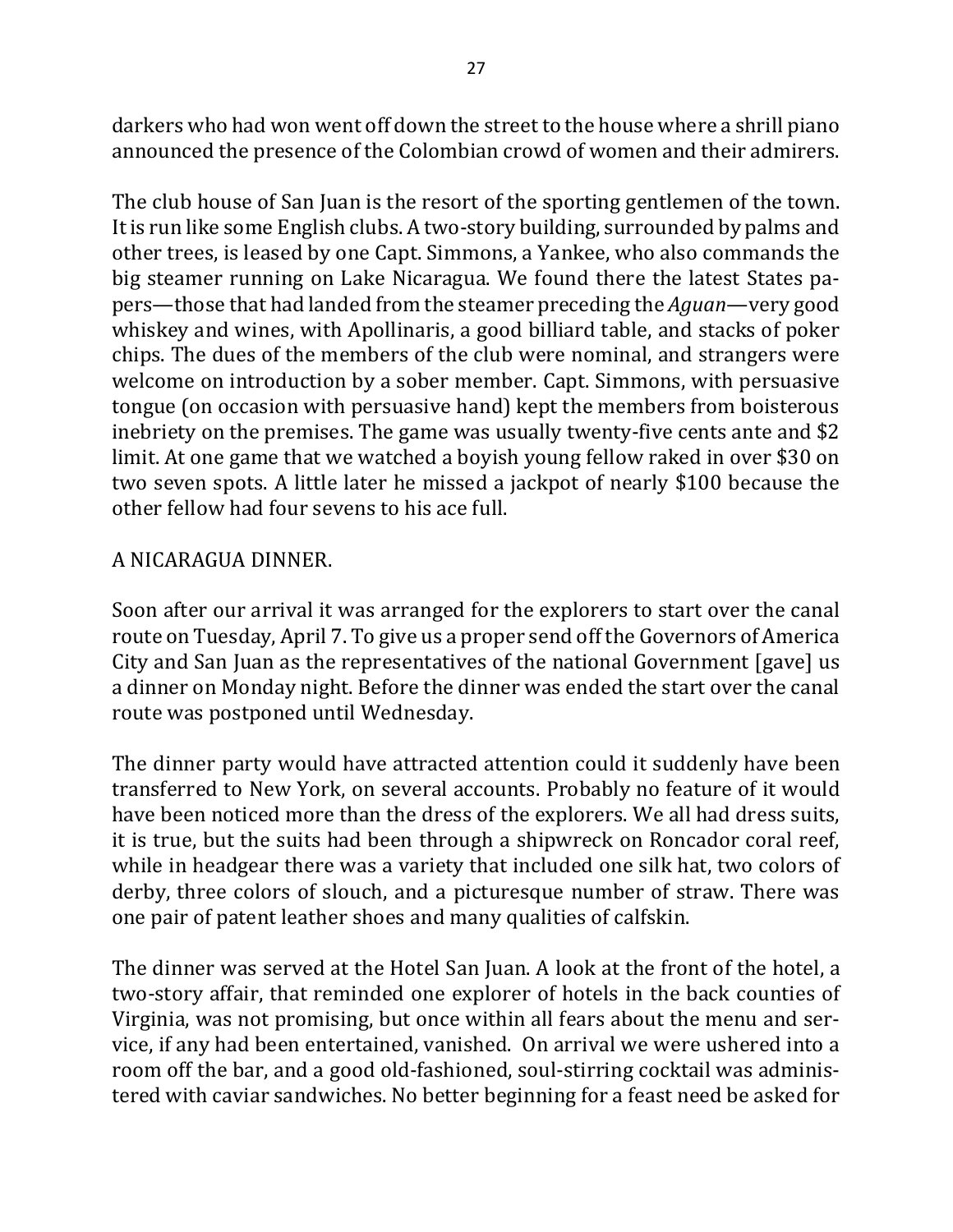than soul-stirring cocktails with caviar sandwiches. The guests all became well acquainted and friends while yet the farewell of the cocktail had not vanished, although some, being natives, could not talk English, and but two of the explorers had acquired the Spanish tongue.

From the cocktails we marched through a vine-covered arbor draped beautifully with flags and lighted with lamps and candles to a house a long way off, where we found a great room open on the left with a U-shaped table, laden with flowers, occupying most of the space.

Mr. Miller sat at the head of the table, with Gov. Sacassa of San Juan at his right and Gov. Saenz of America City at his left. Both hosts were colored gentlemen. The rest of the guests, and they included the Miller party and the prominent citizens of the town, white and colored, were intermingled about the table very skillfully. The menu was a work of art. It was written in French and English on cream linen notepaper with red ink dashes between the courses, and was decorated with a wide slip of ribbon on which the flags of Nicaragua and the United States were tastefully embroidered. The guests promptly pocketed the slips as mementoes.

We began with "potage oxtail" and ended with "diverses liqueurs." The wines included Sauterne, claret, sherry, port, and champagne. The foods included oyster patties, roast turkey and currant pie. It is likely that the Governors smiled when they put pie on the list. They were both capable of enjoying a practical joke, and no pie—more especially currant pie—is eaten by Nicaraguans. Some of the Americans eat it, however, with apparent relish. The rest ate everything else with absolute relish.

San Juan del Norte is a village of less than 1,000 people, the most of whom are uneducated negroes from Jamaica. Imagine the Mayor of a backwoods village of that size in the States getting up a dinner of six courses which three members of the Union League Club should privately as well as publicly pronounce really good.

### AFOOT THROUGH A TROPICAL FOREST.

The start on the overland journey for the inspection of the canal route was begun on Wednesday morning, April 8. It was arranged that our baggage should be sent around in a small steamer up the San Juan River, while we, with a small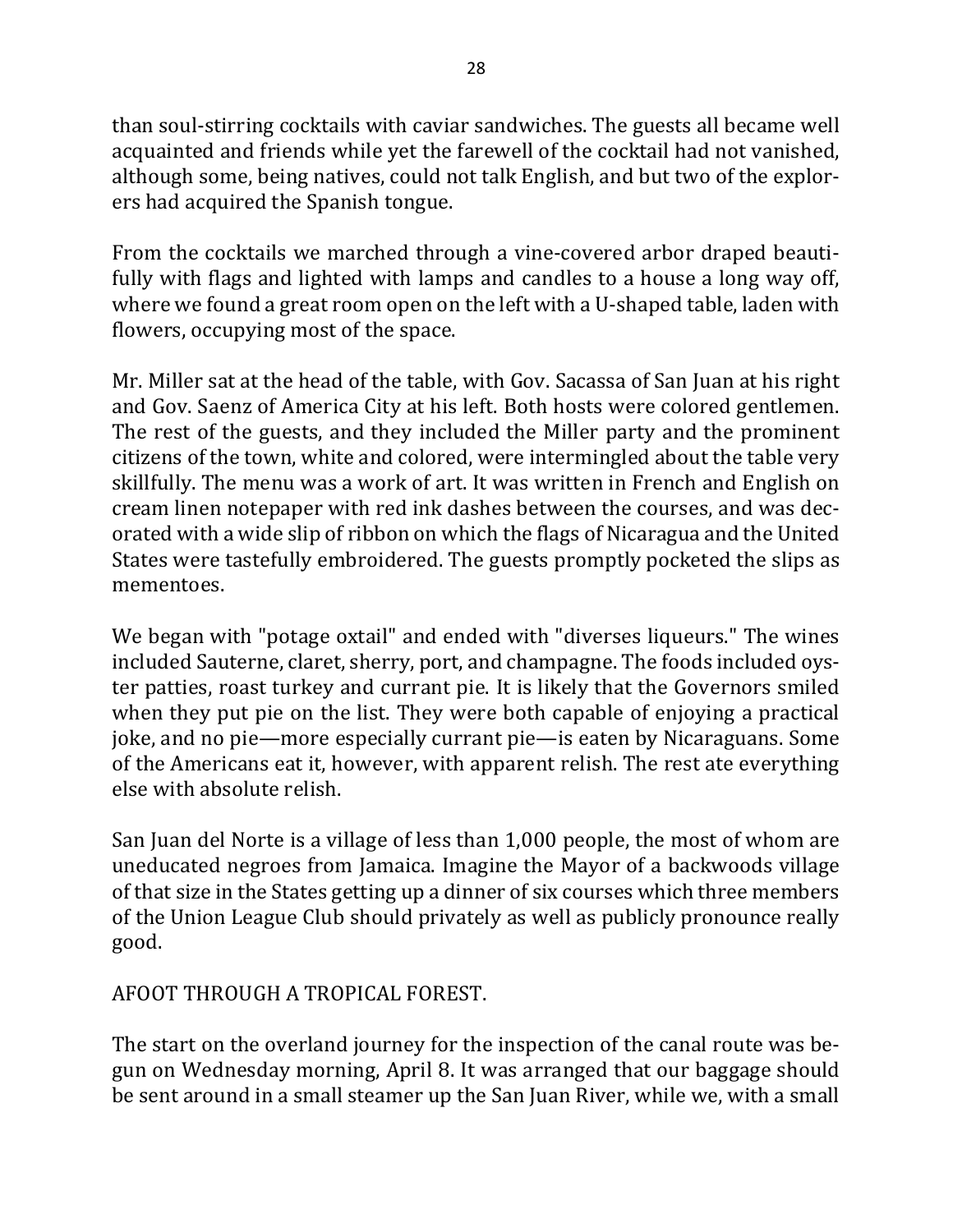outfit, struck across the country direct to see what had been done and the lay of the land. The outfit which each [carried] was significant. It included for each of us a mosquito net, a rubber blanket, long-legged leather boots, heavy canvass leggings to wear over the leather boots, with extra flannels and light shoes to wear in camp at night. We were told such tales of coral snakes, venomous insects, and fever-laden rains as would frighten less hardy explorers out of the journey.

On Wednesday morning we were called at 4:30 o'clock (before daylight), and at 5 were served with coffee and bread and butter after the usual manner of the people there for, it should be said, breakfast is not served in Nicaragua until 11 o'clock, and the dinner hour is 5 P. M. There is no luncheon. Then, at 7 o'clock, we set down on the benches placed on a gravel car that was to carry us over the nine miles of track already laid. Of the party on the *Aguan*, however, we were unable to muster either Mr. or Miss Scribner, Mr. Merriam, or Mr. Watrous. Mr. Watrous went around with the baggage and accompanied us to Managua, where he left us to go to San Francisco. The rest went home on the steamer *Hondo*, which had arrived meantime from New York. But we gained Commander Brownson, Captain of the U.S. steamer *Petrel*, and Lieut. Chambers also of the *Petrel*, who had once surveyed the country under orders from the Navy Department. They proved in the end that naval sailors could stand as much hard marching on shore as the best of the experienced woodsmen. Indeed, Mr. Chambers carried his own outfit in a knapsack, while the rest of us had our packs carried by natives who, with a host of canal officers, went with us. We even had two doctors and a medicine chest along. This is a list of the explorers: President, Warner Miller; Major Dutton, U. S. A.; Lieut. Howard, U. S. A.; Commander Brownson, U, S. N.; Lieut. Chambers, U. S. N.; H. F. Donaldson and H. F. Gooch, representing English capitalists; D. Mc N. Stauffer of the *Engineering News*; W. J. Marrin, G. H. Sickles, and half a dozen newspaper writers.

No sooner were we seated than the first shower of rain for that day began to fall, and in five minutes we were wet to the skin. At the end of fifteen minutes, when the rain ceased, we were soaked. Those accustomed to the country said it was a mere sprinkle; that when the rain fell in that country the gauge showed from three to ten inches per day, and that in 1890 the fall was 106 inches. However, the sun came out and dried us quickly, and then it became so warm as we left the car at the end of the track and started afoot over the graded way that we well-nigh wished for another rain.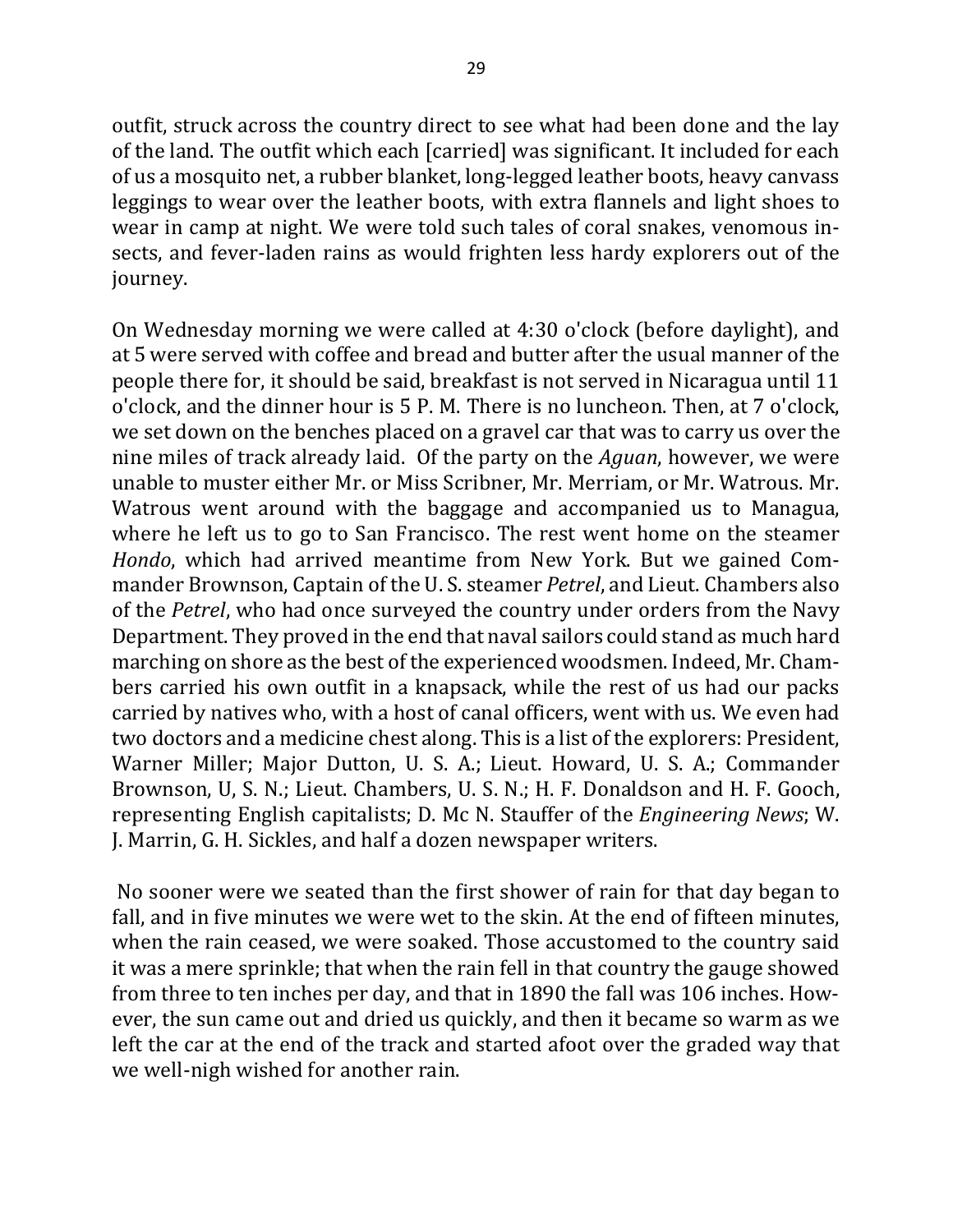Then, at the end of a mile, we left the road-bed and struck into the forest on a narrow trail cut with a machete. The rank foliage above shut out the rays of the sun and the trail looked wonderfully dark and cool. We plunged in and laughed at the thought that the camp for the night was but five miles away in a direct line. Once in the shade we found the air as humid as it was dark, while the thermometer was not far from 90 degrees.

As was said, it had rained when we started, and the acclimated people called it a mere sprinkle. When we had walked half a mile in that leafy arbor we agreed with them as to the rain. The walk wet the clothing as thoroughly as a week's hard rain could do, and from that time until, on the evening of Friday, April 10, we ended our walk, our days were passed in clothing laden with perspiration.

The days were much alike in other respects. We found the camps were made of poles, tied together with native vines and palm leaves. There was usually nothing of the shack but the roof and the floor—a thatch of palm leaves and a floor of poles or pieces of the split rind of the maquergi<sup>[?]</sup> palm. The beds were like the floors, elevated platforms, floored over with split palm tree trunks. These splits were on an average two inches wide, an inch thick, and warped in seventeen ways. In my time, I have slept on a heap of leaves in the swamps of the Maumee, on a ship's deck with a coil of rope for a pillow, on a flat rock in the Adirondacks, on a heap of shavings in a Nova Scotia shipyard, on a table a foot too short and without a pillow, among the hermit crabs and coral rocks on Roncador Reef, but for solid discomfort I never saw anything equal to the split palm tree bed. And yet no one awoke during the night to turn over and [try] a new spot and, on the whole, we got an abundance of sleep, and turned out in the morning with an unequalled appetite for a plunge in the nearest water.

This leads to a bit of information about the water. We used large quantities of it—drank many quarts of it every day. It was warm, but it was sweet and wet. We had been told in the States that drinking much water was dangerous, unless it was flavored with limes or whiskey, or something to kill the germs. This warning was like the stories of venomous insects, snakes, and alligators told by the engineers. It was nonsense.

As. to insects, I carried three boxes of the best Adirondack black fly lotion to keep off the mosquitos which the canal officers had said were terrible. I did not open even one box. I did not have to. On the second day out, I saw one innocent mosquito. He came along with a weak little buzz in his wings that was really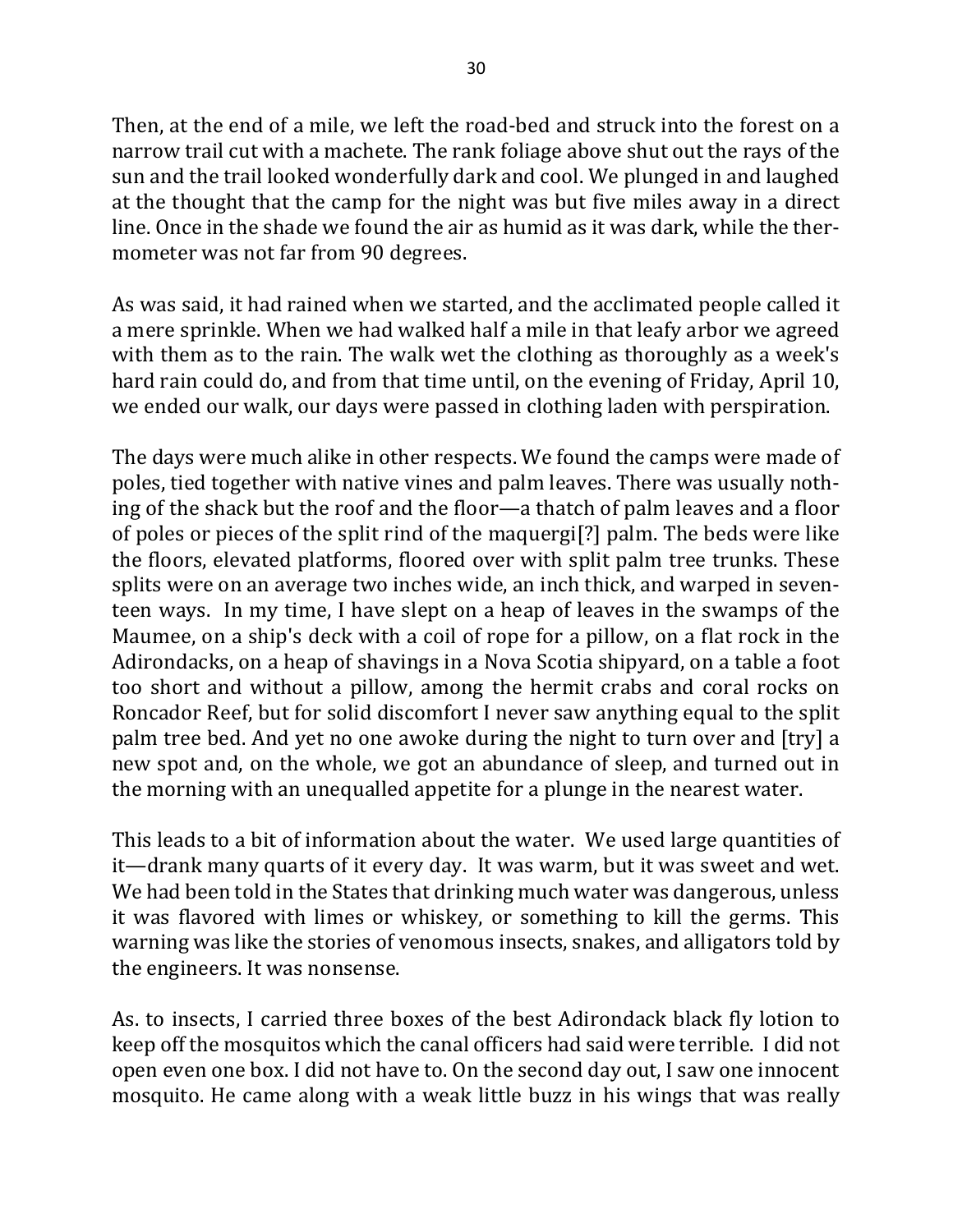pitiful, indeed, that when he settled for a bite on one of the other fellows, I let him alone. I hadn't the heart to kill him.

It is a fact that I did not see a score of mosquitos in Nicaragua. I did not see a single centipede, tarantula, or other vicious insect, save a few alligator ants, and they did not bite me. There were a plenty of lizards, of which two seen were as long as a man's arm and terribly ill-looking, but they were not only harmless, they were actually good to eat.

During the first day, I shrank away at every motion among the leaves beside the trail, expecting to see the deadly coral snake strike at me but, on investigation, I always found frogs or toads. Then I went hunting for snakes, and, after much labor, found one. He was a yard long and two inches in diameter.

Then there were the alligators. We had been led to expect shoals of them—islands covered with alligators as thick as the garbage on Coney Island beach. We found them as scarce as sweet smells in Mott Street<sup>19</sup> and Panama. Even when afloat on the San Juan, the stories of alligators were retold, and anxious sports, with rifle in hand, stood on the boat's bow ready to shoot at the 'gators to be found just around the next bend. Monsters as big as a saw log were to be found on the sandbar around the next bend. At last, as we tied up under a bank for wood, Max Miller, a son of the President, killed one with a Winchester. It measured  $27\frac{1}{2}$  inches in length.

In the matter of monkeys and other harmless denizens of the tropics, we were well satisfied. We saw gray monkeys, red monkeys, white-faced monkeys, and the howling black congos. They leaped gracefully from tree to tree, they hung motionless by the tail and hand; they sat with dignity in the crotches as we followed the trails; some even ventured to drop sticks and bark at us. The congos made the welkin ring at sight of us. There is more howl to the square inch in a congo monkey than in any other mammal. They are in this respect equaled only by screaming members of the parrot family that breed in vast numbers throughout the country. In spite of this, however, the woods were musical rather than discordant. The voice of the toledo<sup>20</sup> seemed never stilled, while an endless number of other calls and notes as sweet lulled us to sleep at night and roused us again at the break of day.

 $19$  Mott Street  $-$  A busy street in Manhattan's "Chinatown" district

<sup>&</sup>lt;sup>20</sup> Saltarín toledo (songbird) — *Chiroxiphia linearis*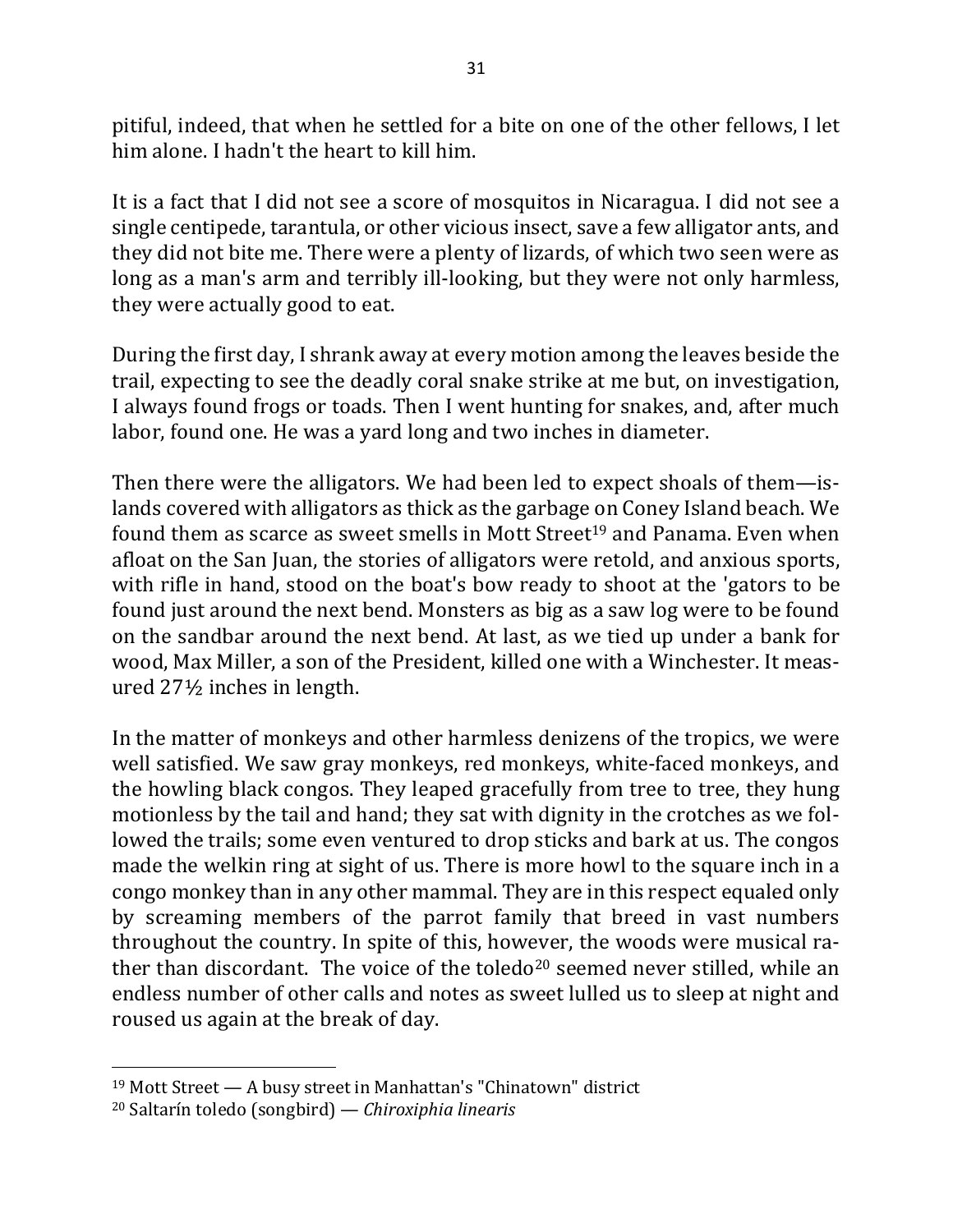There was game a plenty in the woods, as well as monkeys and songbirds. The natives eat the red monkey, and some of us would have been glad to try, had opportunity offered. But the men with the guns objected to shooting monkeys. They wanted a wild pig, or a turkey, or a deer. They did not see either turkey or pig, though fresh signs of both were found all along the trail, but near the end of the journey, when going down the Rio Grande to the Pacific, they saw a deer.

We were rounding a bend in the dry bed of the stream when one man saw a handsome little four-prong buck lying in a muddy puddle under the bank.

"*There's a dead buck*," said he.

"*That's so*," said another.

"*Let's look at him*."

"*Those horns are worth saving*."

"*Gad, he's alive*."

"*No, he isn't*."

"*Yes, he is. Look at his eyes wink*."

"That's so. He must have been badly wounded."

"Let's carry him into camp."

So, one who had a rope made a noose, and, while the rest stood around within a couple of yards of the deer, he stepped up to tie the buck. Thereat, the buck rose over the bank like a rock from a catapult, leaving the explorers to wonder why they hadn't thought to have their guns ready in case he eluded the noose.

The food provided for the party included a dozen kinds of tinned meats, tinned hard bread, and tinned milk and butter. The only foods that did not come from tins were the red beans, the rice, and plantains. It is impossible to preserve even bread in the moist climate east of the lake. But everything was very well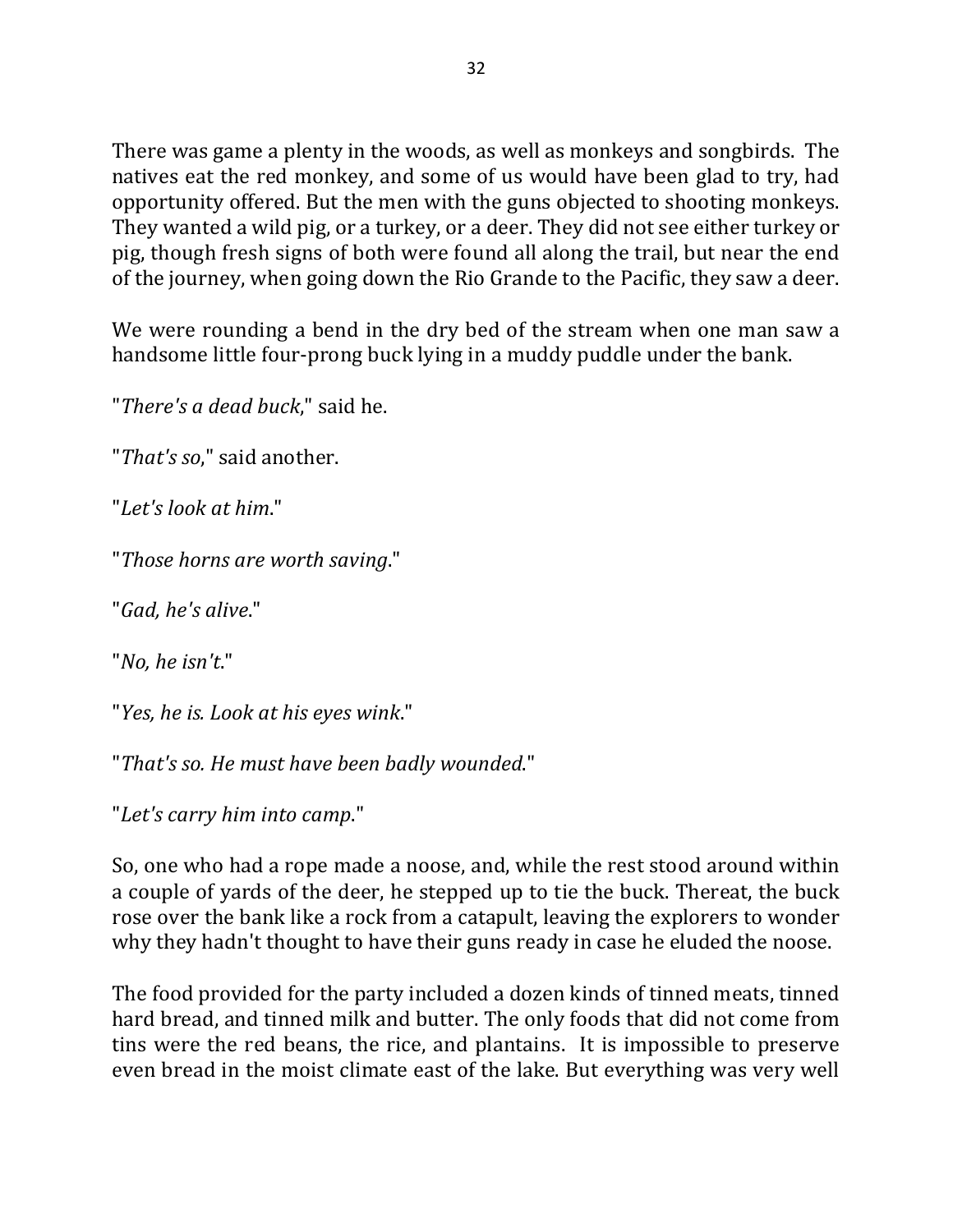cooked by the Indians, while the explorers had appetites scarce to be equaled elsewhere.

However, to return to the trail. We walked, in spite of the oppressive atmosphere, at from one to two and a half miles an hour, according to the trail, but no one really suffered from the heat or from the oft-repeated showers. We were three days reaching the waters of a branch of the San Francisco, in what will be the artificial lake west of the divide, however, and when we were told that the rest of the overland route to the site of the great dam in the San Juan was like that already passed over, while the river steamer was likely to reach the mouth of the San Francisco, thirty-seven miles away, before dark, we agreed to take the rest of the land route on trust and head at once for the steamer landing.

Those of us who were in advance, taking an Indian with a machete for a guide, struck into the unbroken wilderness on a bee line, leaving those behind to take canoes down the San Francisco. We wanted to see for ourselves how hard it was to cut through palms and vines and tangled marsh grass. We found it harder to make a trail there than in a blackberry patch in the States, but by no means was the work to be compared with crossing a patch of brush in what is called a hemlock peeling—a patch of undergrowth and treetops where men have been getting out hemlock bark for tanneries. We could get on at one mile an hour easily. Probably the most interesting experience of this trail-making trip was the crossing of the San Francisco on a tree trunk, a part of which was submerged. Lawyer Marrin sat down on the log and hitched himself across, while the rest of us managed to walk and make cheerful remarks to Mr. Marrin. Another pleasing picture was that presented when, on getting thirsty, we cut sections from the water vine and stood about, each with his head thrown back and a two-foot length of vine in air above while the vine sap drained into his mouth. But we never laughed more heartily than at Lieut. Howard at the end of the trip. He had traveled in a suit of white linen, and had clambered over logs and crossed the streams, keeping the suit almost as clean-looking as at the start. He had been particularly careful not to sit down at any time, because a tell-tale mark of weariness would then have been left on the trousers. Reaching the end of the journey a canoe was found in the San Juan. The river bank was of yellow clay and rain had moistened the clay. Going down to the canal Mr. Howard's feet slipped, and his pride was gone in a flash. He slid down that clay like a boy off a haystack, and the seat of his trousers was no longer white.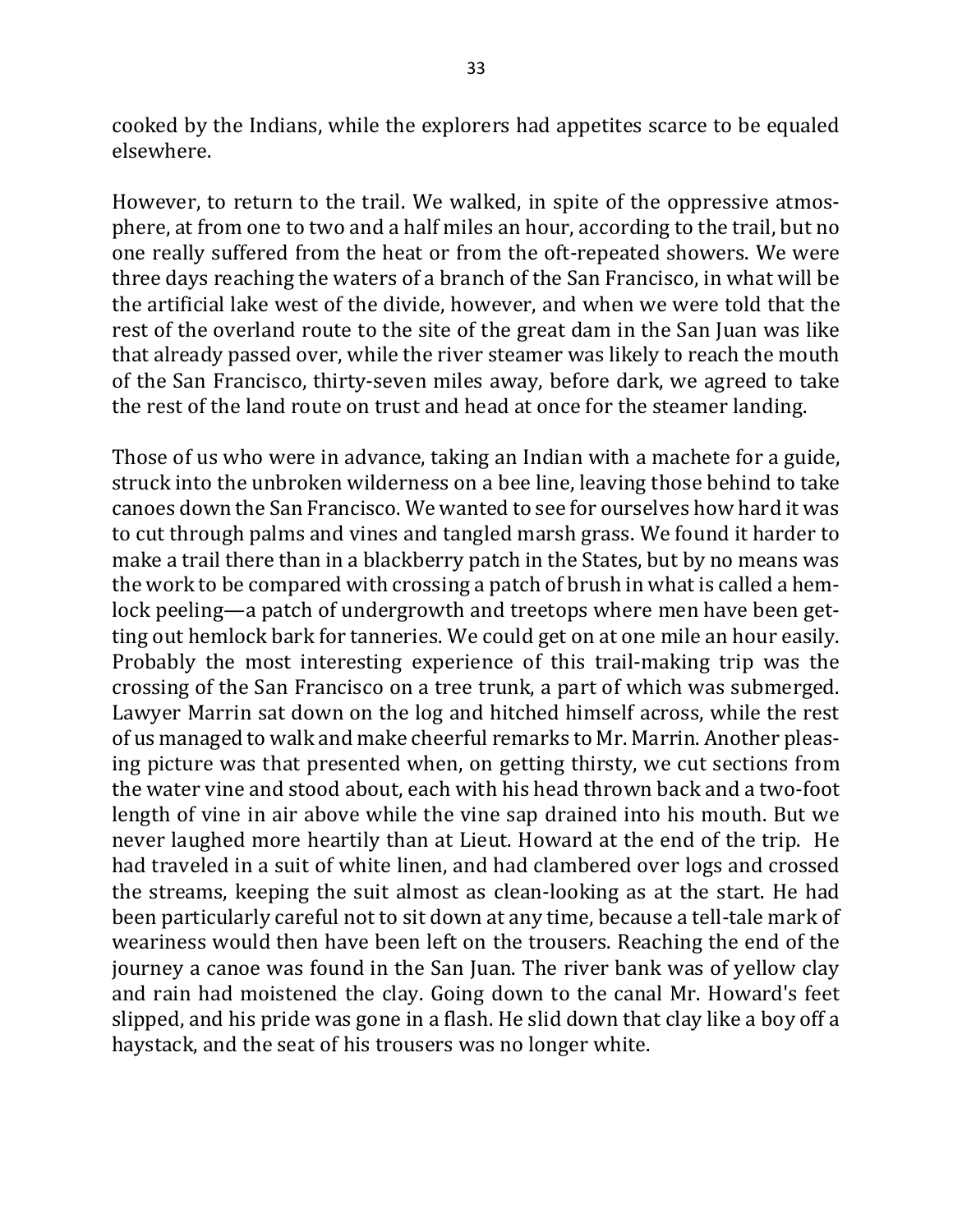It was here that we obtained our first view of the San Juan River. It was a revelation to all of us. We had to stop to consider the shoals before we could realize that it was not in itself a highway for ships, and it was easy to believe that at one time the old-time Spanish frigates actually sailed and worked their way up to the lake, as history says they did.

But being tired and hungry we got into the canoe and were paddled over the stream to a banana plantation, owned by an Italian who began life in Nicaragua as a river steamboat man a few years ago and is now worth, they say, \$10,000 a year. His hacienda is a pale and broad house of two rooms, with a very wide veranda or open shed at one end where the cooking is done. It was neither beautiful nor picturesque, but it was comfortable, and the food—the tortillas (i.e., corn meal pancakes), the red beans, called frijoles; the rice, the white native cheese, and the coffee, with fresh milk and sugar—were beyond reproach. Moreover, there were, first and last, the bananas fresh off the stalk. Bananas in New York are good, but the flavor of the fruit picked ripe from the stalk is almost beyond description. Here the banana absorbs the woody odors and the fragrance of the myriad flowers that bloom about it as it ripens, and melting in the mouth releases them all.

When our dinner was over we stripped our wet clothing and dried it on the sunshine. We did not take it all off at once, but imitated the natives who were in charge of the plantation, by keeping on at least one garment. The native men wore either trousers or long tailed shirts. So did we. The two women wore very low-necked sleeveless dresses, revealing arms and shoulders and chests that were well rounded and smooth, although the faces showed the women to be well on in life. There was nothing immodest in the dress or lack of it, because it is the custom of the country. In fact, the women were, so to speak, in New York evening dress while we were rigged like oarsmen fresh from the shell.

The steamer arrived at the San Francisco just at sundown. We of the advance boarded her and had time for a good bath and to dress in fresh clothing before dark. Then came two canoes down the San Francisco, near which we had tramped. They were deep laden with President Miller, the rest of the party, and the packs. The passengers were cramped with long sitting on their heels and weary with oft getting out to lift the canoe over half-submerged logs and were wet with the drainings of the San Francisco and their own pores. They were. hungry and thirsty. Climbing to the upper deck (it was a regular Missouri River steamer, with upper deck and cabins perched on stilts), H. F. Donaldson, one of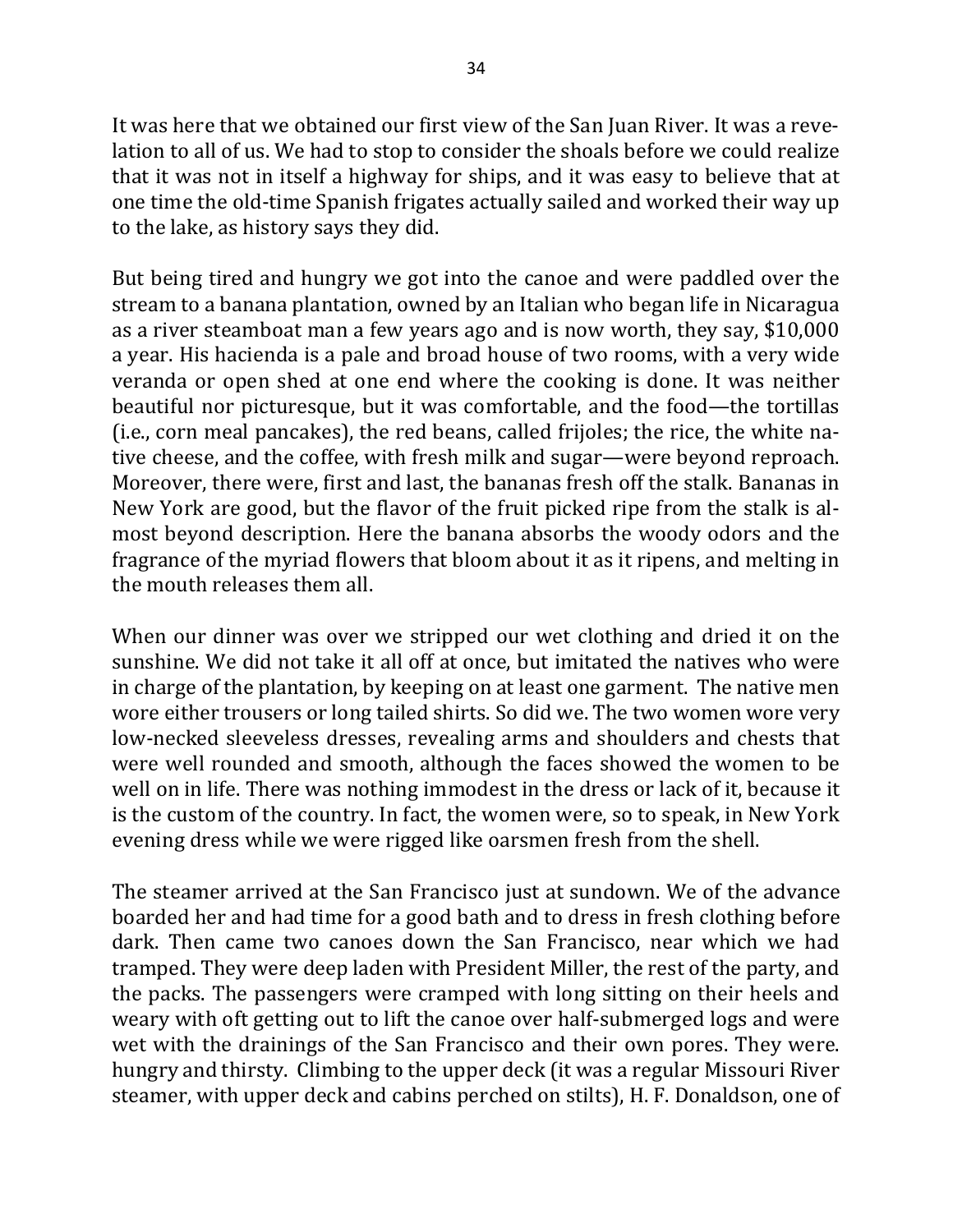the British engineers, called his valet to bring to bring him a drink. The boy came quickly with a glass of water.

"Take it away," said Donaldson, "and bring me a bottle of claret. It'll never do to *waste a thirst like this.*"

It was the hardest day of the tramp, and was quite equal in its physical strain to a tramp of thirty miles in a cold climate.

It should be said of Mr. Miller that when he had girded his capacious abdomen with a six-inch canvas belt, and had taken in hand a five-foot staff, he tramped over the trails with all the speed, if not the ease, of the lighter men of his party. He had brought a mule from San Juan, an offering from the Governors of San Juan and America City, as far as the end of the railroad. He had intended to ride it. But the trail began on a six-inch log over a ten-foot gully and crossed a fallen tree top a few rods further on that would not have done discredit to a hemlock slashing. The mule was no acrobat, it could not even climb a fallen tree like that, and it was abandoned. Mr. Miller isn't very much of an acrobat, either, but he crossed a trail that must have been worse than Stanley's in Africa, for not even Stanley's mule could have gone over it. The spectacle of the President of such a company as this, tramping over the route of the canal, was not lost upon the Nicaraguans, some of whom remembered the princely reception [given] to Lesseps on the occasion of his visit to Panama. Nothing Mr. Miller could have done could have raised him higher in the estimate of the people of the country. The following from *El Diario* of Granada<sup>21</sup> expresses the common sentiment.

There is a very notable difference between the courses followed by the construction companies of the two canals of Panama and. Nicaragua. The contrast must attract the attention of those who for some reason may have observed what happened in Colombia and observe the present situation here.

When the principal agents of the French enterprise arrived at Colon and Panama to inaugurate the works, they had sumptuous banquets at which there was a flow of champagne and gold, palaces were built and gardens made, villages were formed, and all were employed in improving fortunes and leading an idle life, as if nothing else were to be done.

Here work has been begun and has expanded over the whole line without banquets, without extravagance, without noise. The President of the construction company has just arrived, accompanied by engineers and representatives of the American press; instead of attending

 $21$  Granada — Town on the western shore of Lake Nicaragua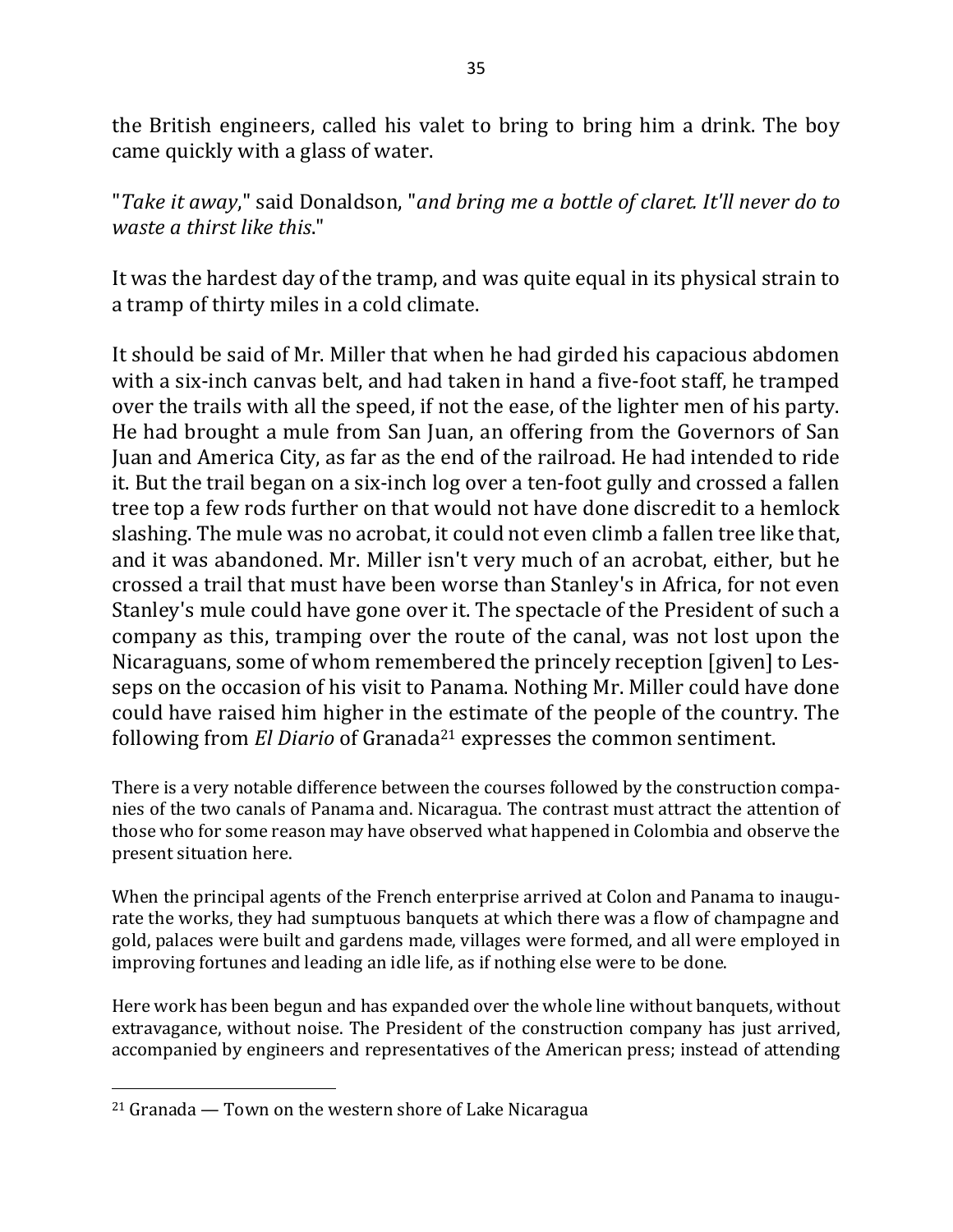receptions and banquets, he walks over forty miles of canal line between San Juan and San Francisco, inspects everything that [has] been done on the Atlantic section, and now goes to the Pacific section from the lake to Brito.

Is there not truly a notable difference in the courses pursued? A great many commentaries can be made by anyone, and the close observer can reach the conclusion that the French company came to its ruin on account of extravagance and bad administration, and that the American company will finish its work because it does not spend its money badly, and understands very well that the question is not one of pleasure or pastime, but of work for the completion of the canal.

 $- 0 -$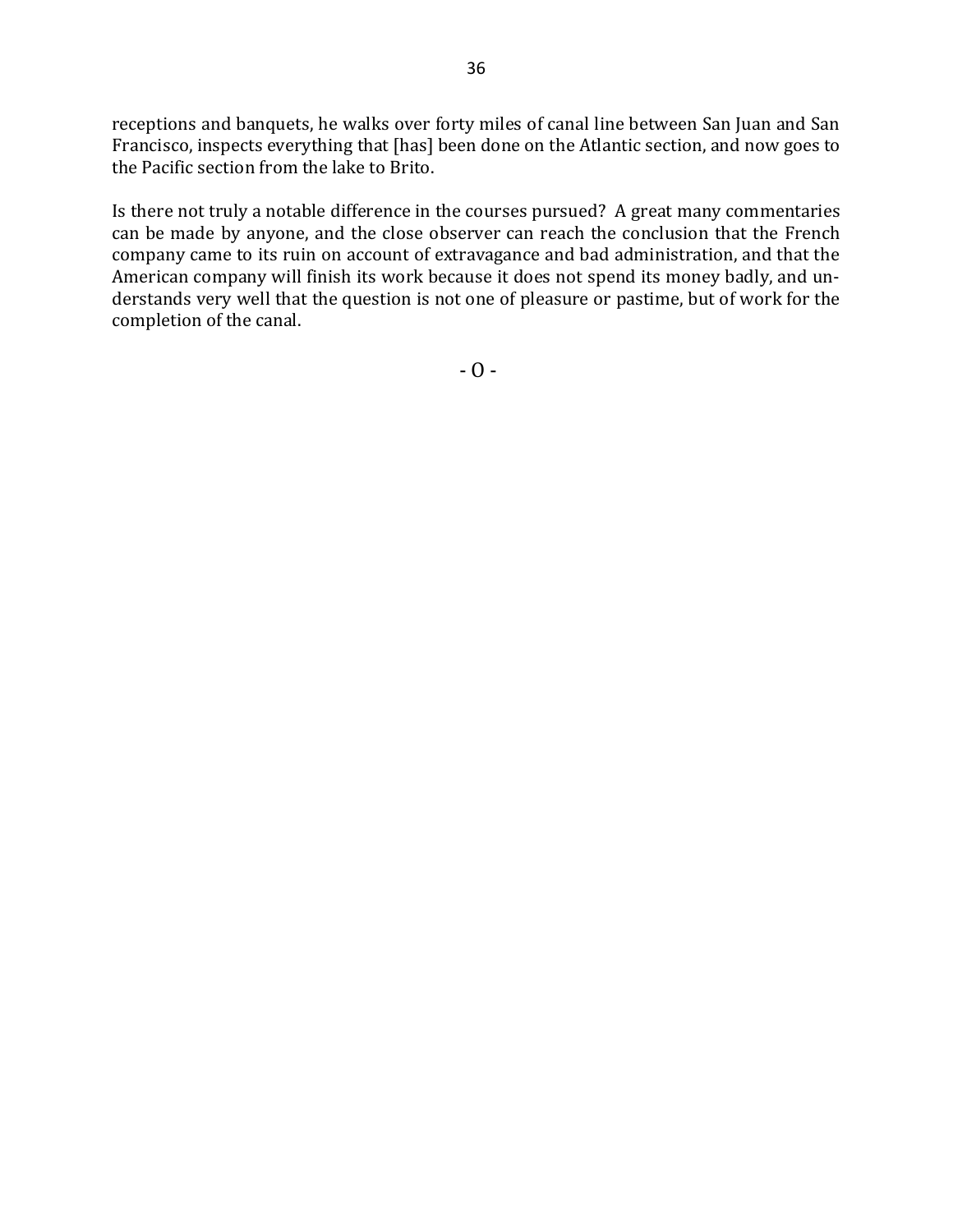# PART THREE: ON THE NICARAGUA ROUTE.<sup>22</sup>

### Story of the Warner Miller Party's Journey Across Nicaragua.

When Mr. Warner Miller's exploring party had tramped and ridden over that part of the Nicaragua canal route lying between the sea and the great dam in the San Juan river, and had taken passage on the river steamer at the mouth of the San Francisco, the physical hardships of the explorers practically were at an end. As recalled now, the hardships seem rather the most pleasant part of the whole journey, for, in spite of heat and of rainstorms by day and of beds made of warped poles at night, we found great pleasure in the fact that the terrors of a tropical forest of which we had heard so much proved to be no terrors for us.

On the river and the Lake, part of us had to sleep or dress for want of room in the cabins, and during the entire trip to the Pacific we found the accommodations different from anything we had ever seen, but we had beds and we had shelter from rain and the direct rays of the sun, and we had our meals served from covered tables, instead of camp fashion. The journey, however, if devoid of hardship, was in no part lacking in interest.

The San Juan is the sole highway between what may be called the inhabited portion of Nicaragua and the Atlantic Ocean. Save for a few small settlements along the Mosquito coast, the people of Nicaragua live about the two great lakes. Here cities and villages and haciendas can be found dotting the country thickly. If Nicaragua has  $250,000$  people, as estimated,  $240,000$  live about the lakes. To the east of the Lake lies one vast wilderness which has scarce been crossed by human foot. There is one route by the Bluefields river over which people have crossed, and within a year a route for a railroad between the Rama river and Ubaldo on the Lake has been surveyed by English capitalists. Engineer Gillespie, who made the survey, told me that when crossing the divide, the wild animals, including the wary black tiger, came about the camps, utterly fearless, never having seen man before.

The only means of communication between the people of Nicaragua and the Atlantic can be found in the line of steamers plying between Granada on the Lake and San Juan del Norte on the sea. When goods are shipped or letters

 $\overline{\phantom{a}}$ 

<sup>&</sup>lt;sup>22</sup> First published by New York *Sun*; reproduced by *Watertown Times*, June 11, 1891, page 7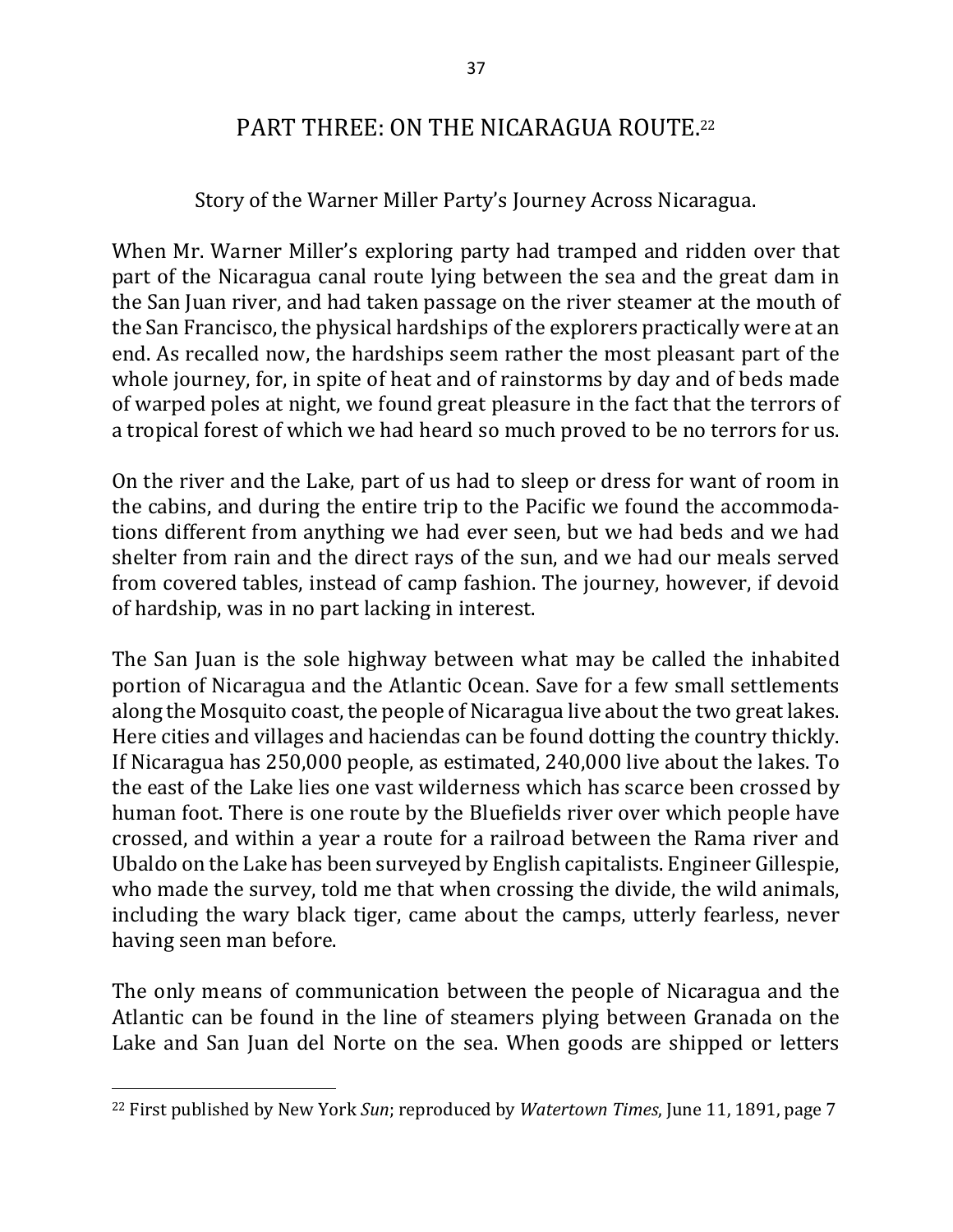mailed from New York for Managua, the capital of Nicaragua, they are carried on a steamer by the way of Jamaica Island to San Juan del Norte on the Mosquito coast. Here they are discharged into lighters as the ship lies in the open sea. The lighters take the goods into port, where they are transferred to a coasting steamer that runs down the coast to what is called the mouth at the Colorado river, the Colorado being that branch of the San Juan which runs through Costa Rican territory. When the coaster has crossed the bar at the mouth of the Colorado, which it does easily when the weather is fine, the cargo is transferred to a little flat-bottomed stern-wheeled steamer, built on the exact model of a Missouri river steamer. So far, three transfers have been necessary to get the stuff into the San Juan, the highway between the Lake and the Atlantic. The river steamer runs to the Machuca rapids, where the cargo is transferred to scows, that men with much labor push up the rapids, a distance of two miles. Here another steamer is met, which carries a part of the cargo up to the Castillo rapids and comes back for more, store-houses having been built at both ends of the rapids to protect the cargo meantime  $-$  store-houses that were choked full of goods when we saw them.

At Castillo the freight goes into a lighter that carries it ashore, where it is loaded on a tram-car drawn by a mule, and thus it reaches the head of the rapids, the broken water here being less than a half mile long.

A steamer interesting to see awaits it. She is about 50 feet long, 10 wide and  $2\frac{1}{2}$ deep. She has neither deck nor cabin, the passengers, the baggage and freight simply occupying different parts of the floor of the steam canoe. Her route is nine miles long, and at its upper end are the Toro rapids. Small as she is, she bunts bravely into the rolling tide until at last she is brought to a standstill, when a cable attached to an anchor well upstream is taken quickly on board and to the capstan. Then the crew take hold and warp her up for a hundred yards, when she clears the crest of the fall, and can once more travel by unaided steam power.

When well clear of the rapids, another steamer is found in waiting that is large enough to carry the canoe on deck, and to her the freight must go. When loaded she runs through the Lake at San Carlos, where a still larger steamer is in waiting to which the cargo goes to be carried to Granada. At Granada it is landed on a tramcar that takes it to the Nicaragua national railroad, and by this the freight is at last landed at Managua. If bound for Leon it would have to be transferred to another steamer, and thence to another railroad.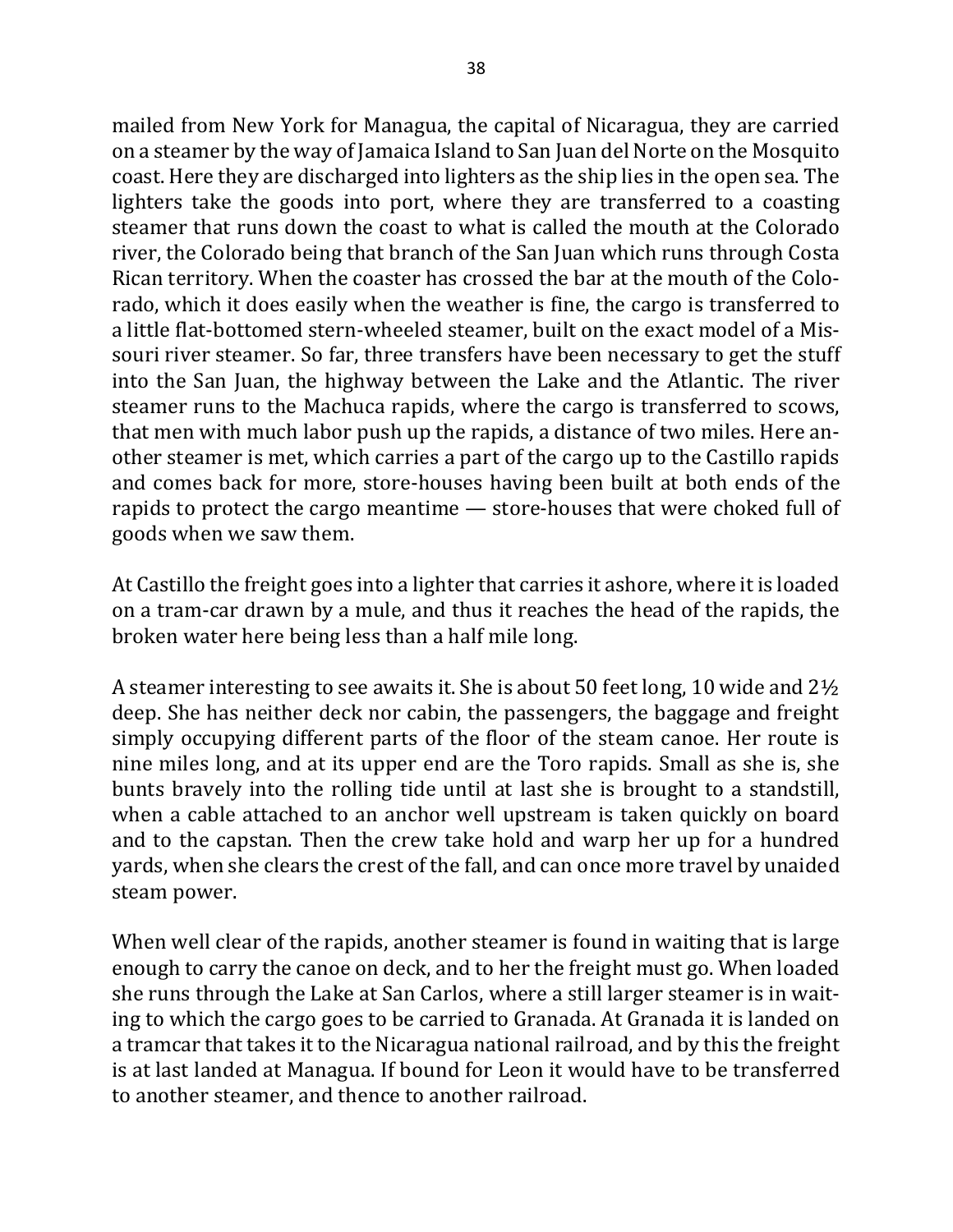It was on the first of the steamers in the San Juan that we took passage for the interior of Nicaragua. The line is owned by members of the Nicaragua Canal Construction Company, and the steamers were therefore under orders to await the convenience of the explorers. We left the mouth of the San Francisco at sunrise on the morning of Saturday, April 11, but for the greater part of the day the steamer was tied up beside the bank at the site of the great dam that is to turn the current in among the hills on the north side of the stream. The banks were everywhere lined with an almost unbroken forest, which, though brightened here and there by a tree in full bloom and fringed with silver where the wild plantains grew near the water, looked much like an American forest of deciduous trees. The breaks in the forest were so few that we counted them—six plantations in all, including one so recently began that the thatched roof of the shack was still green, and the cleared patch was not an acre large. The crops seen growing were bananas and corn, but every plantation there raises beans as well. There were no smooth fields such as the farmers in the States have, no ploughs or other machinery, no barns, no stables. There is no need to plough the ground even for corn, for it is so rich and mellow that bountiful crops are gathered where the seed is simply dropped in a hole in the ground. The one tool used is the machete. It is at once plough, cultivator, and reaper, for with it the seed is planted, the weeds are kept under control, and the corn cut at harvest time.

Toward night we passed the mouth of the San Carlos river, where a native canoe—a well-shaped dugout—came out from a plantation to bring off a man who was to serve the steamer as deck hand. There were five men in the canoe. They tried to board the steamer directly in front of a scow we towed alongside. In an instant there was a crash and the canoe was overturned. Four of the men managed to get on board, and the fifth disappeared under the scow. We thought him gone, but he came up astern very much frightened and struck out for shore wildly. There was reason for his fear, for the San Juan is said to have sharks as well as alligators in it. He was a strong man, but because of the shock he had received was not able to reach the shore. We stood on the under deck watching as he drifted away, growing rapidly weaker, till he at last cried out that he was gone, while yet a rescuing canoe, guided by Mr. Louis Shable, was a long way off. But he made a few more feeble strokes and then, just as he sank, a friendly hand grasped his bushy hair and hauled him up. Mr. Shable represents the canal interests at the capital of Costa Rica, and is a handy man with a paddle as well as a diplomat.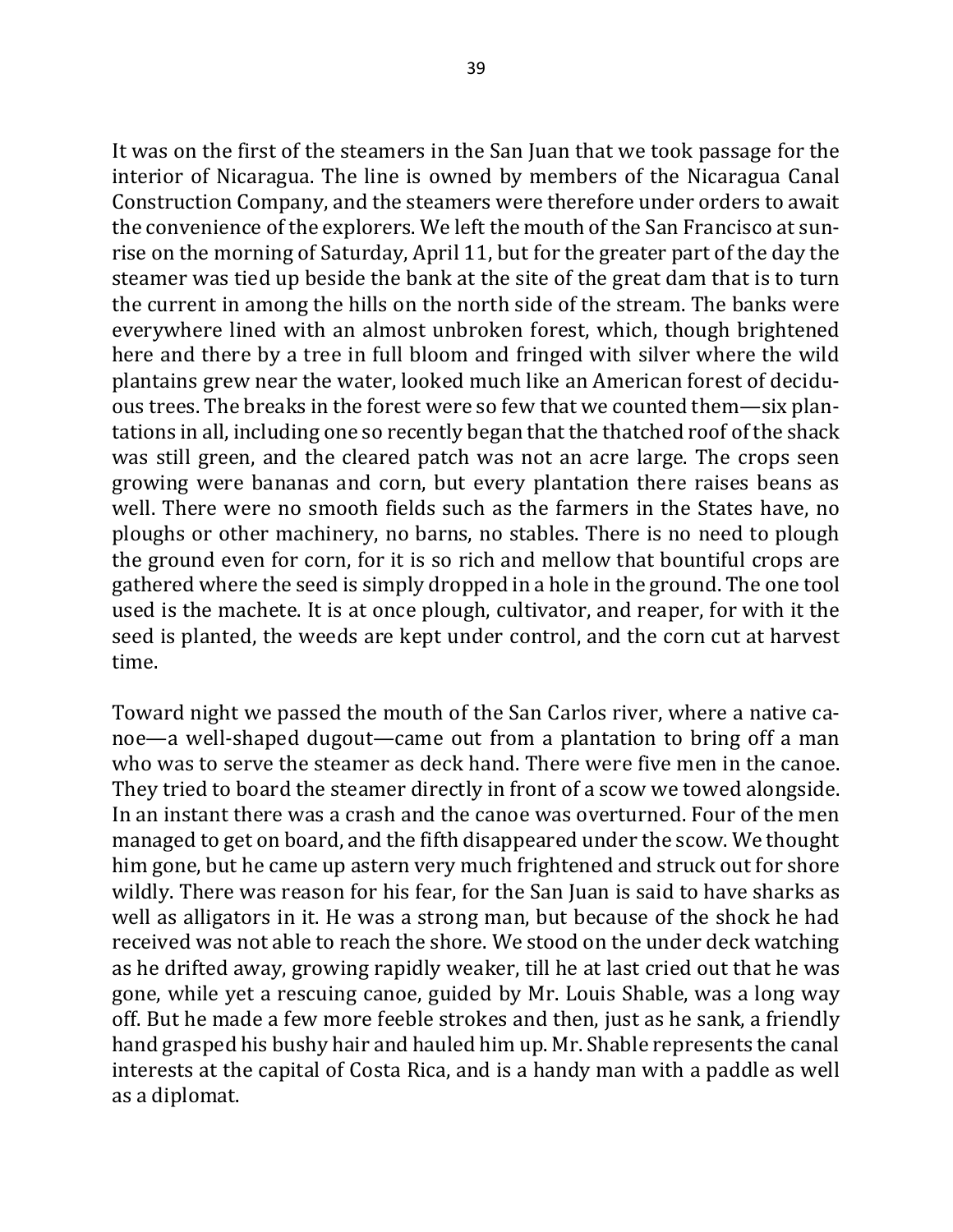We reached the Machuca rapids—the first in the stream—at daylight on the morning of Sunday, April 12. It is a beautiful tumble of water, where fish that look like shad and fight like bass literally swarm. A score of fins could be seen breaking through the surface at any instant. The name of the rapids—the Machuca—was interesting too, according to an interpreter, who said that whenever the Nicaraguan lover squeezed his sweetheart a little too hard, she would say: "*No me Machuca*," which by a liberal interpretation means, "*don't crush me altogether, old fellow.*" The rapids are crushers. There is but one settlement or village on the San Juan, between the mouth and the Lake. It is called Castillo Viejo. It is an odd village. The river here rolls down over a ten-foot ledge of rock and takes a sharp curve to the right. On shore, within the bend thus formed, rises a sugarloaf hill that is crowned by a picturesque fort, so old that it was called old when Lord Nelson, the great British Admiral, was lieutenant, and lost an eye and gained fame by capturing it from the Spanish. Around the base of this hill is a narrow shelf of ground a few feet above the water, and on this shelf stands Castillo Viejo. The street is so narrow that a six-foot train track fills it. When the car that carries freight and baggage around the falls passes along the people in the street have to stand very close to the houses to avoid it.

The fort is garrisoned, and at least seven men are always on duty there while twice as many more can be found in the two-story building used as a barracks down on the waterfront. The armament consists of two good six-inch cast-iron rifles, made in Boston in 1865. The garrison on duty lived in a concrete house in the old stone fort and one of the cannons is mounted as a pivot on top of this house. In looking about the old ruins, we came upon a tunnel which our guide said led down through the hill to the river so that the garrison could get water in time of siege. Another reminder of old days was a room built in the solid masonry foundation of the fort. It had no other opening through its walls than the door, and, when that was shut, was absolutely without light or ventilation. It was a prison for political offenders in the days of Spanish rule.

It is at Castillo that the custom house for the river traffic is established, and the town is supported wholly by the money brought there by the soldiers, the customs employees, and the river trade. Most of the houses are thatched shacks, and are picturesque rather than attractive to northern eyes. Nevertheless, a candid observer must admit that, for the climate, they are at least as comfortable as, and far more healthy than, the homes of the equally poor in New York.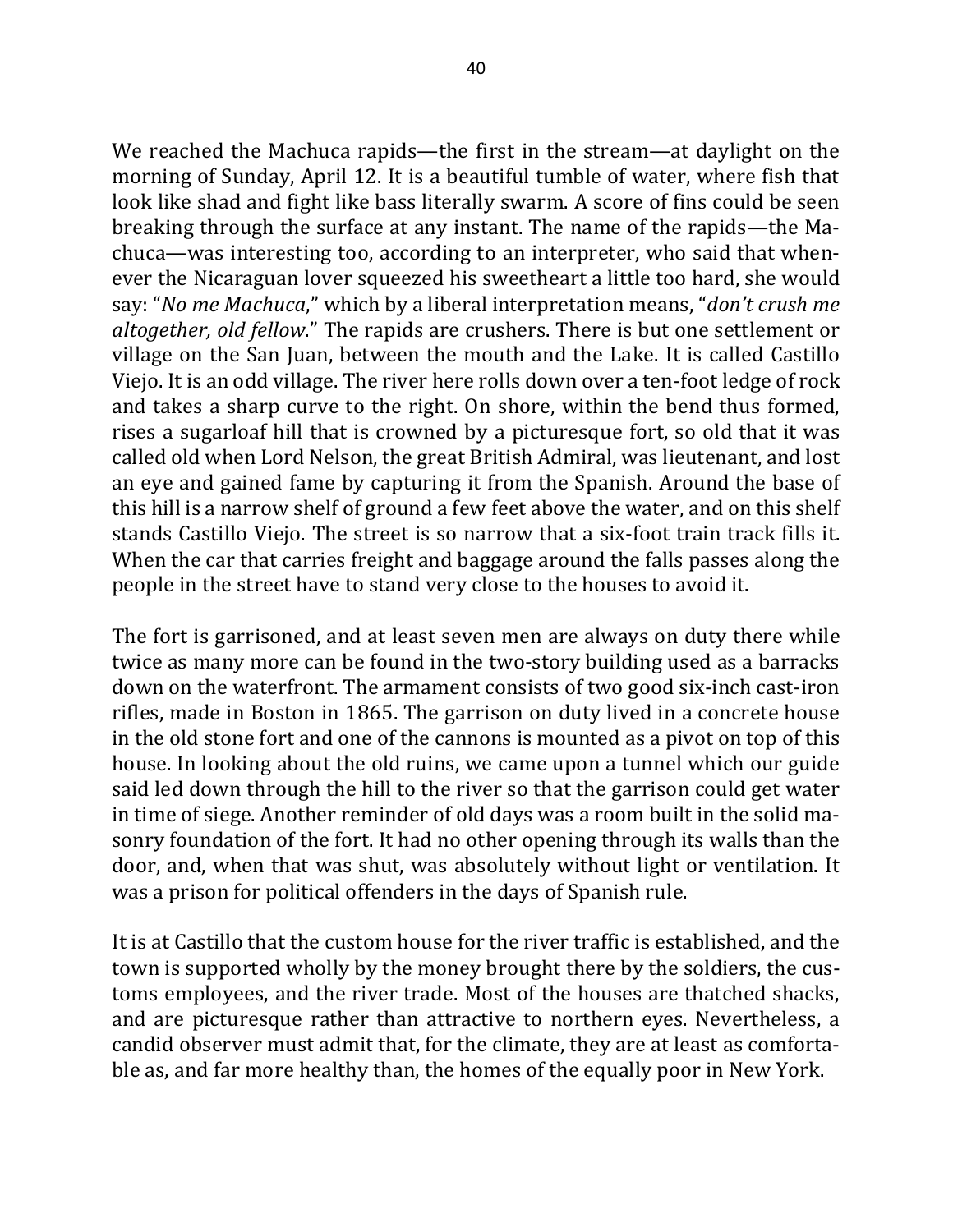An old freight house on the waterfront was recognized by Mr. Watrous, who was a "forty-niner," as one that was old when he crossed the country bound for the land of gold. The whole town will be buried under water when the canal is done, leaving the fort on what will become a little island on one side of the greatly widened river.

Above Castillo we traveled in the steam canoe, that had neither cabin nor deck, but only a space between the boiler which stood forward, and the engine at the stern, reserved for passengers and baggage. The baggage served in place of chairs for the passengers. Her capacity was equal to about half our party, but she runs by day and her route was only nine miles long, so there was no hardship in the journey on her, save in the heat from her furnace and steam pipes.

Above the Toro rapids the river looks like a tropical stream. It is sluggish and the water flows between banks that are marshy and palm-covered. Half-way to the lakes, the mountain peaks of Costa Rica come in sight, and thereafter, as the steamer sweeps along to San Carlos, the scenery grows from charming to magnificent. 

Nowhere in Nicaragua—in few places in the world—does the spectator wish to linger longer than on the little promontory that rises in the angle between lake and river at San Carlos. The smooth water of the Lake, the islands that dot its surface, the peaks of the Costa Rica mountains on the left, and the smoky blue cones of the volcanoes called Ometepec and Maderas on the left form a picture not to be forgotten. The little promontory is occupied by the barracks of the troops quartered in San Carlos. Hearing that we were there, the governor of the village made haste to organize a little reception for Mr. Miller, at which the native gentlemen made pleasant speeches of welcome over imported wine of a very good flavor, while a few of the explorers who were much interested in the quaint streets and houses of the town went elsewhere. The chief novelty of the streets was in the fact that they were paved with cobble stones and had a gutter in the middle.

The houses were not novel for that country, being much like those of San Juan, but we had not been among such houses long enough to lose all interest. As we passed one of them, Major Kirkland, a Chicago newspaper man, thought he would like to treat the rest of us to milk. Taking off his hat before a bright young woman whom we had praised openly, for we thought her Spanish, he said with a marked Chicago accent: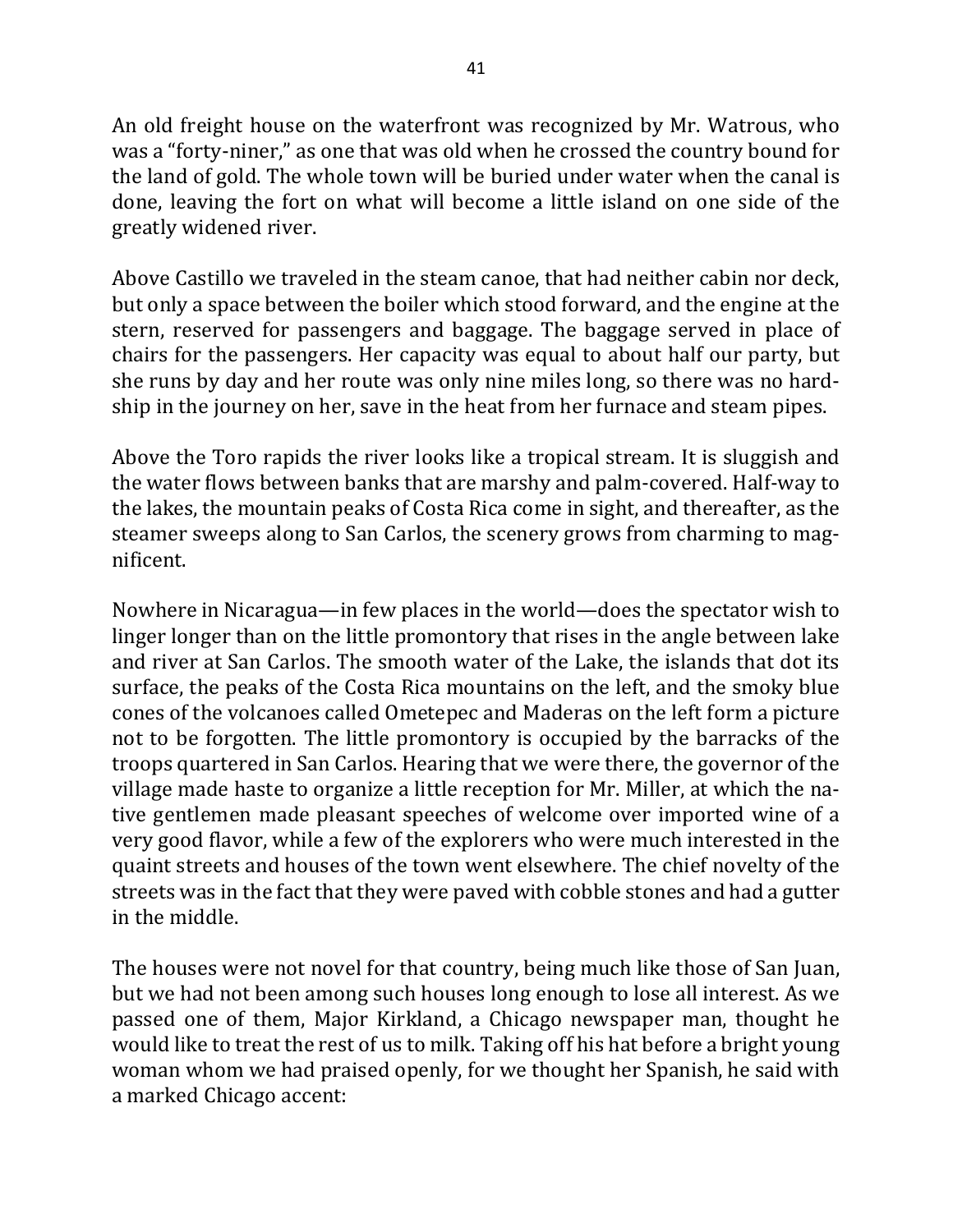#### "*Tiene un poco leche?"*

"*No, sir*," said she in perfect English, "*but we will have a-plenty in the morning*."

It was stunning; but by her womanly tact she put us all at ease in a moment. We found she was an English woman, the wife of a former captain of the steamer plying on the Lake, who had been in Nicaragua some years, and was able to tell no end of interesting things to her visitors before they returned to the Lake steamer to pass the night.

We reached San Carlos on the Lake on the night of Monday, April 13. The next morning, we started across the largest inland sea on the continent south of the Great Lakes that border the United States. Such a resort for yachtsmen, as that will become when the canal is opened, can be found nowhere else under the sun unless, indeed, it be compared with the Mediterranean. Leaving the American metropolis after the Christmas festivities, the gentleman sailor will head away for San Juan del Norte. There is music in the simple name of his destination. Then his path lies across summer seas and among islands at once beautiful in themselves and of wonderful interest through historic associations. With visiting by the wayside, he will reach the canal in the month of March, when the forests are aflame with brilliant flowers and all nature is vigorous with the life imparted by the rainy season, which is just at an end at that time. In a day he will find himself afloat on the great Lake with islands full of unexplored deposits of a civilization ancient beyond knowledge; with its volcanoes, likely to burst into activity at any time: with its shores inhabited by a most interesting people, and yielding such tropical products as coffee, cocoa and indigo; with its waters teeming with fish, some of which may be compared with the bass and some with the tarpon, and some of which, curiously enough, are real sharks—the only freshwater sharks in the world—with the forests and fields full of game birds akin to the grouse and the wild turkey, and mammals, such as the spotted jaguar and the tawny panther, fit to awaken the ambition of any trophy hunter. It is true that personally conducted excursions and the building of Yankee resort hotels will soon destroy, to an extent, the novelty of the country, but to those who are first on the ground it will be almost a *terra incognita* waiting to be explored. 

Such at least it seemed to us, as we steamed across the Lake toward Granada on that Tuesday morning. We had, indeed, seen a great stretch of the country, but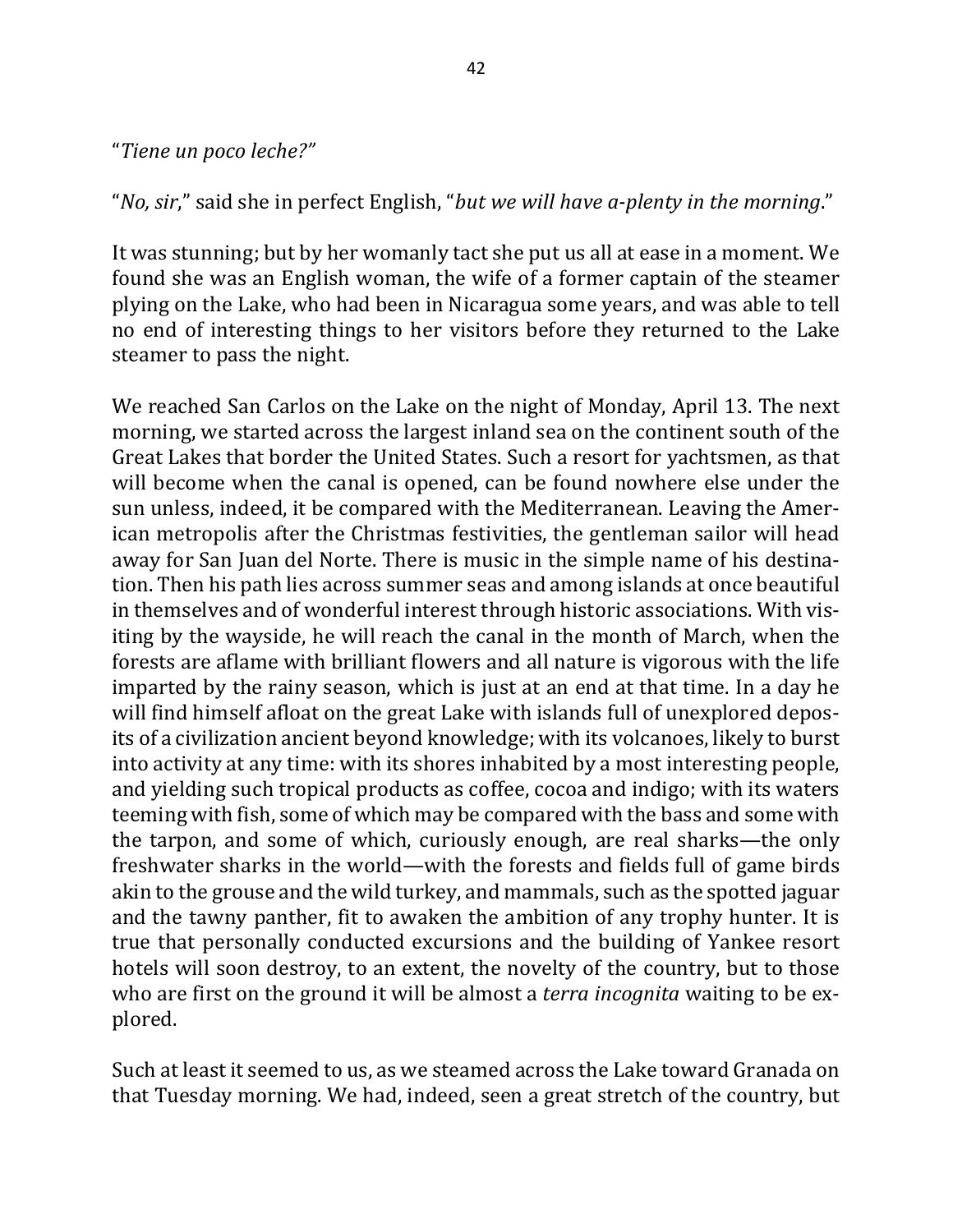we had only obtained glimpses of the people at San Juan del Norte, Castillo, and San Carlos. We were now to see the best and the worst of them, beginning at the ancient city of Granada and ending at San Juan del Sur, where, if any spot in the world, even a restless Yankee might be willing to lie down and dream his life away.

 $- 0 -$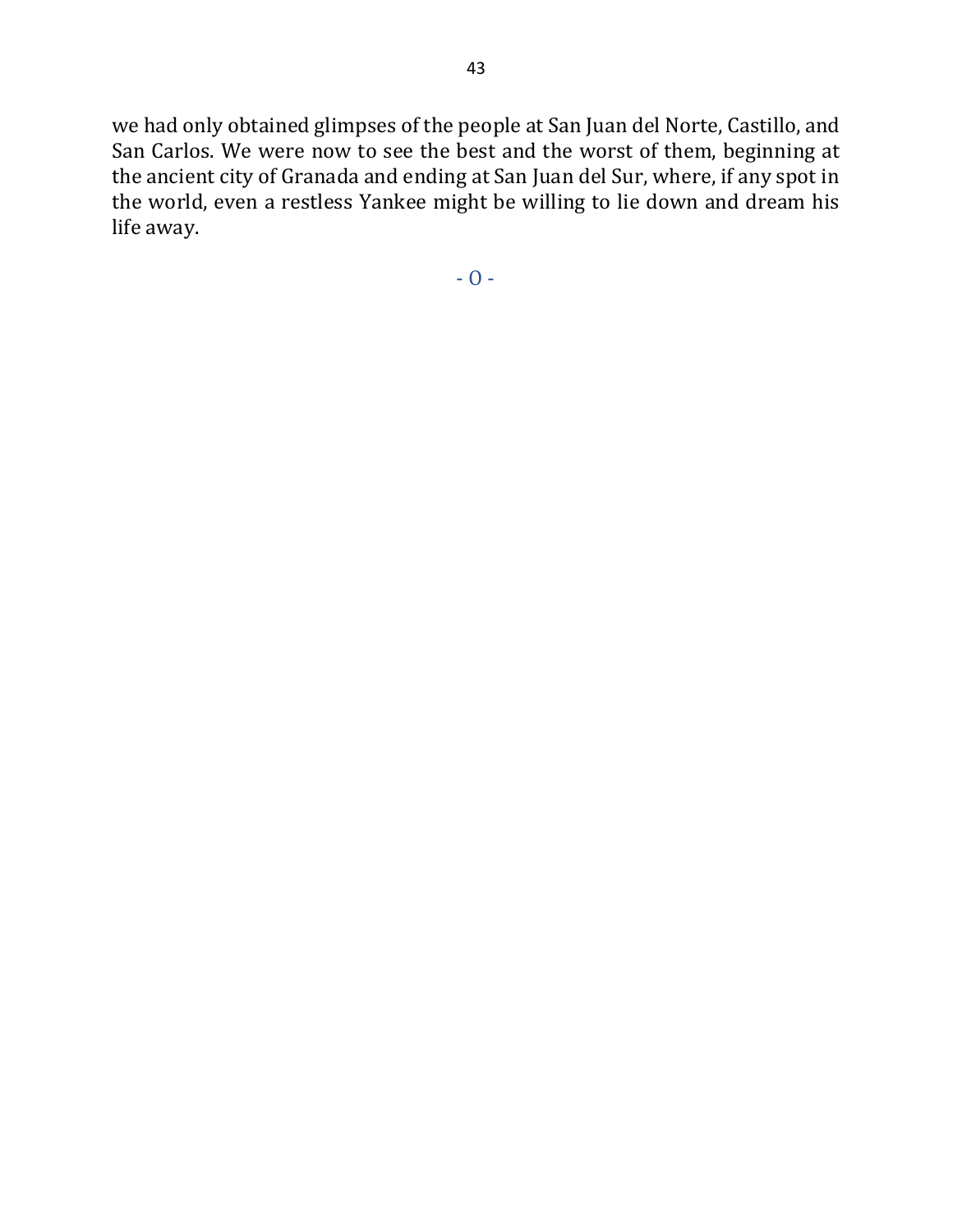## PART FOUR: SKETCHES IN NICARAGUA.<sup>23</sup>

Brief Glimpse of Tropical Home Life.

Although a journey from the Caribbean Sea up the San Juan river to Lake Nicaragua is full of interest for the stranger, in spite of (perhaps because of) the almost unbroken wilderness that borders the stream, it is not until one has crossed the Lake that the people of the country and their surroundings can be seen appreciatively.

The route across the Lake is from San Carlos to Granada, and the tepee-shaped peak of the active volcano of Ometepe is constantly in view. As the steamer passed the peak we saw the smoke of fires where natives were clearing the land for coffee plantations, and we were told that when, some five years ago, the volcano was pouring out lava on the southerly side, the natives continued their usual avocations on all other sides. The fact that they live over a cauldron of molten lava that may burst at any time and destroy them gives them very little concern. 

Beyond Ometepe the island of Zapatera is likely to attract attention for the reason that it is about as full of ancient artwork as the district of Copan in Honduras  $\sim$  a district, by the way, where the Peabody Museum of Boston is spending  $$15,000$  in collecting plaster casts of the statues, &c., to be found in the forest where a great city once stood. Zapatera was once the home of a great population, but now only a few Indians can be found there, and few people know, and fewer care, about the treasures in stone and terra cotta that it contains.

In the olden days, when these treasures were made, the people who produced them had two magnificent specimens of nature's carving constantly before them on the top of Mount Mombacho, that rises on the mainland opposite the west end of the island—"the lions of Granada." Mombacho shows two peaks with a small knife-edge ridge between, and here on this ridge once crouched two such statues of lions as could be found nowhere else in the world. Unfortunately, one of them has broken under the action of the elements until no semblance of a lion remains. The other, with its ears erect, its shaggy mane standing out from its neck, its prominent shoulders and hips, with the curved back, is perfect in form, and when seen in black silhouette against the evening sky, is

 $\overline{\phantom{a}}$ 

<sup>&</sup>lt;sup>23</sup> First published by New York *Sun*; reproduced by *Watertown Times*, June 17, 1891, pp.6-7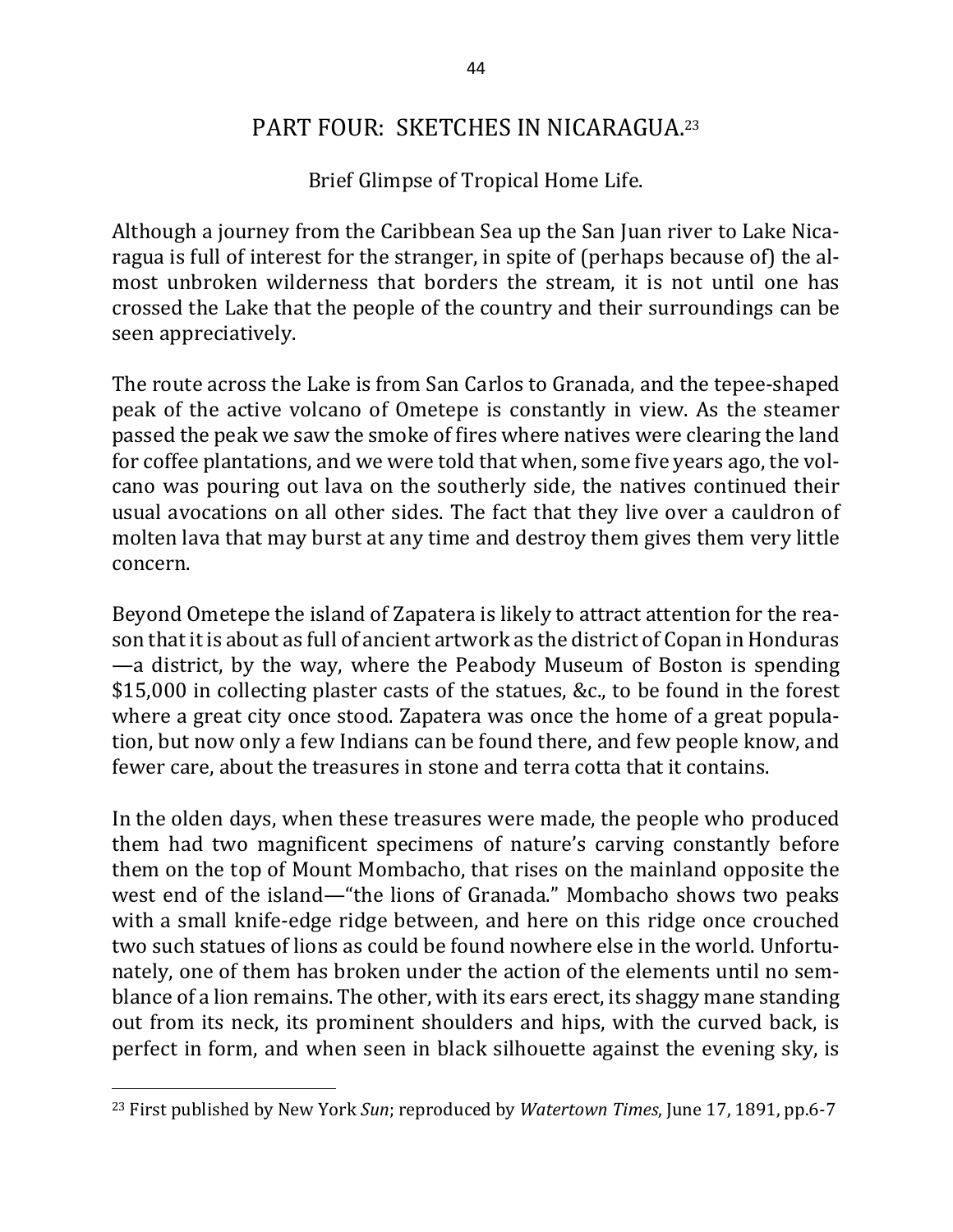startlingly lifelike. But we saw no evidence that the natives, ancient or modern, were ever influenced in any way by these curious rock formations.

Freight and passengers are landed on a pier at Granada, and a tramcar conveys the freight and baggage to the station of the government railroad running to Managua, the capital. A host of cabs stand beyond the pier, and their drivers swarm over the steamer in search of fares as soon as she arrives. Dozens of young women come down to the pier as well, but, unlike the young women about piers and railroad stations in the States, these will not flirt with even the best-looking passenger. Other young women and many not young can be seen alongshore and in the Lake on both sides of the pier, caring for the family washing or gathering up the clothing that has been spread upon the sand to dry. It is a typical scene that can be duplicated on the waterfront of every city and village about any of the lakes of Central America. The only men to be seen at the Granada pier besides the hack drivers and a few idlers waiting for a job as longshoremen, were the drivers of water carts. The Granada water cart is not unlike a Yankee street sprinkler, save that the wheels are cut from a solid log of wood. It is drawn by oxen. These wade out into the Lake until obliged to hold their heads up, till their backbones are awash, and then the driver fills the tank by dipping the water with a bucket. He peddles the water about the street, his price being five cents a "monkey" full. The monkey is a globe-shaped terra cotta jar that will hold anywhere from five to ten gallons.

They say it is a mile from the Lake to the plaza of Granada. The land on which the city is built is a gently sloping hillside. The streets are wide and laid out at right angles, as all Nicaragua streets are. Those of Granada are most curiously graded in terraces—level stretches from fifty to seventy-five paces in length connected by steep stone-paved grades that give a rise of about ten feet in fifteen length of street. The level stretches are nearly all unpaved, and when we saw them, several inches deep in dust.

Along these streets are found the typical homes, and the business houses as well of the rich people of Central America. It is impossible to tell by a look down the street whether a house is a home, a dry goods store or a coffee warehouse. All that can be seen is a succession of one-story houses, with tile roofs and smooth, white-washed, windowless walls, broken, perhaps, twice between cross streets by doors. There are no sidewalks, strictly speaking, but only narrow ledges where sidewalks might be. No two of them are on the same grade. People rarely walk on them. They rarely walk anywhere on those streets after mid-day unless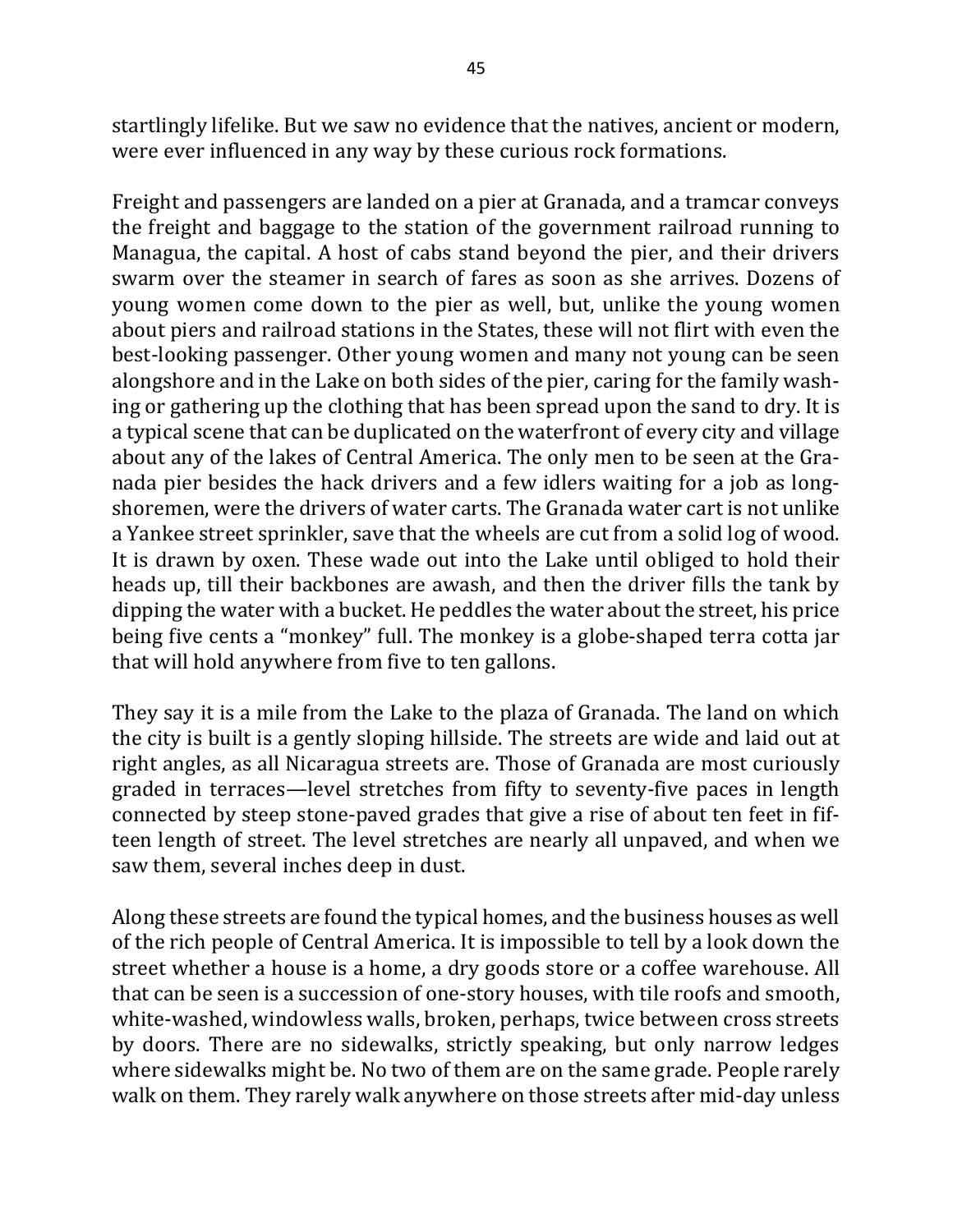impelled by dire necessity. In a walk along the streets after that hour there is a sense of weight upon the head from the rays of the sun above. The dust from about the feet rises up to fill the heated air as it boils and surges before the eyes, while on every side is the maddening glare of red-tiled roofs and blank whitewashed walls. Fever and death follow in the footsteps of the unacclimated one who exposes himself to such conditions.

In marked contrast are the homes of the wealthy. The doors lead through thick, adobe walls in great windowless rooms where the soft light of nightfall pervades the air; where the deep blue marble of the tiled floors almost suggest a sheet of ice; where the cedar timbers and bamboo poles of the roof are seen dimly high overhead; where a look through another door to the courtyard shows heaps of green plants and mounds of lovely flowers, with wide, shady verandas on all sides, and here and there a hammock inviting to rest and peace.

According to the tales of travelers, the Spanish-Americans are lazy. What nonsense! They are the only people in the Americas who know how to live. The outer walls are whitewashed that they may reflect the heat away. The walls are made of thick adobes because they do not conduct the outer heat within. There are no windows because the darkened room is cooler than one full of windows would be, and because nothing is more grateful to the eyes after a walk in those streets than the soft light of twilight found within. There is no front yard to the city house, and in place of the backyard is the court—a great bouquet. One who admires flowers must love the Spanish-Americans. None is so poor in Nicaragua that he cannot have an abundance of flowers, none so lacking in a love of nature that he does not admire nature's floral profusion. There is never a day in the year when flowers in countless numbers may not be found there, and never can a home be found that is not brightened by them.

Not all the houses, even of the wealthy, are adobe: in Managua there is a rock so easily worked that it is hewed out with axes and takes the place of the adobe. Then, too, they build frame houses, over which, in place of clapboards, they nail bamboo poles, and then plaster the walls within and without with cement. Brick or marble tiles laid in cement are used for flooring. Now and then one finds a window in the largest rooms, but it is the exception. The rooms are large—an ordinary parlor is 25 by 50 feet, and one in Managua was 30 by 75. The bedrooms are large in proportion, one that I measured in Rivas being 24 by 42 feet on the floor, while the walls were not less than fourteen feet high. A good house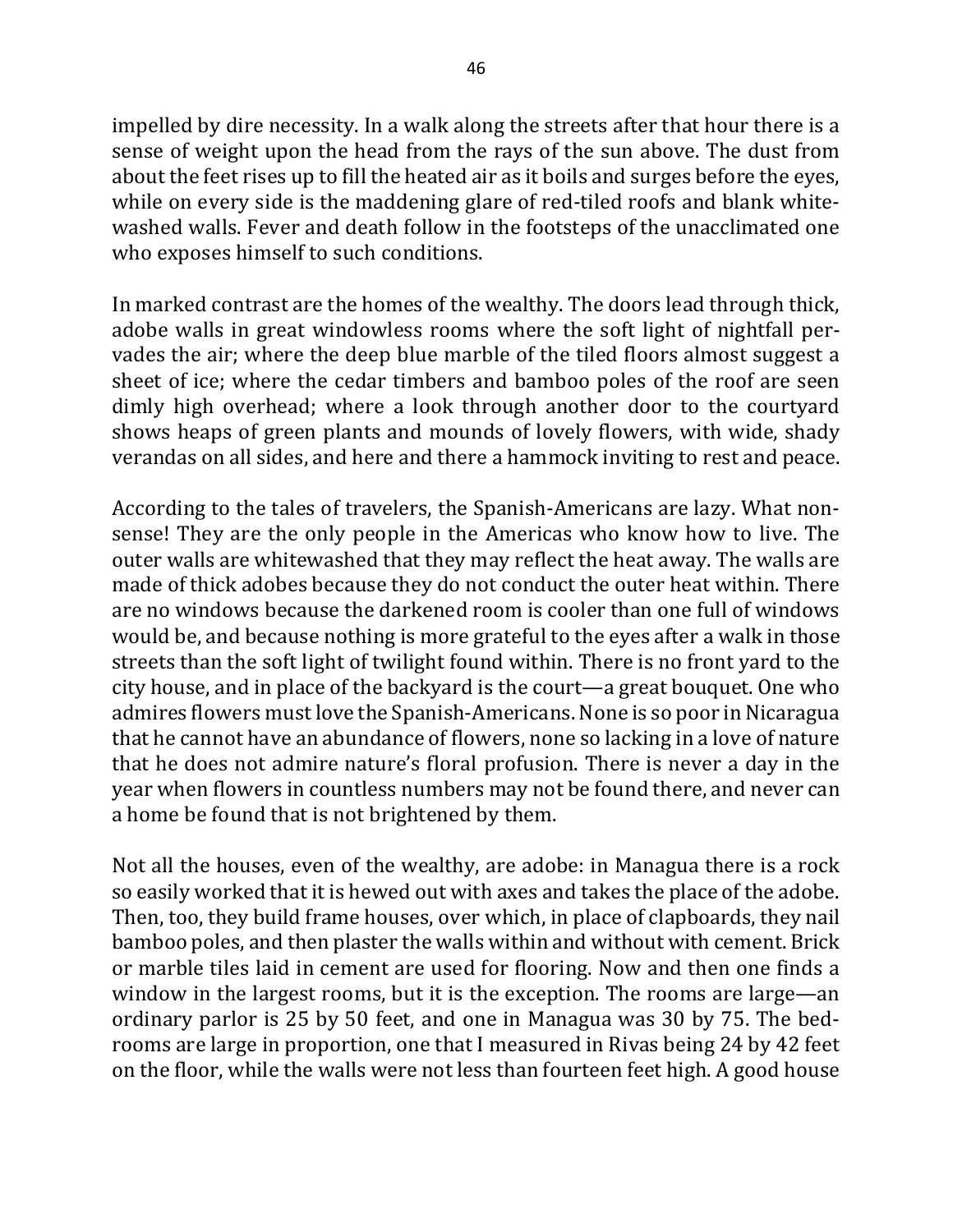will measure fifty feet front on one street and run down a side street half the length of the block, say 140 or 150 feet.

There are smaller houses built on this style. Houses of four rooms are most common. The parlor faces the street, having a veranda before it. Behind is a small court with a veranda all around it. Back of that are two bedrooms with an alley between leading to another court also surrounded by verandas, while back of this court are a bath and a servants' room.

At Granada we stopped at a hotel kept by an American. It was called "Los Leones" de Granada," after the lions of Mombacho. It consisted of two houses on opposite sides of a wide street, both of the houses having been private dwellings at one time. In one house the parlor had been turned into a bar and billiard room, while the veranda on one side of the court had been utilized for a kitchen. The veranda on the other side served as a dining room. The old bedrooms served their original purpose. The other house was used for bedrooms, but the old parlor was now reserved for ladies. Because of the size of the bedrooms and the number of beds in each, there was not much privacy for the traveler, but, aside from that, "Los Leones de Granada" was a very comfortable place. At Managua is a new two-story hotel, built of wood, with a double court, on which some of the bedrooms on the second-floor face. These bedrooms are small, so that a foreign guest may have one to himself, but on the first floor and facing the street on the second floor are the large rooms to suit the customs of the people there.

The most striking peculiarity of the tables of the hotels was the hash. They use the best of the beef—the part cut up as porterhouse steak in the States—for hash. Steaks and roasts are cut elsewhere. The meats are as good as could be expected where the law compels the butcher to sell his meat within twentyfour hours after killing the animal because ice is too dear to be used for cooling it. Because meat spoils easily, it is cut up in strips instead of slices; cut in strings, it dries instead of decomposing. Rice is served at both breakfast and dinner; so are beans. Omelets are common and good. Beef and mutton are served in two or three forms each, and chicken in two at each meal, while we had turkey and venison or some other kind of game at every dinner. Fish was served at the hotels in the Lake towns at least once a day and it was always good. The tea and coffee were excellent and the chocolate the best in the world.

Beside the hotel at Granada was a great gateway, with rudely carved figures on the posts, and much gilt about the old carved arms of Spain that appeared above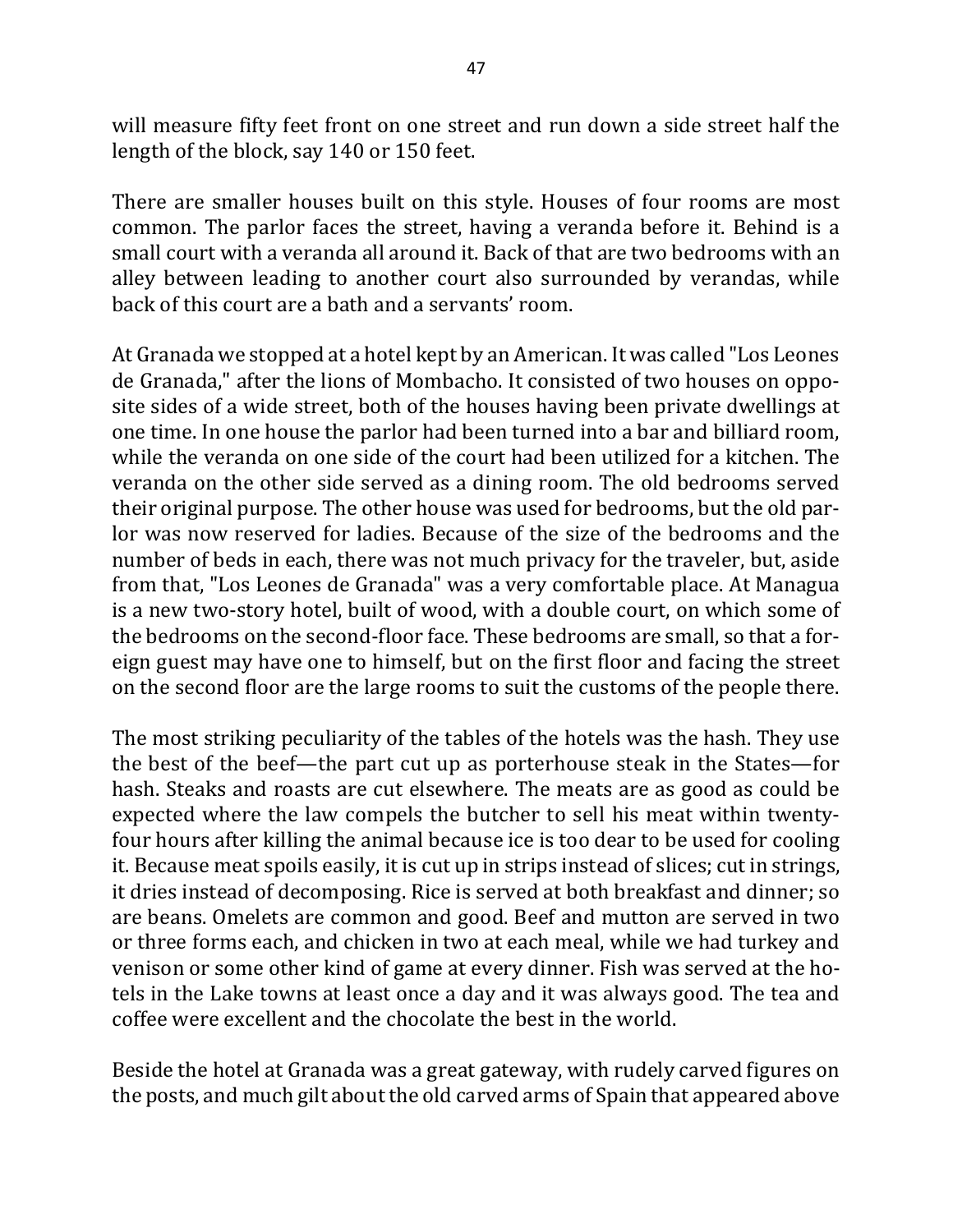the gate. There were holes in the posts and the gate as well, which we were told were made by bullets in the time of Filibuster Walker. There had been a fight over the possession of that gate. The gate served as an entry to the vice-regal palace when Spain ruled the country. Now it leads to Granada's theatre—an amphitheater of seats, with a roof built within a large block. It is an airy place. A Cuban comic opera troupe drew large houses while we were there, the hit of the play being a topical song. An improvised stanza on the night we attended asked whether and when the canal would be built, and concluded that it never would be, whereat everybody laughed and looked toward "the Yankee corner," as our seats were called. The stanza, by the way, expressed the feeling of the Nicaragua people in the canal matter. "*We have been disappointed so often in the matter,"* said one, "that we have lost hope."

The unfinished churches of Granada are the largest buildings, and the most interesting perhaps. One of them is on the corner of the plaza and the street from the pier. It looks more like a ruin than a new church—in fact, is at once a ruin and a beginning. The greatest cathedral of Nicaragua stood there till one day an earthquake shook the country and the people fled, praying, to the church. Then another shock followed and tumbled the walls on those who prayed, killing hundreds. The lower parts of the walls still stand, showing cracks in places. The decorations of the finished churches are very expensive, and some are beautiful. The grand altar in the Iglesia de la Merced is extraordinarily rich in gold and silver and silks.

We talked some with politicians about Nicaragua politics. According to Belt's "*Naturalist in Nicaragua*," a change of rulers can only be effected by a so-called revolution. Northern people seldom think of Central America without wondering whether the last war there is ended or a new one recently begun. Central American republics do have some troubles of that kind, but our attention was called to one very interesting fact in Nicaragua politics, to wit: Nicaragua is the only American republic, in which, during the past thirty-one years, all the presidents have served out their full terms undisturbed by the assassin or a revolution of some kind. Even the United States has lost two presidents by assassination. 

The political campaigns are always exciting. The politicians call one another all sorts of names and accuse one another of many crimes. Thus, an opposition politician said that at the last election, the present incumbent being then in power by appointment, compelled 7,000 men of his opponents to enlist temporarily in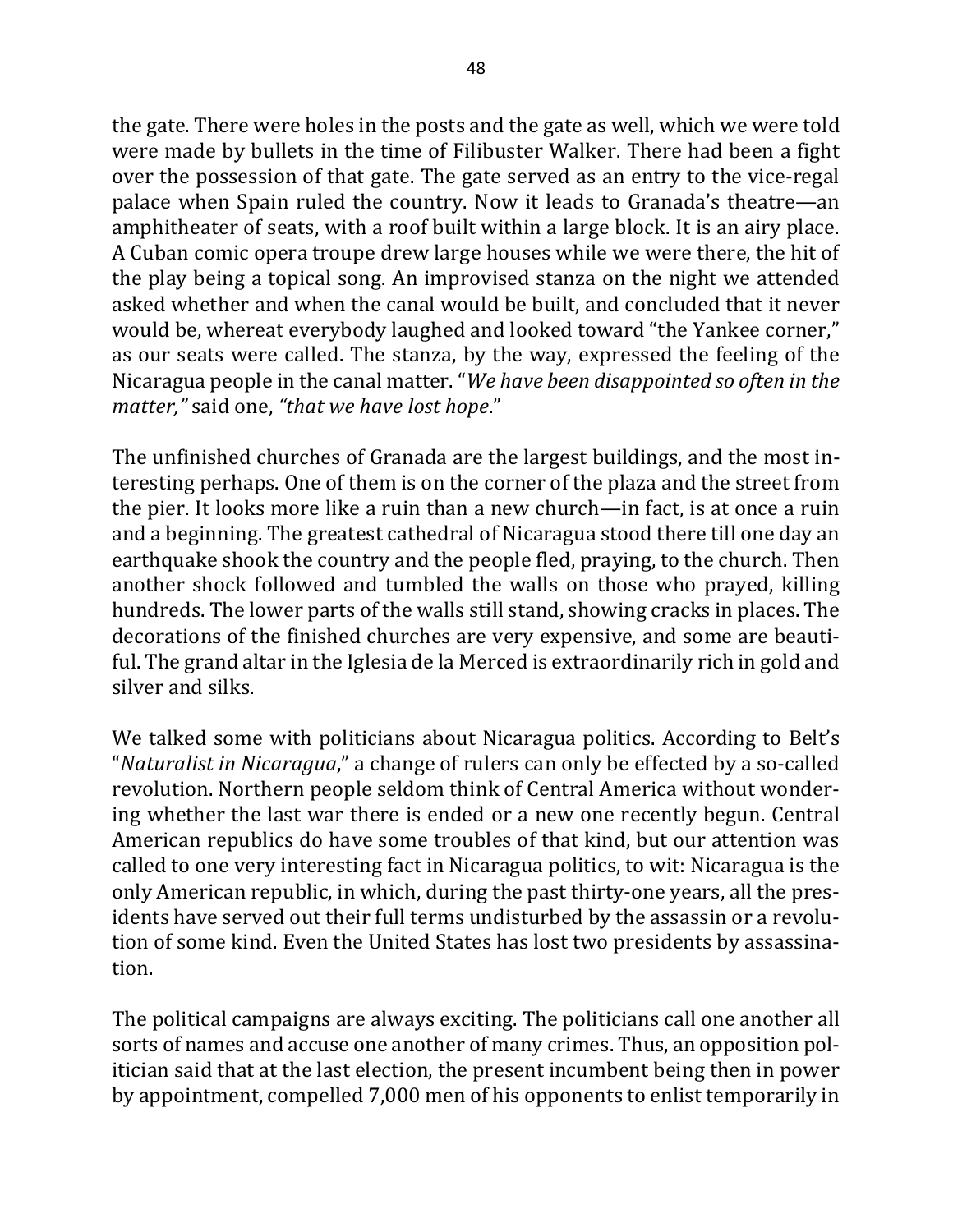the army because soldiers cannot vote. Further than that, he made a few active leaders among the opposition governors of remote districts—appointments they did not dare to refuse. Thus, it was said, he was able to obtain an election. The head center of the opposition is at Granada. There is a garrison of troops there, as there is in every city of the country; but in Granada certain hours of the day are emphasized by the firing of a cannon at the barracks, while in other cities a bell is rung in a church to call attention to the hours. The Opposition say a cannon is fired at Granada to remind the opposition party that the government eye is always open. The opposition say, further, that President Sacassa found a full treasury when he came into power, and that now a debt of \$400,000 has to be carried.

The friends of the government say that the administration has been improving the country by its use of money, that no one accuses Sacassa of using a cent for himself; that everything is flourishing; that, for the first time, elections have been held without corruption.

Whatever the facts as to other matters may be, it is the boast of all politicians there that no Nicaraguan president has ever enriched himself while in office.

The cemeteries adjoining the cities are interesting in one particular. Every cemetery has a lot of vaults built in a huge wall in the shape of a stack of pigeon holes, each hole or vault being large enough to receive a coffin. The vaults are rented out by the year to those wishing to bury their dead. When the coffin is placed in the vault a square slab of marble suitably engraved is sealed in to close the vault. Sometimes it happens that the relatives of the deceased stop paying the rent, the result being that after a time the coffin is taken out and, with the bones in it, placed in a great vault in one corner of the vard, where the coffin breaks up and the bones are intermingled and destroyed by time with those that have been dumped there before.

The ordinary graves with their monuments do not differ from those in the States. 

As said, there is a garrison of troops in every town of any importance. Central American troops have commonly excited the derision of the book-writers because the uniform consisted of blue jeans, trimmed with red calico stripes, straw hats and bare feet. Then, too, the rank had file are commonly youths of from 18 to 20 years—boyish-looking fellows. I asked Major Dutton and Lieut.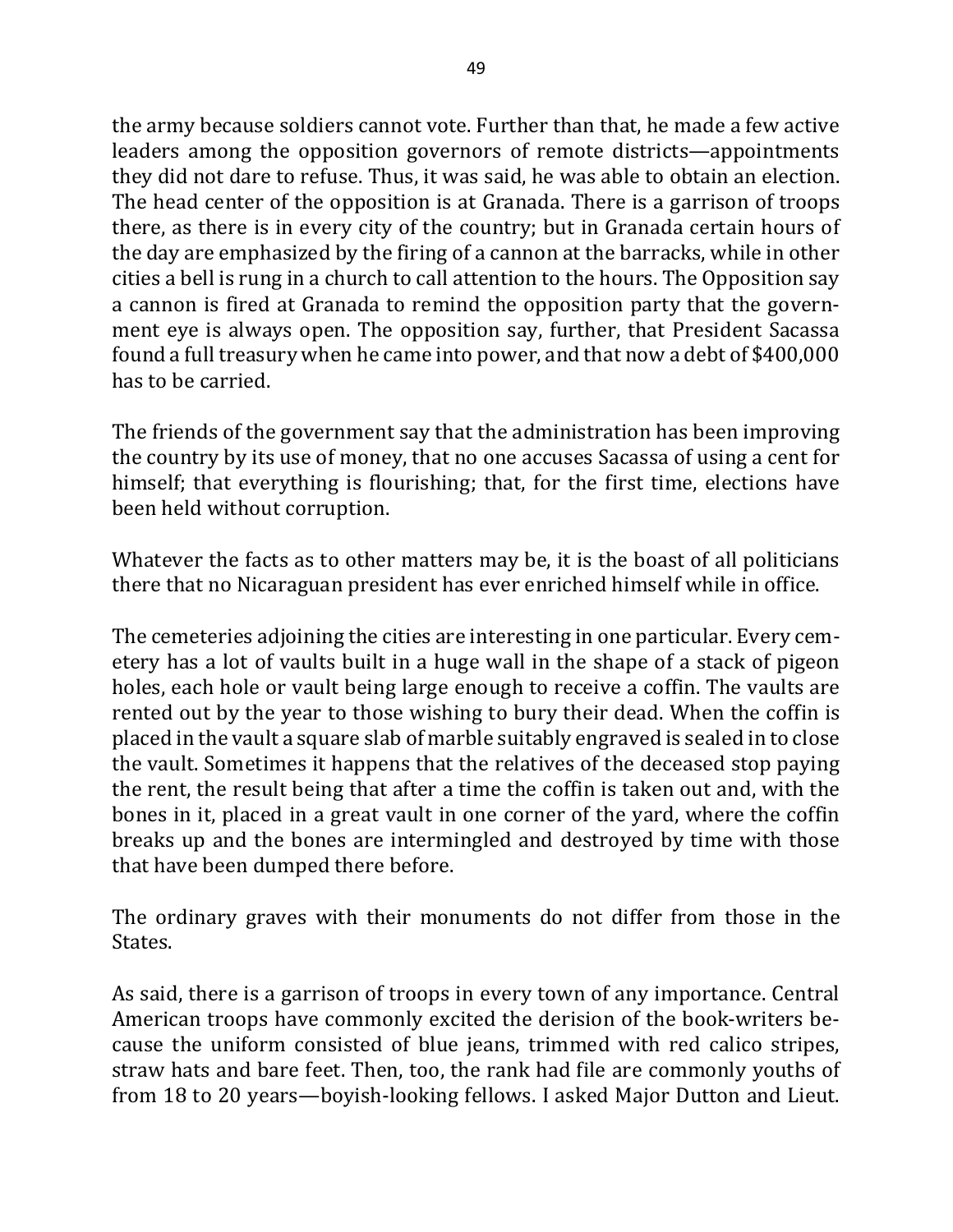Guy Howard, U. S. A., of our party, what they thought of the troops, and they replied that in any war involving matters in which they were interested, as one where invaders were to be repelled, they would make tip-top fighters. The government building at Managua and the churches and church schools there are other large buildings that are used as stores, with dwelling rooms above. In front of them can be found the city market, where vegetables and produce generally are sold, as in the streets about Washington market A curious article of traffic was the dried oyster—dried oysters having a better sale there than tinned oysters do in the New York retail markets.

In Managua the market has a building occupying an entire square. It was built by English capital under a government concession granting a monopoly for twenty-five years. The selling is done almost wholly by women, who bring the produce many miles, in some cases, coming by the cars or Lake steamers.

After we had rested a day at Granada we took the cars to Managua, the capital. The railroad was built by the government, and is operated by the government now. The track and rolling stock are American. The engine burns wood. The first-class car has a smoking compartment at one end, but in other respects is like an American first-class car. No palace  $cars<sup>24</sup>$  are run. The second-class cars are simply American smoking-cars. In them the fare is less than a cent a mile. Everybody smokes in them, for the women of the laboring class smoke as much as the men.

It is a very level road between Granada and Managua, but interesting nevertheless. Some of the stretches are so much like the swampy woods of Long Island as to be scarcely distinguishable. Where the yellow sandy roads of the country crossed the railroad, the resemblance was very close too. Near Masaya the eye fell upon some low black ridges—ridges say from three to five feet high, that looked much like waves of coal. In places the road cut through the ridges, and we could see then that they were of lava. In the old days the volcano back of Masaya had poured out floods of melted lava, which spread slowly over the plain, consuming the face of the earth as they rolled along, and driving the natives in terror before them, until, at last, they hardened where we saw them.

The use of the ox cart for carrying water has been mentioned. Among three carloads of passengers on our train was the family of a Nicaraguan country

 $\overline{\phantom{a}}$ 

 $24$  Palace car  $-$  Sleeping car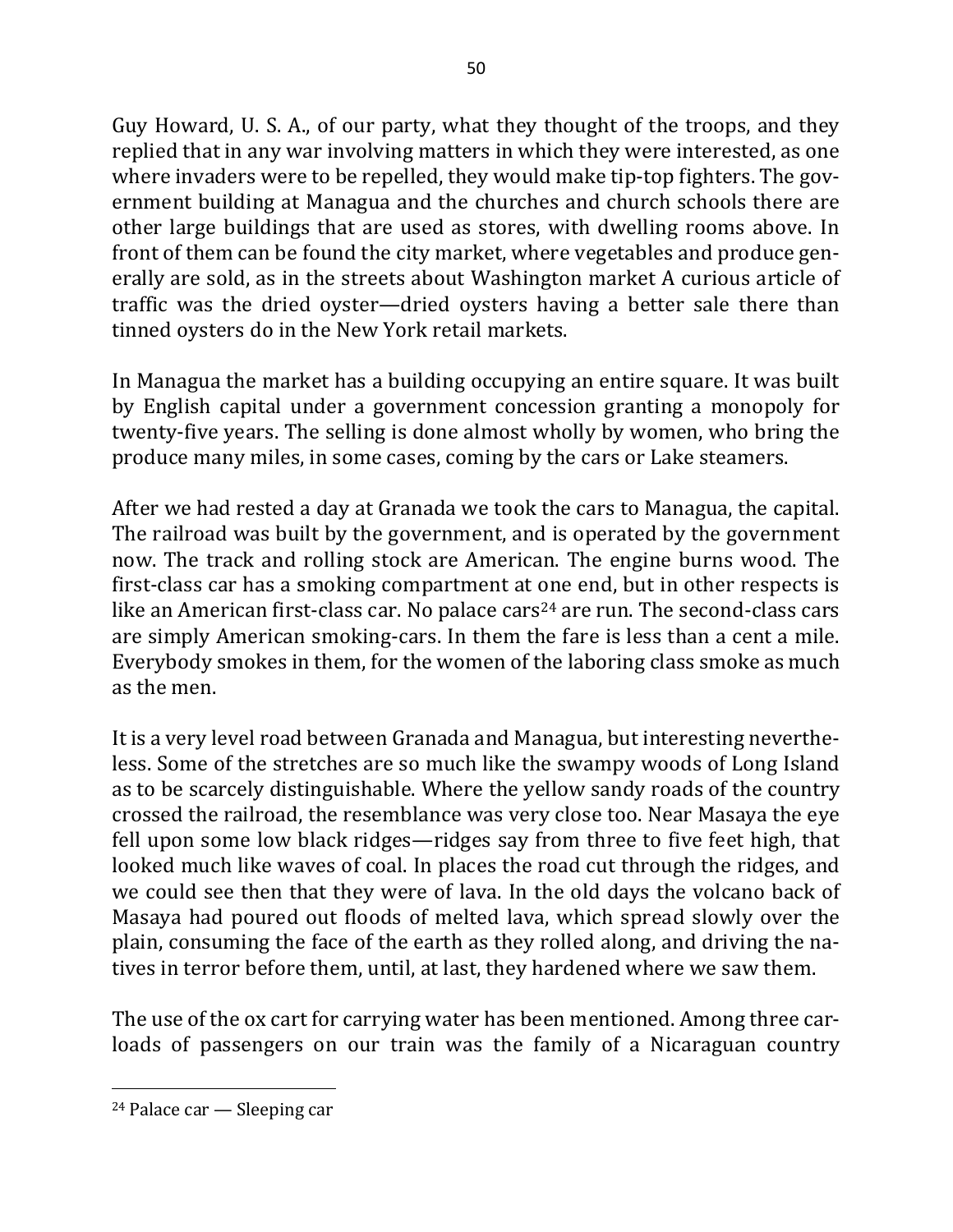gentleman—the father, the mother and a charming daughter of perhaps sixteen. The train stopped at a cross road that this family might leave. A couple of servants and a solid-wheeled ox cart were in waiting for them. The cart was covered with bull hide, as prairie schooners are covered with canvas. The young men on the train craned their necks that they might see the young lady climb into the cart. Reaching the cart, she glanced out of the corners of her eyes and saw a number of spectators, and then putting one hand on the cart box, jumped in gracefully, without so much as showing her shoe tops.

The features of Managua that first attract the attention of the stranger are the policemen and the government buildings. The police force is made up of the best-looking men in the city. They wear a blue cloth uniform, and the ranks of roundsman, sergeant, captain, &c., are indicated by stripes of white tape, which are kept carefully clean. White gloves are worn, too, on occasion. I was told that patrolmen receive \$1.25 a day, which is good pay for that country. The number of the force is great enough to keep a man on every block by day. I saw but one man under arrest. He was drunk and had been boisterous, they said. But, as a matter of fact, that was the only drunken man I saw in the whole country, and I was constantly about the streets of the cities, day and night.

It may be said here that liquor is on sale in every block. The national drink is kind of rum called aguardiente. After a taste, no one would blame foreigners for not getting drunk on it. But wine, whisky and brandy are imported, and can be had at the hotels. The quality is good, but the price very high because of the duty. A whisky glass full of aguardiente costs ten cents and half-full five cents.

The capitol building is called the palace. It is a two-story building, with marble walls, fronting on the plaza. It is guarded by a squad of troops constantly, but the government officers are very easy of access on proper occasion. The different heads of departments have suites of rooms. If there was any peculiarity about the officials it was the fact that they all seemed to be under middle age and very bright and active.

In a two-story building adjoining the palace is the national library. It fills two rooms, each about 25x40 feet large, and is composed chiefly of what may be called practical works—scientific and historical. A very large percentage is of English books, among which the librarian pointed to Bancroft's histories as those that attracted most attention from native readers.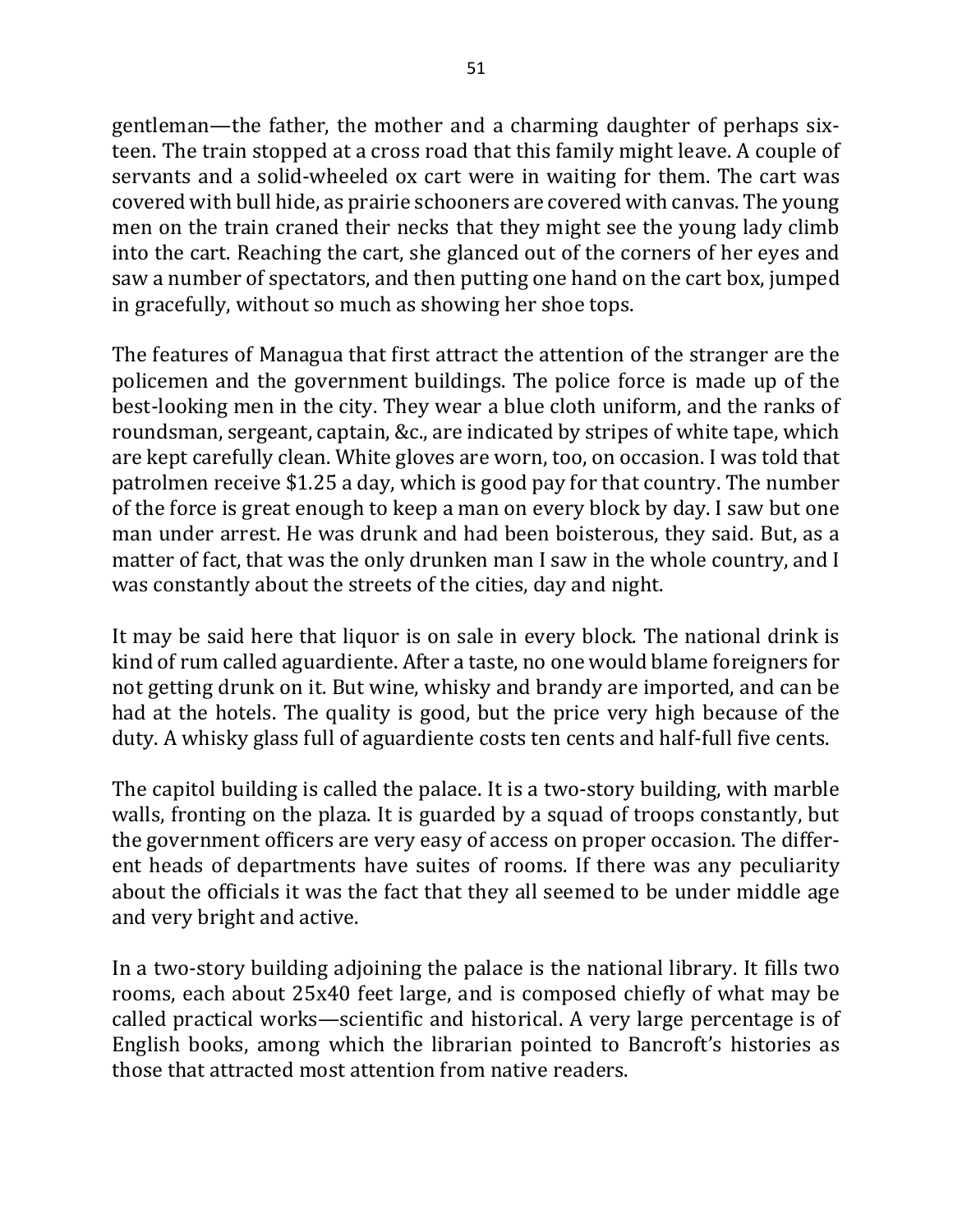At Managua the party made a formal call on the president one afternoon, and a night or two later the national band serenaded President Miller at his hotel. The rest of the time was passed by the party in idling about the city and in a brief journey to Leon.

Leon is reached after a trip across Lake Managua and a journey on a railroad, both of which are under the government management, very comfortable and pleasant for all passengers. The scenery about Lake Managua is particularly grand, for the volcano of Momotombo is always smoking, while the mountains near the city, pictured on the national coins, are marvelously beautiful.

The most vivid memory of Leon which the visitors brought away was that of a cat yowl. Nicaragua domestic cats differ materially from northern felines. Their heads are larger in proportion to the body and more pointed. As all the party slept peacefully in the hotel at Leon, a tabby cat came in at the open door followed by a brave old Tom. Then came a rival Tom and a fight. No such wild screams had ever been heard by any member of the party. The first yell raised every person upright in bed, and the effect was so startling that it was some moments before anyone was able to determine just what was going on.

President Miller made the acquaintance of a Nicaragua dog under a somewhat startling condition. He slept in a bed on the ground floor with the street door wide open for ventilation. At the break of day one morning a huge dog, with massive features stalked into the room, and going to Mr. Miller's bed, poked the curtains aside and gazed severely at the sleeper. The hot breath of the brute awakened Mr. Miller instantly.

"*Get out*," said the President. The dog did not move.

"*Get out of this*," repeated the President sternly, and then remembered that Nicaragua dogs were not learned in the English language and stopped talking. The dog, however, seemed to understand directly that he was intruding, for he opened his mouth in a very good dog smile, wagged his tail, and went away out of the door.

The one peculiarity most noticed about Nicaragua dogs was their politeness. Only two dogs were ill-mannered enough to bark at me during the entire journey from sea to sea, although I encountered dozens of them. There were few shaggy dogs, and none that seemed to be of pure breed of any description.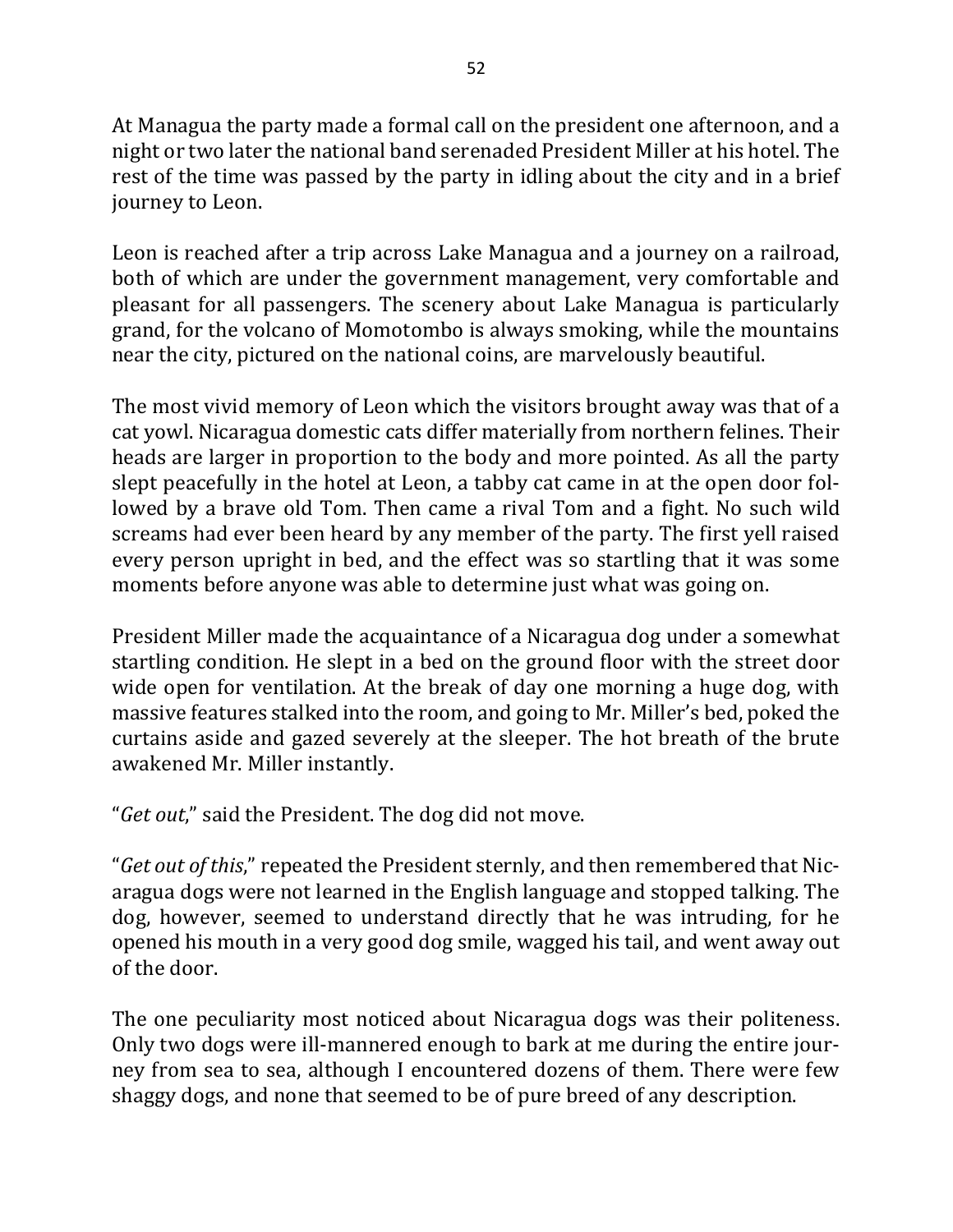From Managua back to Granada we had a special train. We left the capital on the evening of Sunday, April 19. We were to have had a grand banquet at Granada, but because of political trouble between the citizens who were going to give it, it had to be abandoned after all the viands bad been ordered. So, on Monday we sailed away to Rivas, whence we were to take mule passage over that part of the canal route between the Lake and the Pacific.

Rivas proper is a village lying three miles back from the Lake, but the name is commonly applied as well to two suburban villages, St. Jorge and Buenos Ayres, on the Lake. A magnificent turnpike leads from Rivas to the pier on the Lake, and the side streets all along have been graded in a way we did not see elsewhere in the country. This road work was done by Carazo, a Rivas man, who was president before Sacassa. A company is now building a tram road from Rivas to the Lake under a government concession.

The old adobe houses of this community have seen a lot of fighting in their time. When Walker's filibusters were in Nicaragua, a large part of the traffic bound for California crossed from the Atlantic to the Pacific by Lake Nicaragua, and Rivas was the key to the situation. Walker strained every nerve to get and hold Rivas on the Lake and the port of San Juan del Sur on the Pacific. A number of battles were fought here. At one time Walker established a foundry here, in which he cast cannon balls, but the allied forces of the republics were too strong for him.

We saw here two large cocoa plantations. The cocoa tree, a shrub with dark bark, some twelve or fifteen feet high, was in bloom in some parts of the plantation, and in others had the fruit well-nigh matured. The fruit, as most people know, is a bean. It grows in a pod that looks like a purple or brown or greencolored butternut, six inches long, the color depending on the variety. The cocoa shrubs grow under a large tree always cultivated for its shade, because the cocoa does not thrive in the open. The flowers and fruit are developed on the body of the tree near the ground, and we were told that an ordinary tree would yield \$2 worth of beans a year.

It is not uninteresting to note that the irruption of our party was such a strain on the hotel accommodations that the public school was dismissed for a week in order that the room occupied by the pupils might be turned over to our use.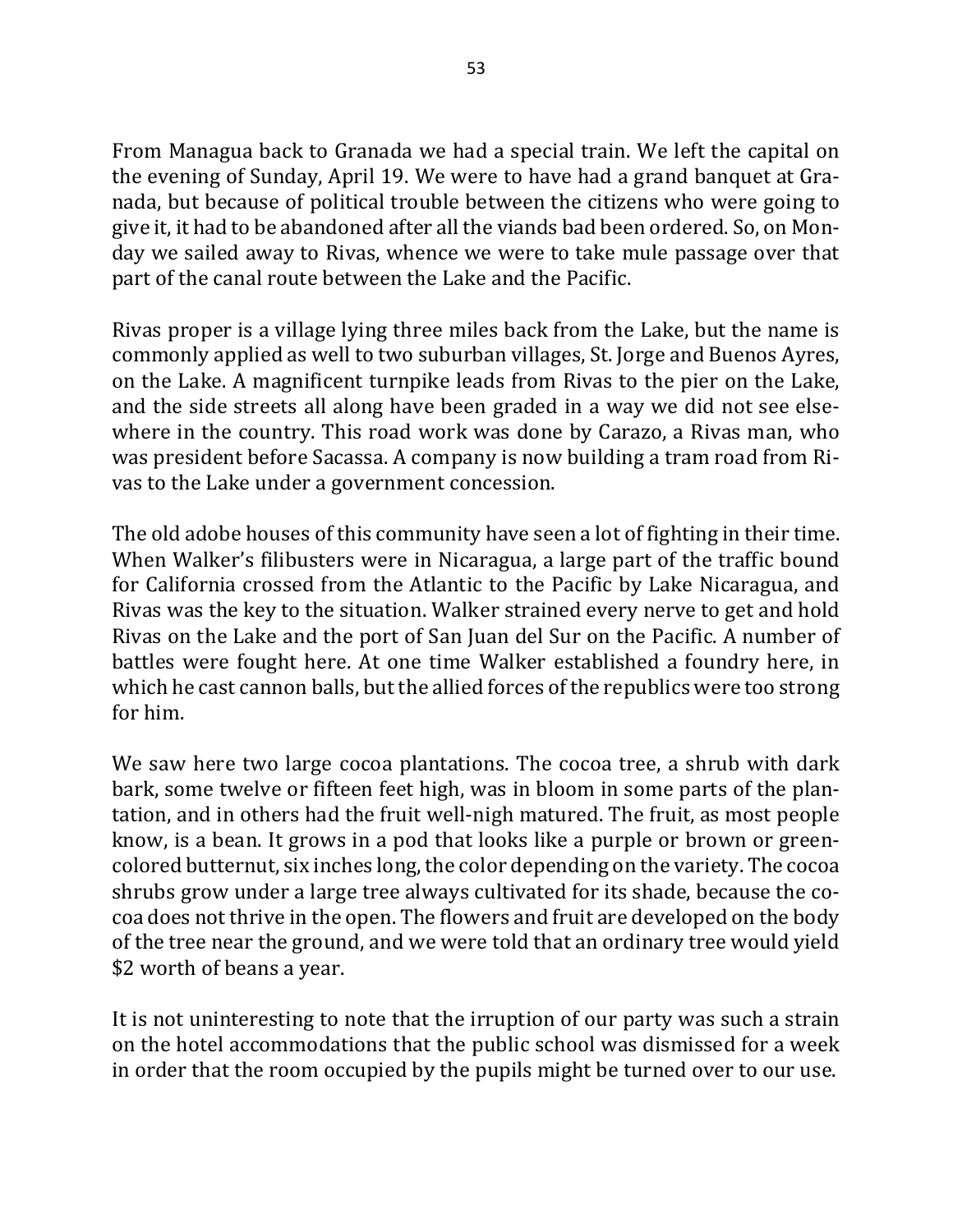At Rivas our party divided. The newspaper writers were sent to San Juan del Sur to take passage on the Pacific Mail steamers via Panama from New York, while Mr. Miller and the rest went back by the way of the San Juan river, Mr. Miller himself and one other going to the States on the United States ship *Petrel*, while the others found their way by the usual mail steamer.

I was six days in San Juan del Sur. The harbor is rose-shaped. The waves of the ocean come in through a portal half a mile wide, guarded by piles of rock more than 400 feet high, and then, spreading out in all directions, break at last on a wide-curved sandy beach that is beautiful to look upon. The village nestles under the trees on a narrow valley that is shut in on all sides by hills, forming a great amphitheater about the bay. The hills are always green with verdure and bright with flowers; the houses are buried in the shade; the beach is always white with the foam of the breakers; the sea is forever dancing and sparkling in the light of the sun. Morning and night the natives go down to plunge in the surf and make merry, and life is a perpetual holiday. The workday of the poorest is but six hours long, and he lives in comfort on his wages. There is game a-plenty in the woods; there is fish a-plenty in the sea; there is music and dancing in the village. What would you have? Let him who eschews ambition seek San Juan and be content. 

Don Louis Aranda was our landlord at San Juan del Sur. He was a wild, harumscarum fellow, who, having been a soldier under Walker, (whose memory he still idolizes,) thereafter carried a revolver and a machete wherever he went, until disarmed by the government as a dangerous character. Now he is content with a ten-inch knife, keen as a razor, for a weapon. Don Louis's hotel had a sitting room, two bedrooms, and a kitchen. He occupied one bedroom, the guests the other and a room hired in the house adjoining. The first night there, three slept on the floor and I slept on a narrow table a foot too short. Thereafter we had cots or hammocks. One of the cots was covered with bull's hide instead of canvas, and was as springy as boilerplate—exactly so.

An interesting feature of the town was Walker's tree. Its huge dead trunk towered at the foot of the main street. They said a number of natives were shot at its foot by command of Walker, and that afterward some of Walker's men were shot there by the troops.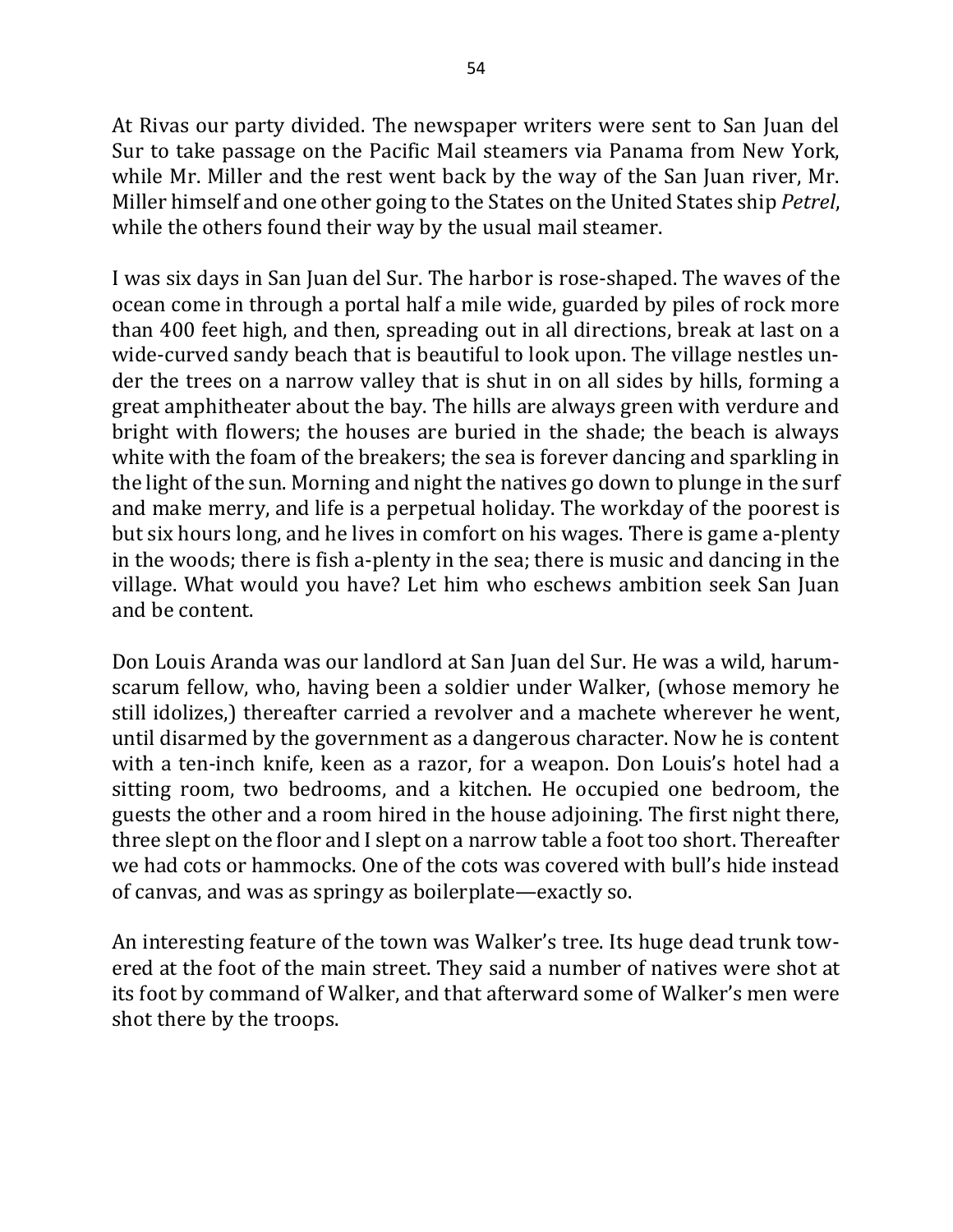Under a tree near the beach two men sawed logs into lumber. One stood on the log, which was on a high scaffold, and pulled the saw up, while one below pulled it back again and swore softly when he got sawdust in his eyes.

The houses of San Juan del Sur are probably those handed down from the days when it was a way-station on the route to California, for they are nearly all very old and built of wood. The interiors of all save a few owned by rich people were unpainted, but not unornamented, for colored lithographs were tacked on the wall everywhere.

The fences along the San Juan river were of barbed wire. West of the Lake barbed wire was coming into use, but cactus hedges were most common. At Rivas and San Juan del Sur the palisade fence was found almost everywhere. The palisades were generally seven inches thick. This fence, they said, was adopted in the time of Walker, when war was a pastime, and the custom once established is not easily changed. I have never seen a country where, because of thick-walled houses and palisade fences, determined troops could make a better stand against an enemy than this part of Nicaragua.

On the afternoon of Friday, May 1, the shouts of "*El vapor*" on the street announced the coming of the steamer *Barracouta*, Capt. Passmore, and before nightfall we had bidden farewell to the people and a country that had charmed us, and before 9 o'clock were *en route* down the Pacific coast to Panama.

 $- 0 -$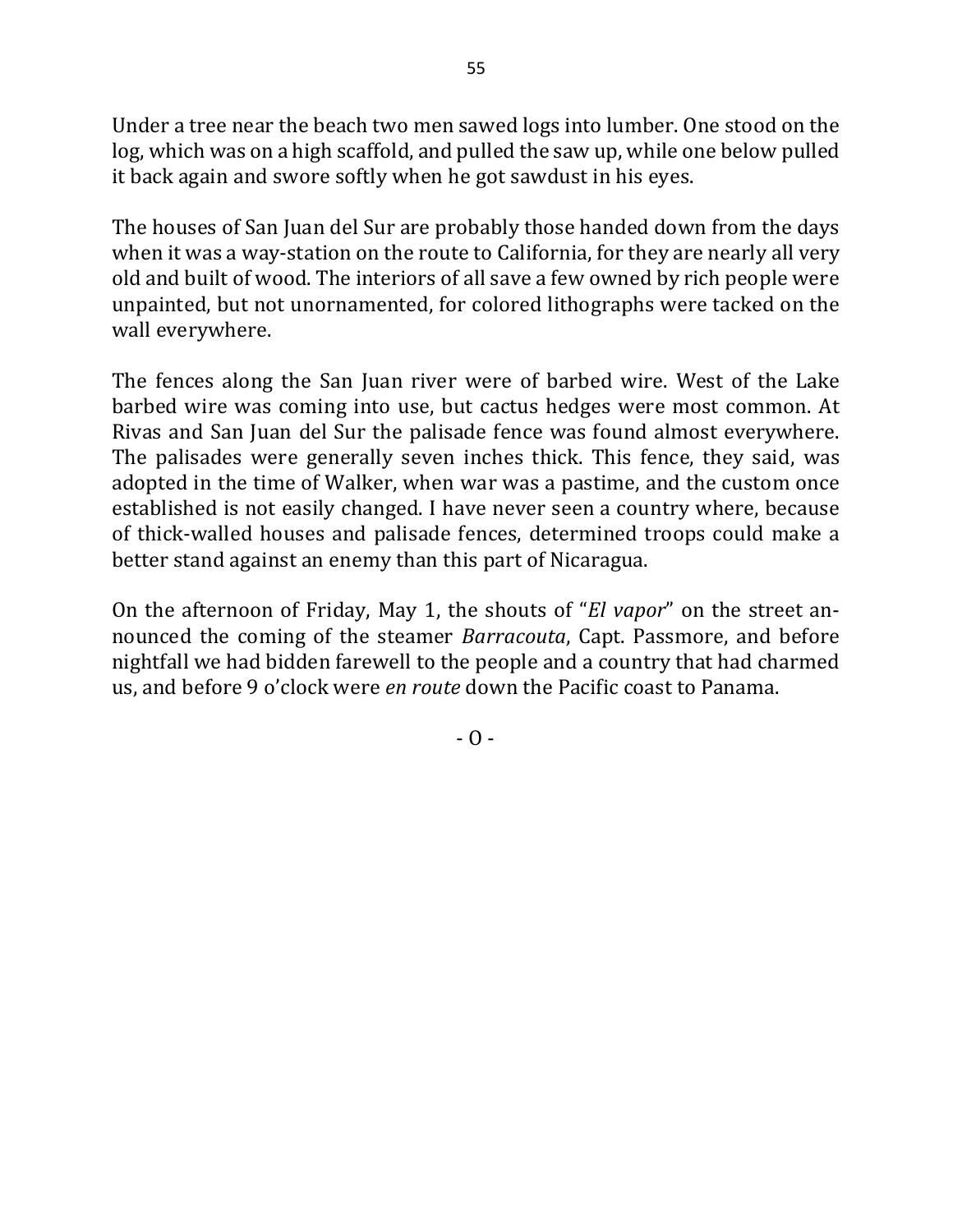#### PART FIVE: THE NICARAGUA CANAL<sup>25</sup>

*[Note: Some of this article was poorly printed, and some numerals may have been misread.]* 

#### The Route and the Work Accomplished.

#### The Facts as Found by Warner Miller's Explorers.

Unequalled Preliminary Investigations—Making a Harbor of a Lagoon—Nine Miles of the Ditch Excavated—The Hospital Record—Peculiarities of the Proposed Highway—Some Estimates.

RIVAS, Nicaragua, April 23. The party of explorers which, led by the Hon. Warner Miller, left New York on March 14 last bound for Central America to explore the route on which Mr. Miller proposes to construct a ship canal from the Atlantic to the Pacific—the party which, as THE SUN has told, was wrecked on a coral reef in the Caribbean Sea, to be rescued after five and a half days by a coasting steamer—has at last accomplished practically the object of its journey. The members of it have crossed from sea to sea along the route, and have seen and learned all that such explorers could. see and learn in so brief a visit.

It was on the morning of Thursday, April 2, that the shores of Central America were first seen by the. explorers. There was a low-lying coast with blue peaks beyond, but not until close enough to see the wheel-shaped tops of the coconut palms did the shore look materially different from any other low shore. By this time, however, two separate settlements could be seen. The one was but a suggestion of human habitations—here and there a corner of a roof with a patch of house wall, maybe, appearing through foliage that is forever green. The other settlement stood on a wide, barren beach, a mile to the west, as bald and unpicturesque as a seaside resort in [New] Jersey.

The first was the hamlet of San Juan del Norte, and the other America City, the village of laborers established by the company that has undertaken to make the canal from sea to sea. Between these two settlements, but much nearer to America City than the other, was seen a long wooden pier with a pile driver on top of it. Pretty soon, an opening through the beach near the pier and leading to a narrow lagoon within, was seen, while two dredges of huge size were discovered very busily at work in what was plainly the beginning of a very big ditch.

 $\overline{\phantom{a}}$ 

 $25$  Published Sunday, May 24, 1891, pages 28-29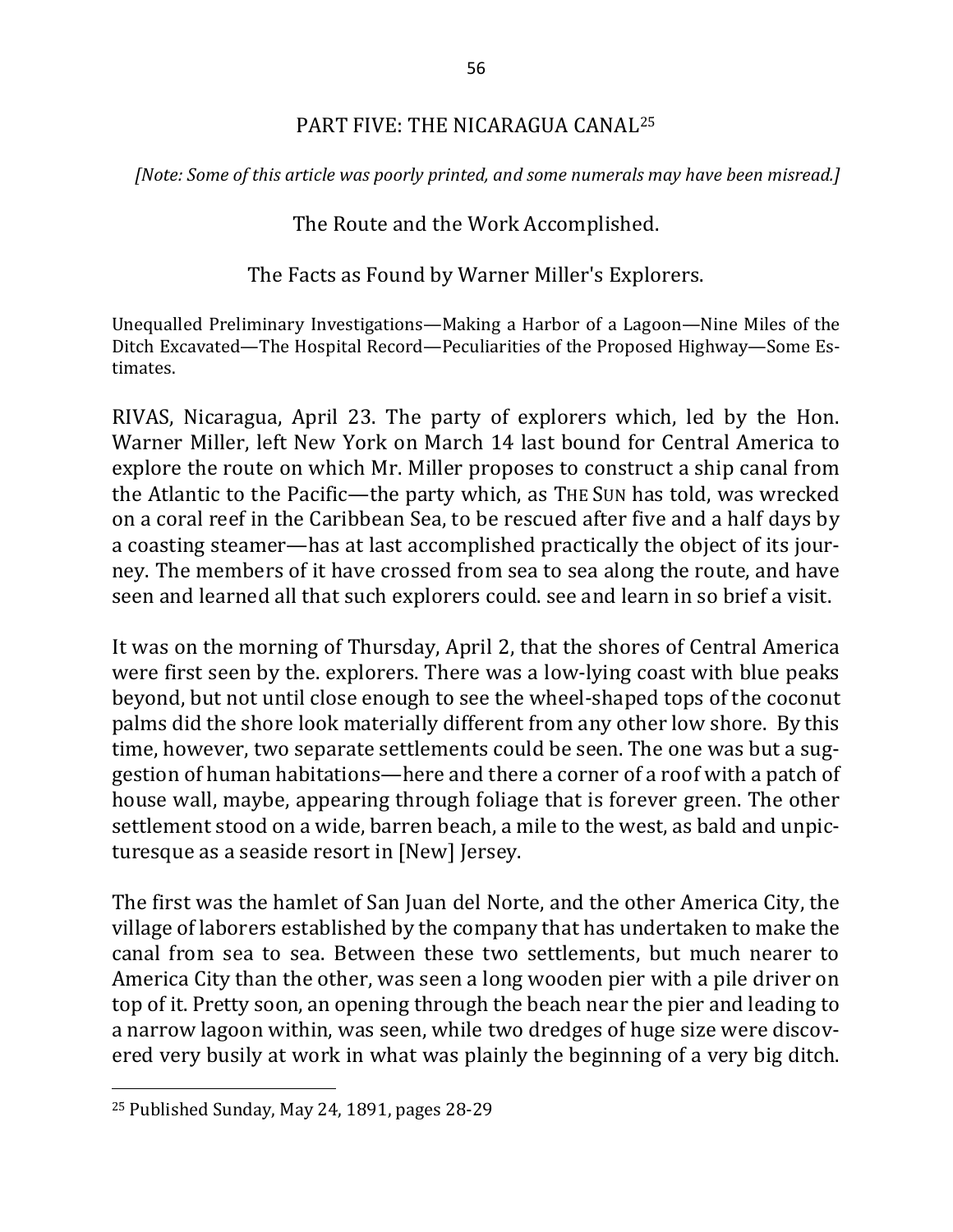Then we crossed the bar—rolled in broadside on, because it was pretty shoal water for the steamer—and were received by screaming whistles on a number of shoal draught launches, and by the explosion of many stumps which workmen were dynamiting out of the way of the dredges at work scooping out the ditch.

It was a significant fact that even the salutes in honor of the arrival of the President of the company with his guests were, in the interest of economy, made to do valuable service. With so much to prejudice us in favor of the company, we landed at a bulkhead beside a big wooden storehouse, and were ready to begin an examination into the feasibility of connecting the two oceans by way of Lake Nicaragua.

## THE ROUTE ON PAPER.

We began our examination first by learning what the company proposed to do. After a look at a general map of the route, the reader will understand readily what the proposition is: some of THE SUN's readers who travelled during the old gold excitement days between California and the States by the Nicaraguan route, will not need to look at the map. A great lake—it is more than 100 miles long, almost as large as Lake Erie—forms the chief geographical feature of a map of Nicaragua. From the southeastern end of the Lake a broad river, the San Juan, flows gently away to the east to empty at last in the Caribbean Sea—a stream, by the way, that one thinks almost could readily be made into a highway for deep-sea ships by a simple dredge. West of Lake Nicaragua, the strip of land that separates the lake from the sea is but a step wide; but, in all places, save one, it is covered with hills and highlands.

It is proposed by the promoters of the interoceanic canal to make a ship route across this country in a fashion interesting alike to engineers and to those unlearned in that profession. First of all (to begin on the Atlantic coast) they intend to dredge a ditch of sufficient size for the greatest ships afloat, from the harbor of San Juan del Norte, across the wide swampy plain there, to the foothills. Although this ditch starts from a lagoon forming part of one of the mouths of the San Juan River, the canal runs back from the seashore almost regardless of the channel of the river. On the hills beyond the flats, a series of artificial lakes is to be created by building a dam across the San Juan River and turning its water into the valleys. These valleys have been found to lie so that once the lakes are created, a ditch here and there, across a ridge, and a few embankments built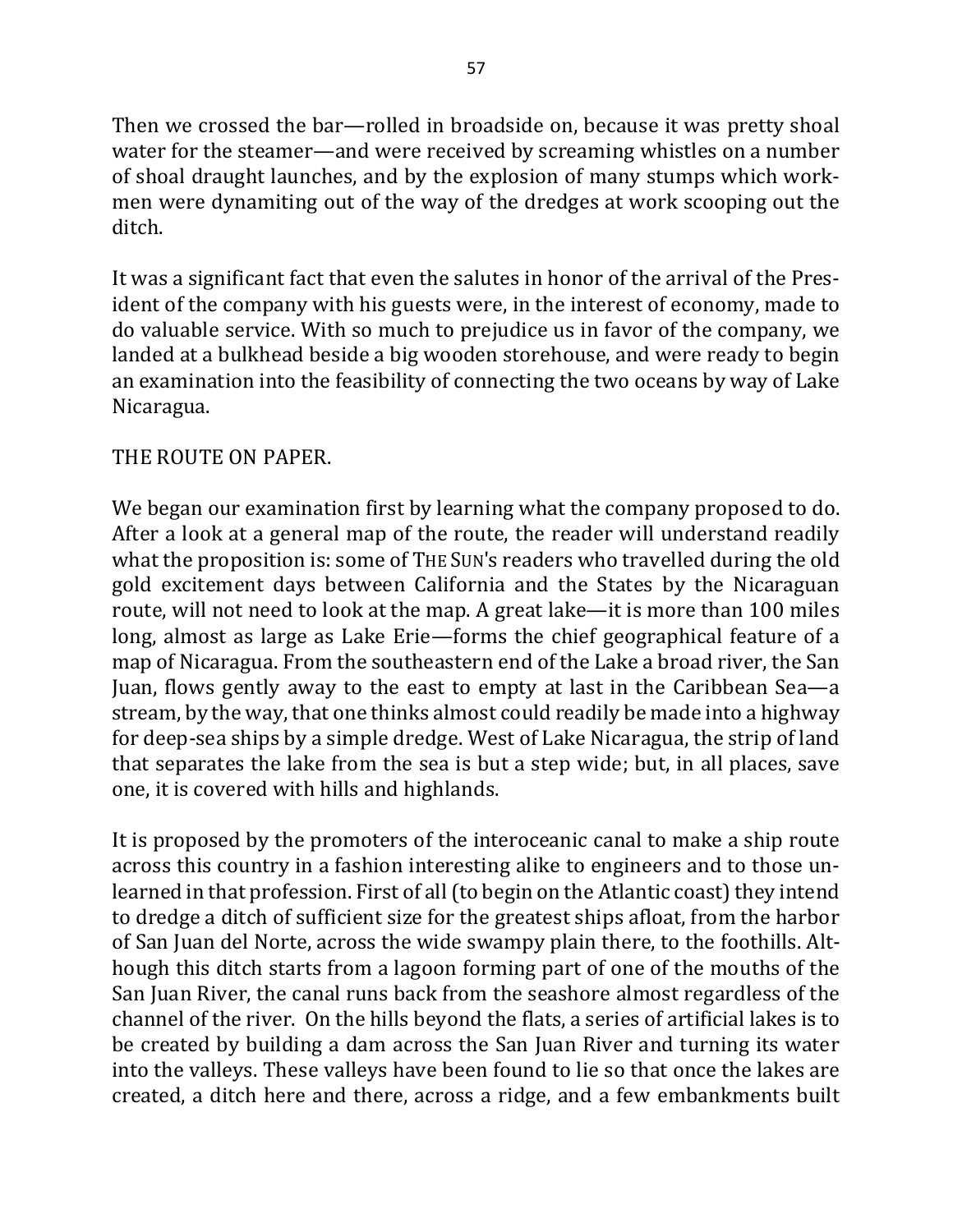where the side hills are low, will create a slack-water highway, not only of sufficient depth for the greatest ships, but of such width as to permit much freer navigation than any canal would allow. The damming of the San Juan is not only to create these lakes; it is to make slack-water navigation in the river itself above the dam, clear to the lake.

A. part of the lake is deep enough already, and where it is not a channel will be dredged.

On, the west shore of the lake is a low beach, which will be well remembered by the Forty-niners as Virgen Bay. It was from Virgen Bay that they used to go whooping over a broad and more or less poorly kept road to the picturesque port of San Juan del Sur, where they took ship for the Golden Gate. It lies a short distance east of the settlement, one part of which is called Rivas, another St. Jorge, and another Buenos Ayres, all of which figured in the stories of the adventures of filibuster William Walker.<sup>26</sup> From Virgen Bay the land rises toward the Pacific very gradually, until a divide is reached that is forty-one feet above the lake. Beyond the divide is a creek that runs to the Pacific. It is proposed to build a big dam at a certain point on this creek and flood a valley and create a lake that will be called the Tola basin, whose waters shall be on a level with those in Lake Nicaragua. A ditch will be dredged to connect the lake with the basin, while two locks will let vessels from the basin down almost to sea level. Beyond the locks the land lies level to the sea, but a third lock is to be put in to connect the ditch with the harbor called Brito.

Further than this, two harbors must be made. A hook in the coastline at Brito needs only that a couple of short artificial barbs be built, in the shape of breakwaters, to enclose a space ample in size for all traffic. Depth will be secured by dredging out the sand between the breakwaters. At San Juan del Norte, two piers are to be built to deflect the along-shore currents, and then spaces for the shipping will be dredged out as at Brito.

## SURVEYING IN THE TROPICS.

 $\overline{a}$ 

We soon learnt that a large and very important part of the work done was to be appreciated only by an engineer. The visible signs of this work were a huge

<sup>&</sup>lt;sup>26</sup> William Walker (1824-1860) — American citizen who attempted to establish Englishspeaking slave colonies in Central America; usurped presidency of Nicaragua in 1856; executed by Honduras in 1860.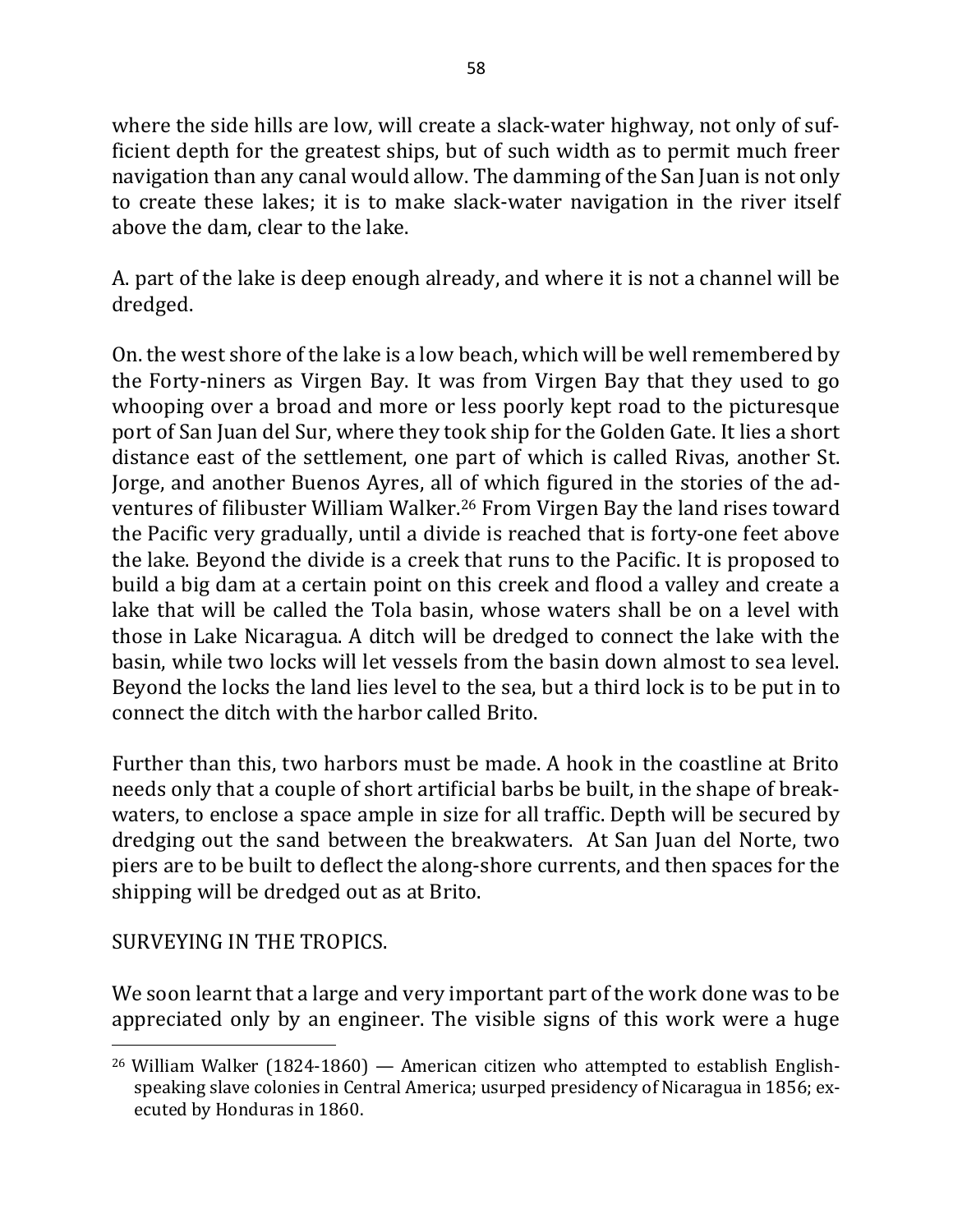stack of notebooks used by the engineers of the company in making their surveys, and certain chests, many yards in length, that were to be found in the draughting room. The surveys were made under the immediate direction of Mr. Frank P. Davis, and were begun in December, 1887. From two to five parties of surveyors, each party including five officers (transit man, level man, rod man, &c.) and seventeen laborers, have been constantly at work, and a few surveys are yet to be made.

When the work was decided on, the engineers and their white assistants were engaged in the States and with suitable instruments and some supplies in the shape of tents, food, and medicines, were sent in a steamer to San Juan del Norte. The steamer dumped the outfit on the beach, and work worth mention on the Nicaragua route for the first time was begun. They first of all provided quarters for themselves—rigged up tents—and then began to hire native laborers to help in its surveys.

It should be said here that previous investigations had shown two important geographical features of the country between the lake and the Caribbean coast. First, that for say half its length from the lake down, the river was deep and free from shoals (though obstructed by rapids), while the remainder of its course was as full of shifting sands as the Missouri. The other feature was a series of low valleys among the hills on the north of the river. The first survey party started into the woods to survey a line direct from the sea across the low lands adjoining and through the low-lying valleys to a point on the river just below where the deep water ended and the shoals began. Another party was organized and set to work on a route along the river itself, very near the line which the party under Commander Lull, U. S. N., surveyed in 1872.

As already said, the land for miles back from the sea at San Juan del Norte lies low and level, a tropical swamp where the trees and underbrush and vines grow so exuberantly that only those who have seen such swamps can fully appreciate the density of the vegetation. Incidentally, it was a place where alligators, poisonous serpents, and venomous insects thrived. It was not, on the face of it, an attractive place for a man to enter.

However, enter they must, and they did. They used, so their story runs, wading boots at first, the long-legged variety affected by dude fishermen in the Adirondacks, but after getting them filled with swamp water a few times, they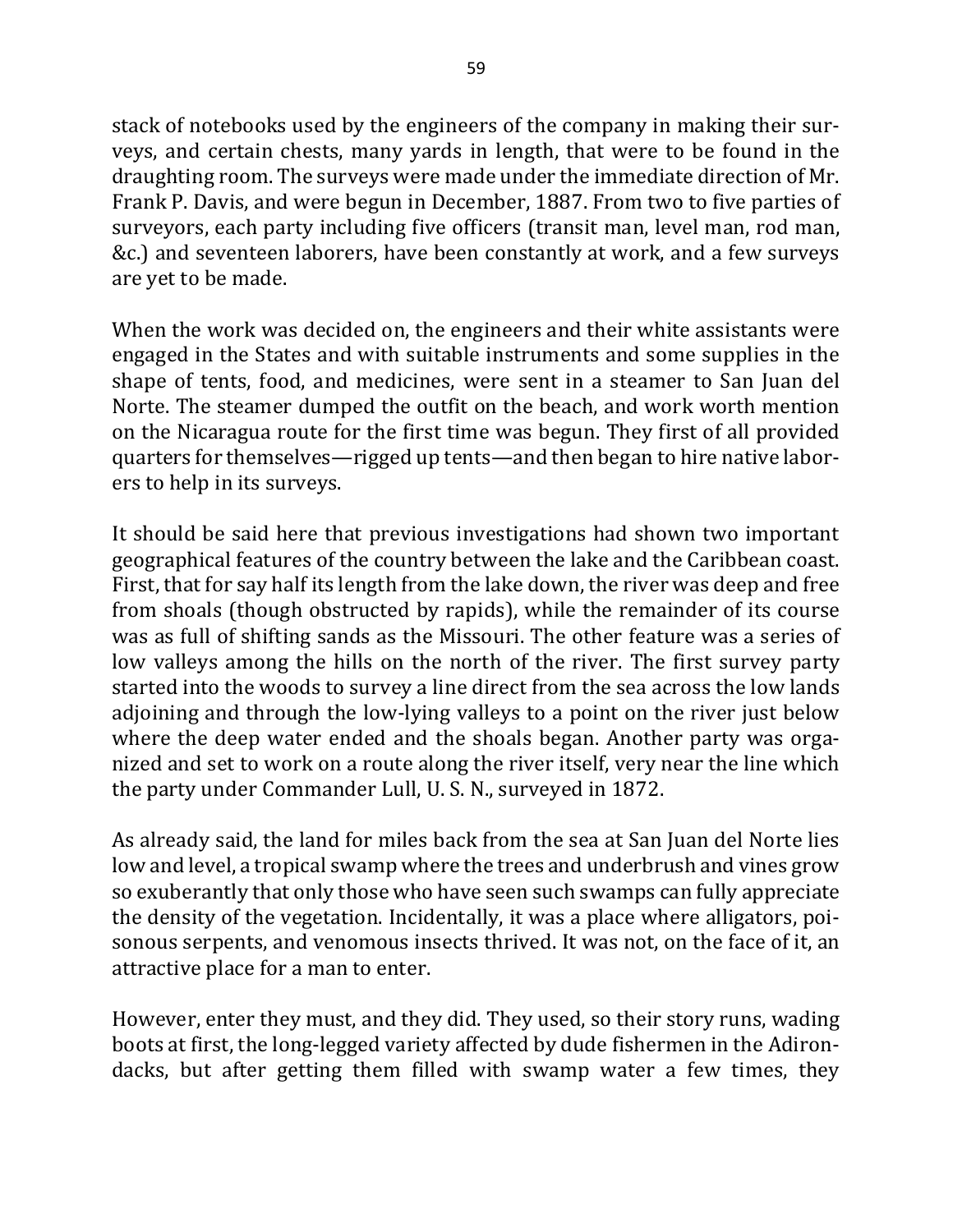concluded that sandals would be better, and eventually compromised on lace boots reaching to the knees.

Every step made forward had first to be cleared by the natives with their machetes. 

The machete is an interesting. tropical tool. It. is a cross between a broadsword and a cheese knife, and has a blade two feet long and two inches wide, with a six-inch bull's horn handle rivetted on at one side. It is the handiest possible tool for cutting away the brush and vines of a tropical forest, and is used by the natives for about every purpose to which an edge tool can be applied—as a hoe, a mowing machine, a carving knife, and a meat axe.

But clearing away the brush from the line of sight of a transit man and leveler was one of the least of the troubles of the surveyors. That could be done with a machete save where, here and there, big trees had to be cut with the axe. The work, as said, was begun in December, and December is in the rainy season. They call it the dry season on that coast when it does not rain above three hours a day. In the rainy season water has been known to fall to a depth of ten inches in one day, and 306 inches fell in 1890. The surveyors and their men were wet continually.

Then, as they worked back from the sea, provisions had to be transported to them. The trails were sometimes so deep with water that the men carrying the supplies had to wade in it up to their necks, holding their packs at their heads. They didn't hold them thus to keep them dry, however, for there was only a little less water in the air than around them, but because that was the custom. The provisions liable to injury by water had to be packed in sealed tin cans and opened only in the shelters built on little knolls and ridges found in the swamps.

In the hills, the trails were in places so steep that the men had to use their hands as monkeys do to get up. This was particularly interesting because no one could tell what he was going to find under his [hand] when he reached up to grab a root or branch. Cases in which centipedes were grasped were so rare that every instance is remembered; cases where alligator ants were encountered were so numerous that the mention of the spotted little beast is enough to excite every man on the force. The alligator ant is less than three-quarters of an inch long, but his bite is fire that sinks to the bone and stays there for hours.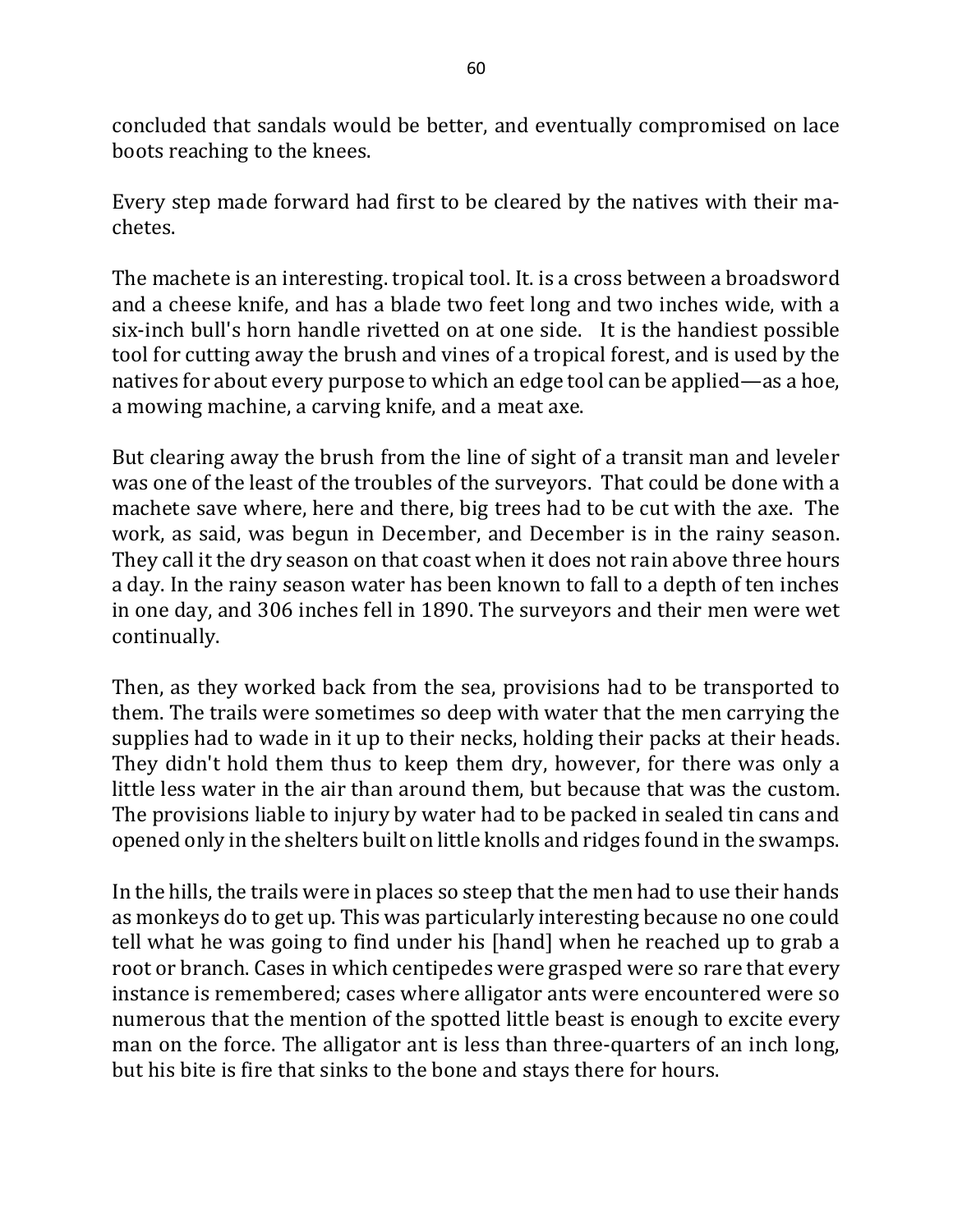Moreover, it was depressingly hot—constantly as hot and depressing as the air is in New York on those days when the signal service man reports a temperature above 80 degrees with a per cent. of humidity just short of 100. To do any kind of work required a strong mental as well as a physical effort.

The hydrographic work on the lake and about the proposed harbor was no less disagreeable and really more injurious to the health of the men.

It is almost all done now. Not only were direct lines run along the possible routes, but cross lines were run at frequent intervals. Every ridge and every valley and every little, as well as every large brook and creek was surveyed  $$ the waterways to their sources. When these lines were laid down on paper they made a perfect topographical map of the region; when their length was computed, it was found that eighty miles of lines had been surveyed for every mile in length of the proposed canal.

Another part of the preliminary work which may be called surveying was the use of the drill to learn what kind of rock and soil would have to be cut through in digging the canal. The drills were worked by hand, in some cases the machinery being placed on log frames built up several feet above the ground to keep the men clear of the water lying there. Holes were drilled at the cuttings, at the sites of locks and dams, and wherever there was any reason for learning the character of the strata below the surface. The visible results of all this work included a lot of marks on the charts and some stocks of round cylinders of rock brought up by the drill, but to the engineer these marks and cores of rock give complete information about the character of the work to be done in digging the canal.

As said, the results obtained for the information of the company can be appreciated fully only by engineers. The effect of the work on the men was illustrated by a chainman who modestly declined to sign his sketch.

From a consideration of the maps and notebooks of the preliminary surveys the explorers turned to the work done that was patent to all. There was, for instance, the collection of houses first seen from the sea, where the engineers and officers had their headquarters. The following is a list of the structures:

| BUILDINGS OF THE N. C. C. CO. |       |
|-------------------------------|-------|
| Chief engineer's, two stories | 24x40 |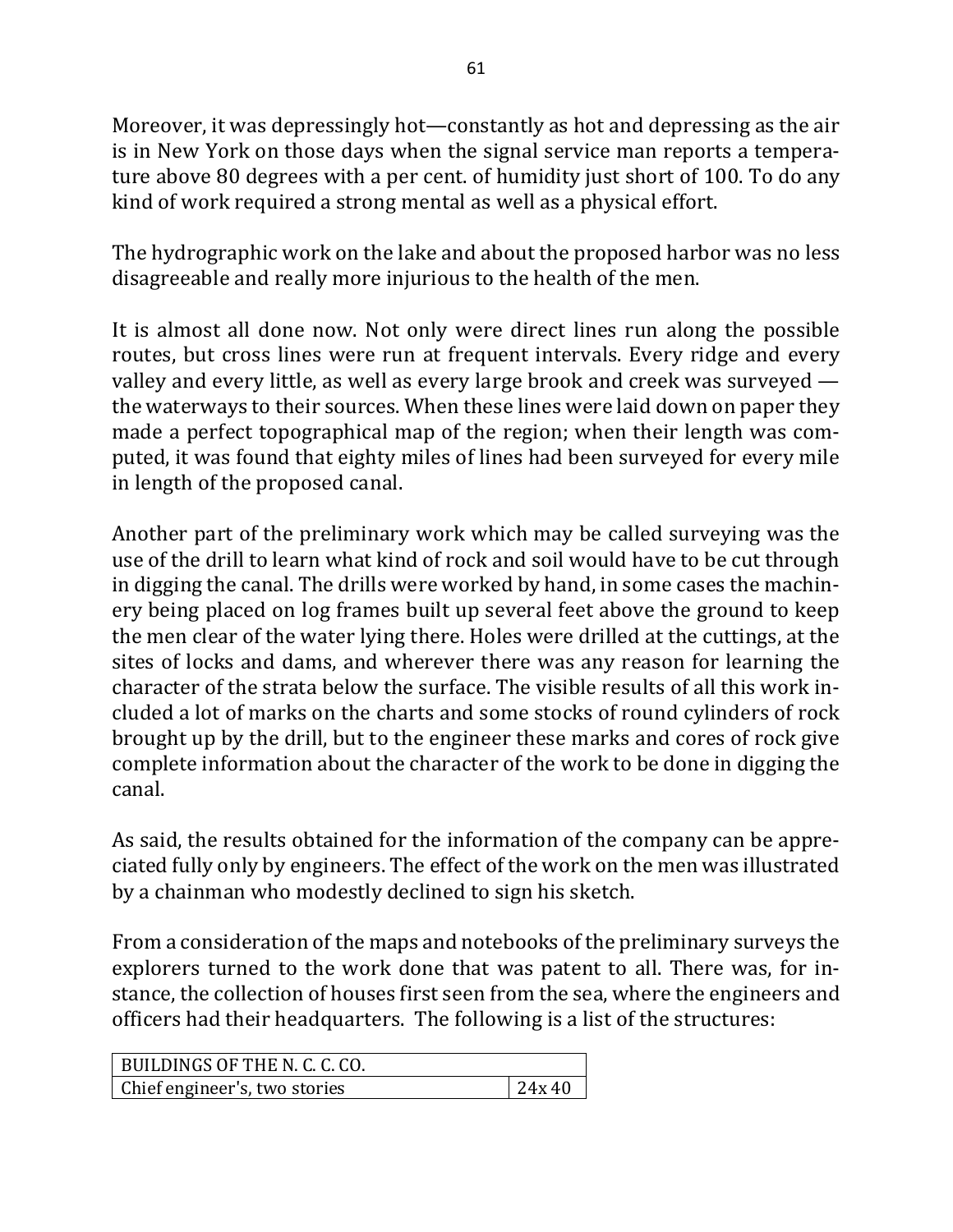| Office and officers' quarters, two stories      | 25x100 |
|-------------------------------------------------|--------|
| Dining room for officers                        | 20x 40 |
| Kitchen for officers                            | 20x 20 |
| Laundry at headquarters                         | 30x 10 |
| Bath house for chief engineer                   | 8x 10  |
| Bath house at headquarters                      | 8x 22  |
| Doctors' residence, two stories                 | 41x 47 |
| Officers' hospital, two stories                 | 30x48  |
| Laborers' hospital, two stories                 | 20x 95 |
| Mess hall for patients                          | 30x 54 |
| Store room and quarters                         | 12x 25 |
| Deadhouse                                       | 15x 27 |
| Bath house, two stories                         | 11x 11 |
| Laundry for hospital                            | 15x 37 |
| Store house at La Fe, three stories             | 39x138 |
| Dry house                                       | 15x 37 |
| Quarters for employees                          | 15x 40 |
| Mess hall at La Fe                              | 25x 50 |
| Carpenter shop                                  | 20x 50 |
| Paint and tin shop                              | 12x 25 |
| Oil house                                       | 20x 30 |
| Storehouse                                      | 24x 54 |
| Office and officers' quarters at railroad       | 24x 45 |
| Mess room and. kitchen at railroad              | 18x 26 |
| Mechanics' quarters at railroad                 | 24x80  |
| Laborers' quarters at railroad                  | 35x170 |
| Laborers' quarters' kitchen at railroad         | 24x40  |
| <b>Tool house</b>                               | 12x 17 |
| Tool house and blacksmith shop                  | 24x60  |
| Water tank for locomotive                       |        |
| Engine house                                    | 30x191 |
| Officers' quarters at Camp Cheney               | 30x 40 |
| Laborers' quarters at Camp Cheney               | 25x 96 |
| Machine shop                                    | 61x109 |
| <b>Blacksmith shop</b>                          | 30x 60 |
| Division Engineer's office and draughting room, | 40x 56 |
| two stories                                     |        |
| House for chief surgeon, two stories            |        |
| <b>Storehouse at Camp Cheney</b>                |        |
| Blacksmith and machine shop at Camp Cheney      |        |

It is a more interesting collection of houses than one would imagine from reading the list, or even on first sight. They are pine houses with not a cent spent in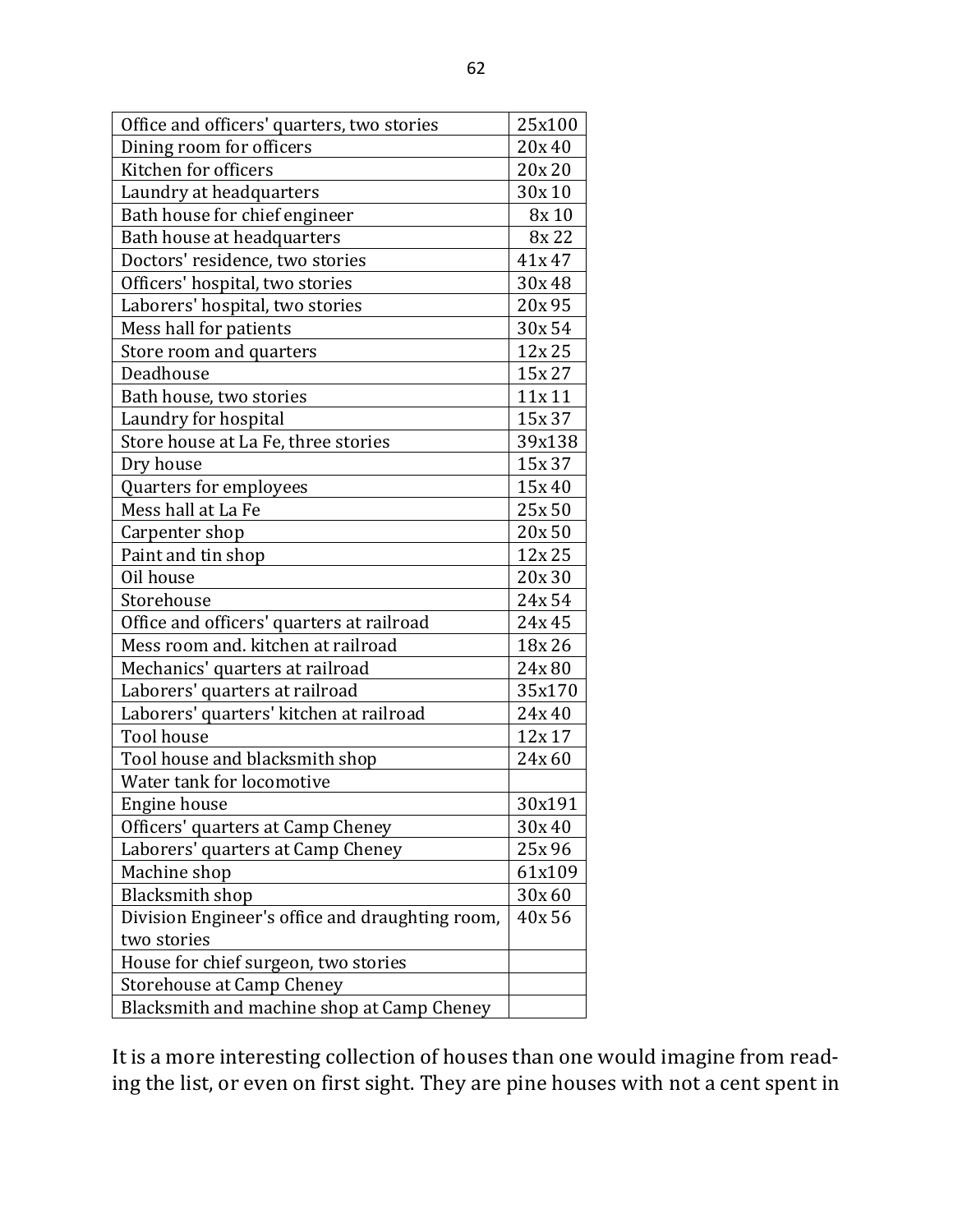ornament, but no pains have been spared in making them healthful. The sleeping rooms are all in the second story. Verandas surround the buildings where the men live. The air circulates freely through latticed windows and open doors, and through transoms overhead. The houses all stand on posts some feet above the ground, so that the air circulates under them freely. In fact, with the trade wind forever blowing in from over the sea, this barren beach on the edge of an all but impassable swamp is found to be a most pleasant location.

There is a very complete hospital under the charge of Dr. J. Edward Stubbert, of which something further should be said. There are two hospitals, really, for the laborers are either Jamaican negroes or natives of mixed blood, while the officers are white men from the States. A building is required for each class, but equal care is taken in the two buildings to promote the health of the patients. There is no difference in the sanitary measures. The results of the care and precautions taken at the hospital appear from the records, which were opened for inspection, and will be given further on.

Another very important building is the machine shop. It is a great open establishment, suggesting in appearance those found in the Brooklyn Navy Yard and other shipbuilding establishments. The lathes, planers, trip hammers, &c., bear the marks of the best-known American manufacturers. This is the only machine shop in the country. It was an absolute necessity, for the breaking of any bit of a casting about a dredge, for instance, would necessitate a stoppage until the piece could be sent to the States for repairs, were no machine shop here. The company is now prepared to make iron and brass castings and to forge anything from a nail to a steamer shaft.

## THE RAILROAD.

Necessarily a very important part of the preliminary work of constructing the canal is the building of a railroad along the route. The material taken from the cuts must be hauled to the sites of the dams, and no end of material must be hauled to the sites of the locks and the pier, not to mention other uses. Work was begun on the line in June, 1890, just at the beginning of the rainy season. The route lay for six miles across the big swamp, and the work of grading was done in water of an average depth of three feet for four miles of the distance, and two feet for the rest of the way to the hills. The men cut down the trees along the route, cut the trunks into suitable lengths, and piled them up, corduroy fashion. On this foundation, strings, ties, and rails were laid. Meantime, a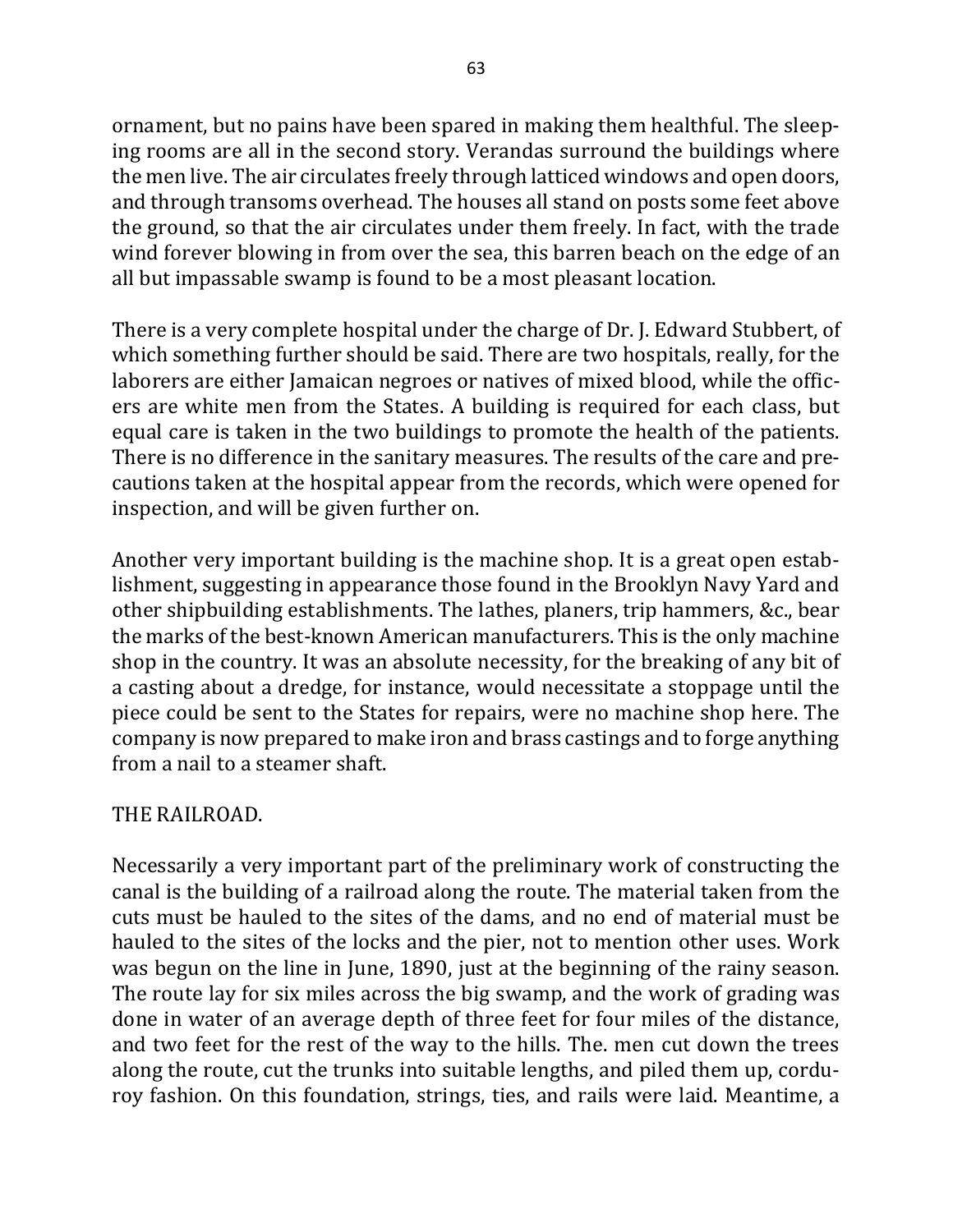dredger was set to work digging a ditch where the canal was to be, and the sand thus scooped out was carried along the track and dumped for ballast. In the hills the grading was done as usual.

We found a well-ballasted track, nine miles long, completed, and grading for another mile about done. When done, the road will be thirty-two miles long. Rails weighing fifty-seven pounds to the yard are used, fifty-six being the American standard. The. materials for seven miles of track, beyond that already laid, are on hand. At one place a bridge and trestle 180 feet long have been constructed. The equipment on hand includes three locomotives, fifty cars of various kinds, a steam shovel for loading cars, a ballast unloader, lifting jacks, &c. It is proposed to carry the road directly across the lagoon at San Juan harbor and out on the pier. The first quarry of the sort in the hills to be reached by the road is three miles beyond the present terminus, but the three miles will be completed in three months.

It should be noted that the engineers, in planning this railroad, estimated its cost at \$60,000 per mile. They find, now that it is about one-third done, that the cost will not exceed \$35,000 per mile.

When the canal is completed, the railroad will by no means be abandoned, but will become, it is believed, a very profitable investment. One of the engineers, who has purchased land near the route for a plantation, said he was confident the banana traffic, which will be developed, will alone pay the interest on the cost of the road.

## THE HARBOR.

When work was begun on the harbor, which it is proposed to make at the east end of the canal, there was a lagoon where the harbor was located. It was three miles long, three-quarters of a mile wide, and a sandbar from 300 to 800 feet wide separated it from the sea. This bar, according to observations made, was formed by a current sweeping alongshore from the east. To, make a harbor in the lagoon and a channel across the bar, the engineers planned a pier or breakwater which, starting on the inner edge of the bar, should run square out to sea, a distance of 1,700 feet. This would intercept the alongshore current that had formed the bar. Then, by dredging, they proposed to cut through the bar and dig out a basin or harbor within.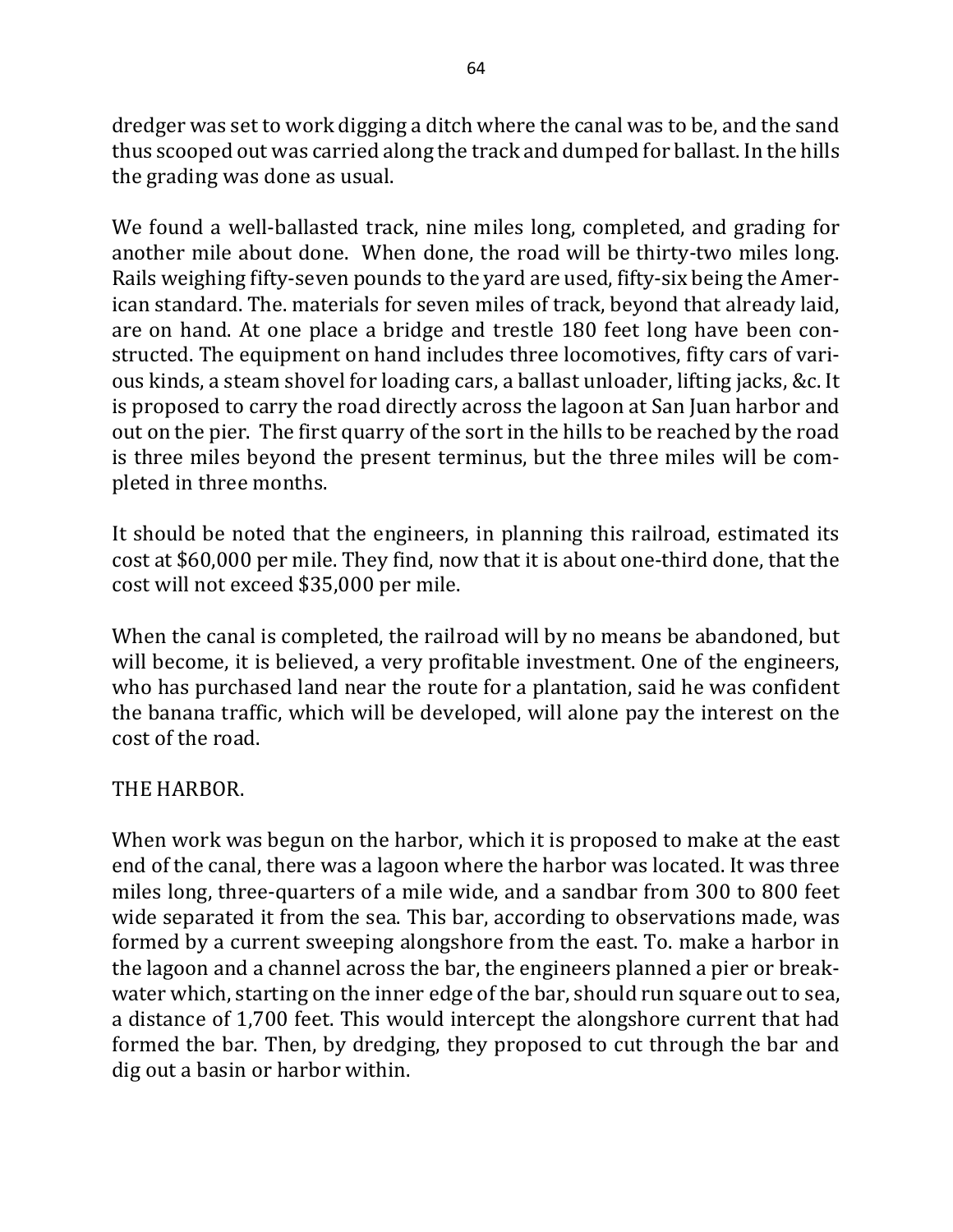They began on the breakwater in December, 1889, and when they ceased work, some four or five months ago, they had driven piles for 1,015 feet of the length of the pier. The pier is 42 feet wide, and is constructed by driving piles (North Carolina yellow pine trees) in vents, 8 feet apart, each vent having 12 piles, capped by a  $14x14$ -inch timber. On top of the caps are placed stringers,  $12x12$ inches large, running lengthwise of the pier.

At first, they hammered down the piles, but later used the water jet, and then were able to build at the rate of 75 feet a week.

The adoption of wood for the pier was attended with one expensive necessity the use of creosote. The water there is full of the teredo—a worm that gets fat on North Carolina yellow pine. They therefore impregnated the piles with sixteen pounds of creosote to the cubic foot, and found the dose sufficient to injure materially the digestion of the teredo, but not wholly to destroy it. Some of the piles remain untouched after being exposed over a year; nearly all are substantially sound, but a few are destroyed wholly.

The teredo, however, was provided for in advance, in another way. The use of piles was a temporary expedient, and if they serve for a year or two more, as they are sure to do, their mission will be completed. As soon as the railroad is built from the first rock cut to the pier, the stone from the cut will be dumped into the pier and eventually will wholly take the place of the wood.

Meantime, the pier has received some rock. A pocket of boulders was found back in the swamp and these were carried down and used with mats of brush to fill in the pier for a certain distance.

The pier has accomplished even more than was expected of it. Not only did it interrupt the alongshore current, it created a channel through the bar. The long swells propelled by the northeast tides came rolling in toward the beach till the end of the pier was reached. There their course was interrupted, so that they bent around the end of the pier like a whiplash on a stock, and reached the beach under the lea of the pier. Striking there, an eddy was created that cut away the sand and carried it out to sea, so. that very soon a sufficient channel to admit a vessel drawing twelve feet was created by this agency alone.

However, that was not to be a permanent improvement for, while the open pile work of the pier served to stay the current in ordinary weather, it did not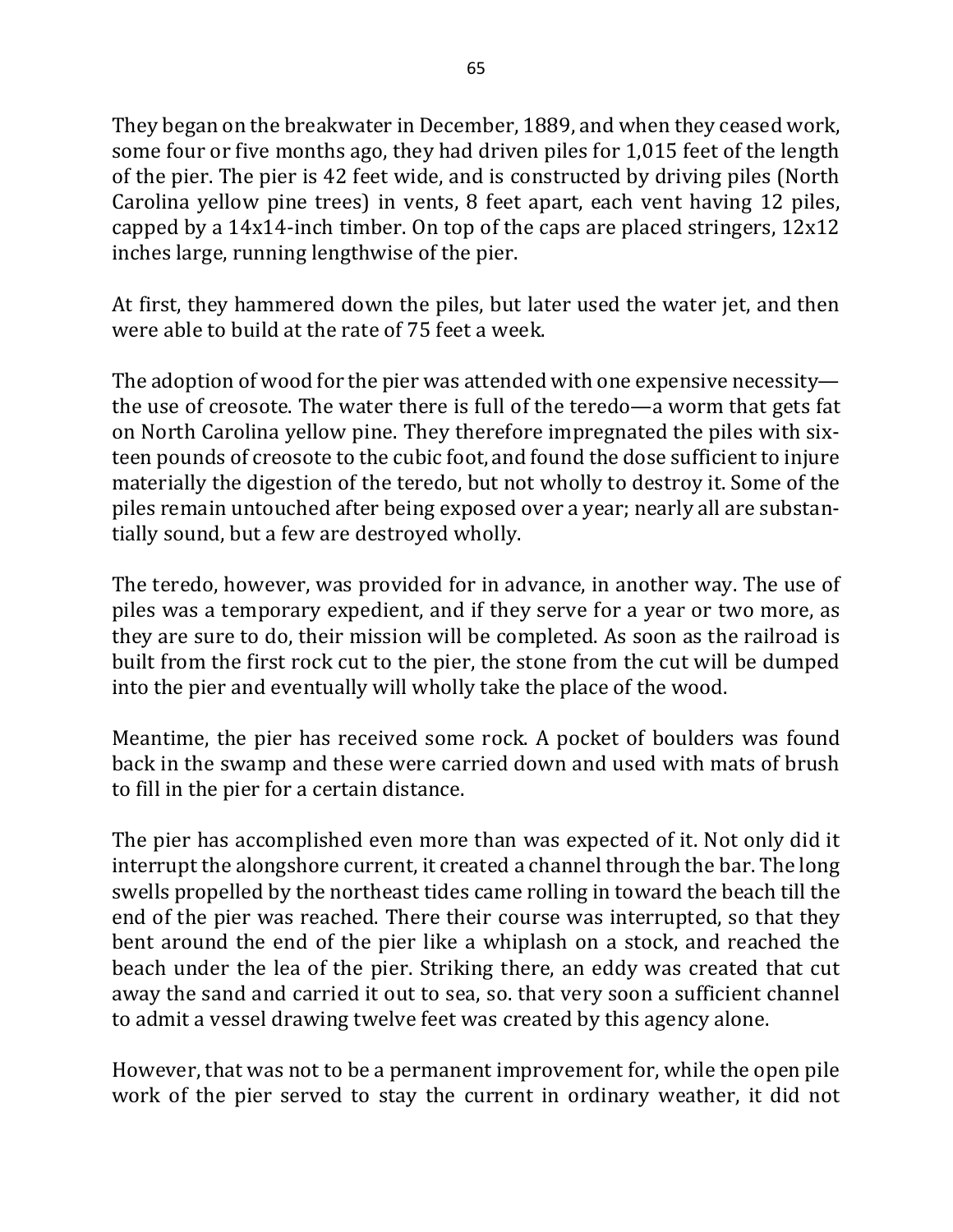answer in a gale. A norther that came on drove the sand from alongside through the pier and partly filled the new channel so that it had to be dredged out again. So, work on the pier was stopped to await the completing of the railroad to the stone quarry. When the pier can be ballasted with stone it will be extended beyond the outer bay, and a big dredge which has been built in Scotland for sea work, and is probably now *en route* to San Juan, will cut out the channel to the required depth. To preserve the channel so made, another pier is now being constructed on the west side of the line.

After looking over the plans and the work done at the new harbor, the visiting engineers said they were satisfied that the plans were adequate to the work to be done. Engineer Davis said that the cost of the improvement had been so far about 70 per cent. of the amount set aside for it.

## SOME OF THE DITCH IS DUG.

The work of cutting out the channel of the canal—the ditch itself—was begun early in January this year in order to get sand wherewith to ballast the railroad. However, the route of the canal has been chopped out 486 feet wide for a distance of eleven miles back of the lagoon. A look up the broad roadway thus created makes the ordinary unlearned observers feel more confidence in completion of the project than does a look at all the other work done. Moreover, there are two big dredges, bought from a Panama contracting company when De Lesseps failed, now actually digging out the earth. We saw big buckets that scoop up a cubic yard of sand each, coming up full on endless chains and dumping their contents into discharge pipes at the rate of nine a minute to each dredge. Of course, this work is really much less important than the surveys, but it makes very large showing. The channel dug was 1,800 feet long, 270 wide, and 20 deep when we saw it.

#### WATERWORKS AND TELEGRAPH.

Although the people employed have enjoyed health that to the one who reads travelers' tales of the tropics must seem marvelous, the well water at the village of America is bad. To remedy this defect, a water supply is to brought from the hills. A suitable stream of clear cool water was found. It will be dammed and an 8-inch pipe will be laid to carry the water to the seaside. The plans are completed, the site of the reservoir has been cleared, and the pipe is on the ground.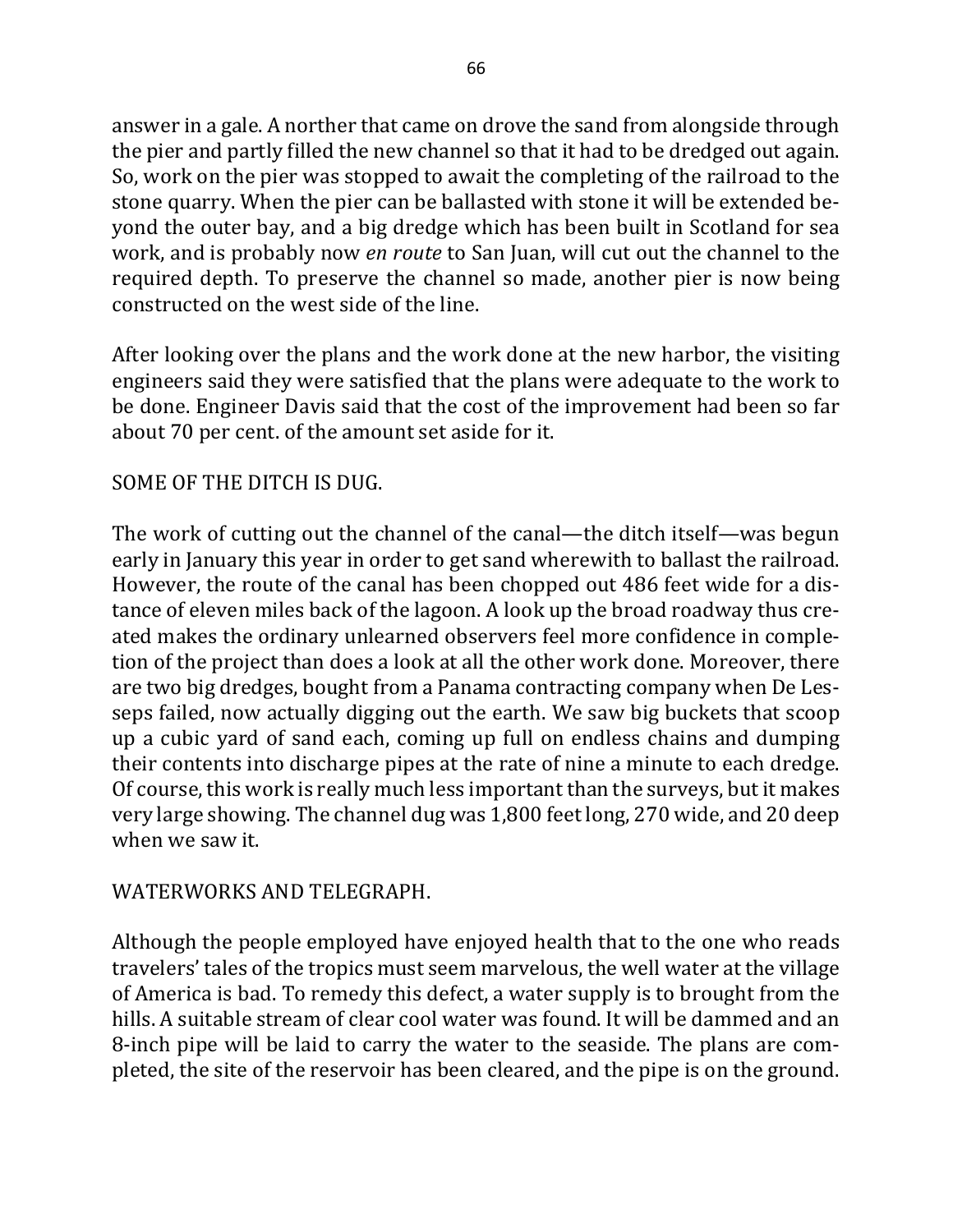The dam will be erected and the pipe laid as soon as the railroad has been completed to within reach of the dam site.

It was found necessary to establish telegraphic communications with the various parties at work along the line, and for this purpose a telegraph line was put up. Some idea of what this involved may be had from the facts that new poles have to be provided every six months, and that the undergrowth has to be cut from under the wires every four months. A superintendent, three foremen, and seventeen men are always busy keeping the pathway of this line clear. The truth is, the undergrowth of Nicaragua is composed in great part of weeds that assume the dimensions and some other characteristics of trees. They have huge bodies and leaves of marvelously quick growth, but the wood is soft and easily cut when green. The telegraph route is cleared about four rods wide.

### A CONCLUSION.

To describe in further detail what has been accomplished by the company at the eastern terminus of the canal would be wearisome to the reader who is not an engineer, but at a dinner given to the explorers by the Governors (native term for Mayors) of San Juan and America, two speeches were made by two disinterested engineers, who had examined the work with care. One was by editor Staufer of the *Engineering News* and the other by Mr. H. F. Donaldson of the Manchester, England, ship canal. The words of Mr. Donaldson will serve as well for Mr. Staufer. They were:

The start has been made, it is evident, and, speaking professionally, it is more than started, for I confess I have never seen a work in an unknown country so thoroughly and entirely surveyed, as the plans show, from every point of view.

I hope, if American capital should not be forthcoming, that English capital will carry it through.

We left America City to inspect the route on Wednesday morning, April 8. The railroad does not differ, so far as laid, from new railroads in the States: indeed, we found it smoother than new roads in the West usually are. Beyond the rails, which ended where a Yankee pile driver was driving logs for a trestle over a narrow stream, we walked for a mile over the grade—passing through several red clay cuts and climbing over several that were but partly finished, and then we struck off on a trail through the native forest.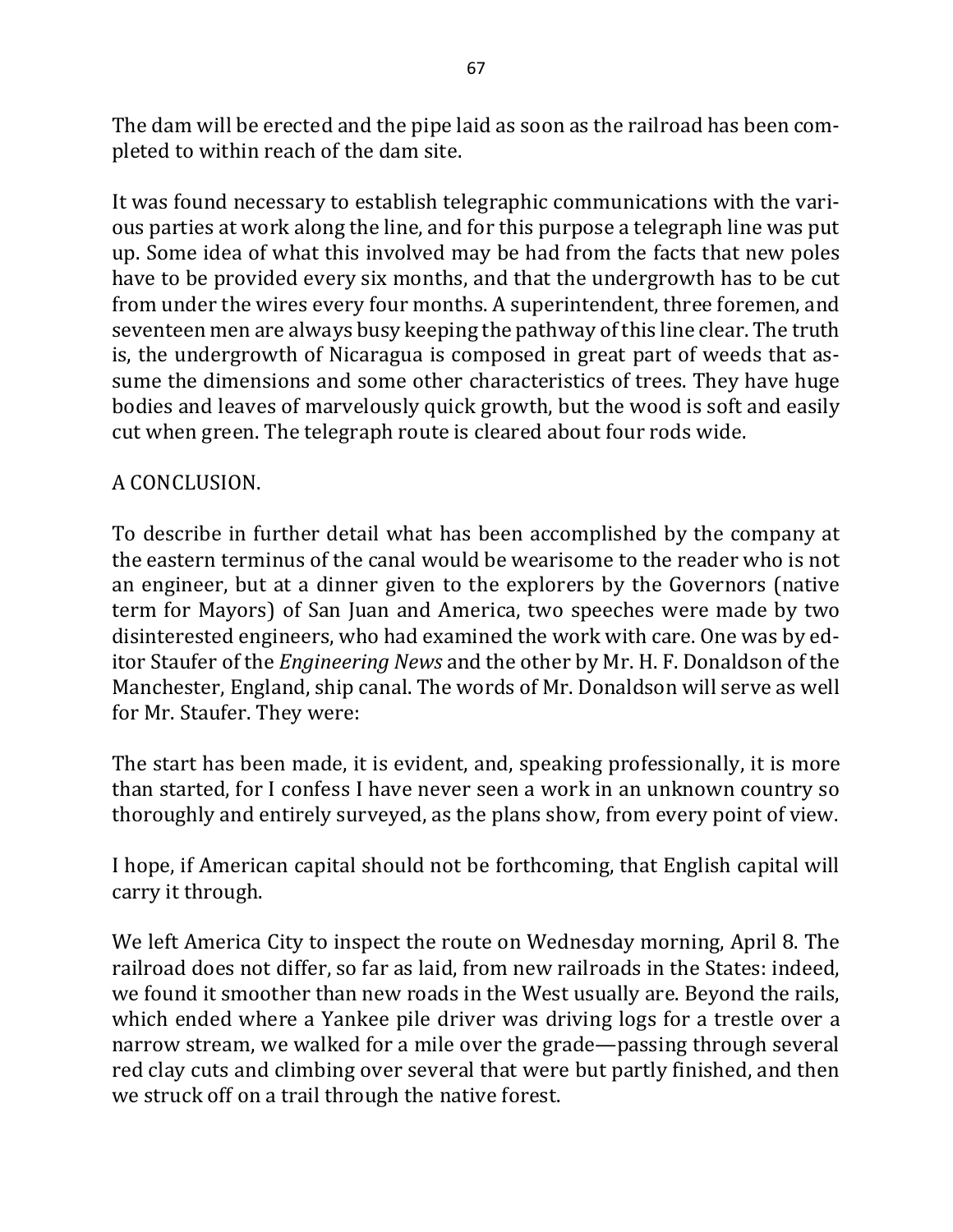When a certain place in the "woods" had been reached, a company engineer said: "Here is the site of the first lock."

There were remains of old derricks for drills about and portions of the drillings. It appeared that the first lock would have to be built on a hard clay foundation, and this the engineers said would be perfectly satisfactory if the lock was properly built. Among other things said about the lock and the canal were these:

### LOCKS AND ARTIFICIAL LAKE.

The route of the canal from San Juan harbor to this lock is 9.3 miles long. It lies in the valley of a small stream called the Deseado. The country is flat and the excavations will be wholly in alluvial soil, as numerous borings show. It is practically a prolongation of the harbor at San Juan. There will be ample room in it for vessels to pass each other. It is as easy to dig as a canal in the Jersey flats.<sup>27</sup> The lock is to be 650 feet long by 70 wide, with 30 feet of water on the sill large enough for any ship afloat. It will lift the vessels 30 feet. From the head of this lock to lock 2 is 1.26 miles. In this space the canal follows the valley of Deseado Creek, the valley being partly flooded through the construction of four embankments connecting lock 1 with the sides of the valley.

That is, the system of artificial lakes really begins above lock 1, but the depth of water to be obtained there being small, the greater part of the canal depth will be obtained by dredging, as will be done below the lock. Nevertheless, the surplus water from above can be the more easily controlled, because of the basin thus afforded, than it could be if only a simple ditch were there.

Having passed more woods and hills, we finally stopped on top of a very steep hill and were told that there was the site of lock 2, which would have a lift of thirty-one feet, and. that lock 3 was 1.927 miles further away.

Lock 3 has a lift of 45 feet and when the ships pass it they will enter an artificial lake that is 3.086 miles long. It was found that above the site of lock 3 the hills closed in on the valley of Deseado Creek so that, by building a dam across the valley and raising ridges on the sides where they were too low, the valley could be flooded. The dam will be 38 feet high and 1,300 feet long on top, while two

 $\overline{\phantom{a}}$ 

 $27$  Jersey flats  $-$  New Jersey foreshore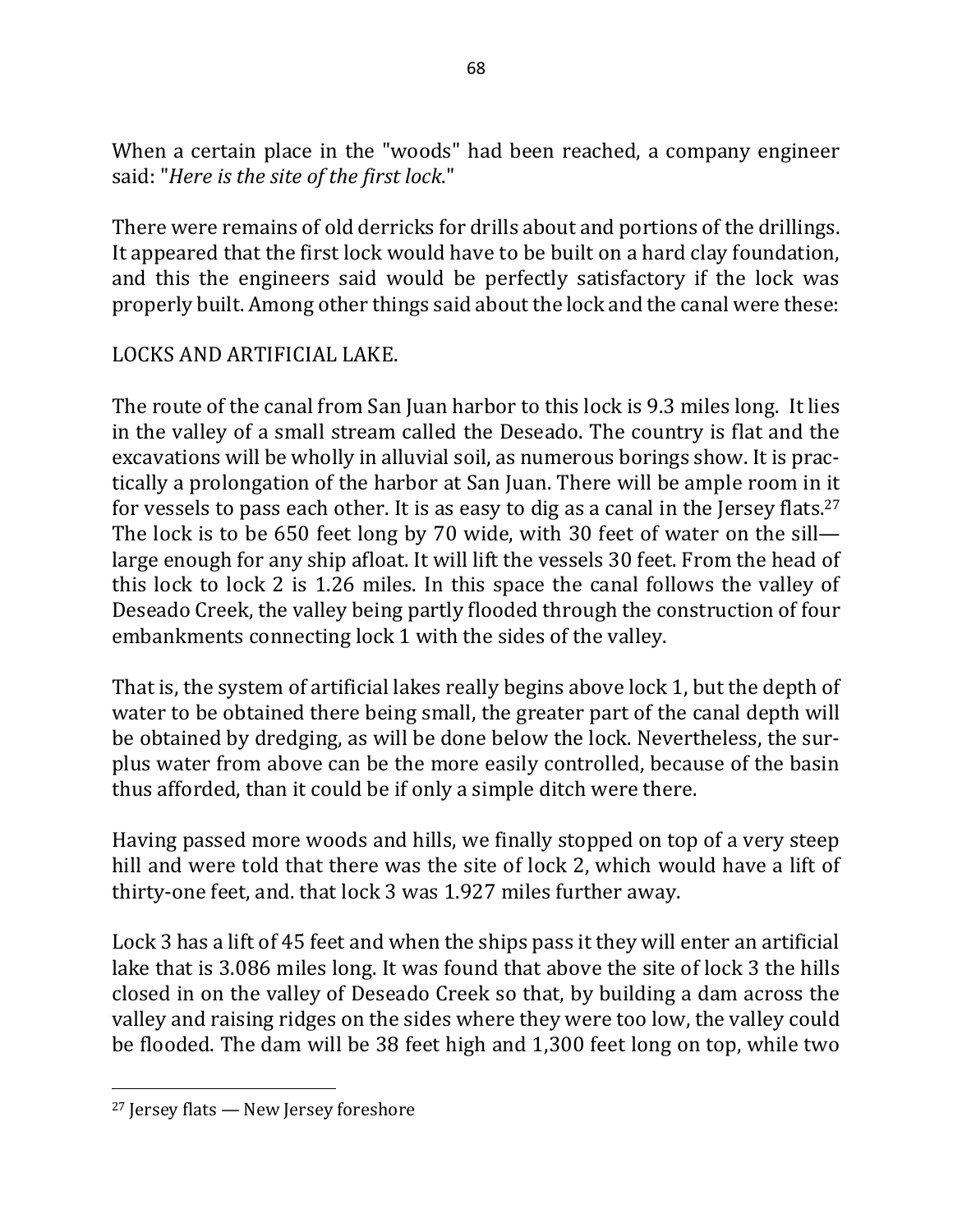of the embankments to help out the side ridges will aggregate 1,400 feet long and 20 high. On the whole, the expense of building dam and embankments is very small compared with that of digging a ditch of full size. However, three red clay hills of small extent will have to be cut down to make a channel and buoys set to mark their location. Elsewhere in the basin, navigation will be comparatively free, the water being from 30 to 70 feet deep over a length of 2.6 miles. The surface of the water in this basin is 105 feet above the sea. The dam is to be built of rock backed with earth and provided with a waste weir, 600 feet long, while another waste weir 600 feet long will be made in one of the side embankments.

It is at the head of this basin that the greatest height of land is found and, in consequence, where the greatest amount of digging must be done. We found the hills here almost as steep as those in Pike county,  $Pa<sup>28</sup>$  To reach the top of the highest was like walking from the steamers in the Hudson River up to the top of the bluff at Weehawken.<sup>29</sup> The engineers told us that the cut there would be 327 feet deep, at the maximum, that the cut through was 2.9 miles long, and that the average depth of the cut was 150 feet to the bottom of the 30-foot canal. It is a rock cut and it contains 21 per cent. of the excavating of the whole canal route. The walls of the ditch proper will be vertical here, the water prism<sup>30</sup> being 30 feet deep and 80 feet wide. Above the water there will be a berm or towpath of 10 feet on each side, and above that the rock walls will rise with a slope of five vertical to one horizontal.

An old sailor in the party figured that the width of this cut at the height of the main yard of the California clippers would be 120 feet. Main yards of clippers are about 100 feet long.

"There is not much margin on the ends of these yards" he said to an engineer: "*how will you get them throug*h*?*"

"*Brace the yards sharp up and if anything goes wrong, splice the main brace*,"<sup>31</sup> he replied.

 $\overline{a}$ 

<sup>&</sup>lt;sup>28</sup> Pa. — Pennsylvania

<sup>&</sup>lt;sup>29</sup> Weehawken (New Jersey) — Location on the Hudson River waterfront, two miles upstream from Hoboken.

 $30$  Prism  $-$  Shape of the canal as seen in cross-section

 $31$  Splice the main brace  $-$  (Humorous) Serve an extra ration of rum to the seamen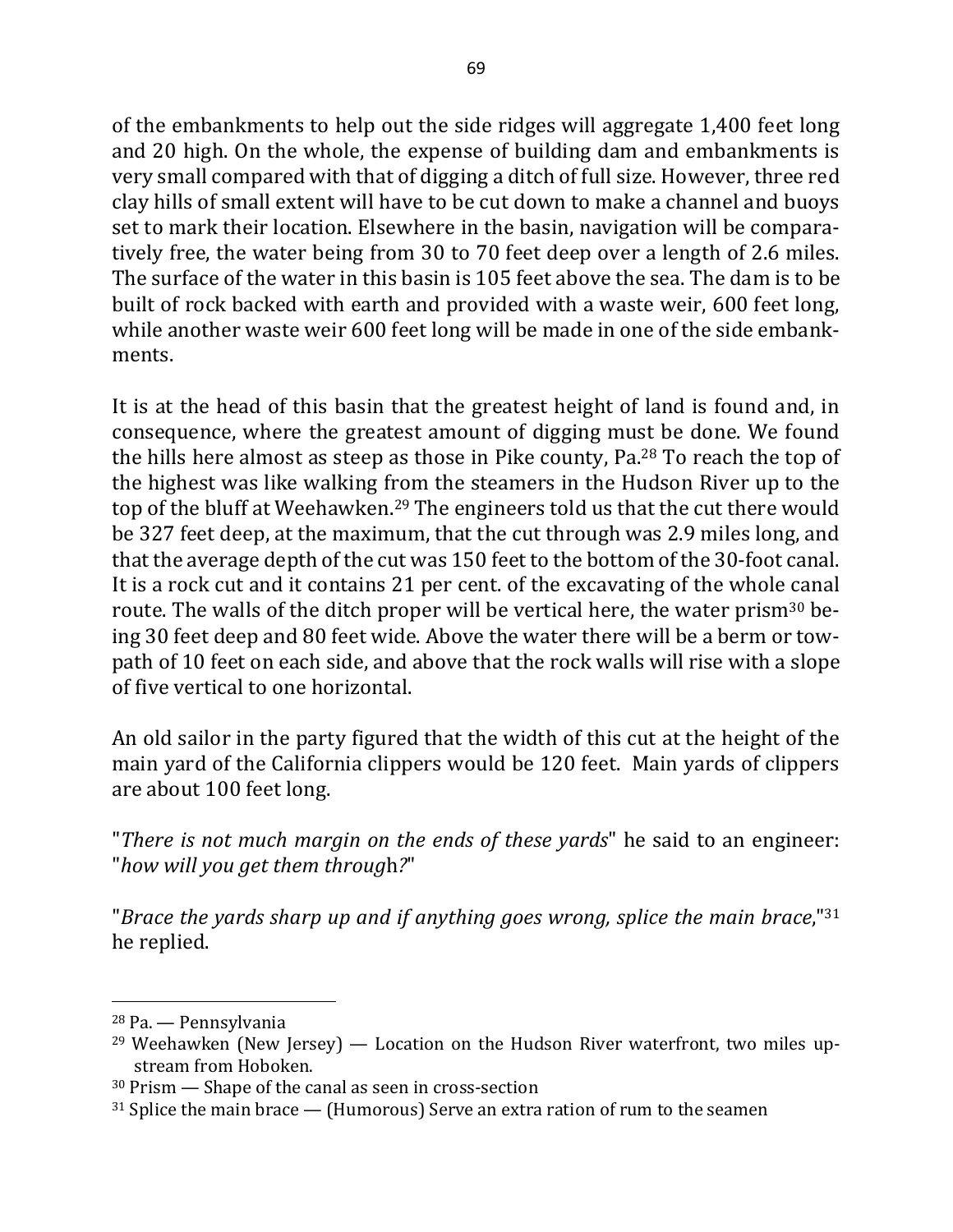As a matter of fact, it may be predicted that California clippers will not, as clippers, use the canal very much for, with the sailing route to San Francisco shortened by 10,000 miles, the big hulks will be more profitable as tow-barges than as clippers.

It took us two days to travel from the sea across the divide, the second day's walk covering what was about four miles of the canal route, though we really walked over a curved trail nearly twice that length. On the morning of the third day, we entered the valley, which is to be called the San Francisco Basin, from the San Francisco River that rises in it. An examination of the country west of this divide had showed two ranges of hills running parallel to each other and very nearly at right angles to the line of the divide. That is, the axis of the valley is nearly east and west. In this valley rises the San Francisco River and several of its branches, the Francisco being a tributary of the San Juan. It was found that by building dams where these streams broke through the southerly range of hills, a very large lake basin could be created. We tramped over a part of this range, and looked upon the sites of the proposed dams, as well as the sites of several embankments where the hills are low. It was easy for even the unlearned in engineering matters to see that a very deep valley existed there, and we were all willing to believe that a great lake would be created by turning the San Juan into it. But, when we reached the vicinity of the San Francisco River, after a six hours' tramp, and were told that the San Juan River steamers would call that night at the mouth of the San Francisco for all who had seen enough of the route, the party agreed to take the rest of the valley on trust.

#### THE RIVER ROUTE.

However, although we finished our tramp in the afternoon of Friday, April 10, we had only begun our inspection of the canal route. Our next point was the Ochoa dam, which by closing the channel is to turn the San Juan into the hills. It is to be located at a spot just above a bend where the hills come close in on each side of the river bed. The length of the weir on the crest of the dam will be 1,250 feet, and of the abutments 650 feet more. The dam will be 61 feet high, 500 feet wide on the bottom, and 25 feet on top. It is to be built of rock and earth, the core of the rock portion being composed of quarry waste, "with three rows of sheet piling from abutment to abutment, and substantial concrete core walls from the ends of the sheet piling will be built well into the abutment hills and up along the slope beyond the maximum flood level. The upper portion and long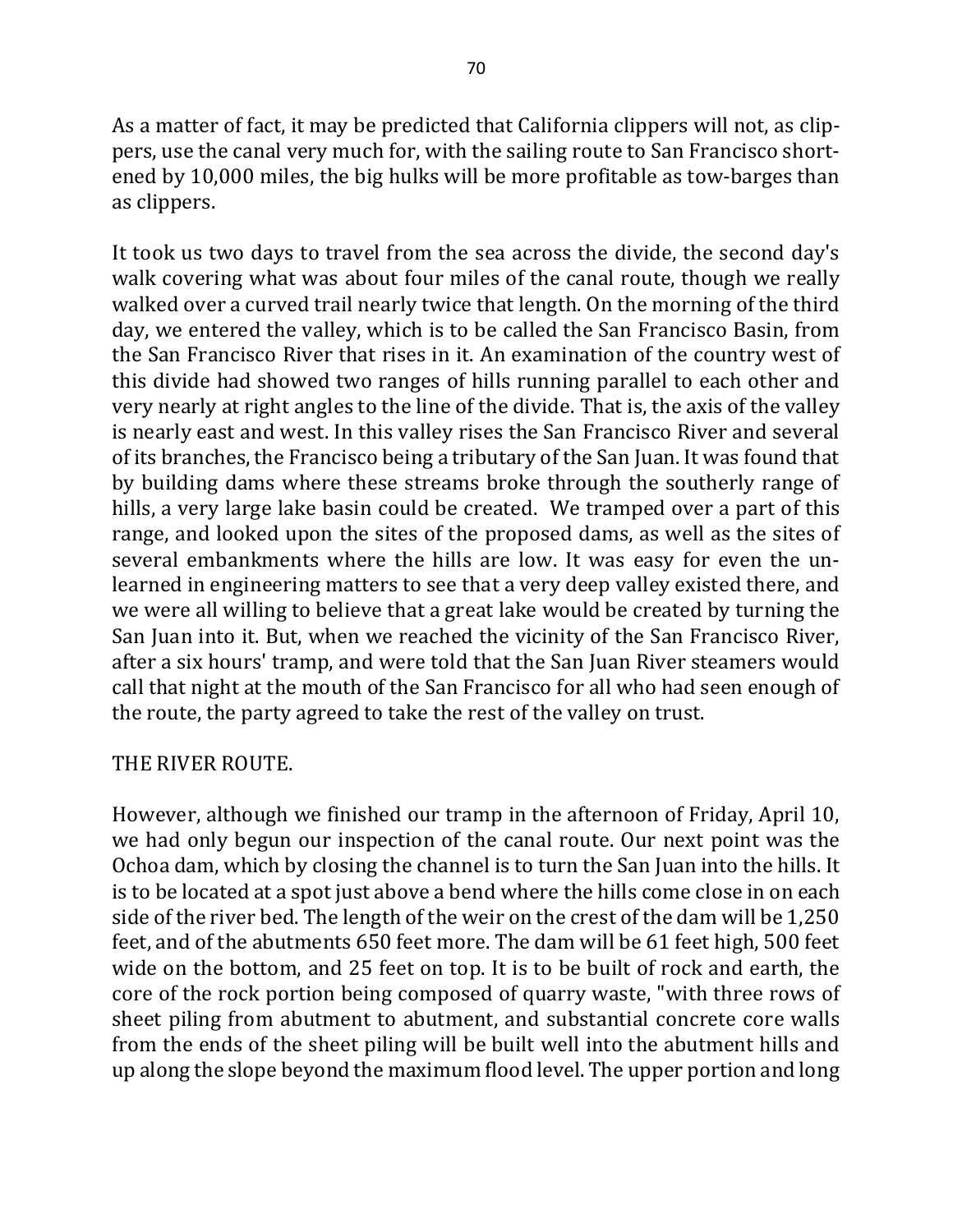flat apron, over which the surface water will flow, will be made of the largest rocks that can be handled, with the interstices filled in with gravel and earth."

This dam will, of course, raise the water above it to the height of that proposed for the artificial lakes—106 feet above the sea. This height, it is worth noting, is 4 feet less than that of the surface of Lake Nicaragua; but Lake Nicaragua is  $64\frac{1}{2}$ miles away, and the fall allowed for the current between lake and dam is therefore but three-fourths of an inch to the mile. The river will therefore become practically an arm of the lake.

It is worth noting, further, that there are three rapids in the San Juan. above this dam—the Machuca, the Castillo, and the Toro. The Machuca and the Castillo will be buried out of reach of keels by the dam. More interesting to the engineers than either of the rapids is a tributary from the Costa Rica side of the San Juan, called the San Carlos. This stream comes laden with silt and sediment, which mix with the San Juan. It is this sediment that has filled the San Juan below the San Carlos with shifting sandbars, and made it look so very much like the lower Missouri. Above the San Carlos the San Juan is deep and fairly clear, save, of course, where it tumbles over the rocky rapids.

An artificial lake will be formed at the junction of the two rivers, and the waters setting back up the San Carlos will make a navigable stream of it for many miles. The surveys show that the hills along the San Carlos do not form a continuous ridge sufficient to confine the backed-up water, and a number of embankments will have to be built to connect the hills. On one of these embankments, a waste weir will be made for the surplus water of the San Carlos. The valley through which this waste water will run debouches on the San Juan below the great dam. The engineers think that by running the surplus water of the San Carlos off through the valley they will, to a great extent, get rid of the silt that would otherwise run into their reservoir above the dam.

The Toro rapids do not show as very great falls as seen by the spectator, but considerable dredging, or rather blasting, will have to be done there to create a ship channel, for the back water from the great dam will not cover them very deep. On the whole, the deepening of the channel between the dam and the lake is equal to a cut  $4\frac{1}{4}$  feet deep and  $2\frac{1}{4}$  miles long in rock under water.

The following résumé gives the most important figures of the canal between San Juan harbor and the lake: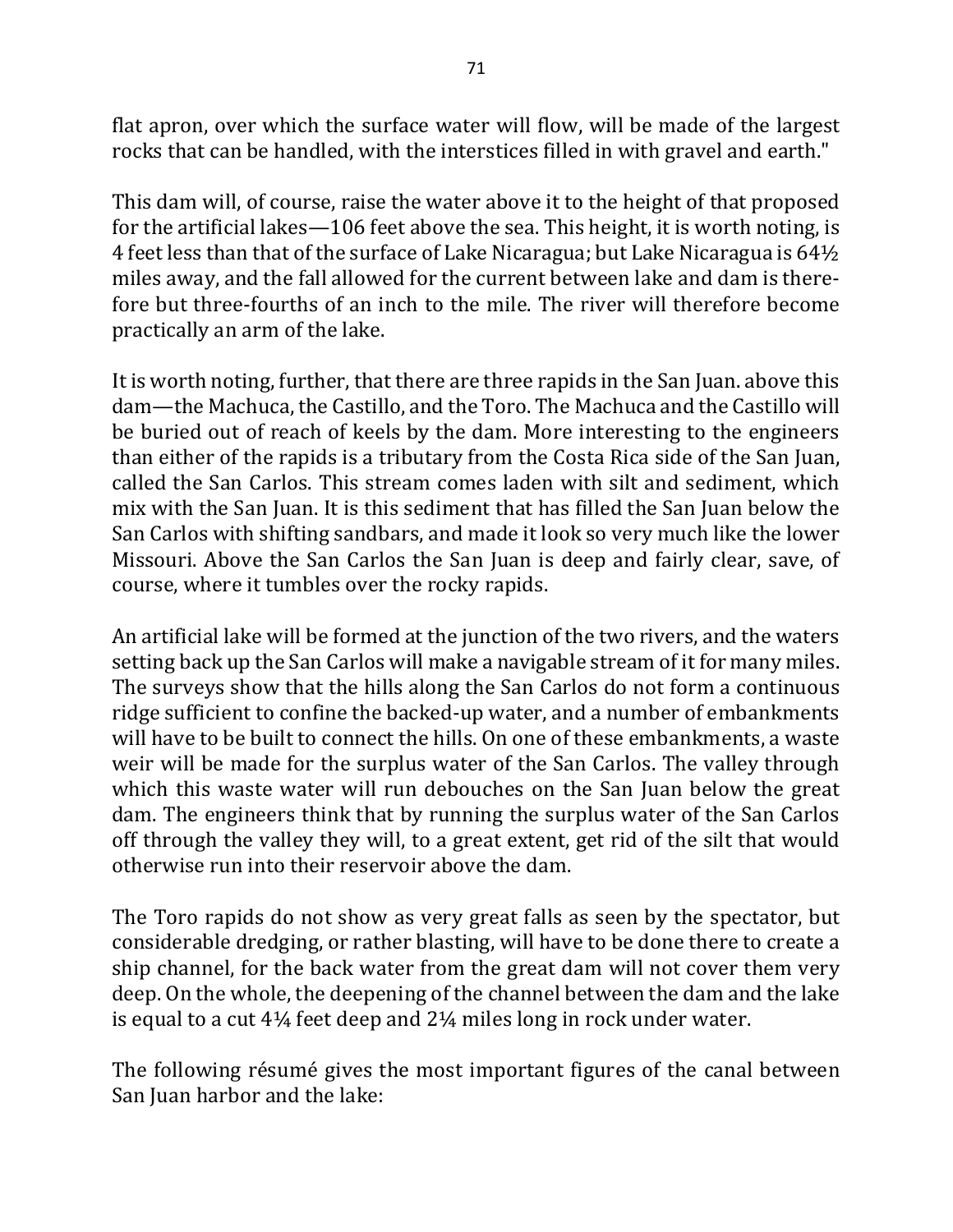San Juan harbor to the first lock, 9.357 miles, the canal being 288 feet wide on top, 120 on bottom, and 25[?] feet deep. Lock 1 lifts the vessels 30 feet; lock 2 lifts 31 feet, and lock 3 40[?] feet. To lock 2 the distance is 1.258, and the ditch 210 instead of 284[?] feet wide on top, and 30[?] feet deep instead of 24. Between locks 2 and 3 the canal part is 1.650[?] long and of the same area of prism as the last. The basin part is 1,762 long and 30 feet deep. The greatest depth of cut in the divide is 327 feet, and the average depth is  $150$ [?]—the ditch proper is 80 feet wide and  $34$ [?] deep. The cut is  $3\frac{1}{4}$  miles long, and contains 21 per cent. of all the digging to be done. The big dam at the point of the river called Ochoa is to be 61 feet, and it will create slack-water navigation from the lake to the eastern divide.

## THE LAKE.

Lake Nicaragua is 110 miles long, and it has a surface area of 2,000 square miles. Its watershed is 8,000 square miles large. Gauges show that the outflow into the San Juan at the lowest stage is 11,300 cubic feet per second, and the mean outflow is put at 14,700 per second. That is a mean outflow for a day of 1,272,000,000 cubic feet, while the water required for thirty-two lockages a day is 127,000,000 cubic feet, leaving a surplus of over one billion feet. However, there are streams tributary to the San Juan and the artificial lakes and, on the whole, it is calculated that there will be ten times as much water at hand in the driest seasons as will be needed for locks.

The canal route across the lake is fifty-six and a half miles long. At the east end of this route they will have to dredge a channel 14 miles long, 9.8 feet deep, and [???] feet wide at the bottom, in order to get the needed 30-foot depth for shipping. The rest of the route across the lake is from 30 to 150 feet deep until within 1,400 feet of Virgen Bay, the proposed entrance to the cut across from the lake to the Pacific. The excavation under water there is rock. Moreover, because the prevailing winds over the lake are from the northeast, and because these winds sometimes make a dirty sea, there are two breakwaters, 1,800 and 2,400 feet long, respectively, which will have to be built to create a harbor about the mouth of the canal.

## FROM THE LAKE TO THE PACIFIC.

The old transit road from Virgen Bay to San Juan del Sur started on a level plain, but after a while it went winding about through picturesque hills and eventually pitched down and down—how the mule teams used to hump themselves over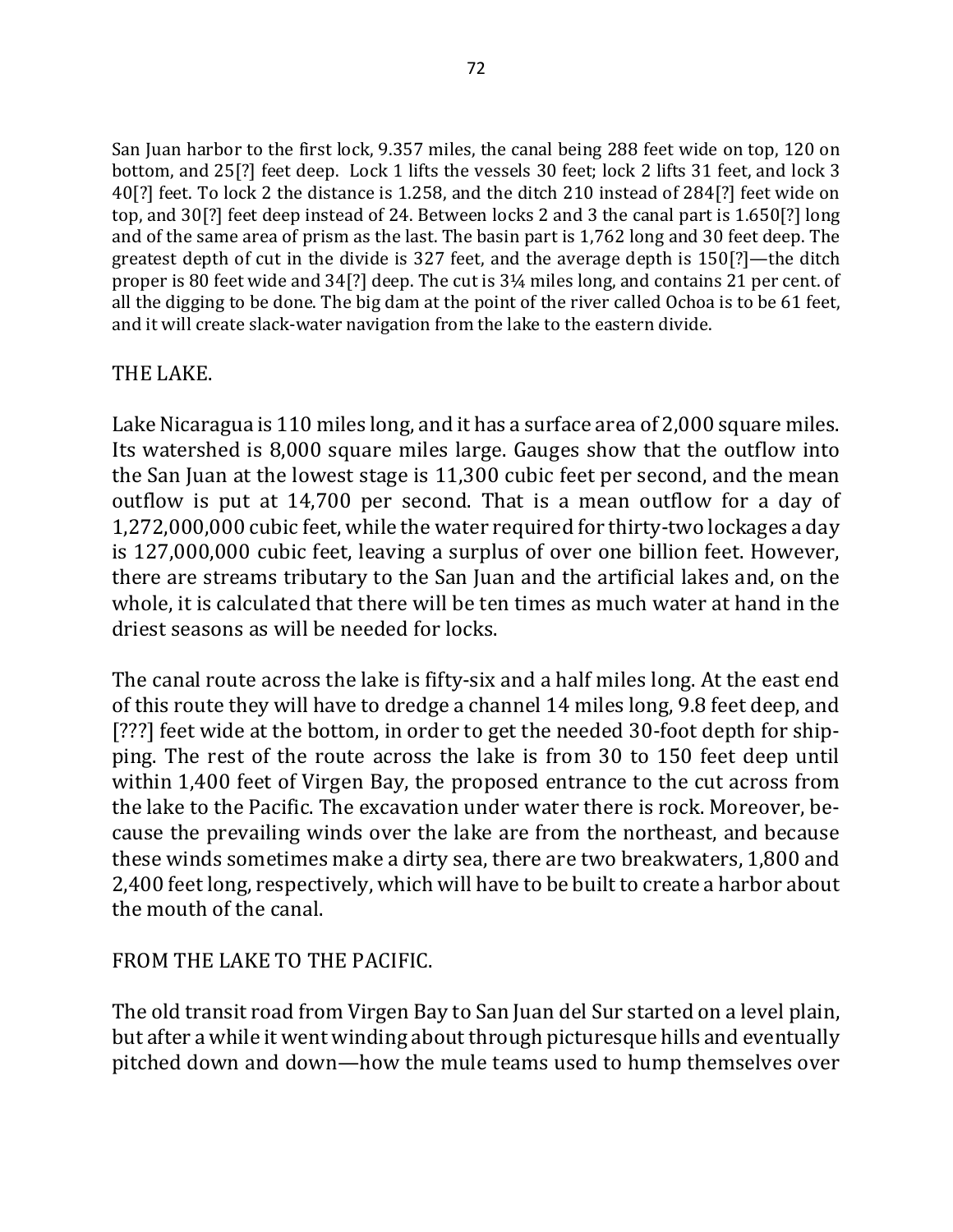that long, steep stretch on their way to the Pacific, if one may believe the tales the old inhabitants tell!

It was a ride to make one catch his breath, but as a route for a canal the road was not to be commended. They used to talk of a canal there, however, and in Squier's book on Nicaragua it is estimated that this part of the canal would cost \$250,000,000. There is a significant footnote under this estimate, however:

It will be time enough to credit the report which has recently been set afloat that a passage has been discovered "which is only twelve miles in length and requires but forty-eight feet of vertical cutting to cause the waters of the lake to mingle with the ocean," when we shall have the facts and figures presented by competent engineers; when, in short, it is demonstrated.

The engineers of the present canal company have got the figures. The route begins at Virgen Bay and runs over to a creek called the Rio Grande. The height of land is but 41 feet above the lake level, that is 143.5 feet above the sea, the Pacific being but 102.5 feet below the lake. The maximum cut, therefore, to give thirty feet of water in the ditch is but 71 feet. The route from lake to ocean is 17.04 miles long, of which 11.44 miles will be ditch, and the balance artificial lake navigation. It happens that a stream called the Tolo flows into the Rio Grande, and that a short distance below the junction the bordering hills approach so close together that a dam 1,800 feet long and 70 feet high will create a triangular-shaped lake through which the sailing route is 5.06 miles long. The top of the dam is placed 112 feet above the Pacific, and this basin will be practically an arm of the lake. The arrangements for caring for surplus water in lake and stream, during times of freshet, consist of waste weirs and culverts which the visiting engineers said were more than ample.

Three locks will let the ships pass from lake to sea. Two are located at the big dam, the lift in each being 42.5[?] feet. A third dam, a little over a mile and a half nearer the sea, has a lift of from 29 to 21 feet, according to the state of the tide.

From the lake to the divide cut the distance is a trifle over a mile and a half, and the ditch will be 210 feet on top, 120 on bottom, and 80 deep. The western divide cut is five miles long, and there the canal proper is but 80 feet wide. Then comes a stretch of  $2\frac{1}{2}$  miles, where the ditch is 181 feet wide on top and 80 on the bottom, after which comes the basin. Beyond locks 4 and 5, which adjoin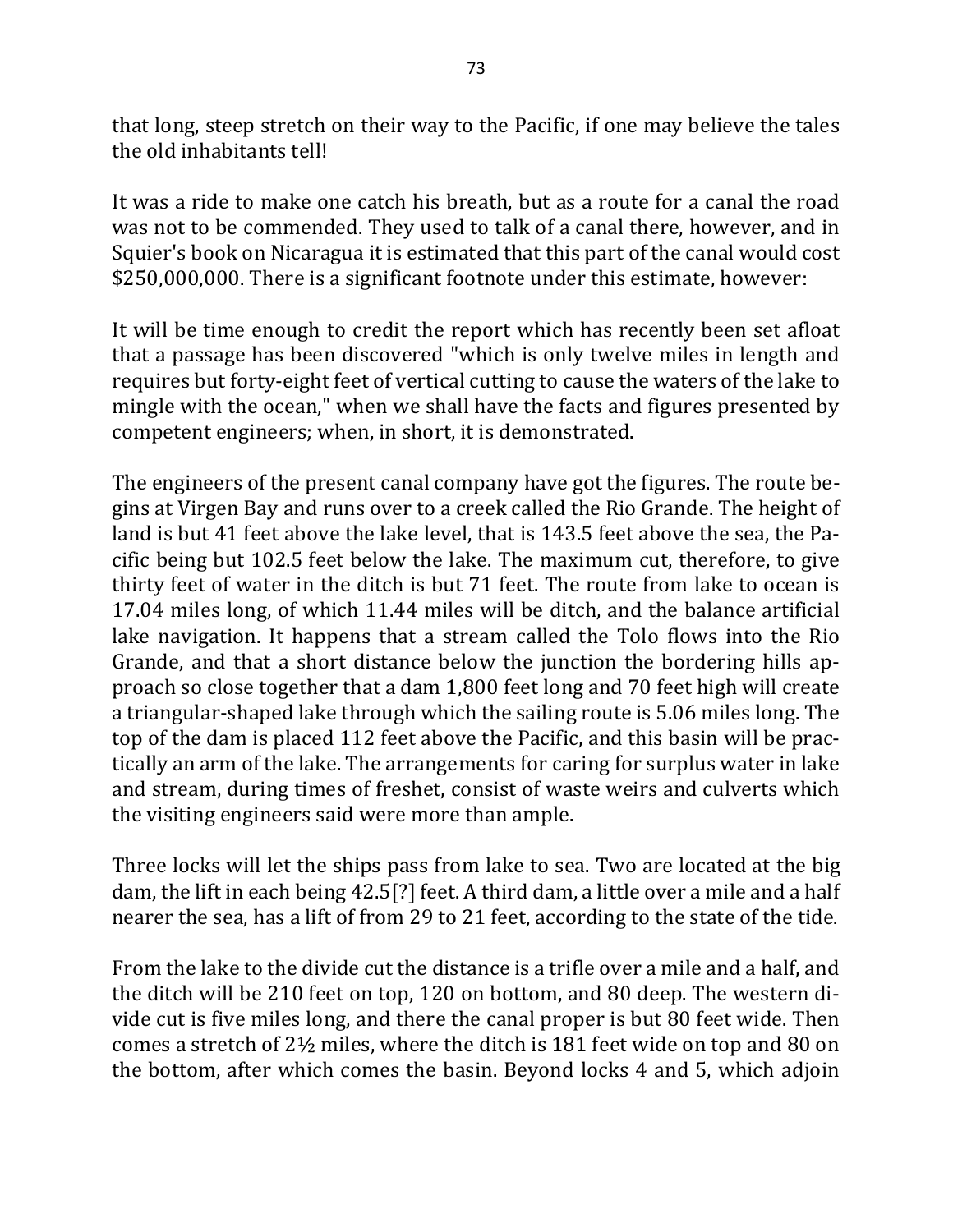each other, the canal is of the same dimension of prism as above, while the canal beyond the last lock is practically an arm of the harbor.

The port on the Pacific will be called Brito, and it is located at the mouth of the Rio Grande. There used to be a little settlement there, and it figures in the history of the filibusters as the first landing place of Walker and his men. There is a rocky promontory just north of the mouth of the Rio Grande. A pier of stone, 900 feet long from this point, will not be very expensive, because the rock can be blasted from the promontory. Another jetty, 830 feet long, from the southerly side of the mouth will cost more, because the rock will have to be transported further, but after some dredging a harbor of  $95\frac{1}{2}$  acres area on the bottom and thirty feet deep will be had.

#### ESTIMATES.

Here are some estimates of the cost of the work on the route:

| Earth excavation, per cu. yd                       | 40 cents |
|----------------------------------------------------|----------|
| Earth dredging, per cu. yd                         | 20 cents |
| Rock excavation, per cu. yd                        | \$150    |
| Rock under water, per cu. yd                       | 800      |
| Stone pitching, rock furnished, per cu. yd         | 200      |
| Concrete, per cu. yd                               | 6 00     |
| Stone in breakwaters (from divide cuts) per cu. yd | 150      |
| Sheet piling in place, per M. H. M.                | 70 00    |
| Trestles for dumping rock, per lin. feet           | 22 00    |
| Clearing and grubbing, per acre                    | 50 00    |

The total quantities for the larger items are as follows:

|                                                        |           | Cu. Yds.   |
|--------------------------------------------------------|-----------|------------|
| Earth dredging for canal (all above level)             |           | 29,823,161 |
| Earth excavation (all earth above sea level)           |           | 21,773,810 |
| Rock excavation                                        |           | 13,452,938 |
| Rock under water                                       |           | 575,415    |
|                                                        |           |            |
| Total, apart from harbor work                          |           | 65,825,254 |
| Greytown harbor, dredging                              | 9,015,450 |            |
| Brito harbor, dredging                                 | 5,658,906 | 14,714,358 |
|                                                        |           |            |
| Total earth and rock excavation                        |           | 31,339,712 |
| Rock fills for dams and breakwaters (from divide cuts) |           | 4,033,810  |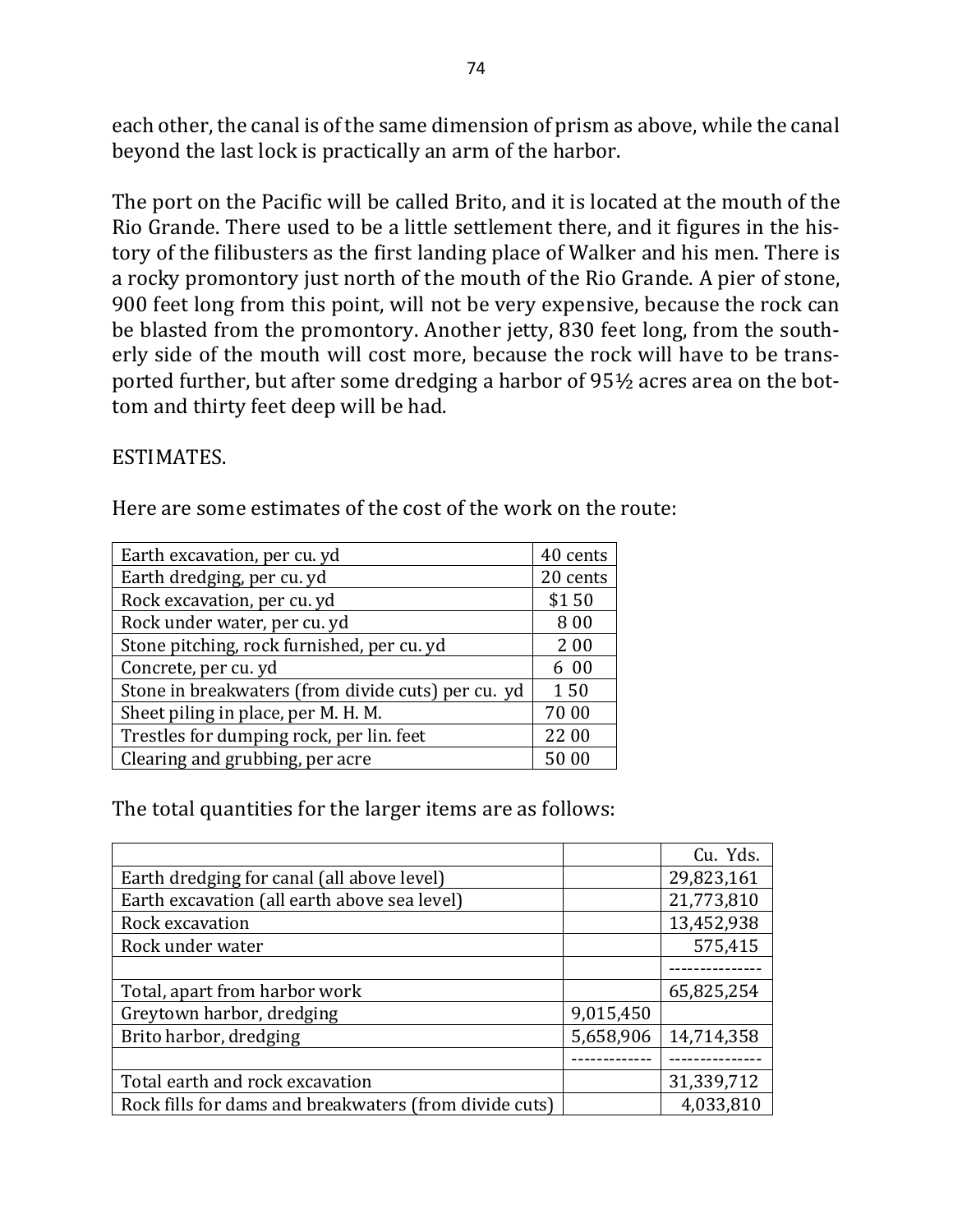| Earth fills ditto (borrowed or from canal excavation) | 6,106,380 |
|-------------------------------------------------------|-----------|
| Concrete (chiefly for locks)                          | 615, 651  |
| Stone pitching                                        | 202,691   |

Among the miscellaneous items provided for in the estimates whose adequacy can be most satisfactorily judged by their aggregate cost, are the following:

| Gates for the six locks                     | \$783,212   |
|---------------------------------------------|-------------|
| Two movable dams or guard gates             | 600,000     |
| Machinery for locks                         | 550,000     |
| <b>Buildings for locks</b>                  | 185,000     |
| Pumping (chiefly for locks 1 and 6)         | 200,000     |
| Plant for lighting and buoying canal        | 372,200     |
| Crib piers at entrance to canal (apart from | 783,924     |
| breakwaters included in rock fills)         |             |
| Three swing bridges across canal            | 60,000      |
| 126 miles telegraph                         | 64,000      |
|                                             |             |
| Total of miscellaneous items                | \$3,578,366 |

It is not uninteresting to note that the actual cost of operating the dredges in the earth excavations done at the Atlantic end of the route has been from 6 to 15 cents per cubic yard, so that the gross cost, including interest on investment in plant and wear of machinery, has been much less than the 40 cents per cubic yard estimated, perhaps not more than 25 cents.

On. the whole, the chief engineer estimates that the canal will cost \$65,000,000. A committee of experts went over the figures in New York and made allowances for what might be called the sanguine temperament of the engineer and raised the estimate to nearly \$90,000,000. In all his talks on the subject President Miller places the cost at  $$100,000,000$ .

The estimates of costs have, in all cases where tested, proved more than adequate for the work. We had everywhere along the route ample evidence of the rigid economy practiced by the engineer in doing the work, but nowhere was this economy seen to better advantage than at America City, the headquarters of the work, where Chief Engineer Menocal lives. The chief engineer himself lived in a cottage as small as and really less expensive than the homes of gang foremen which we afterward saw along the line of the Panama Canal.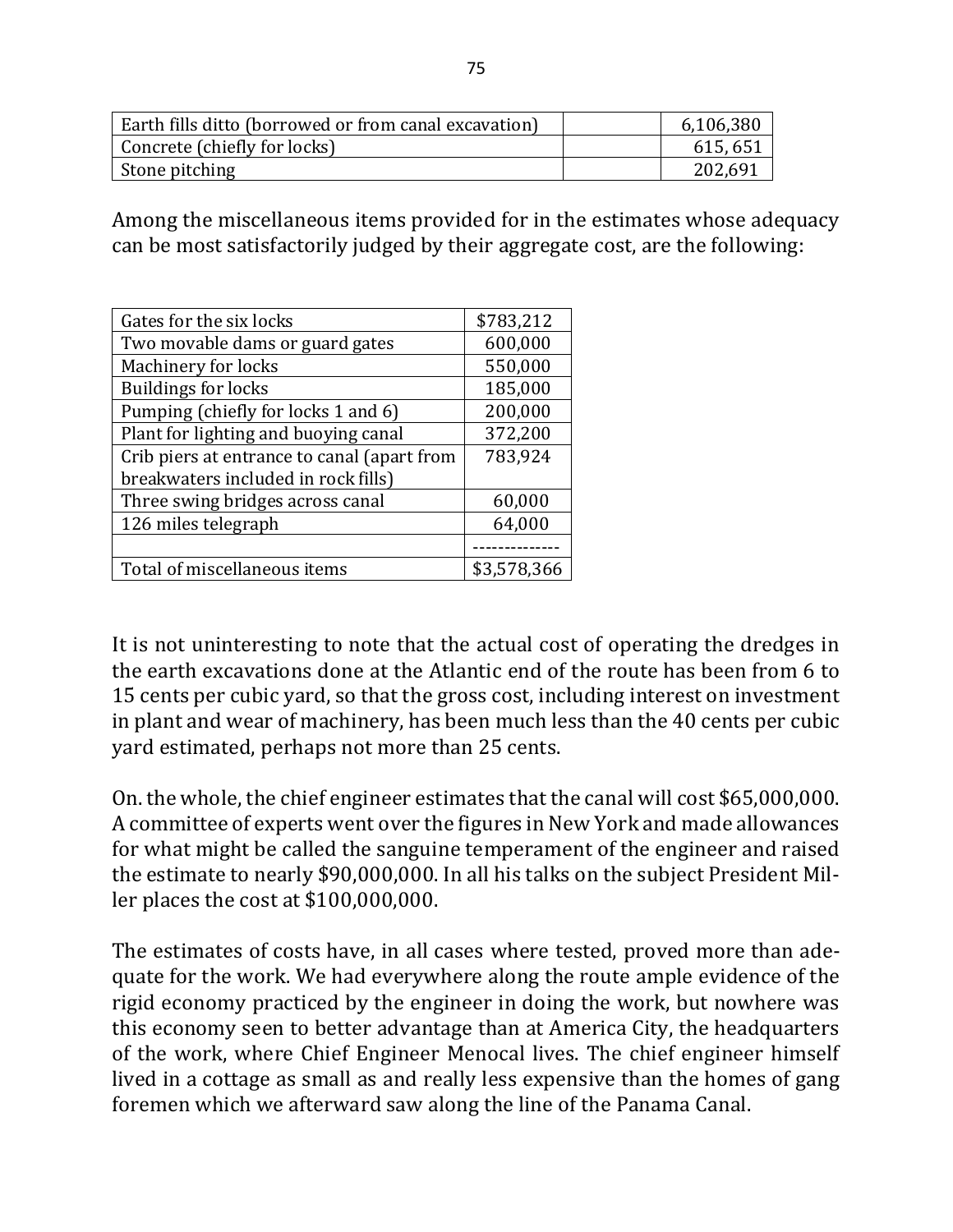The workmen engaged along the line of the railroad, the chief work now on hand, live in thatched houses like the natives—homes that are at once perfectly healthful, and so cheap to construct that the cost is insignificant.

As an engineering problem, the constructing of the Nicaragua Canal is the simplest possible for any great work. That the sand can be scooped away, the rock blasted and carried away, the dams and the locks built, and the harbors created and maintained is not doubted by any engineer who looked over the plans and the country. There are no unknown contingencies nor unsolved possibilities. It is simply a question of labor and money to pay for it. The things President Miller has to do are to get men and money. The possibilities before him are worth considering:

## WORKMEN.

In the work as far as done, less than 2,000 men have been employed at any time, and the average number has not been far from 1,000. When we were there only about 600 were at work. Part of them were Jamaica negroes and part natives, and the natives are Indians, commonly with a mixture of white blood. The engineers say that in all sorts of work in the woods the Indians were better than the negroes, while in the dredges the negroes excelled. It is, perhaps, for the interest of these engineers to make the efficiency of these laborers appear as great as possible. They say it was good. Nevertheless, we were able to judge of the efficiency by actual observation. These Indians carried the baggage of the explorers over the route of the canal. An average load was sixty pounds. They carried it on the back, the weight of the load being supported in part by a band or strap across the forehead. With this on the back and with a machete in hand the native walked over the trail as fast as the best of the white men did, though unencumbered by any weight. Reaching a camp, they dropped the load and did the camp work, showing no signs of fatigue whatever. In fact, they did an amount of work equal to that commonly accomplished by North Woods guides, and did it cheerfully.

In Managua<sup>32</sup> we saw plenty of native mechanics at work at house building, for Managua is growing rapidly. During several days we watched them, and found them at least as active as the same class of laborers in New York.

 $32$  Managua — Capital city of Nicaragua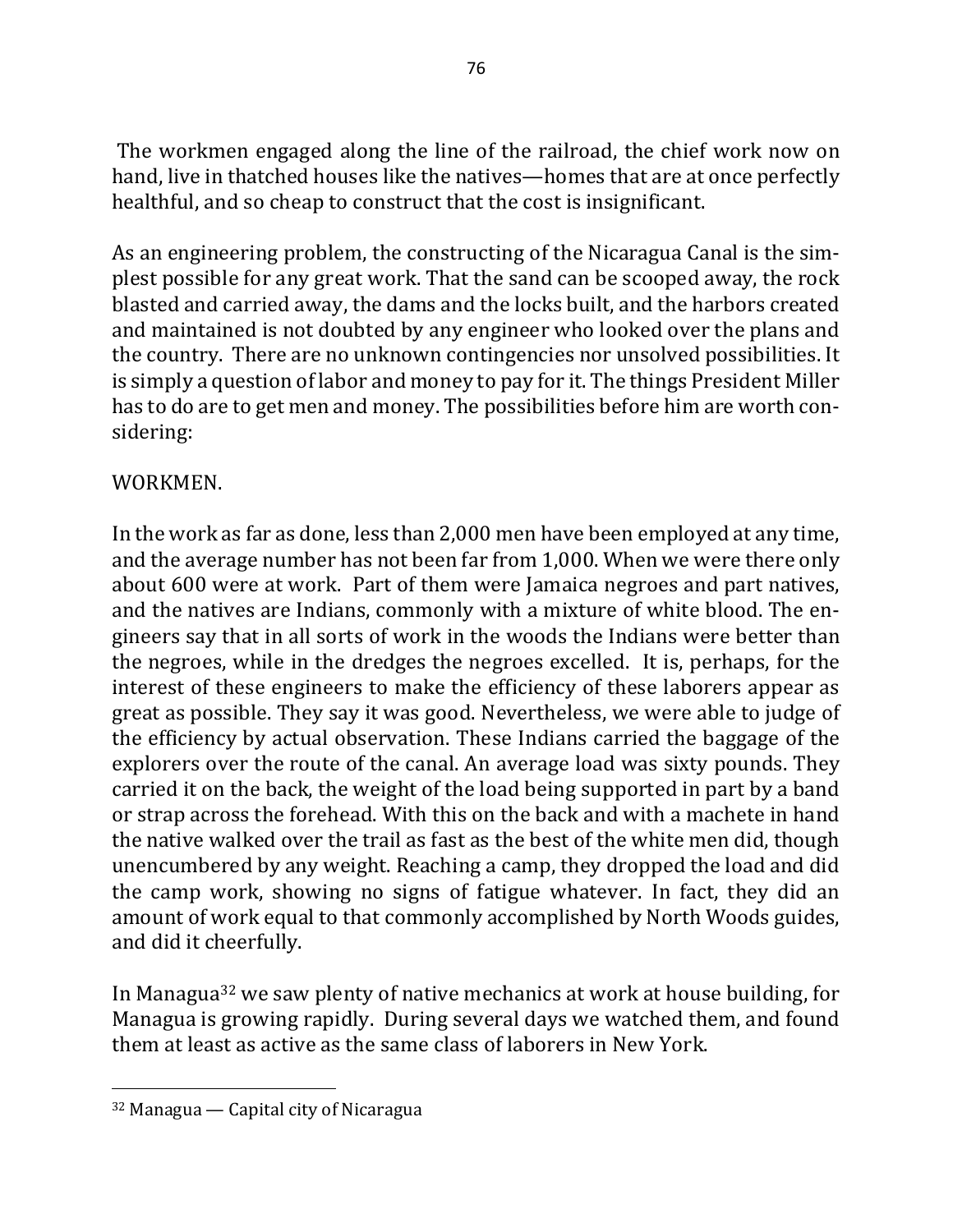At Punta Arenas we saw native stevedores stowing coffee in the steamer *Barracouta*. A. sack of coffee weighs there about 110 pounds. They trotted (really trotted) about with these sacks on their backs. An exhibition of such pernicious activity would cause any member of a longshoreman's union in New York to be expelled in disgrace from his order.

The native laborer is efficient in the hands of a boss who understands his peculiarity. That peculiarity is an admirable one: he is proud. He will do anything for a boss who is his friend, but if treated with contumely he will either sulk and quit work, or he will cut the head of the offender off with a machete. Let it be further said that no fear of unions and disturbances following need be anticipated from either negroes or natives. Of the efficiency of negroes, we saw nothing, but everyone knows how they can be managed. So far, the company has paid the laborers \$20 in local coin (worth eighty cents a dollar in gold) per month, and has boarded them in addition. They could be hired so that they would board themselves, but they are so improvident at times and at others so penurious that they will not feed themselves in a way to preserve their efficiency as laborers. They will eat enough continuously only when it is provided for them. As they care chiefly for plantains, rice, and beans, their food is very inexpensive.

In talks with a number of contractors who had had experience with native laborers, we were told that 20,000 or 30,000 able-bodied men could be readily had on demand, but not for less than \$25 native coin a month. Moreover, the native laborer having no capital, must needs have an advance, when hired, of from \$10 to \$15. On these terms the labor problem was to be solved, and in this opinion a number of men united who were financially opposed to the canal, as will be told later.

### HEALTH.

A part of the labor problem is the problem of health. Men died like sheep in a plague at Panama, and were buried as dead sheep might be. To the reader unfamiliar with the country, the climate in Nicaragua is supposed to be like that of Panama because both are in the torrid zone, both have the sea on each side of them, and they are only a few hundred miles apart. Nevertheless, there is so great a difference between the two that one is liable to be thought a partisan of the Nicaragua route when he comes to tell of the superiority of Nicaragua.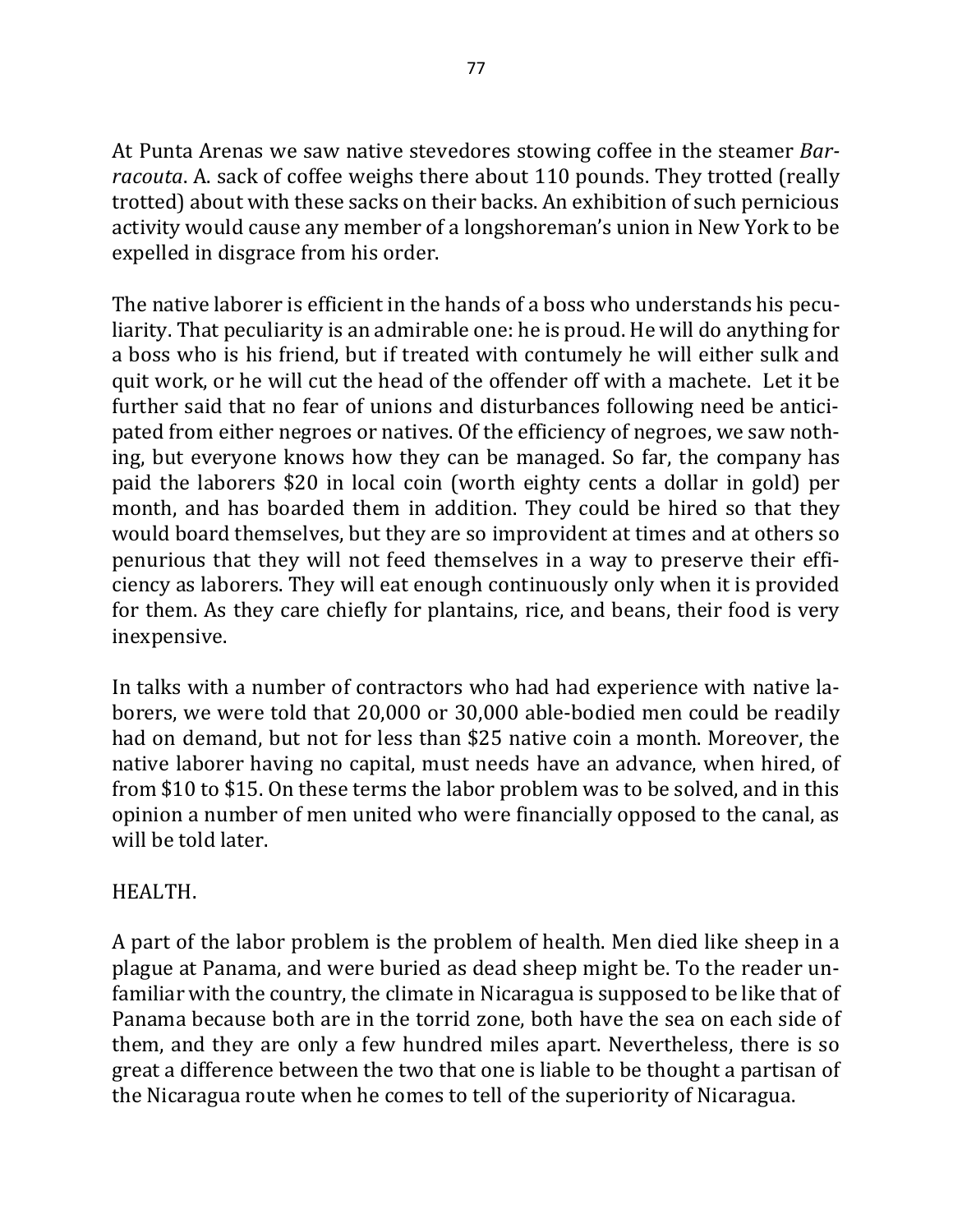The Nicaragua route is only about three degrees of latitude north of the Panama route, but that difference is sufficient to place Nicaragua in the zone where the trade winds forever blow. While one may be oppressed in the forests of Nicaragua because he cannot feel a breath of air, there is always a breeze above the treetops to carry off the exhalations of swamp and forest. Moreover, it is possible to supply the laborers with an abundance of pure and comparatively cool water. It therefore remains only to adopt such strict sanitary measures at the camps as will maintain the naturally healthful conditions, and the health problem is solved. That this is true may be inferred from the hospital ward at America City, where the coast, being flat and swampy, the conditions are worse than at any point on the route. Here is the hospital record as exhibited to the explorers:

Between Nov. 1, 1889 and Dec. 31, 1890, there were 1,347 medical and 322 surgical patients in the hospital, of whom 23 died. Of these 23, 5 were due to accidents and chronic diseases, and 6 died of diseases contracted in the company's service. Only 12 of all who were admitted died of diseases contracted in the company's service, among whom there was not a single white man. Of the 1,347 medical cases, 203 were remittent fever and 433 were intermittent. These diseases were, according to Dr. Stubbert, more amenable to treatment here than in the States, the average run of remittent fever being but five days.

## THE MONEY.

Of the methods for raising money for the construction of this canal the people have already heard something. During the last session of Congress, a bill backed by Senators Sherman and Edmunds passed the Senate binding the United States to guarantee the interest on the bonds of this company as fast as issued in payment of work done on the canal, the work to be supervised by United States Army officers. Of the motives influencing the Senators in this matter, it may be said that they were probably more desirous of promoting a Republican principle than anything else. That no effort to obtain such a guarantee could possibly be successful since the election of the Democratic House last fall need not be doubted. Nevertheless, it is certain that the Government guarantee of interest would have been a great benefit to the commerce of the world and particularly to American commerce. With such a guarantee, the face value of the bonds and stock which the canal must carry would approximately represent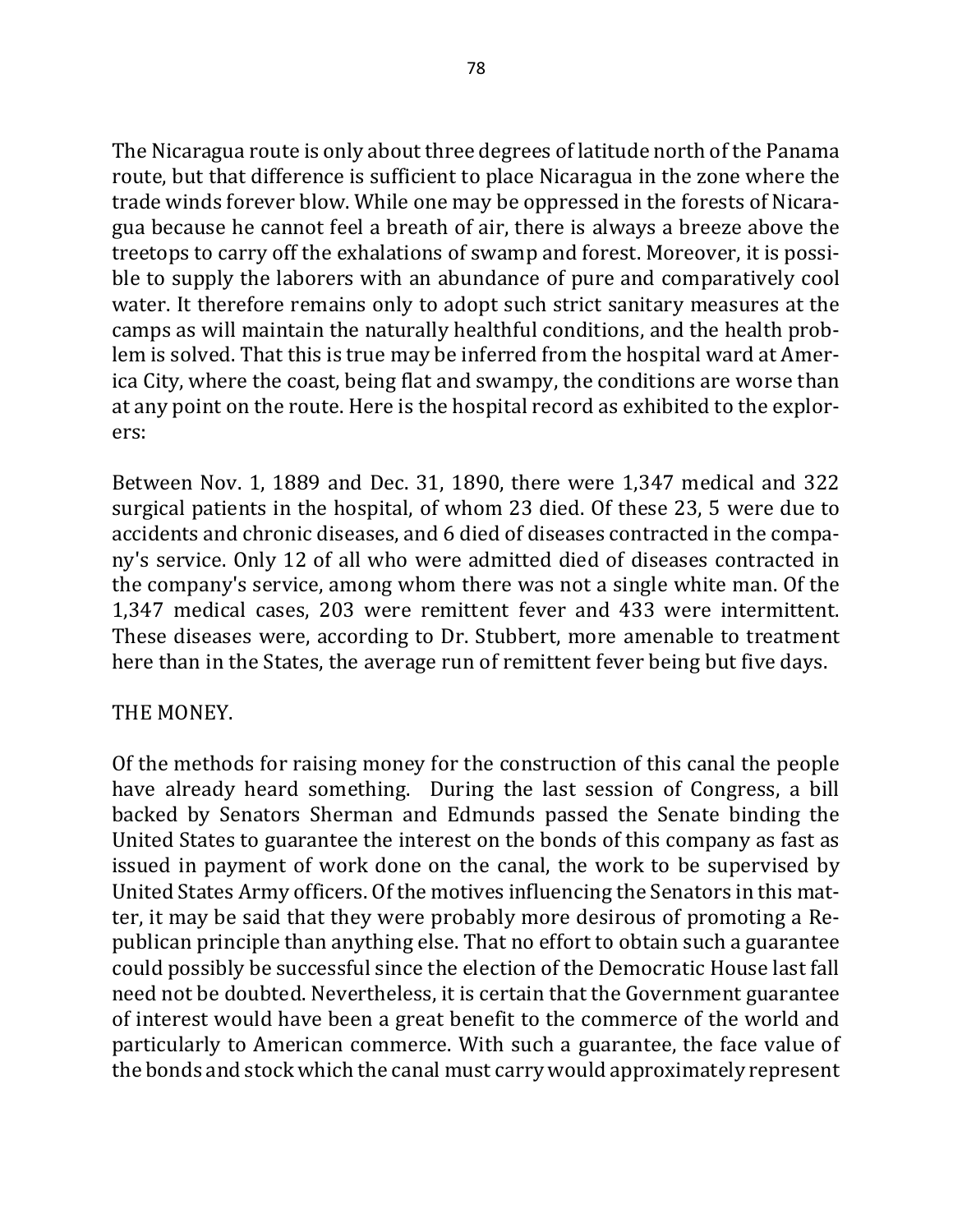the cash cost of the canal— $$100,000,000$  or less. What the face of the stock and bonds will be now is a matter of conjecture.

To begin at the beginning: A number of Americans organized an association, which obtained from Nicaragua a concession giving them exclusive right to construct a canal and operate it under certain liberal terms for ninety-nine years, with the privilege of extension for ninety-nine more on certain more stringent terms. The stock of the association was placed at  $$100,000,000$ , with the privilege of twice that sum, while no limit was placed on the amount of bonds to be issued.

Then a construction company to build the canal was organized in New York, while the original organization was succeeded by the Maritime Canal Company. Life becomes a burden in unravelling the relations and dealings between these companies, but the sum of it all is that in return for certain construction company stock the Maritime Canal Company turns over its stock, bonds, and so on to the Construction Company, which is to market them and use the proceeds in constructing the canal. Between  $$3,000,000$  and  $$4,000,000$  has been raised so far, in doing the work and providing plant. The engineers assert (and there is corroborative evidence of the assertion to be given further on) that this money has been most economically invested.

It is proposed to market the bonds and stock in America, if possible, and in Europe if necessary. Mr. Miller says that he does not expect to see them sell for less than seventy-five cents on the dollar, or in any event that no more than  $$100,000,000$  of stock and  $$150,000,000$  of bonds, face value, will have to be sold to raise \$100,000,000 in gold. It is on this basis that it is proposed to build the canal. Mr. Miller says he never wanted Congress to back his bonds—that that was a scheme originating with Edmunds and Sherman. There is more profit and equal honor in building the canal as other great engineering schemes have been accomplished by putting it before the capitalists on its merits. But in the end, the burden of paying the interest on the stock and bonds must fall on commerce. The interest on the bonds will not be less than 5 per cent. On the stock, according to the terms of the concession, it cannot exceed 15 per cent. If the canal pays a net income of  $$12,000,000$ , the men who get  $$250,000,000$  in securities for \$100,000,000 in cash will be receiving a comfortable income on their investment, while those who receive \$100,000,000 in cash or thereabouts for building the canal will not lose anything.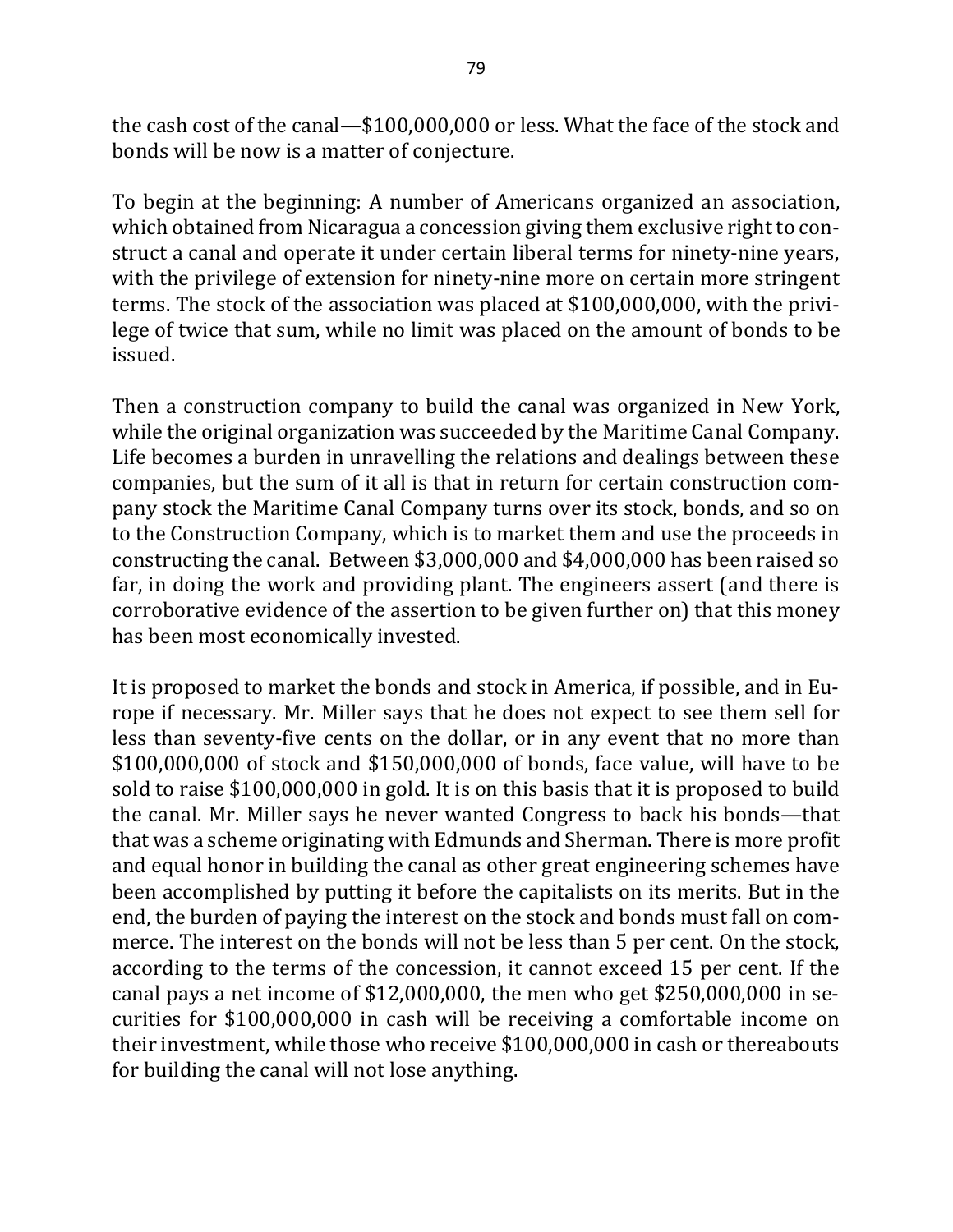### THE TRAFFIC.

Of course, if the canal is admitted to be a feasible project from an engineer's point of view, and if \$100,000,000 will build it—and no one need doubt such assertions—the one serious consideration that remains for capitalists is the extent of the traffic that the canal may be expected to secure and handle. The company has put out a good deal of printed matter on this subject, a part of which is interesting. For instance, in the matter of the capacity of the canal, the chief engineer estimates that it is equal to a traffic of  $20,000,000$  tons. But in a table which the company publishes, giving an estimate of the time required for a ship to pass through the 170 miles of length of the canal, the lowest rate a vessel is put down for is five miles per hour. This is the speed which a big steamer is to make through the cuts where the channel is but 80 feet wide and 30 deep. Imagine a ship 50 feet wide, and drawing 26 or 27 feet of water, booming through at five miles an hour!

Then the time for transit includes less than two hours for delays at the narrow cuts where ships cannot pass. If anyone will consult the records of the Welland Ship Canal, between Lake Erie and Lake Ontario, he will find that delays about equal the time of actual transit. A speed of two or at most three miles is all that can be made in the cuts, and the Nicaragua estimate of 28 hours as the time of transit will be raised to 56 by every sailor man accustomed to steamer traffic in narrow channels. So far as the explorers examined the plans for the canal this was, however, the only error in preliminary estimates that was not an error on the right side.

Nevertheless, it is plain that the capacity of the canal will be sufficient to earn dividends. It is proposed to charge \$2.50 gold per ton, and the traffic sharps say that between six and seven million tons is the minimum to be expected at the date of opening the canal. De Lesseps estimated 10,000,000 tons for the Panama Canal.

That the canal can handle 12,000,000 tons need not be doubted. The amount of business is estimated from the present traffic which, for the most part, goes around the Horn and over the Panama and other transcontinental railroads. That the estimate is reasonable appears certain after a consideration of the time and expense saved by the use of the canal in the traffic between some of the principal ports of the world. In a sea journey from New York to San Francisco the route is 10,000 miles less via Nicaragua than around the Horn. To Hong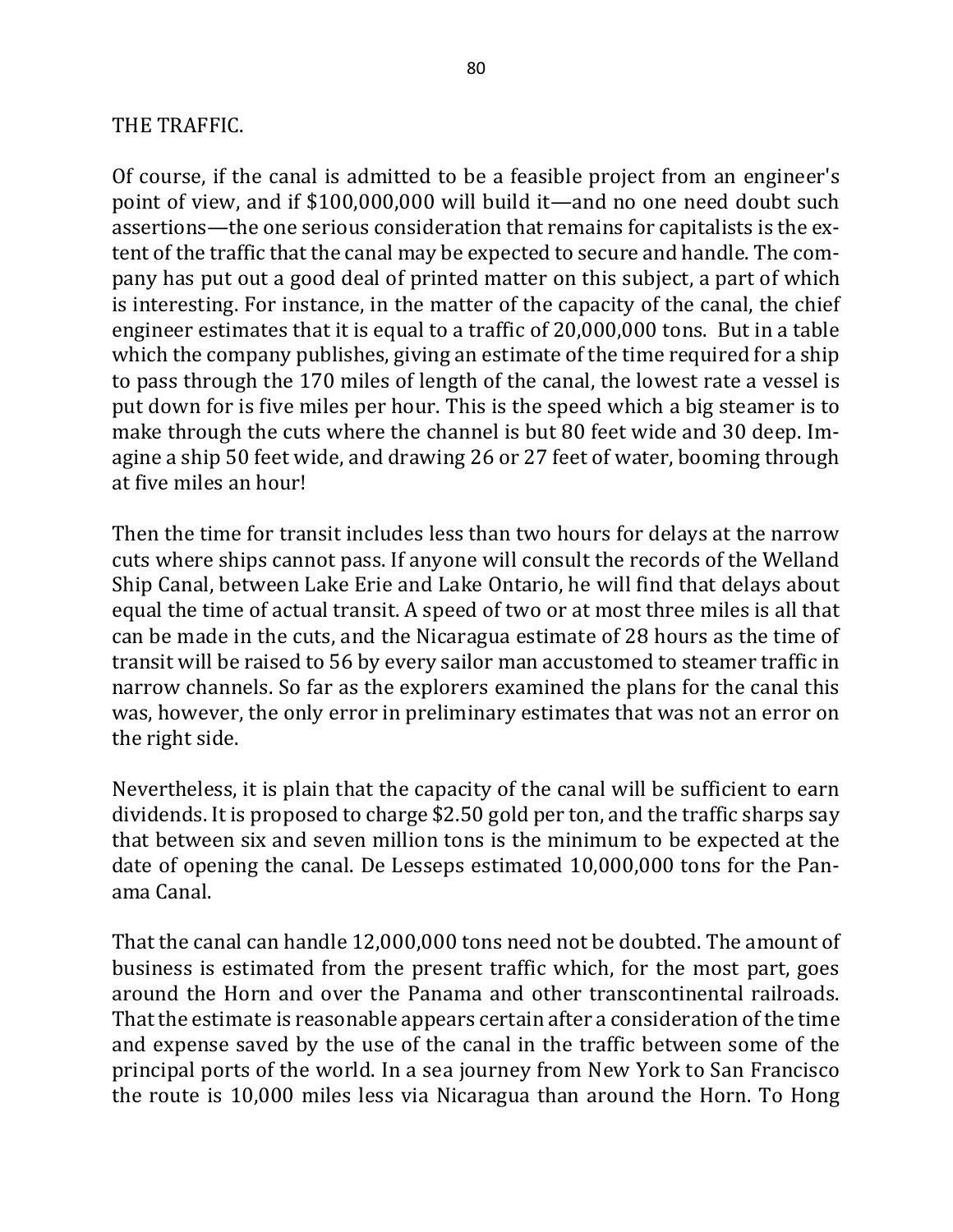Kong the distance is 2,000 miles less than by the Cape of Good Hope and 4,000 less than by the Horn. Hong Kong is 1,200 miles nearer Liverpool via Nicaragua than by the Cape of Good Hope.

Further than this, a good cargo steamer will carry freight from San Francisco to New York, via Nicaragua, in less than three weeks—not so very much more time, indeed, than that now required by the slower freight trains over the Pacific Railroad. At \$2.50 a ton, the traffic between the two coasts of the Americas must go through the canal, and so, too, must the traffic between Europe and a great part of the west coast.

The, saving in time and cost means, of course, reduced rates for transportation, and reduced rates will necessarily give increased commerce. Thus, the tonnage using the Suez Canal in 1870 was 436,000, in 1880 3,057,000, and in 1888 6,600,000. In 1870 the tolls were \$1.99, in 1880 \$2.48, and in 1888 \$1.89. It is a fact that the grain traffic from the west side of the Rocky Mountains could be carried around by the Pacific and through the canal to New York at a much less charge than that now imposed by the railroads. There will, of course, be an increase in Nicaragua traffic after the opening, equal to that in the Suez. Should it open with  $4,000,000$  tons instead of the  $6,000,000$  in sight, no one need doubt the increase.

"*I wish I knew what English capitalists would think of Nicaragua bonds as an investment*" was said when our journey was done, to Mr. H. F. Gooch, one of the engineers sent to investigate the plans by those capitalists. "*In my opinion English capitalists will be hungry for Nicaragua canal bonds*," he replied.

 $- 0 -$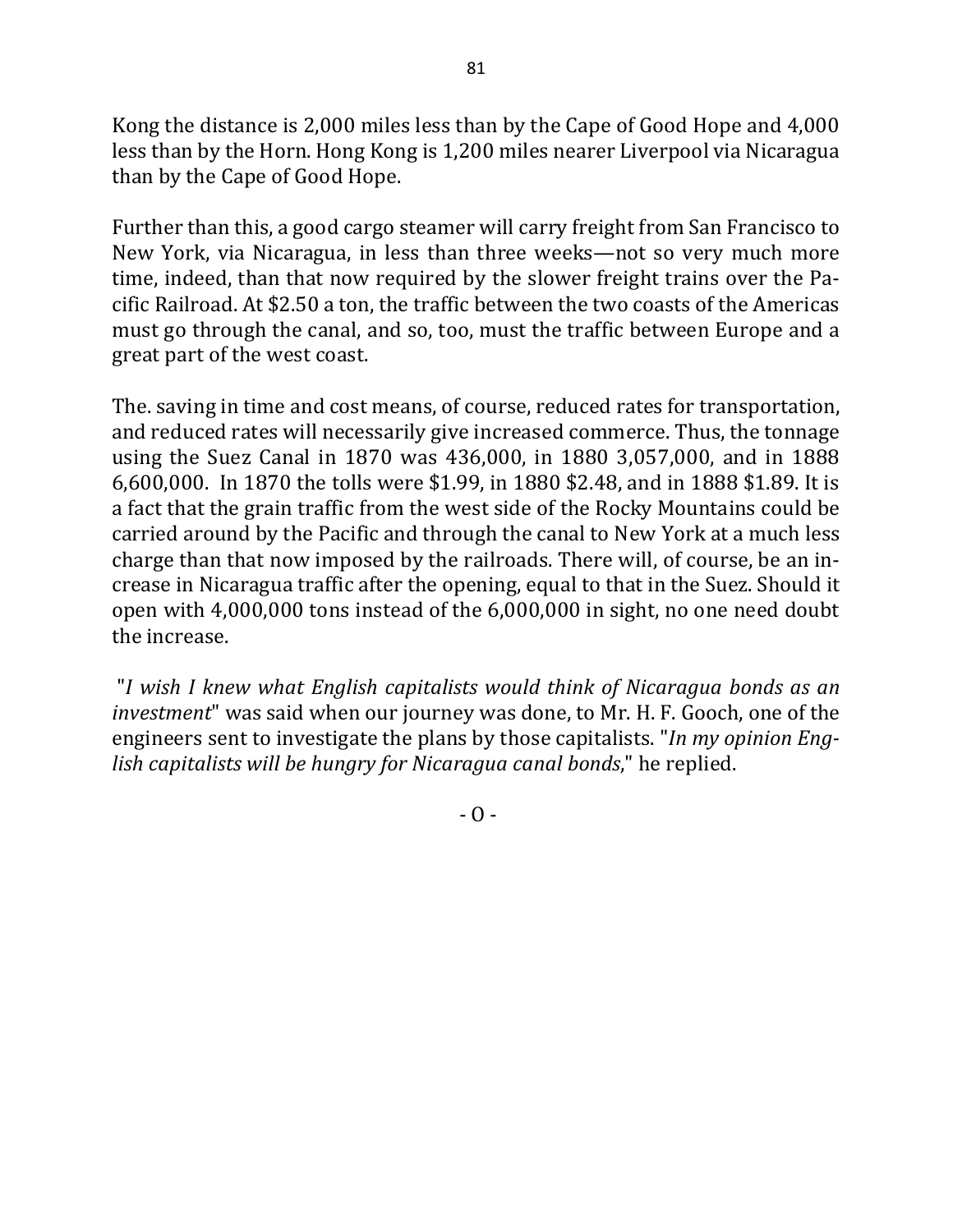# PART SIX: NICARAGUA'S METROPOLIS. 33

#### LEISURELY PROGRESS TO BE NOTED IN THE CITY OF GRANADA.

Simple Maidens No Longer Found to Dance With on the Borders of the Lake-Mule Carts Driving Out Ox Carts—The New Market and its Contaminated Well—Curious Wares—Granada's Railroad

The visitor who would thoroughly enjoy a journey across Nicaragua should avoid reading in advance of his journey any description of the country written by the old-time travelers, and especially those who saw the land in the early days of the rush to California. I speak from experience in this matter, for I went there without having read anything whatever. I wanted to see the country without any bias created by the impressions of previous voyagers, and I not only succeeded in that, but I avoided going with expectations of seeing things which were not to be seen, because of changes in the habits of the people, due to an influx of foreigners in these modern days.

For instance, in an account of a journey across Nicaragua one writer tells how he and his friends disported themselves on the bank of the lake at Granada. One of the party could play stringed instruments, and he had the instruments with him. And when he had landed he sat down on the grass and played lively airs while his festive companions danced with the more or less enchanting young native women who, in scant attire, had come to the lake to do laundry work. It was a delightful tale—so well written that many readers no doubt wished that they might go there and dance with laundry girls, too. But any one going there now for that purpose would be grievously disappointed. That was in the halcyon days of Central America—the golden age. The natives were simplehearted and confiding, especially the laundry girls on the lake shore. They did not know—they had never seen—a man who would sneak away without paying for his week's washing, or had guile of any other kind in his heart worse than flirting with some other girl after pledging eternal faith to one. The

<sup>&</sup>lt;sup>33</sup> Published by New York Sun, October 20, 1895, page 5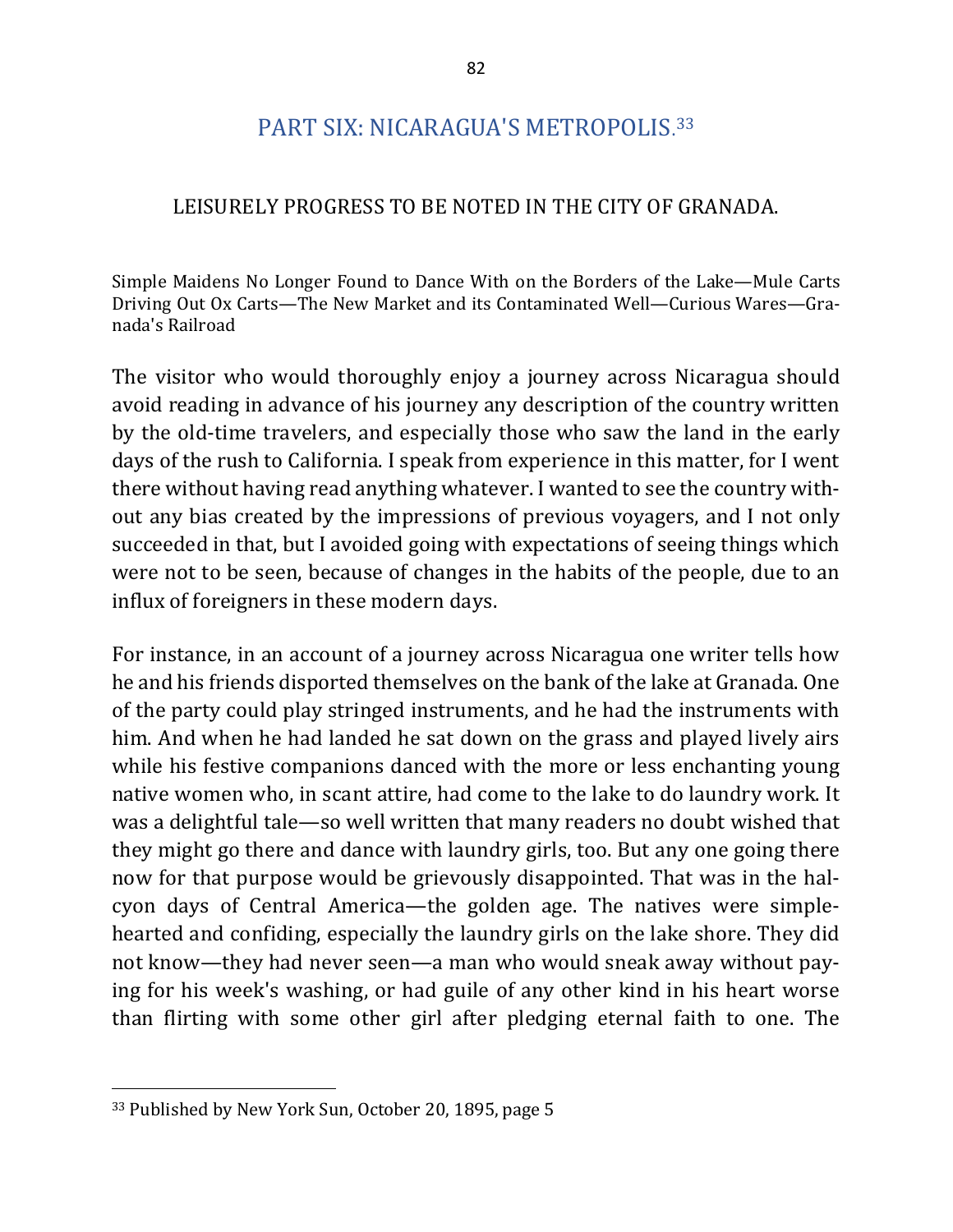stranger with a stalwart frame and a genial manner was received with open arms—to the sorrow of the simple-hearted maiden.

The women, young and old, still come in scanty attire to the beach of the lake to do laundry work. They wade into the water and souse the clothing in it and beat the garments on a rock to cleanse them. And their attire clings to shapely forms and drapes itself as gracefully as in the days of yore, but the eyes of the maidens look down into the water and not into the eyes of the foreigner who stands on the beach. The maidens who danced long ago are wrinkled and gray now, and, to translate one of their own phrases, they are "very salted"—they are no longer green and fresh, either mentally or physically.

Now one who goes to Granada having heard nothing of the dancing on the beach or the other doings of the golden age, finds the sight of the women, in their clinging garments, entirely novel and interesting, and he is neither disappointed or surprised when only the "very salted" dames return his stare. He finds the women, who, clothed only in a low-necked waist and a skirt, bring fruit to the pier to sell to passengers, a picturesque group, and thoroughly interesting, whereas, had he previously read of the halcyon days, he would surely have found them disappointing also. And so for many other features of the journey.

One peculiarity of the streets running toward the lake has been mentioned by every writer who has visited the town of Granada. They have all been graded stairway fashion. A long horizontal stretch ends in a steep pitch down of ten feet, and then comes another horizontal stretch, followed by another steep pitch. The drivers who haul water and goods from the lake shore send their teams up those steep inclines with a whoop. It is astonishing to see the slowmoving oxen hump themselves with a water cart up an incline. And when one comes to know the Central American people well he finds those terraced streets exactly suited to the character of the people who use them. In business enterprises and in politics the Ladino race ordinarily moves along in an even, placid, some folks call it a lazy manner. But at intervals he must needs get excited and whoop things up till the dust flies, especially in politics. An occasional revolution is as essential to the Central American's health as is wine with his meals.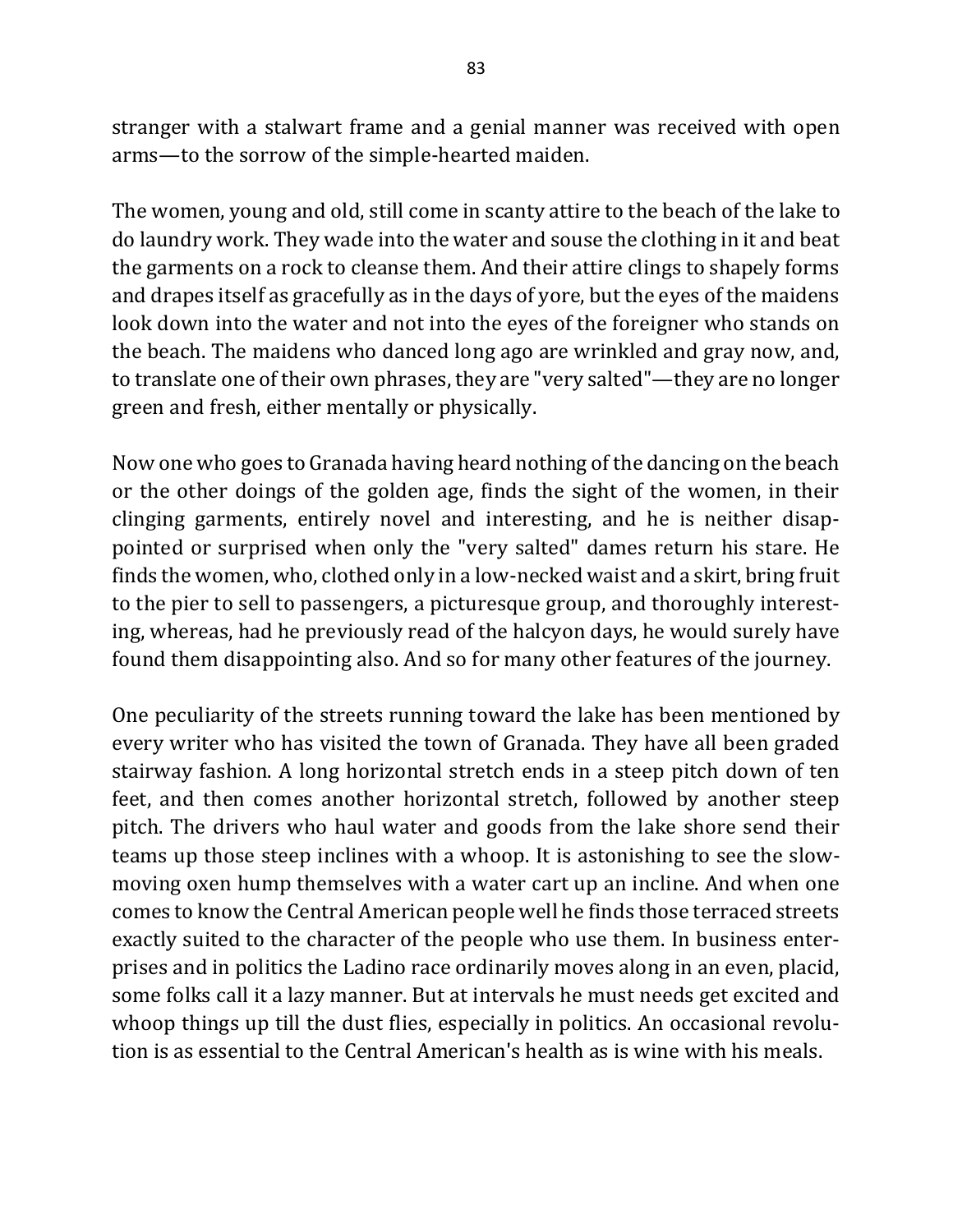Teaming in Granada was in a transition state when I was there. In the old days the teaming was done with carts whose wheels were hewn from solid logs five feet or so in diameter, while the axles and tongues and frames generally were made of timbers large enough for any purpose in building a Yankee cottage. Two yoke of oxen were invariably attached to a cart like this, one to draw the cart and the other its load of say 1,200 pounds. But in the latter days some meddlesome foreigners introduced carts with spoked wheels on which a load of 1,000 pounds was not too great for a single mule. The competition of the mule with the cumbersome and complaining but always picturesque ox cart could end in but one way—the ox cart had to go. I suppose that at least half the trucking business of the town was captured by the muleteers inside of a year, and by this time they must have it all, though the countrymen will doubtless use their old carts for many years to come.

There is also to be seen a queer contrast in carriages for the use of those who can afford them. For city traffic, very fair carriages of the American sort were to be had, and the cost of a ride from the steamer pier across the city to the railroad station was but four reals of the country—say 35 cents gold—with nothing extra for a reasonable amount of baggage. But when these carriages gathered at the theatre entrance the carriage of the country gentleman came also, and this was an ox cart with huge solid wheels. Above the bed of the cart rose the curved hoops peculiar to the American prairie schooner; but in place of canvas on the hoops were well-dried ox hides. Odd as such hansoms would seem on Broadway, New York, they excite no comment in Granada. Men of wealth and wide influence, with their families, use them.

I found Granada becoming modernized in other ways also. There was the market place, for instance, a new building then but recently opened, that occupied an entire city block. In the old days the venders of corn and dried oysters, and chocolate mixed with corn meal, and meat and lard and other matters common to Central American markets, used to gather about the plaza. The plaza, save for a street around the outer edge, was enclosed with an iron fence to keep the venders off the grass, and the greater part of the stuff sold was piled either over the pavement or on the verandas of the houses facing the plaza. Ox carts loaded with wood and salt stood in the side streets. On some days the throngs there simply packed the open spaces full, and then a more picturesque scene for the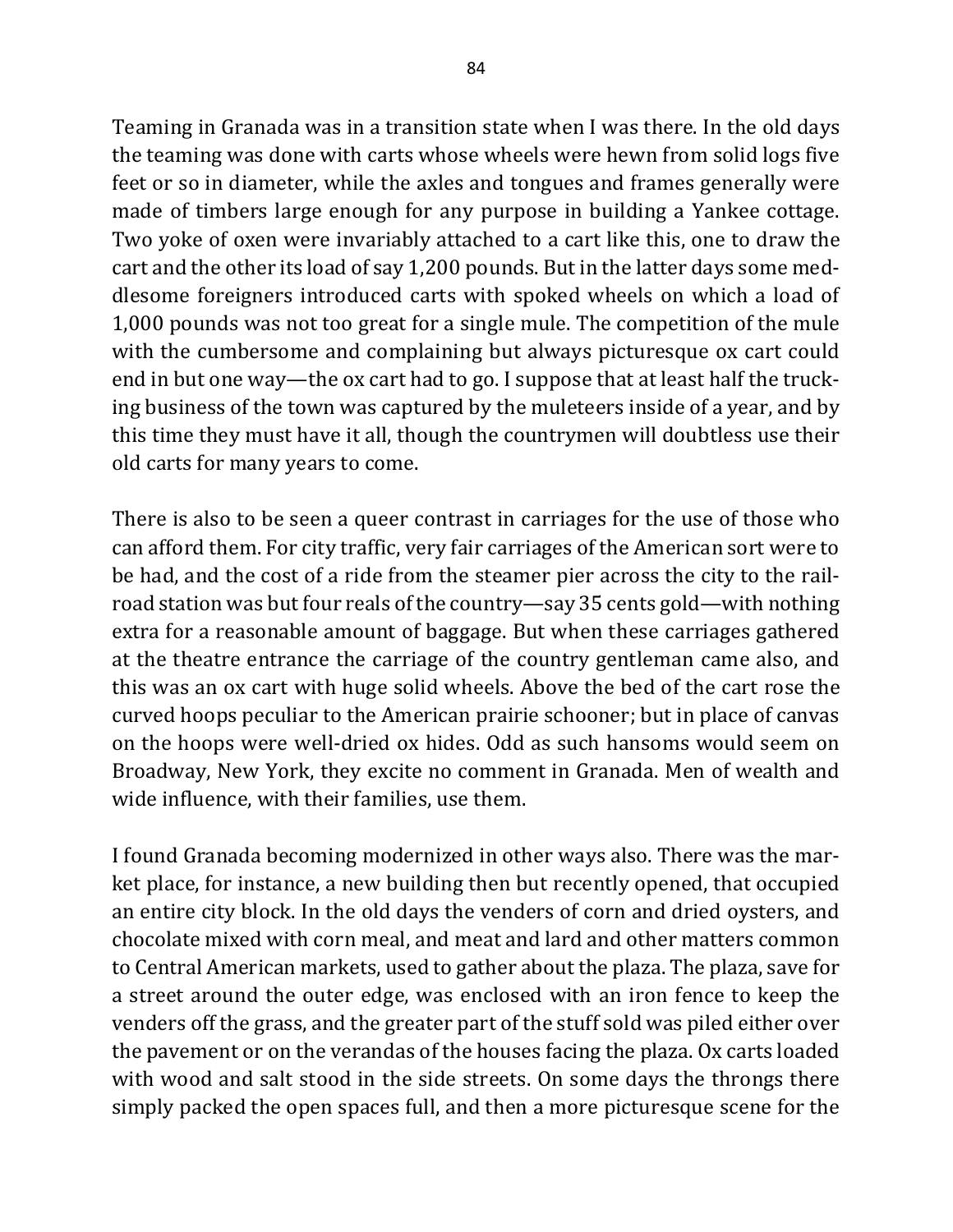foreigner or a more exasperating place for a purchaser would be hard to imagine.

Now all this has passed within four huge yellowish walls that are called grand, architecturally, under the name of the New Market. The main part of the building is a series of little one-story stores, side by side, opening on the street and on the open court within, but there are towers on each corner and on each side of the grand entrance. The stores occupied only one side of the square, as I saw the structure, but the plans contemplated others to occupy another side, while plain walls enclosed the rest of the square. Behind the stores, on pavements sheltered by iron roofs, were the stalls for the use of venders with small capital, and it was here that one found the peculiar products of the country for sale. The venders paid a rent of from 14 to 40 cents a day for the space they occupied, the higher price securing a portion of the pavement about ten feet square and running between roof[?]-supporting pillars. The lowest price was for so much of the pavement as an old woman with a two-bushel basket of fruit would need. The little stores that opened on both street and court rented for from 70 cents to a dollar a day. Back of the pavements were two yards, separated by a low wall, one for carts and one for mules. In the cart yard one could find carts loaded with native products, but chiefly with salt and wood for fuel. I saw one load of corn and one of brown cakes of native sugar. The mule yard was a mart for the sale of all kinds of horseflesh, but I saw nothing but mules, and they were mules, too, of a sweet disposition. This last statement is one of sober fact. There is as much difference between a mule of the United States and one of Central America as there is between a conscious humorist and a backwoods deacon.

Perhaps the most interesting feature of the market was the well from which the market people drew water for all purposes. It was located in the mule yard; and it should also be remembered that the market is almost in the heart of the city. The water came within twenty-five feet of the surface of the ground, and the ground is porous. In other words, the water of that well is contaminated with the refuse of the market and sewage of the greater part of the city. The climate is blamed for the fevers that prevail, when the trouble arises wholly from the utter disregard of the commonest sanitary precautions. The climate of this part of Nicaragua is entirely healthful.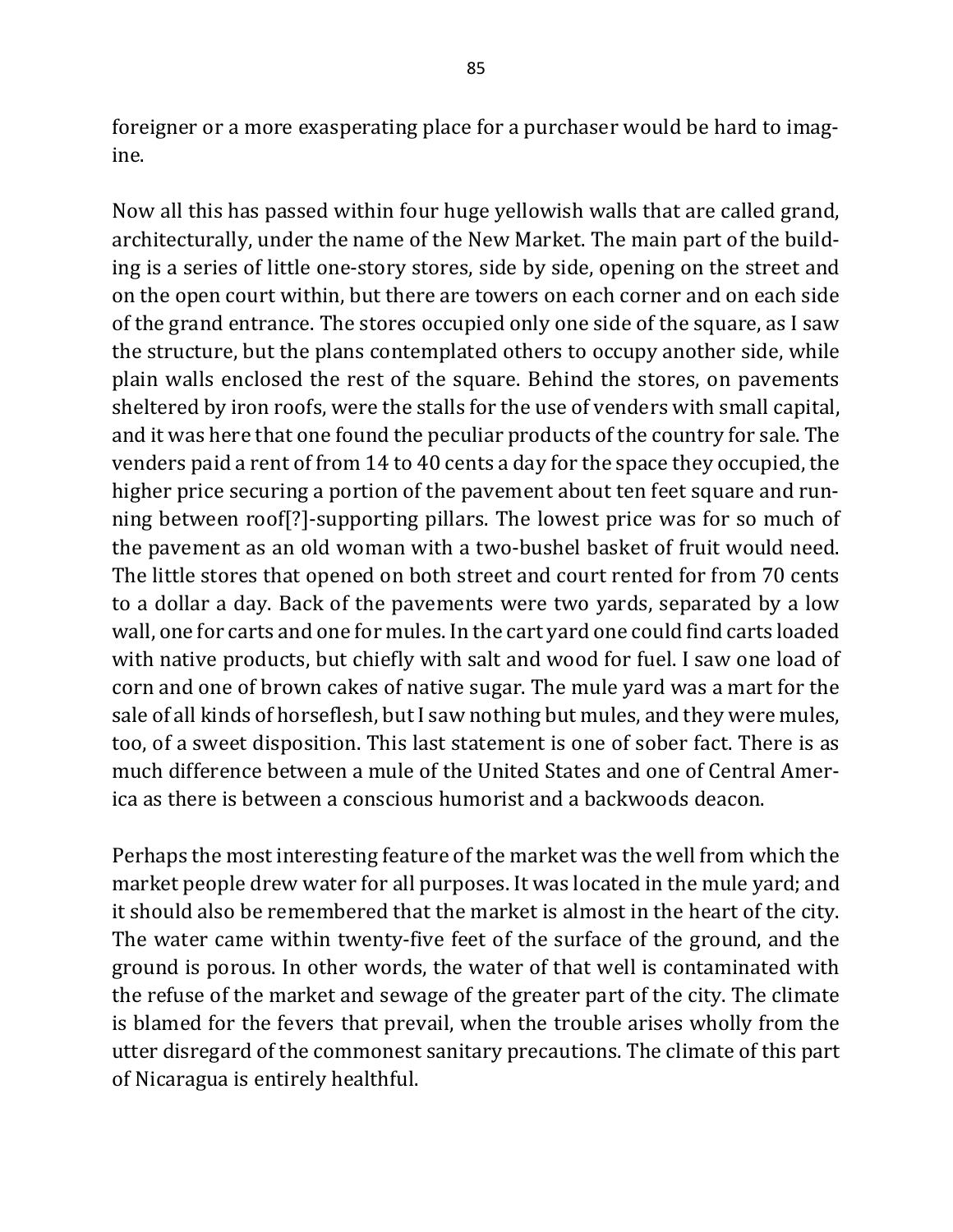The traveler is more likely to see the curious things for sale in the market than the well in the mule yard. Probably the tiny terra cotta toys in the shape of dishes and water jars would first attract the eye, for the number on sale is great. Certainly, the people there must spend a deal of money for the little ones. But more interesting than the toys are the gourd-like cups made from the shell of the jicara<sup>34</sup> nut. This nut is shaped like an elongated goose egg. The natives carve fanciful figures of birds and beasts on the outside of the cup, making a design that in some cases is remarkably beautiful.

One naturally looks for a variety of fruit and vegetables, and they are always on sale, but the most remarkable food products in the market, in the eye of a stranger, are the fish, oysters, and tiste cakes. One sees great heaps of tiny fish, like the smallest of sardines, that have been dried for market. There are also dried oysters, black and shriveled, as repulsive to the eye as a mummy. But the tiste cake is altogether pleasing. It is a mixture of fine corn meal and chocolate, and it is commonly for sale by the younger and better-looking women, just as in the United States good-looking girls are always employed in candy stores. The girls put a cake of tiste into a fancy jicara cup, fill the cup with water, and then as the cake dissolves they stir up the mixture. When a Granada market girl offers a cup of tiste to a gallant stranger he invariably forgets where the water came from or takes his chances and drinks it—price five cents.

The market was built by the city at a cost of about \$70,000 silver, though an expenditure of three times that sum was contemplated by the time the structure was completed. The income from rentals was from \$40 to \$50 a day, while the expenses, including interest on the investment of 12 per cent. per annum on bonds floated at 80 cents on the dollar, amounted to about \$14,000 a year. This left a small margin of profit for the city that will, if honestly applied, eventually free the concern. The foreigners who furnished money to build it had charge of the management. The fact that the capitalists were receiving 12 per cent. interest on \$87,500 worth of bonds in return for \$70,000 cash, shows how money may yet be made in Central America.

 $34$  Jicara — Calabash (Mexico)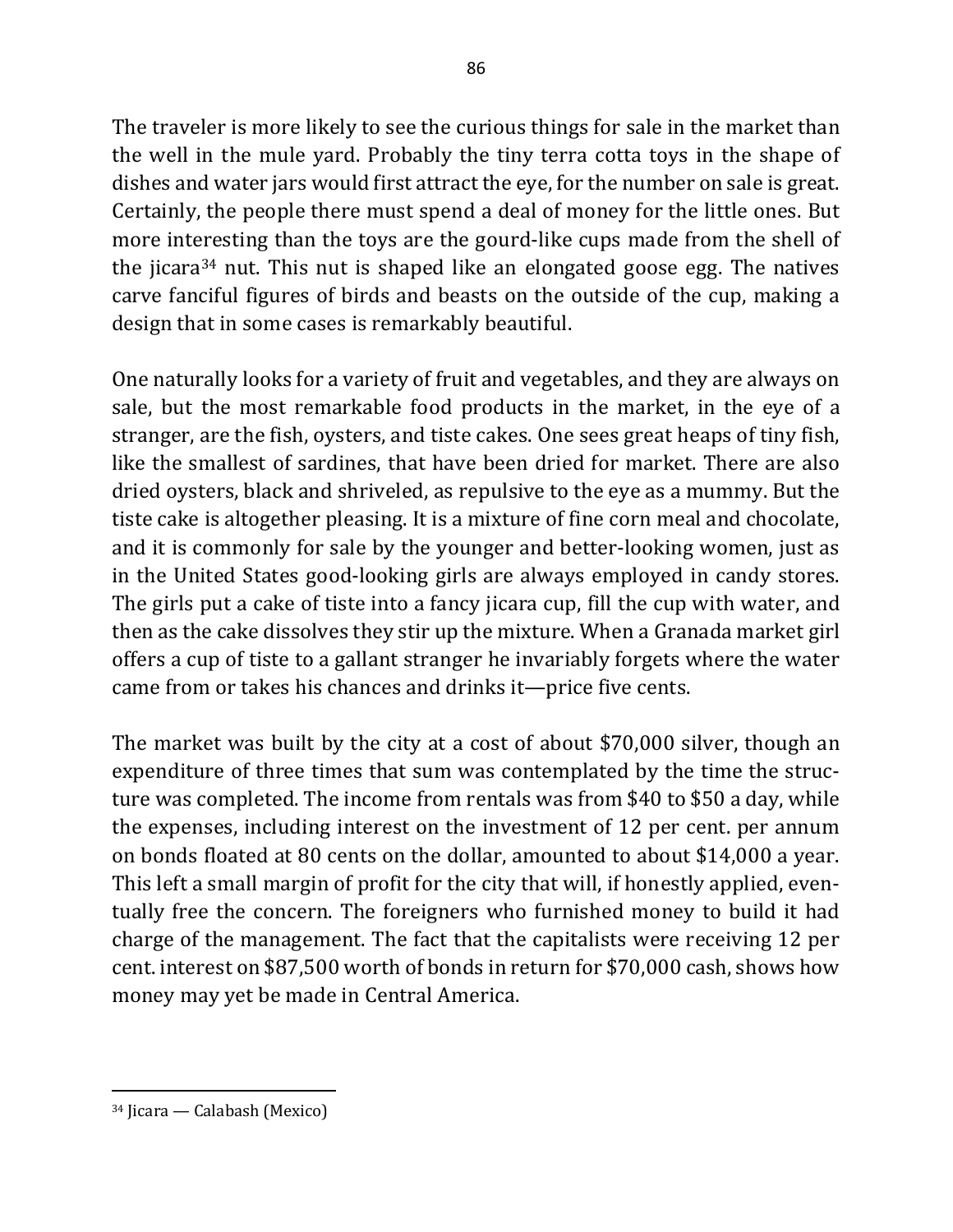Still another innovation was in contemplation and it was one that would have astonished the traveler who might have come expecting to dance on the beach with the laundry girls. They were talking about a street railroad. And, curiously enough, within a year or so after I was there—curiously, considering how slowly enterprises usually move in the tropics—the road was completed and in operation. According to a report of the American Consul the company consists of citizens of the town; the road is a little over a mile long, running from the railroad station to the market; the plant is of Yankee construction, and the whole expenditure of capital was \$27,740 silver. There are three cars of the bobtail size, each drawn by two mules and managed by a driver and a conductor. The fare is five cents. But instead of running the cars singly at moderate intervals the manager runs all three together at long intervals. Nevertheless, the income runs from \$13 to \$15 a day ordinarily and up to \$30 on holidays, while the running expenses are but  $$10$  a day.

In Granada, as in all Central American towns, the majority of the stores of the merchants are scarcely to be distinguished from their dwellings. That is to say, the streets are built up, as a rule, in one style of architecture. There are blank white walls everywhere, with glassless windows covered with iron gratings at frequent intervals, and wide doorways closed by heavy wooden doors occasionally. The corners are commonly devoted to mercantile affairs, and there the doors are open and one can see goods for sale through the windows. An ordinary merchant lives in rooms adjoining his store. He will occupy a building having a frontage of from 50 to 100 feet on the street, one-half of this frontage being devoted to his store and the other half to his parlor. There are many parlors 20x40 feet in size and larger. The bedrooms are located around a court within and the dining room is a part of the always present veranda facing the court. But some houses have verandas facing the street as well as the court, while the plaza on two sides is faced with two-story buildings with two-story verandas supported by massive stone or brick pillars.

The Granada homes as seen by the casual observer from Yankeeland do not seem attractive. The inner walls of the parlors are as barren as the outer. The floors are of red tiles, ten inches square. There is no ceiling—the eye has an unobstructed view of rafters, covered with a layer of fishpole canes, on which the roof tiles are placed. A score of black cane-seated chairs and a piano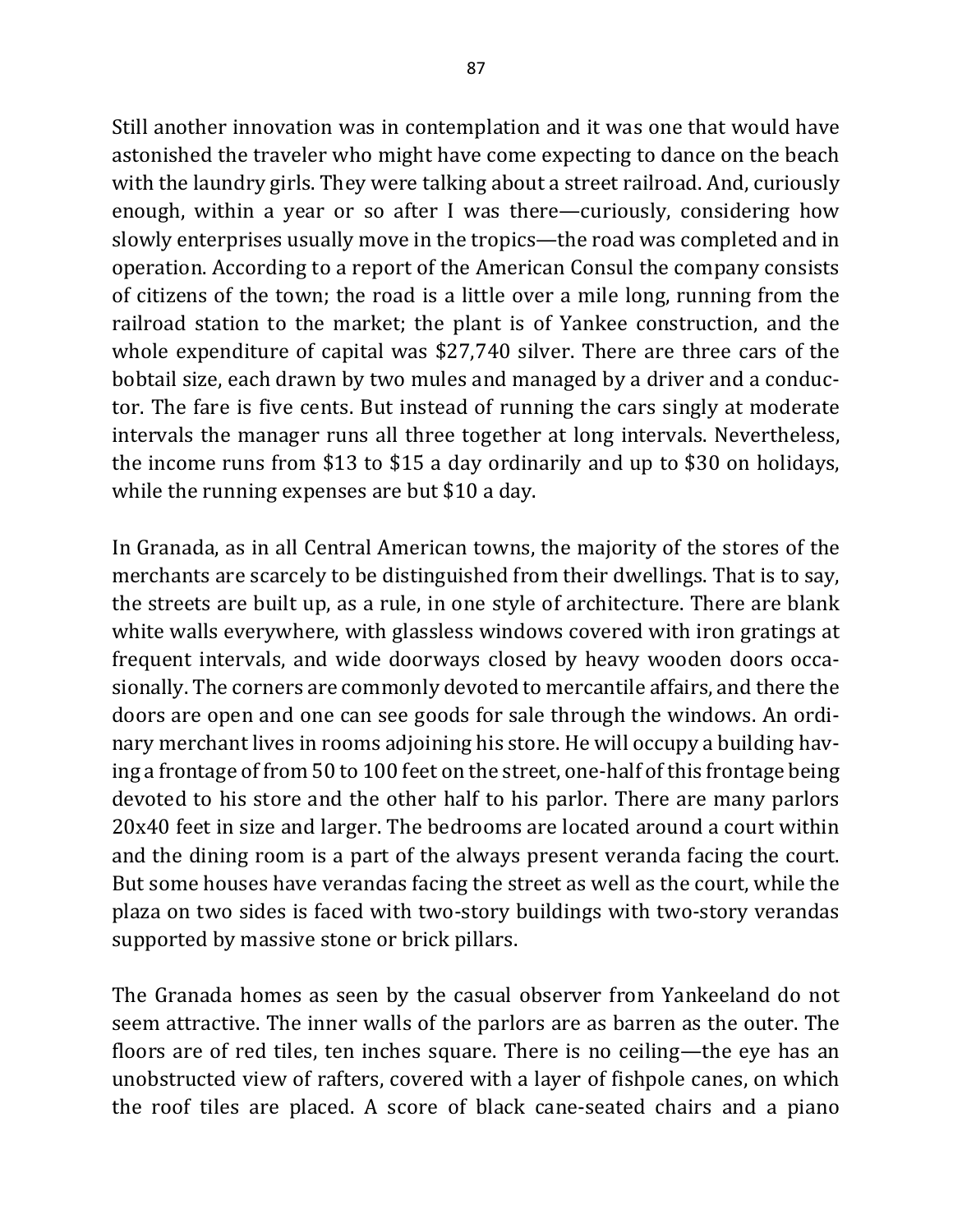complete the list of furniture. One must see the hammocks and the flowers and the charming hostess, with her hospitable spouse, who are found on the inner veranda, or meet the cheerful crowds that gather in the parlor betimes if he would understand how attractive a Granada home may be.

The hotel patronized by foreigners was owned and managed by a native woman who had an American husband. A curious feature of the barroom was the assortment of snake skins stretched up for sale beside the bar. In no other part of the world I guess could such a combination as whiskey and snake skins be found on sale. There was also a case holding silver plated ware for sale at one end of the bar and in another case were needles, thread, scissors, and thimbles.

Not far from this hotel was the entrance to the theater, a gaudy portal that showed a lot of holes made by bullets. The natives told how Walker and his filibusters once made a place of refuge there and eventually dug their way through the mud walls of the houses thence to the lake shore where they escaped to vessels on the lake.

The ruins of a big cathedral, facing the plaza, form one of the landmarks of Granada. The walls were smashed by an earthquake, and it is a question whether they will be rebuilt until after the construction of the interoceanic canal. It will take some such boom to get the people up to a point where they will stand the expense.

On the whole, Granada is remarkable for the comparative progress one sees there—a progress that has been made in spite of the disastrous effect on all kinds of business of the suspension of work on the canal. Its ancient rival, Leon, would have rebuilt the cathedral long ago, and then would have gone to sleep on the shady side of the walls. But Granada builds markets and street railroads even in times of business depression. She is Nicaragua's metropolis. Somebody will yet install an electric plant there. I cannot imagine anything more hopeful for one entirely interested in what is called modern progress and enlightenment than the picture that would be afforded by an arc light on the corner over against the neglected ruins of the old Cathedral of Granada. But for my part I sympathize with the old conservatives of the city who shake their heads when they see the street railroads and the turn-screw steamer and the yellowish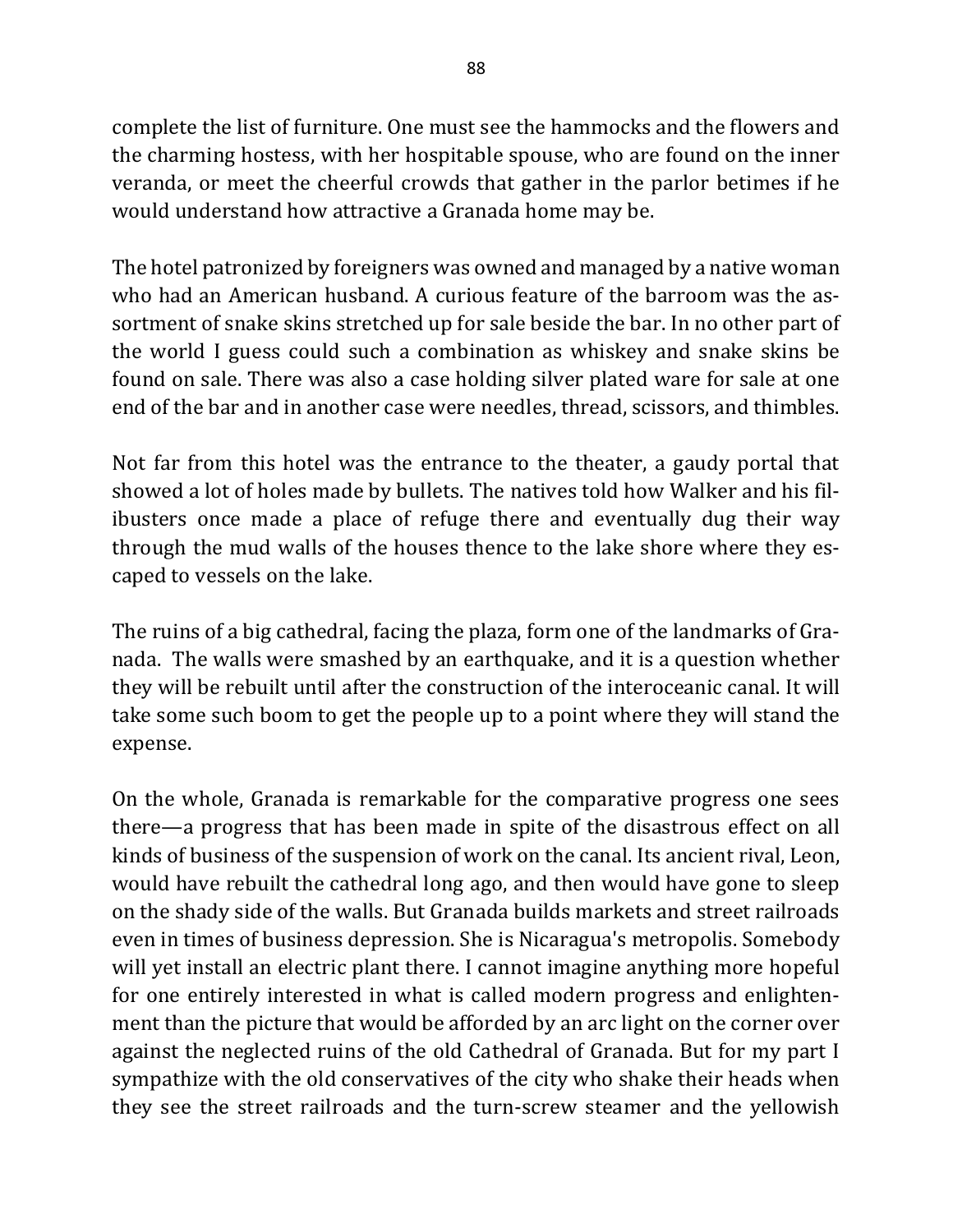walls of the new market. They see that these things are not an unmixed good. Granada has had progress with the advent of the restless foreigner, but a measure of corn, the staple food of the country, is to be had now only as the reward for a hard day's labor, while in the old days so much work would buy three measures of corn. It is coming to pass that the laborer "*has no time to be anything but a machine*."<sup>35</sup> The people "*are so occupied with the factitious cares and* superfluously coarse labors of life that its finest fruits cannot be plucked by *them*."<sup>36</sup> They sigh for the simpler lives of the days when the laundry girls, knowing no evil, danced with strangers under the shade of the mango tree on the beach of the lake.

 $- 0 -$ 

<sup>&</sup>lt;sup>35</sup> Quotation from *Walden*, by Henry Thoreau, published 1854 <sup>36</sup> Ibid.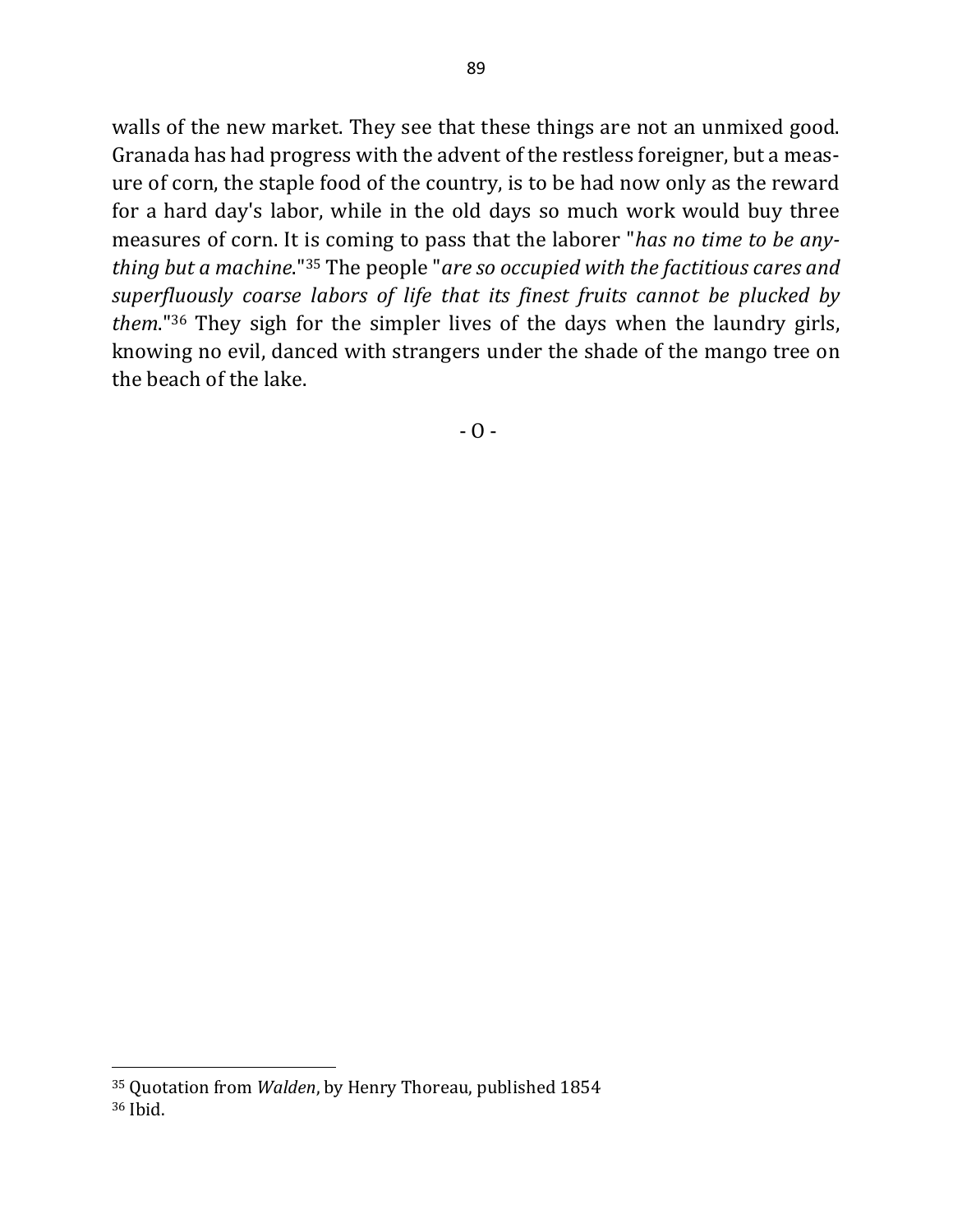# PART SEVEN: THE REAL NICARAGUANS. 37

## FACTS ABOUT A PEOPLE MISJUDGED BY SOME TRAVELERS.

The Country Between Granada and Corinto and Its Inhabitants—The Government Railroad—Lake Managua's Volcano

The country that lies between Granada, the metropolis of Nicaragua, and Corinto, the nation's chief seaport, is the most densely populated part of Nicaragua, and therefore the part best worth the attention of the traveler. So far as I know, no serious attempt to make an unprejudiced study of the Central American people has been made by any writer. We know rather more of the Iroquois Indians than we do of the real character of the people who have been developed from the remarkably interesting tribes that once inhabited Central America by an admixture of European blood—developed, too, under peculiar religious control and under climatic conditions that have never been well considered in connection with their influence on the human race.

My own journey was made across this region in as great haste as the traveling facilities permitted, because of what I learned in Granada about Indian affairs in Honduras.

"You intend to see something of all the countries don here, do you?" said the Yankee husband of the native lady who owned the Granada Hotel. "Well, you will view Honduras from the deck of a steamer, if you know when you are well off."

"Why so?"

 $\overline{a}$ 

"Haven't you heard of a revolution there?"

"No. Do you mean that they are fighting?"

<sup>&</sup>lt;sup>37</sup> Published by New York Sun, November 3rd, 1895, page 6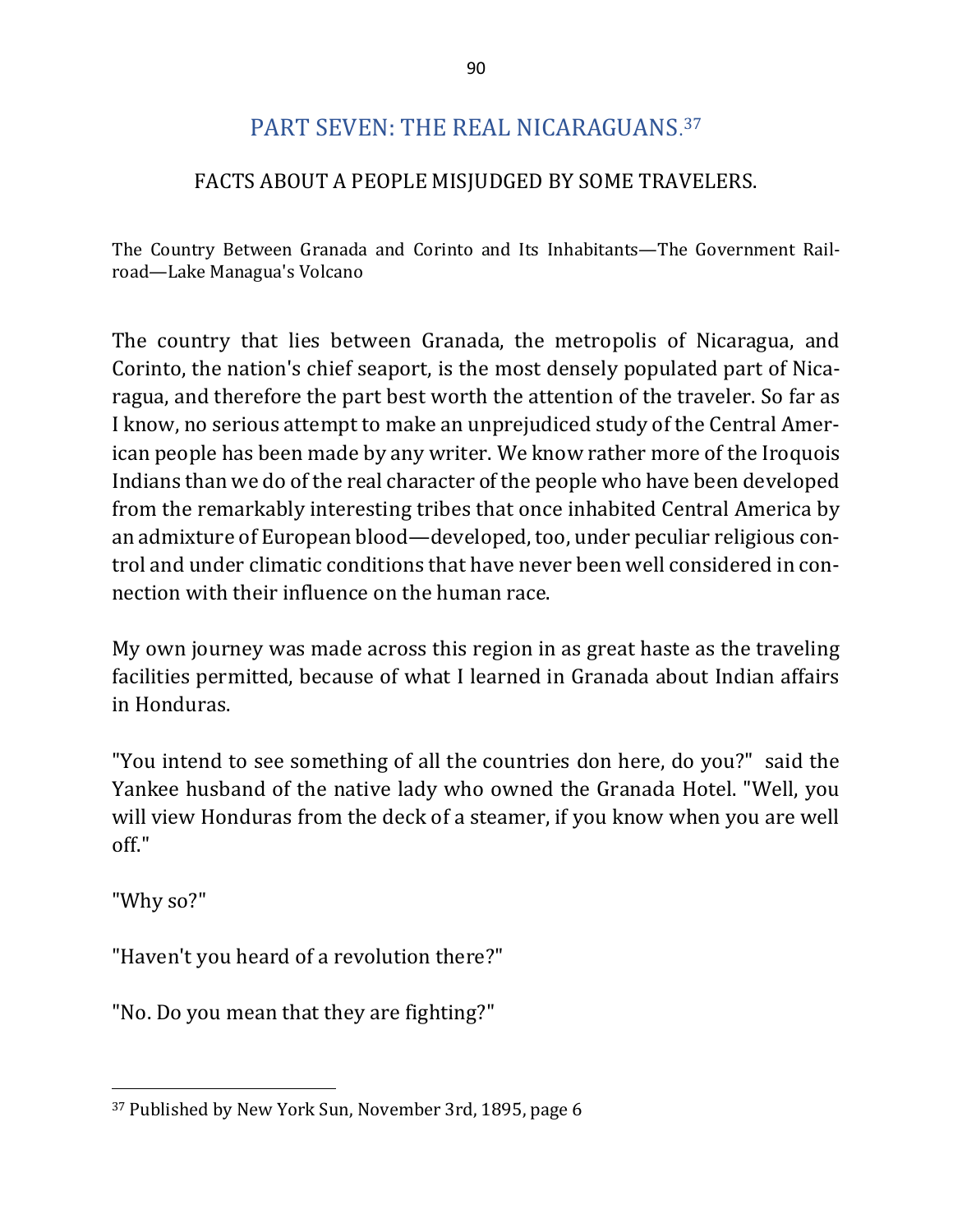"That's what they are doing. You can land at Amapala, but they'll never let you go into the interior."

"Why not?"

"You try it, if you want to, and you'll see."

Of course, as a Yankee reporter, I was obliged to try it, regardless of personal inclinations, and that, too, just as soon as possible. So, I made haste to leave Granada.

One travels from Granada, the metropolis of Nicaragua, to Managua, the country's capital, by a railroad thirty-two miles long. This line, or rather the system of which the line from Granada to Managua is a division, is well worth the attention of any traveler, but especially of one who desires to learn something of the character of the people. In fact, to one who has his head full of the common talk about "the land of *poco tiempo*," to the one who thinks the Nicaragua people incapable of enterprise, this railroad system is well-nigh astounding. For instance, the traveler learns that the entire road, consisting of the division mentioned, with a stretch of fifty-eight miles between Lake Managua and the Pacific Ocean, was built by the Government at a cost of a little over \$2,000,000, "most of which was paid out of economies made in several branches of the public service."

And that is not all. The road is so managed that it pays an annual net profit of over \$100,000, or say five per cent. on the cost. From the point of view of one accustomed to the luxuries of reclining chair cars, palace cars, and buffet cars, the equipment of this railroad may be open to criticism. The train from Granada to Managua was made up of three freight cars, a third-class coach, a secondclass coach, and a first-class coach. The first-class coach had cross seats with slat bottoms. There was a smoking compartment at one end. The other coaches were provided with benches along the sides, and were as comfortable as smoking cars on roads in the interior of the United States. I have traveled with less comfort and at slower speed on a railroad in Missouri than on the road in Managua. We were about two hours reaching Managua.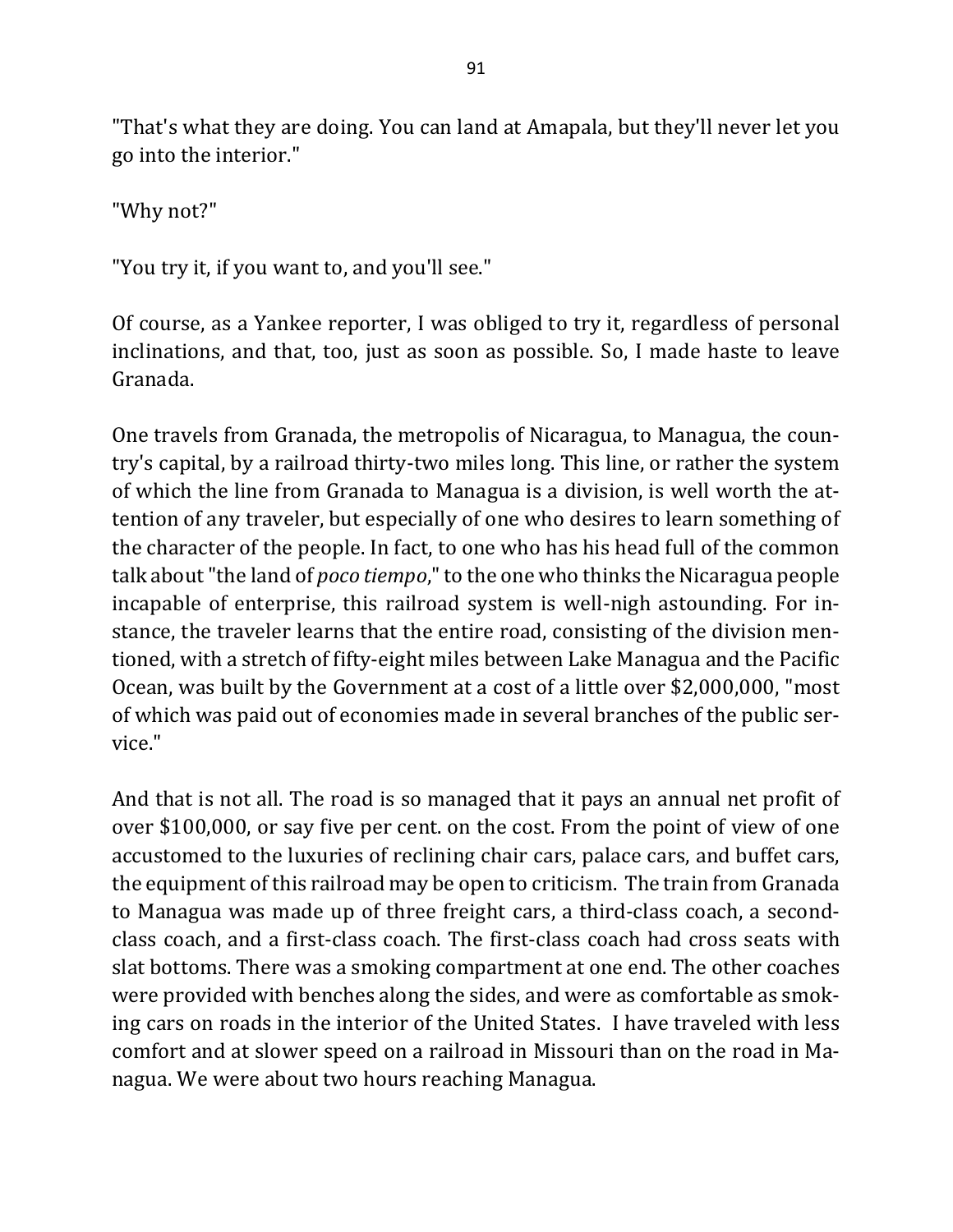There is still another fact about the railroad that I observed, and that was that the cars were crowded. This led to inquiries for official statistics, and these show the passenger traffic for 1890. Let it be kept in mind that Nicaragua had a

population, according to the census of that year, of but 360,000 people, of whom 198,000 were pure-blood Indians and but 16,200 were pure white, and yet the number of passengers was 375, 861. Rates of fare vary from  $2\frac{1}{2}$  to 5 cents per mile.

To the casual observer the route is somewhat monotonous, but rarely can one find a more interesting country than that through which this road runs. A traveler there ought to follow the hint of Thoreau, when he said that "the way to travel the furthest in the shortest distance is to go afoot." $38$  In no other way than afoot could one make a study of the wonderful lava formation of which one gets a glimpse when on the train. The line was surveyed right through an old flow of lava, that not so many years ago came down in waves and congealed here. One may see where the well-cooled waves move sluggishly along; where the fiery liquid within a wave burst through the viscid front and poured down in falls; where wave piled up on wave, and broke over like a comber on the beach.

And there is the old Indian city of Masaya, and the lake of the same name handy by, and the little Indian village of Nindiri not very far away. One gets not a glimpse worth mention of even the city from the train. The Masaya Indians are the hammock makers of the nation.

I have seen a traveler now and then who was incapable of appreciating the comforts of a hammock, but I never saw one who did not call Masaya fabric beautiful. However, all that is picturesque about the town is disappearing before the march of civilization. A huge market building in modern style was erected there shortly before my journey, and out at Nindiri, the beautiful little collection of thatches of which Squier speaks so enthusiastically, is a reservoir for supplying Masaya with drinking water. Every writer who visited Nicaragua before the building of the water works had a story to tell of the lake from which Masaya people drew their water—a lake with vertical walls down which the people had cut long stairways, The picture of half-naked girls splashing around in the

<sup>&</sup>lt;sup>38</sup> *Walden*, by David Thoreau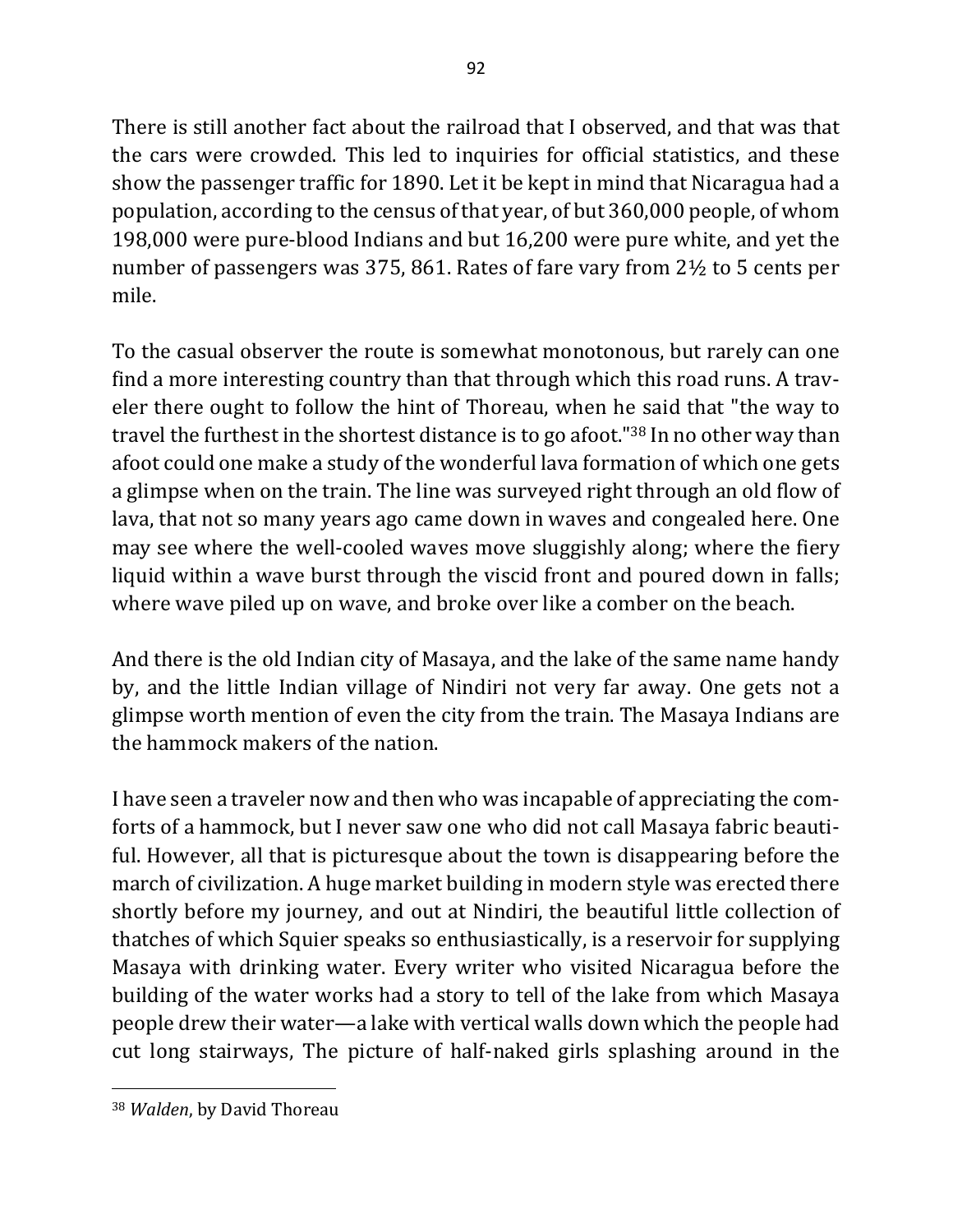shoaler<sup>39</sup> waters of the lake, and then climbing up the long stairs with water jars poised on their heads and their forms outlined against the blue vault of heaven, must have been enchanting. The laying of pipes "three and four inches" in diameter," of "American manufacture," and strong enough to resist a "head of 500 feet," has made the daily trip of the maiden down the steps unnecessary, but travelers who go to the lake morning and evening may yet see some who do not use the pipes, but go to the lake instead.

Nicaragua was in the dumps, from a business point of view, when I was there. Two large hotels that had flourished while the work on the Nicaragua Canal was moving, had been closed for want of patronage, and there was but one left in the town. That, however, was a very good one. It was managed by an Italian, who kept many pictures of Italians and Italian ships hung on the walls, but his Italian cook was an expert, and his beds were the easiest and cleanest I saw on the Pacific coast. As another instance of business depression, I saw that shares in the leading bank in the town were advertised for sale at par, although two years previously none was for sale at any price. On the whole, Managua is likely to remain in the dumps until work on the Nicaragua Canal is under way once more, and then it will boom again. Meantime it remains a very pleasant Central American city. The public square has rows of trees that throw a comforting shade over the walks. The green waters of the lake almost splash upon one side of the square. The mountain peaks of Point Chiltepec are always green and inviting to the eye. The suburbs are picturesque with thatches and tropical plants and trees, and there are pleasant highways where one can drive if he wishes.

The people there speak of the Capitol, or the building where Congress sits and the President and the other national officials have their offices, as the palace. There is a very good library in the building, too—a library said to be the best in Central America. A Yankee is likely to feel a slight irritation on finding a public building like that garrisoned by a regiment of soldiers, but that is the way of the people, and the soldiers will not trouble anyone who is not an open enemy of the administration. When I asked permission as a Yankee to inspect the place, a Sergeant was at considerable trouble to take me everywhere about it. Away from the halls of legislation and the executive offices the public peace is

 $39$  Shoal  $-$  Shallow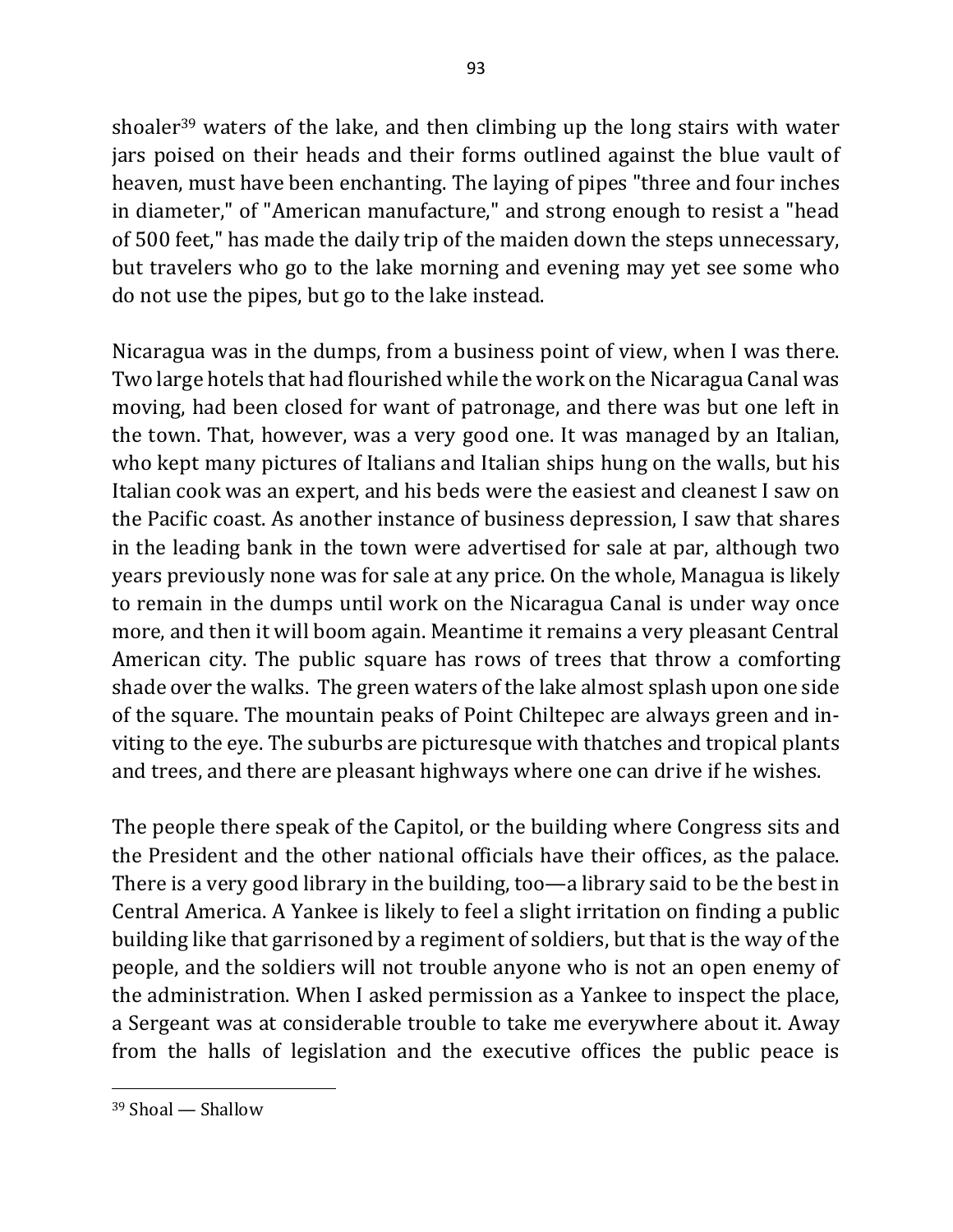preserved by policemen. I have seen these policemen referred to and even pictured in a magazine as carrying lassoes, but that was due, I think, to the ambition of some traveler to make people believe he had been in a very wild and uncivilized country The Managua policemen have a smart blue uniform, trimmed with white braid, and they are about the finest looking lot of peace preservers south of the Rio Grande. They can be found on every corner day and night, and the roundsmen and Sergeants go riding as well as walking about at all hours to see that the patrolmen are not off post.

The chief topic of conversation when I was there was the Department of Matagalpa. The foreigners were especially interested in it, because it had been found to be well adapted to the coffee business. Gold and silver, too, were to be found there, but about every business man was sensible enough to invest in the certain business of coffee growing rather than take chances in the lottery of mines, even if big prizes might be had there. There was talk of building a railroad into the region, and this will be done some time, no doubt. There is one feature of life in Managua that is remarkable, I did not see a single beggar, even at the market. Managua certainly has poor people, but she cares for them so that they need not beg. A boy who carried my baggage from the hotel to the steamer had had all his fingers and toes cut off in a fight with machetes, he said. He was in a condition that would have made life easy for him in many another city, but he said he was very well contented to earn a living as a porter and had no reason for begging.

From Managua one travels westward by steamer across Lake Managua to the foot of the huge live volcano called Momotombo.

The steamboat line, like the railroad, is owned by the Government. The line was established by private capital, but when the company put the prices of freightage up where another company began building a steamer for a share of the trade, the Government bought out the holdings of both companies, and now does a very good business in both freight and passengers. The Captain of the largest steamer, the *Managua* told me that nearly 30,000,000 pounds of freight were handled on the lake every year, coffee being the leading article in the cargoes. It is worth noting that this Captain, who was a Yankee, was receiving \$100 a month in the money of the country, and that conductors on the railroad got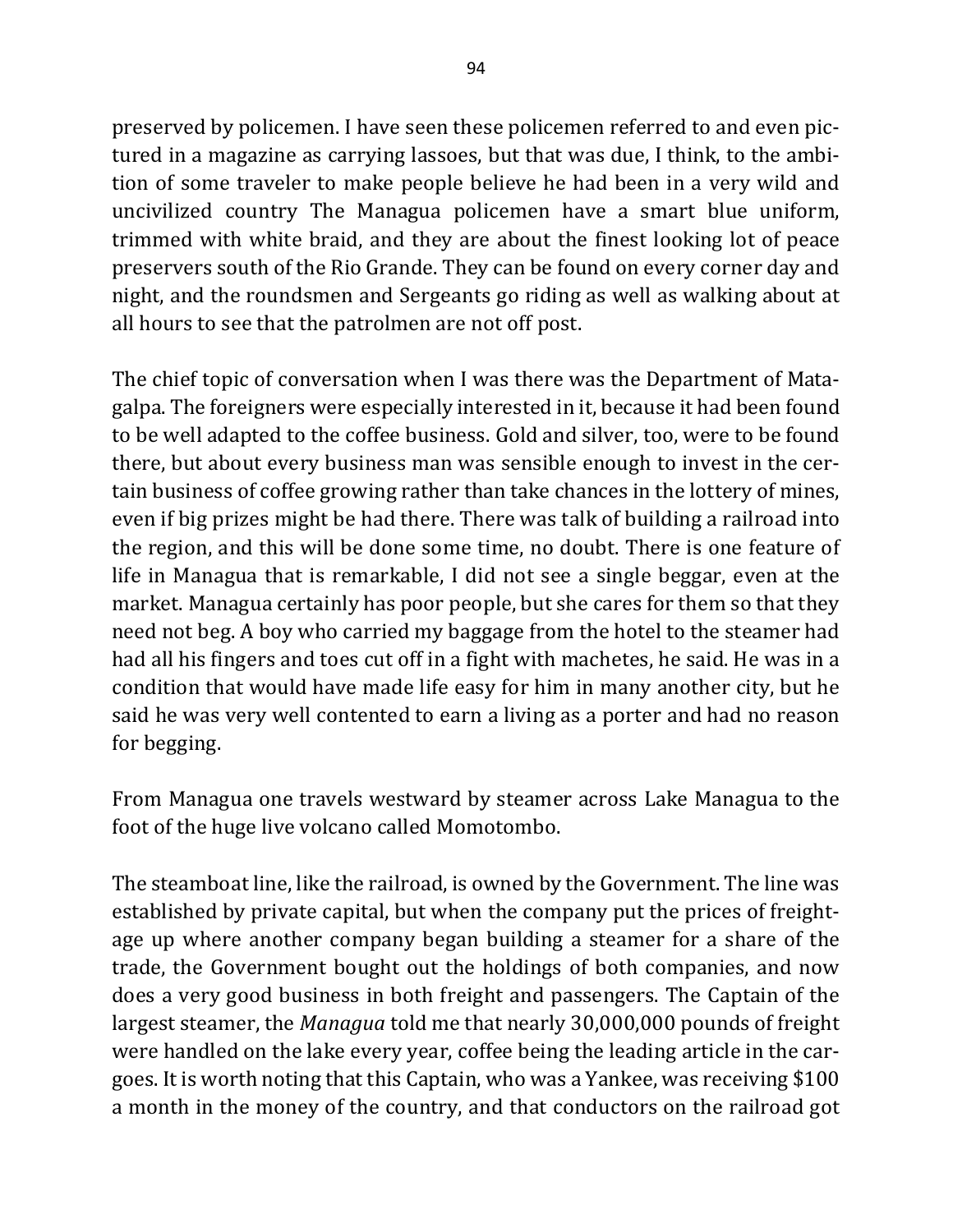\$60. Engineers, afloat and ashore, got \$110, while brakemen on the trains and deck hands received but 80 cents a day. Nicaragua is not a good place for railroaders or steamboat men.

The most interesting spectacle of a voyage across Lake Managua is the lofty, live volcano already mentioned. As one first sees it from the steamer it is a coneshaped peak, green with vegetation for thousands of feet above the water, and then black with lava and white with sulfur and ashes, and, above all, a lazy curl of black smoke that never fails. On one side one sees streaks down the sides of the dark cone that looks like ashes in crevices or gulches. Further on one sees a big crater well down the side of the mountain, and here, according to the Captain, sulfur may be had in large quantities if anyone should happen to want it. The crest of the mountain has never been reached, and they say that some who have tried to scale it failed to come back. In some seasons, "when the air is heavy," the smell of sulfur at the surface of the lake is said to be very disagreeable, and the people think that an unwary mountain climber might easily be overcome by the sulfurous fumes when on the way to the peak.

A very pretty little volcanic peak called Momotombita springs up out of the lake near the huge volcano. It is, as its name implies, a child of the greater peak. It is covered over with forest trees, and has never, in recorded times, shown any signs of activity. Some years ago, one of the thrifty citizens of the country stocked it with cattle, but he found the range food too scant, and substituted goats for cattle. But even these failed, because the snakes killed off his entire herd. And that is the most interesting thing I learned about the little lava peak. There seems to be a natural connection between lava and snakes on the American continent. A man in Nicaragua told me he believed that there was some sort of an infernal connection—the spirit of the sulfurous fires and the malignant spirit of the reptiles being one.

The truth is that lava peaks and beds, being full of holes, form excellent retreats for the serpents in foul weather, and whenever danger threatens. The crater buttes of Idaho and the lava formations in the Mojave Desert of California are simply alive with snakes. It will be many a long year before they will be as nearly exterminated as they have come to be on the historically famous Snake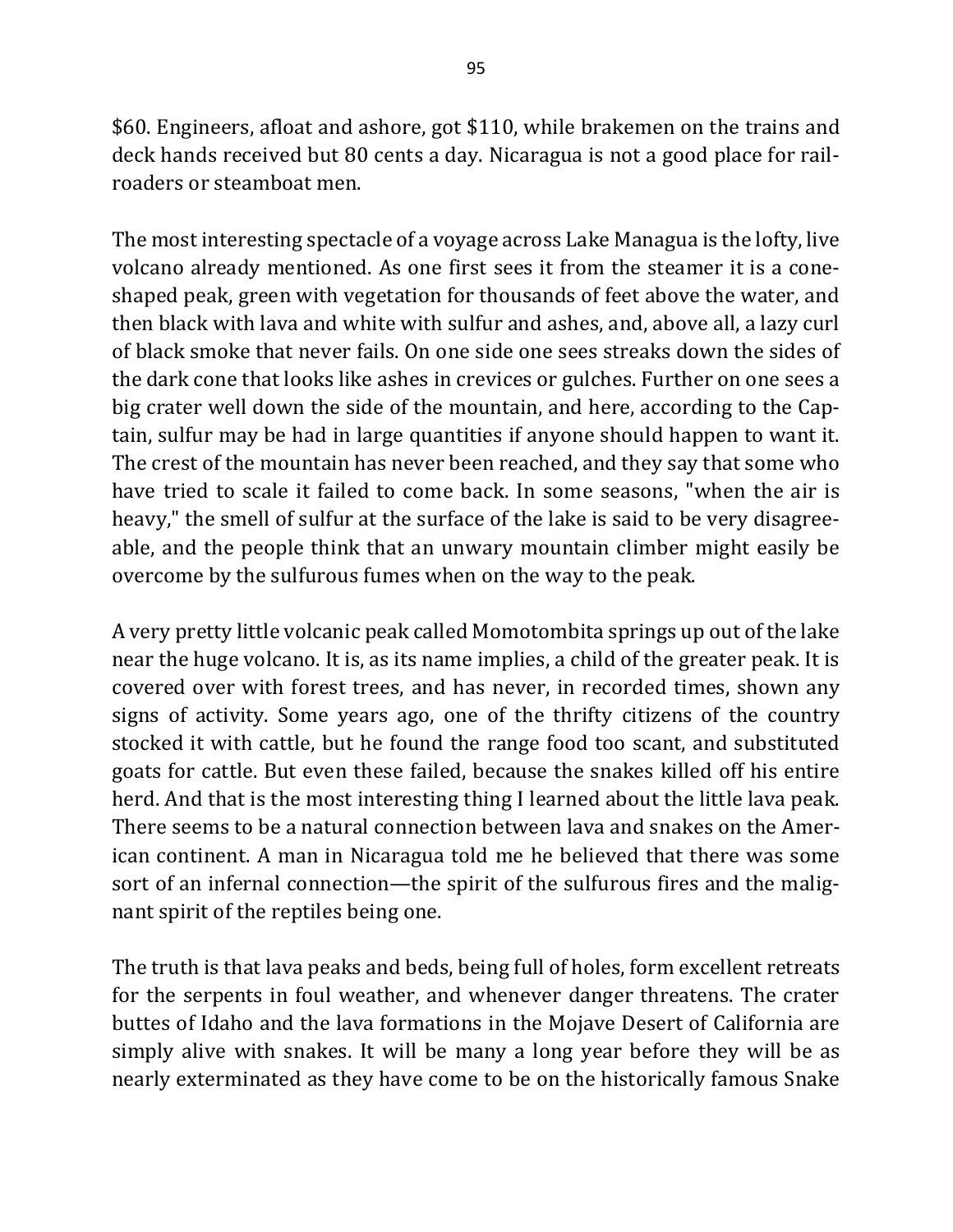Hill near Lake George. But if anyone wishes to turn any such a region into a profitable range, he had better try hogs rather than cattle or goats.

As for the profit on the lake traffic, the Government cleared \$20,000 a month on gross receipts of less than \$34,000, and this is another point for the consideration of students of the land of *poco tiempo*.

At the western end of the lake is a little village called Momotombo. All I remember about it is the fact that it was the lake terminus of the western division of the railroad, and that although we had not a very great throng on the steamer, a crowd boarded the train that soon left for Corinto, the chief seaport of Nicaragua.

In the second-class car on this train I saw a series of little letter boxes with openings that were labelled with the names of the stations along the route. Before the train started a number of people dropped letters in some of these boxes, and at each station the proper box was opened and the letters were carried out by one of the trainmen. I think that the boxes, which would hold only a good-sized handful of letters each, served every demand of the mail service for all the towns, even for the city of Leon. At least, I did not see any mail bag on the train en route.

Contrary to the advice of a number of foreigners, I did not stop at Leon. I asked each advisor why I should stop, and each one replied at once. "To see the cathedral." Leon is the holy city of Nicaragua, and the headquarters of the Conservative party. But just then I was more anxious to see the road leading from the ocean to the capital of Honduras than I was to see dolls dressed in gold and alike and labelled with the names of saints. I contented myself with a look at the Ladino girls who sold muskmelons and cigars and cakes and candy—old girls and young—who charged a foreigner double prices and cut him cold the moment they had completed the sale of their wares. The run from the lake to the sea is over a very pleasant stretch of country. It is a pastoral region, a level land, on the whole, and therefore quietly charming as distinguished from the magnificent scenery along the Costa Rica road to the Atlantic. The last stretch of five miles lies in a swamp that would prove of interest to one able to penetrate its depths with an eye trained to study nature.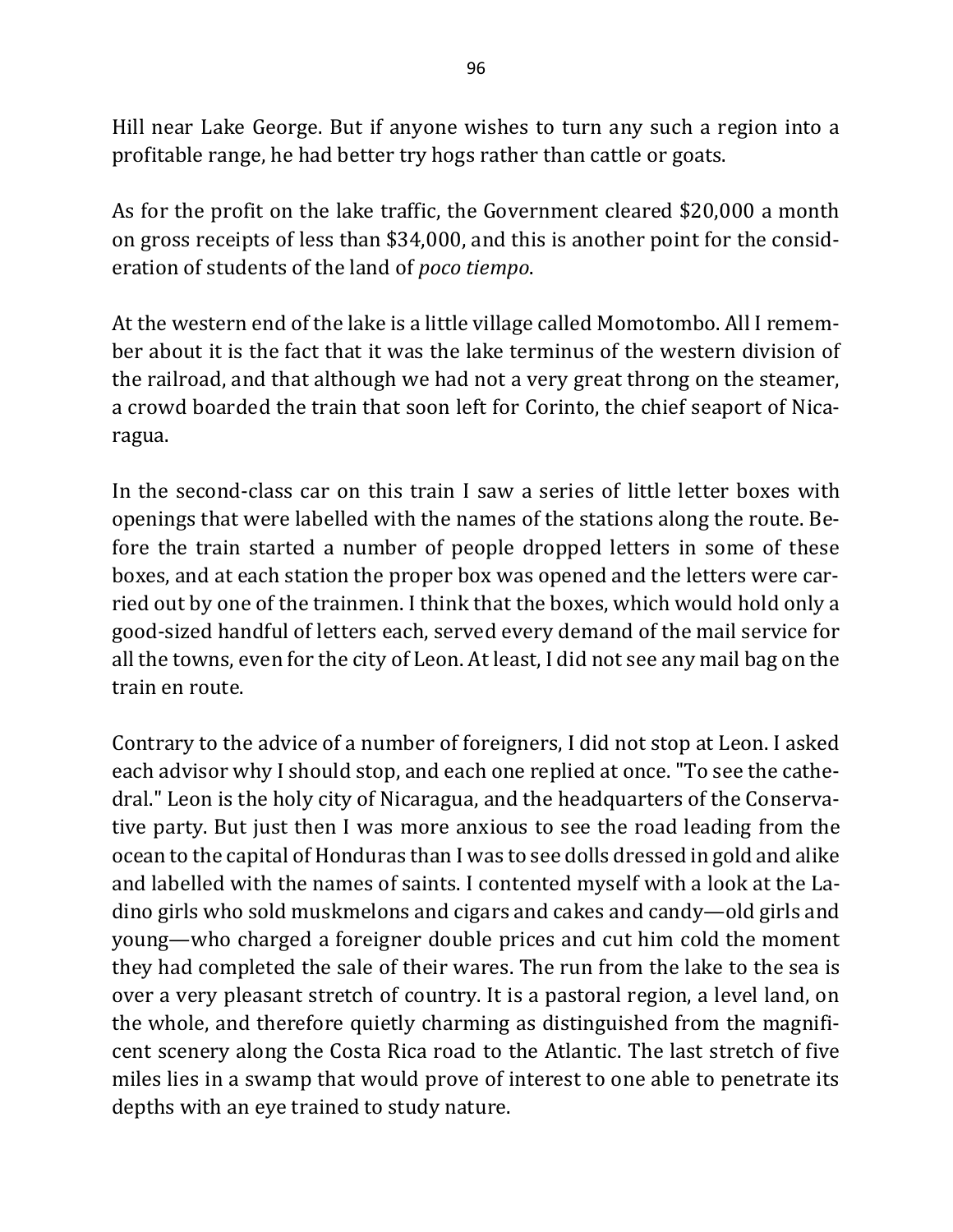As a port, Corinto is one of the best on the Pacific shores of Spanish America. A big reef with a white lighthouse on one end encloses ample space for a great fleet. There is no pier for landing goods, barges taking the place of piers, but that tends to make the port lively. Piers in a port down that way are like railroads in a mining camp. When a railroad is built to a mining camp half the life and noise of the camp—that is to say, all the teamsters who did the freighting busines—disappear. In a port like Corinto the building of a good pier would destroy the occupation of more than half the men now employed on barges. As it is, Corinto is, from a Central American standpoint, a live little town

of a thousand people. When a steamer comes in with a general cargo for the interior and to take the coffee to foreign places, it becomes a live town from any point of view. What with the crews of the barges coming and going and the gathering and landing of passengers and the movements of the passenger-carrying whitehalls<sup>40</sup> and the troops of women who sell fruits and drinks of various kinds to the longshore mob, there is an animation on the beach well worth seeing. Corinto had a very good hotel—a two-story building, with wide, wellshaded verandas overlooking the sea and a cook that knew some things that some cooks don't know. It also had an ice machine and a variety of imported wines. One side of the sitting room was devoted to the sale of such interesting curios as the carved shells of coconuts and jicara nuts, pottery made in imitation of that found in the ancient ruins of the country, and so on.

The Pacific Mail steamers touch at Corinto six times a month, the Cosmos German steamers at less frequent intervals, and there is telegraph and cable communication with all the world by the way of the United States.

The foreigners whom I saw there were disposed to compare the town with such ports as London and New York. By this process they arrived at a conclusion that Corinto was a dull place far out of the world. Judged by any proper standard when compared with many ports of equal size in the States, for instance—it was found to be a lively little town with a population altogether interesting.

 $40$  Whitehall — A style of small working boat used for U.S. waterfront work (perhaps)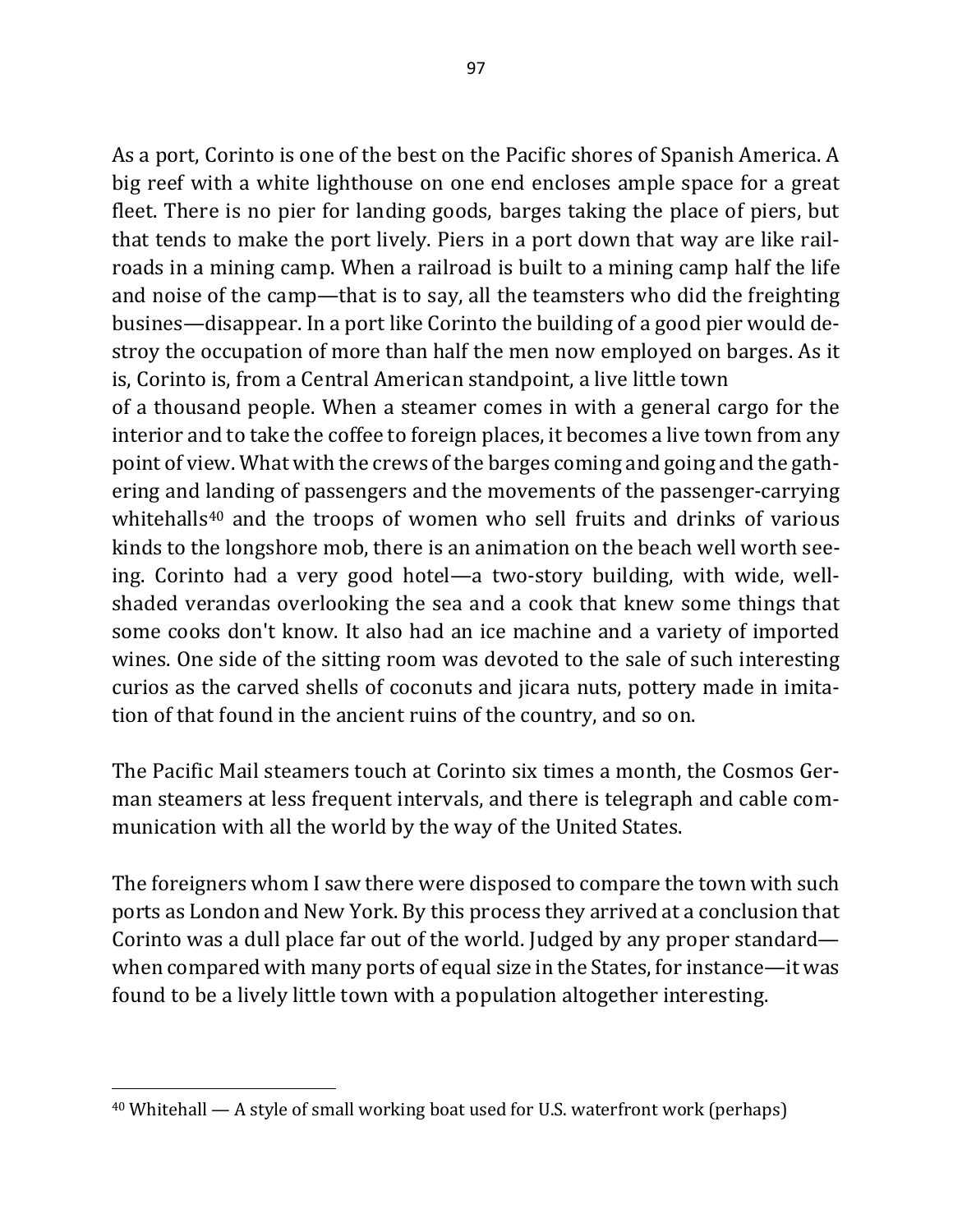As I have said, it is a pity that an unprejudiced study of the character of the Nicaragua people could not be made. Since leaving the country I have read everything printed about them that I could find. It is plain that the ordinary traveler, and especially the English-speaking traveler, goes there entirely confident that the habits and institutions of his home are not only the best for his people, but best for all other peoples as well. So, when he finds people with other habits he concludes that they are contemptible. For instance, in the United States a day laborer, like a cellar digger or a farm hand, works at least ten hours a day for 310 days in the year. A man accustomed to seeing that kind of laborers goes to Nicaragua, and finds that day laborers, as a rule, work much less than half that there. He finds that they have many holidays, and that they cannot be induced to do more than their accustomed amount of labor, "even for good cash money." They will not leave a festival to work, "even for double pay in advance." The foreigner is terribly exasperated by their refusal to labor on feast days. That thousands of people should there be willing to live contentedly on the rice and corn and fruits from an acre of ground each, when by grubbing over ten acres each they could raise corn and rice and coffee for export, and so get money, is counted a matter of lasting reproach. The foreigner says that the fertile soil and the genial, healthful climate which permit the people to live with so little labor are averse to the region. He assumes that the lot of the laborer who grubs for ten hours a day, or from sun to sun, is happier than that of one who can make a living by grubbing one or two days in a week, and not all day at that.

I never heard the foreigner find fault with the people there for not devoting their leisure time to the cultivation of their minds. I never saw a resident foreigner set them a good example in this respect, either. As it seemed to me, the soil and climate were not a curse, but a great blessing. The curse that fell upon Adam had been lifted somewhat from Adam's descendants in Nicaragua. I guess that if the Brook Farm<sup>41</sup> land had been located in Nicaragua, where it overlooked the broad Pacific, instead of in bleak Massachusetts, its poets and philosophers would not have abandoned their association. They could have lived on the fat of the land with but a small amount of labor.

 $41$  Brook Farm — Utopian experiment in communal living established in Massachusetts in the 1840s. Life "was based on balancing labor and leisure while working together for the benefit of the greater community." (Wikipedia)